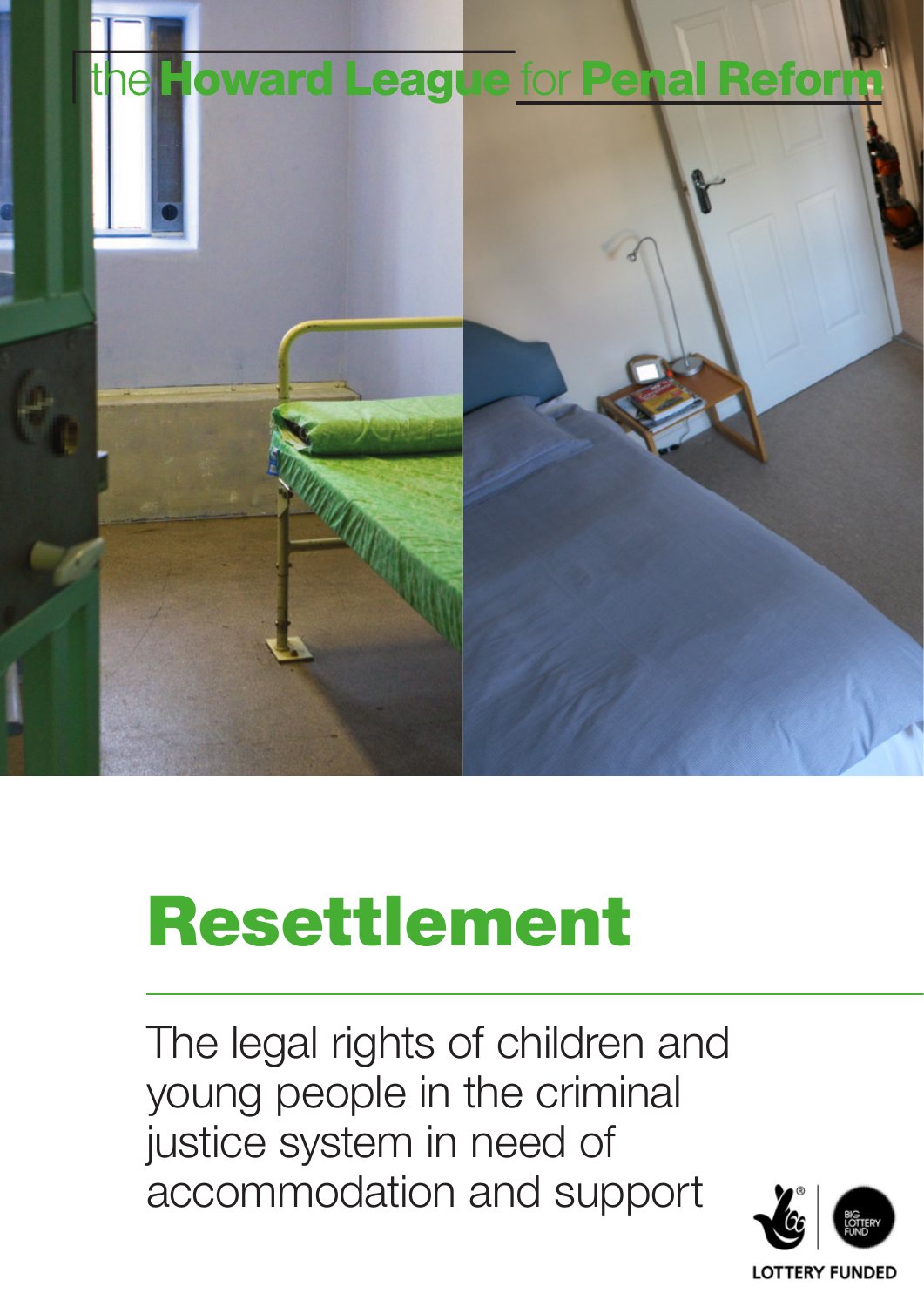Front cover design : with special thanks to U R Boss young advisors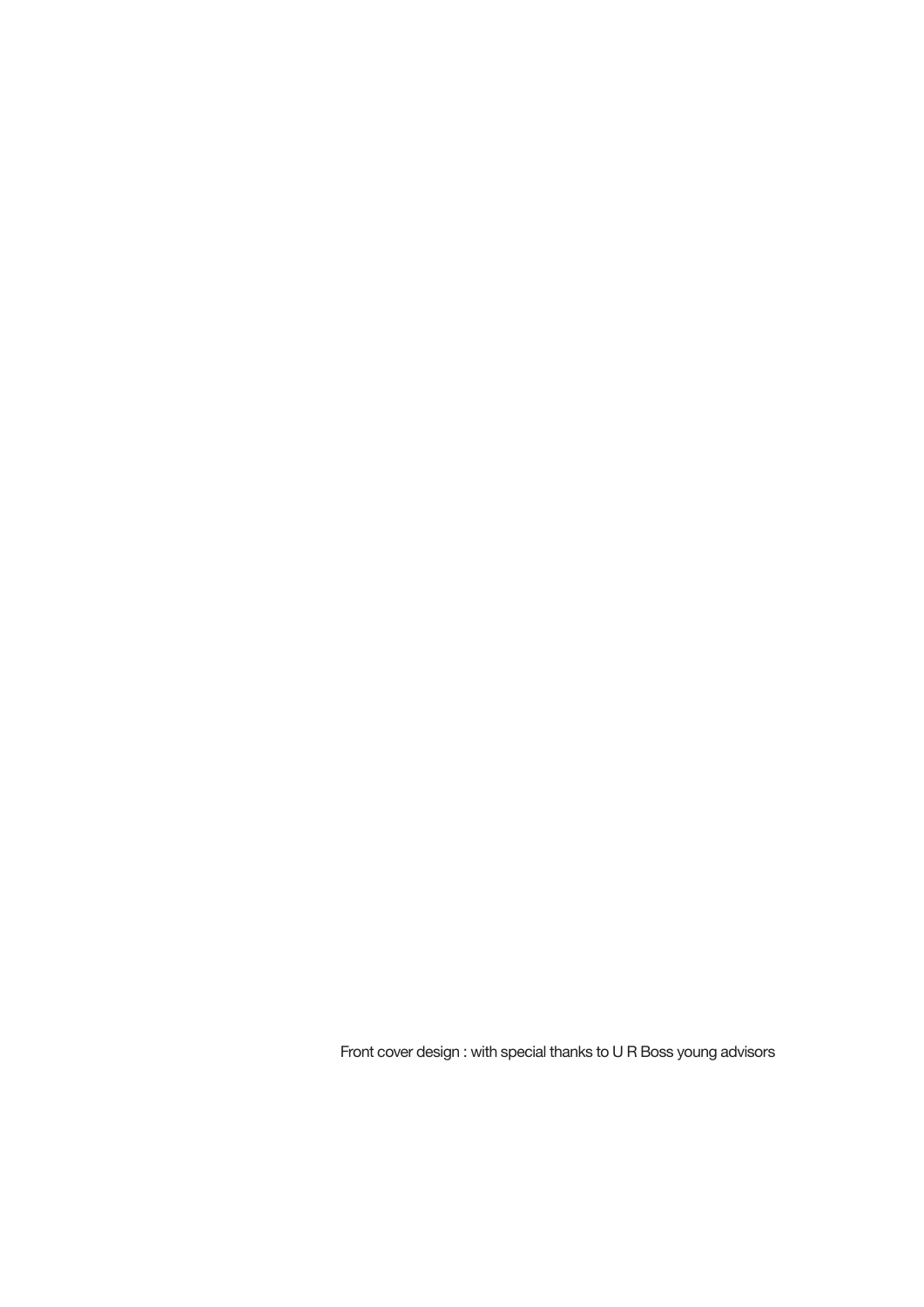# Resettlement

**The legal rights of children and young people in the criminal justice system in need of accommodation and support**

| <b>Contents</b>                                                                                                               | <b>Page</b>    |
|-------------------------------------------------------------------------------------------------------------------------------|----------------|
| <b>Foreword</b>                                                                                                               | $\overline{2}$ |
| <b>Introduction</b>                                                                                                           | $\overline{4}$ |
| <b>Guiding legal principles</b>                                                                                               | 6              |
| What makes up the resettlement package More than a roof overhead                                                              | 11             |
| Seven steps to effective resettlement planning: An overview                                                                   | 17             |
| Step one: Identify the need for a resettlement package and work out<br>when it is required                                    | 21             |
| Step two: Public protection considerations - Bail conditions, licence<br>conditions and MAPPA                                 | 35             |
| Step three: What the child or young person wants and explaining the<br>three legal alternatives for accommodation and support | 41             |
| Step four: Family or friends accommodation arrangements                                                                       | 47             |
| Step five: Accommodation under the Children Act: Section 20 and<br>beyond                                                     | 49             |
| Step six: Accommodation from the Housing Authority (over 16s only)                                                            | 61             |
| Step seven: Making it happen – who has got to do what and when<br>and what to do when things go wrong                         | 68             |
| Appendix 1: Custodial sentences for children                                                                                  | 75             |
| <b>Appendix 2: Glossary</b>                                                                                                   | 76             |
| <b>Appendix 3: References</b>                                                                                                 | 84             |
| Appendix 4: The check list for children requiring accommodation                                                               | 89             |
|                                                                                                                               |                |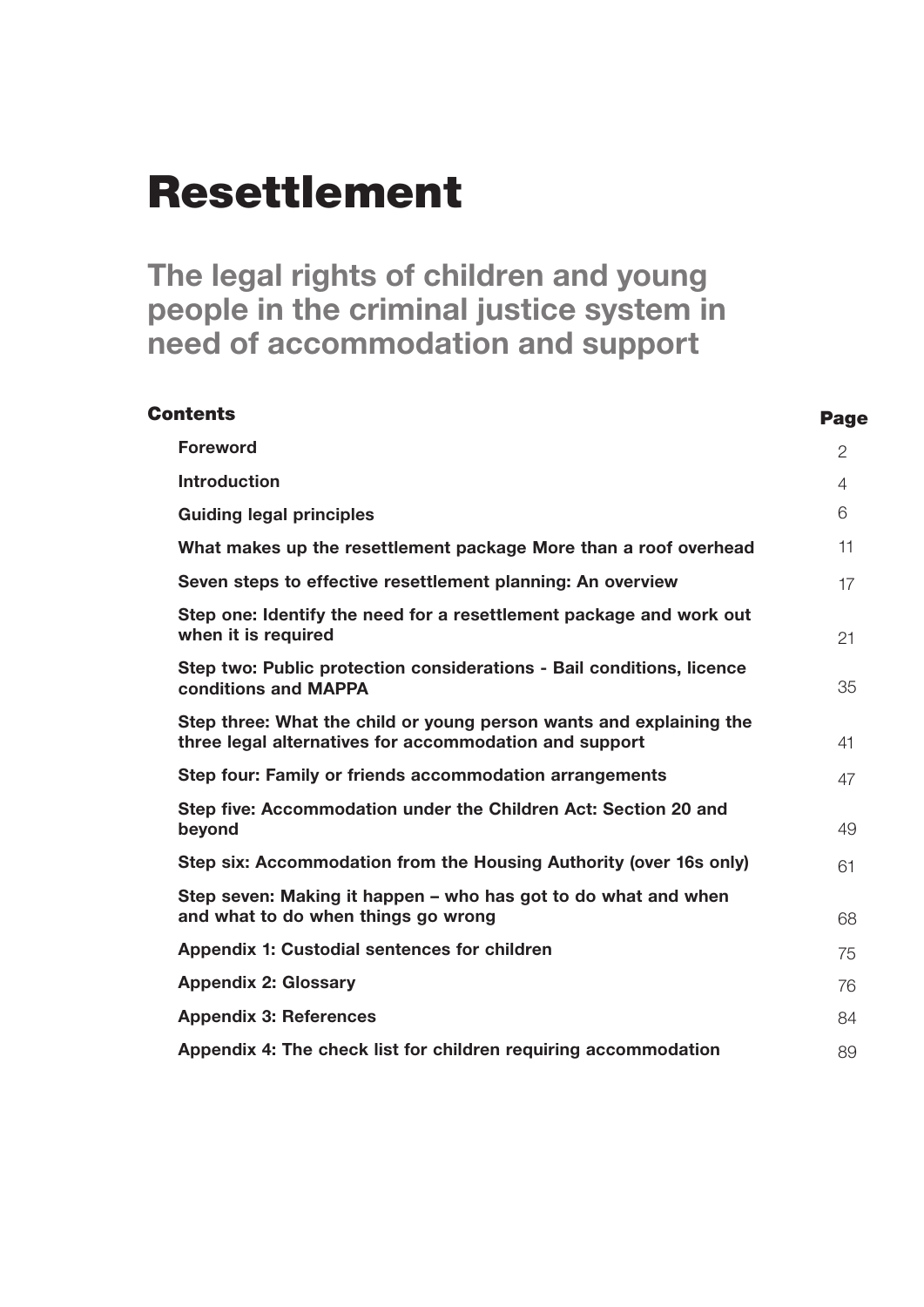# <span id="page-3-0"></span>Forewords

Resettlement is important so that you move on. So that you can forget about the past and think about the future. You're not giving people a chance if you're sending people back to the same thing and the same patterns they were in before.

It needs to be quicker. There should be less discussion about what you're going to do and more doing it. If professionals had done their job with me I would have somewhere to live now, I'd have some form of ID, a bank account and a steady life so I could start to look for a job.

There are so many young people coming out of prison who do want to change but they're not given the chance. Young people are not stupid; they do know what they want. But so many are recalled and so many professionals have complaints made about them, it's more hassle for everyone. Professionals and young people should work together.

Young people do change when they come out of prison. Help us go forward.

#### *Young advisor, U R Boss*

Far too many children and young people are sent to prison unnecessarily and far too many are failed when they are released. The system does not work for those children and young people incarcerated, the communities they return to and the victims of crime. It is unacceptable that so many of these children and young people end up back in prison. The Howard League for Penal Reform works to change this revolving door of offending and to ensure that the most vulnerable in our society are given every chance to succeed.

The Howard League's legal work began with a judicial review in 1996 challenging the rules of the proposed secure training centres that ignored domestic and international child protection and children's rights lawas. In 2002, the charity's successful judicial review secured a landmark judgement which changed the law to ensure that children in prison are protected by the law in the same way as children in the community (*R (Howard League for Penal Reform) v Secretary of State for the Home Department*  [2002] EWHC 2497 (Admin)). Our legal team is the only frontline national legal team dedicated to the legal rights and entitlements of children and young people in prison. We have achieved a succession of landmark judgments which have strengthened the duties owed to every child and their life chances. We have also produced a number of publications that set out the legal position and needs of children and young people in the criminal justice system. These include Twisted (2011), Access to Justice Denied (2010), Young, Adult, No Support (2010), and Parole 4 Kids: A Review of the Parole Process for Children in England and Wales (2008).

In 2009, the Howard League established U R Boss, a five year project supported by the Big Lottery Fund. This has allowed us to expand our legal work, take forward issues raised by children and young people to inform policy, lobby the government and hold seminars and talks. It has also allowed us to produce this guide, the first in a series of public legal education materials for people working with children and young people in the criminal justice system.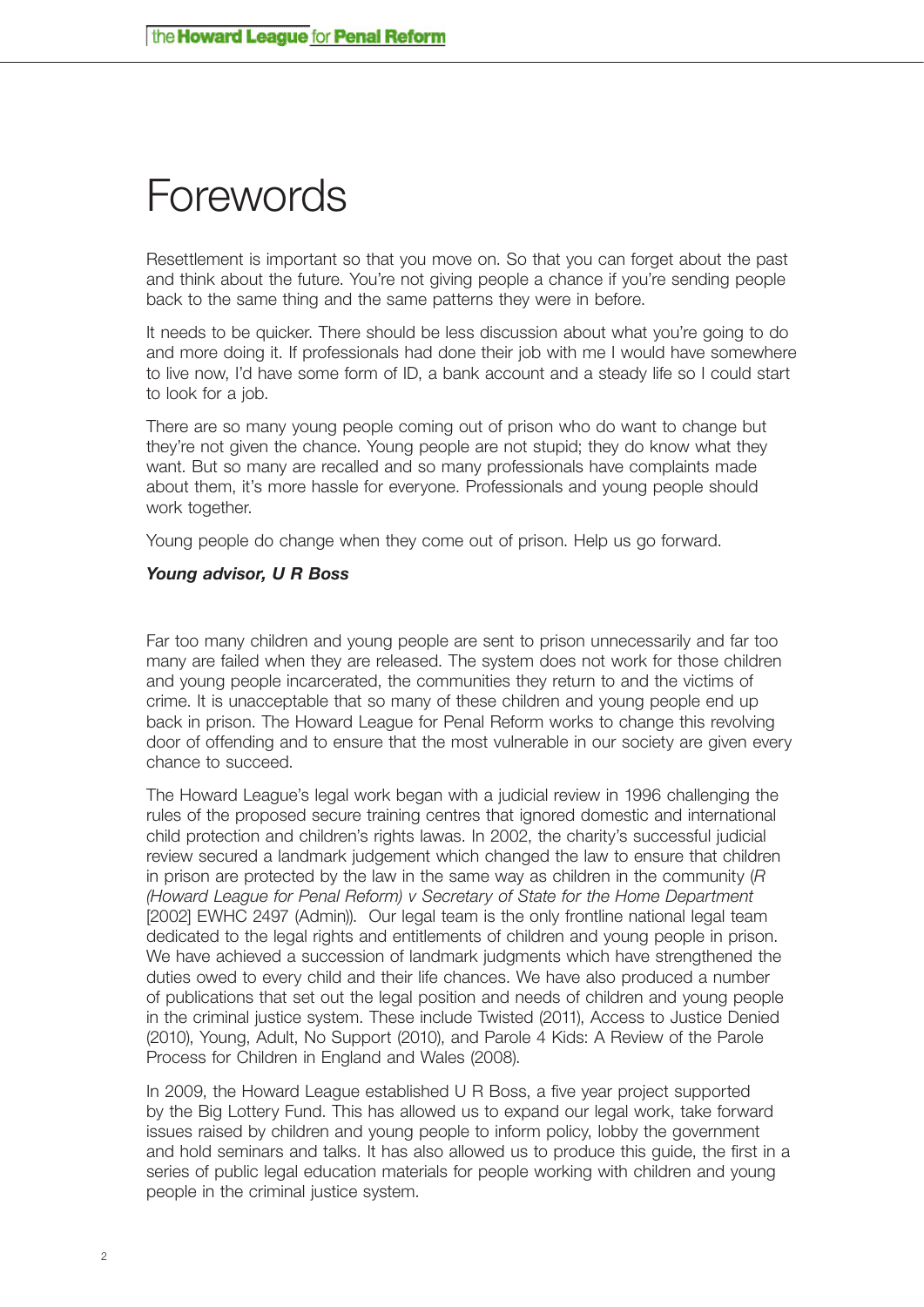The Howard League's legal team operates a legal advice line for children and young people in prison which is a free and confidential telephone number automatically available on the prison pin system: 0808 801 0308. Practitioners, family, carers and friends can also contact us for legal advice on 0207 249 7373.

The work we do covers many areas of law and different problems faced by children and young people. Resettlement is consistently the top issue that people contact us about for legal help. Resettlement is more than just providing housing, it is ensuring that children and young people have a home, that their needs are met and that they have the best possible chance for a positive future.

This guide is not intended to replace legal representation. It should enable practitioners to better understand and use the law to support the children they work with. In conjunction with this guide, we will be producing a young person's guide to resettlement, to help children and young people better understand their own rights and entitlements and understand what they can do, and how they can get support in relation to resettlement.

The law is not just a means of negative enforcement to put children and young people in prison; it can be a tool for positive change when they are released.

#### *Tabitha Kassem, Legal Director*

#### *The Howard League for Penal Reform*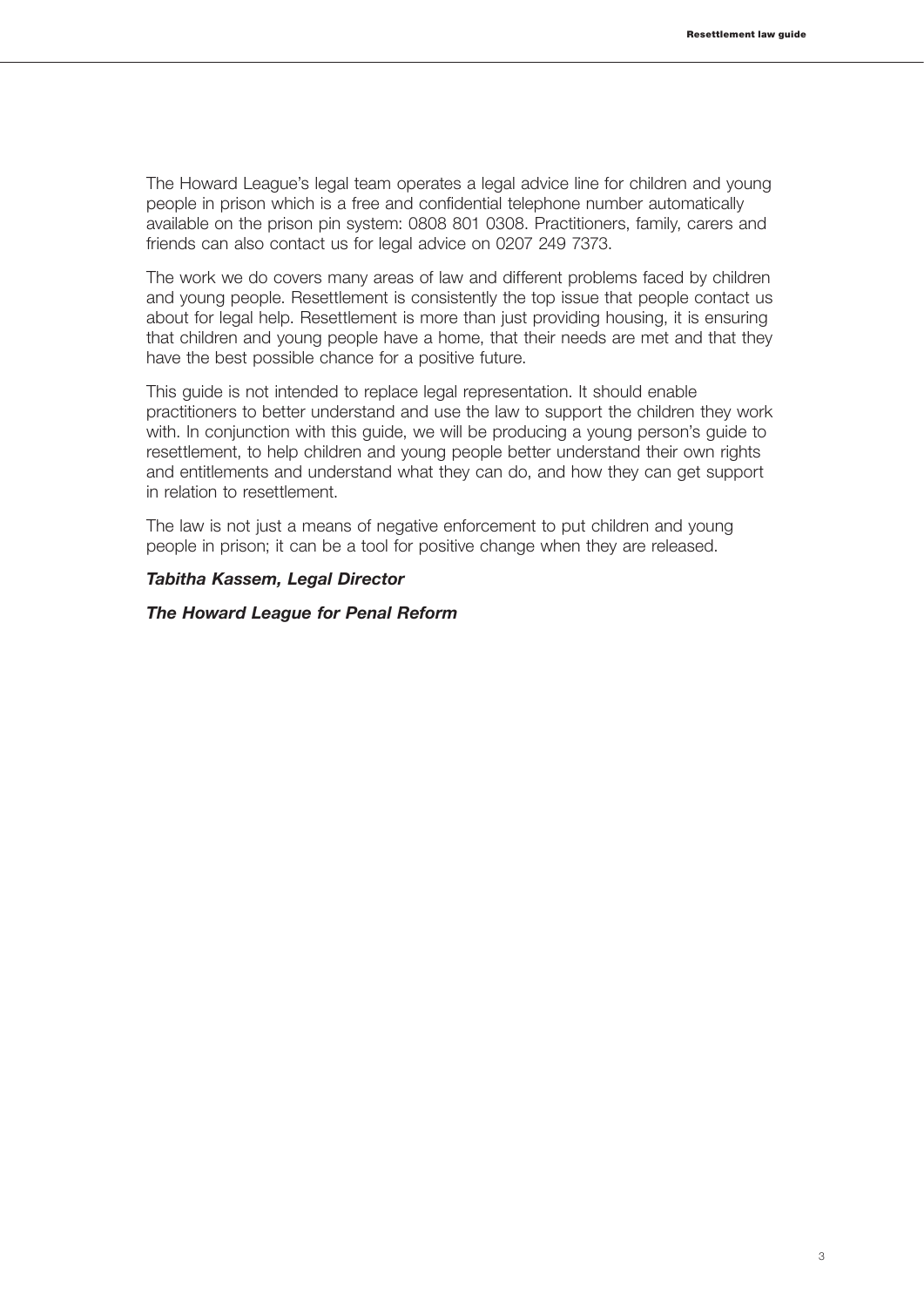# <span id="page-5-0"></span>**Introduction**

No child in England and Wales should ever want for a safe and suitable place to live, or appropriate support. This is because we have a robust legal framework that requires local authorities to provide children who need it with accommodation and support. Failure to do so can be legally challenged.

The Howard League for Penal Reform's legal department has worked with hundreds of children and young people who have nowhere suitable to go when they leave prison. Many are returning to precisely the same situation that led to their detention in the first place.

Data from the Howard League for Penal Reform's legal advice line shows that from November 2008 to the end of March 2012, over a quarter of the 1,960 calls to the legal helpline related to problems with resettlement (26 per cent or 509 calls). The need for assistance with accommodation on release from prison is confirmed by Her Majesty's Inspectorate of Prisons' (HMIP) report on looked after children which found that a significant number of children and young people had not obtained early release because they had nowhere safe to be released to (HMIP, 2011).

### **How to use this guide**

The purpose of this guide is to help practitioners working with children and young people in the criminal justice system understand the legal framework to make sure that young people's rights to safe, suitable accommodation and support become a reality. This guide should enable practitioners to identify resettlement problems at an early stage and make sure that children get the help they need so their rights can be protected and enforced.

This guide sets out the key legal principles that apply to children and should underpin decisions about their rights to accommodation and support. It also provides an overview of what a resettlement package should include and why it is important in preventing reoffending. For practical reasons, this guide largely concerns the rights of children in England and Wales under the age of 18, although from time to time it touches upon the rights of young adults aged 18 to 21 and the special considerations that apply to foreign national children and young people. Where reference is made to a child in this guide, this refers to anyone who is under 18 years of age as set out at section 105 of the Children Act 1989. A young person in this guide is anyone aged 18 to 21.

This guide sets out seven steps that lead practitioners through the three legal pathways to accommodation and support for children and young people. It aims to help professionals work out when a child or young person will need help, the public protection considerations that may apply and, importantly, the possible legal routes available to make sure that they get what they need.

For ease of reference each section of this guide starts with a summary of some of the key points set out in that section or the key questions or issues to consider. At the end of each section there is a list of the key legislation or guidance that a practitioner may want to refer to for more detail.

Like other areas of professional practice, resettlement law has developed its own set of terms over a period of time. These terms are set out in the glossary. Where available, links to relevant legislation and guidance are also provided in Appendix 3 of this guide.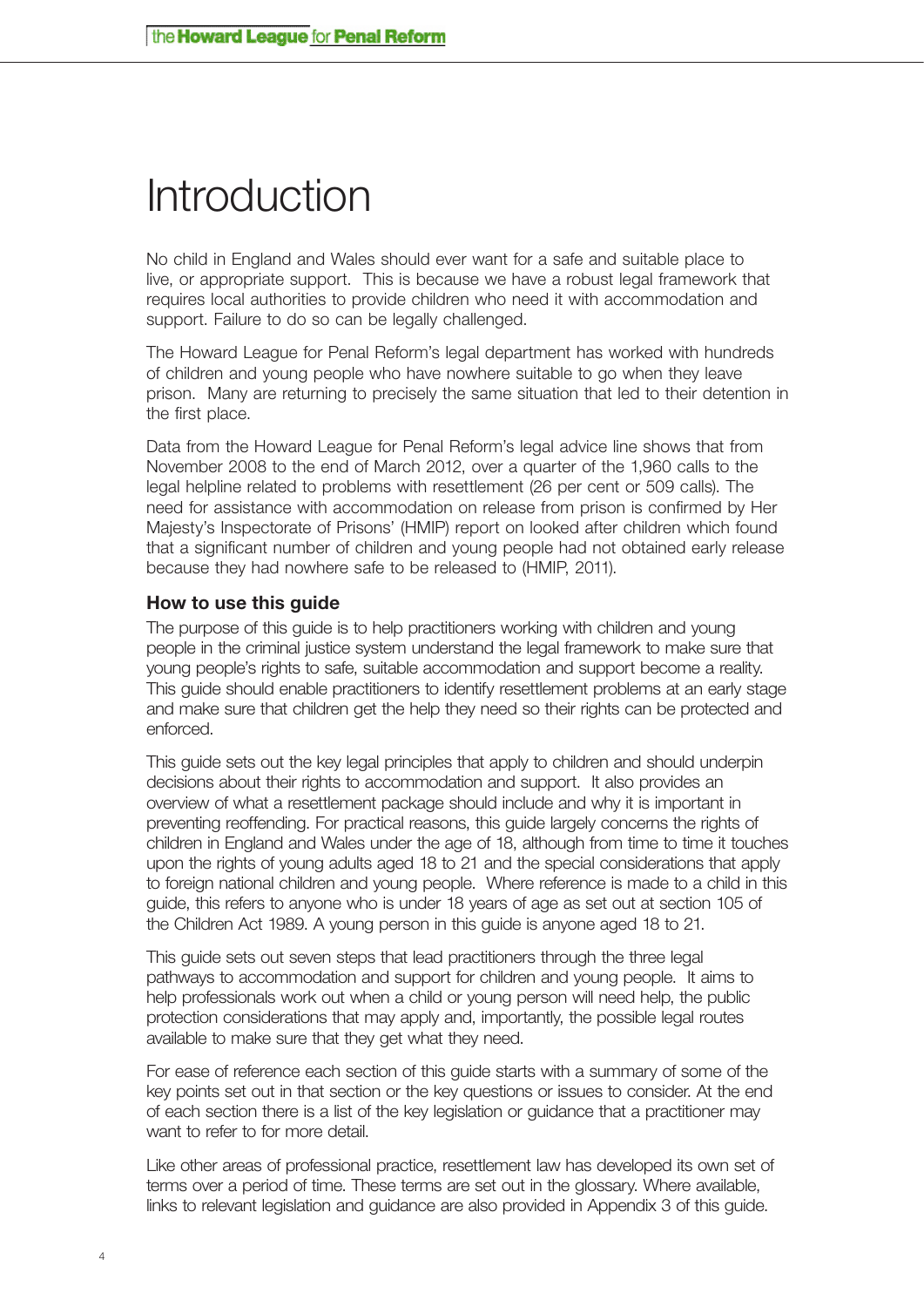#### **A note on the law**

The legal framework for resettlement in this guide is drawn from legislation, guidance and case law. The law referred to in this guide is correct as of September 2012. The law in this area is constantly evolving, alongside guidance and policy.

At the time of writing this guide, two important developments are planned.

First, the Legal Aid, Sentencing and Punishment of Offenders Act 2012 (LASPOA) contains provisions that, if implemented, will mean that all children remanded to custody will become 'looked after' under section 20 of the Children Act 1989 during their period of remand regardless of where they are placed. At present this position only applies to children remanded to local authority care, or secure accommodation in the form of secure children's homes and secure training centres. Therefore, if implemented, the considerations that apply to children on remand in secure children's homes and secure training centres will also apply to children in Young Offenders' Institutions. It is anticipated that this change, along with variations to the legal threshold for remanding a child to detention, will result in a significant reduction in the number of children remanded to custody. This development will not change the steps that practitioners need to take but will mean that local authorities may owe stronger duties to children who have been remanded to custody.

Second, The National Standards for Youth Justice Services (National Standards) are in the process of being revised. The Secretary of State for Justice sets National Standards for Youth Justice Services on advice from the Youth Justice Board (YJB) for England and Wales. Although the precise legal status of the National Standards is unclear, in the latest edition, the statement of purpose in the National Standards for Youth Justice Services 2012 states that they apply to those organisations providing statutory youth justice services. They are also described as 'as a distillation of the range of legislation, compliance regimes and sources of statutory and effective practice guidance which applies across the youth justice sector' (National Standards, 2012).

The YJB has a responsibility to monitor adherence to National Standards on behalf of the Secretary of State for Justice. The National Standards define the minimum required level of service provision.

The latest version of the National Standards, which is a trial set of standards designed to focus on outcomes rather than processes, was published in April 2012 (National Standards, 2012). These National Standards were designed to replace the previous set of Standards from 2009 (National Standards, 2009). Both sets of National Standards include distinct requirements for children in custody and in the community. The custodial requirements are virtually unchanged in the 2012 version as the focus of the trial has been to evaluate the impact of providing Youth Offending Teams (YOTs) a greater level of discretion where working with children in the community. As the new standards are 'trial' standards, they do not have to be implemented by YOTs until October 2012. Therefore, until October 2012, YOTs can elect to follow either the 2009 or the 2012 standards. In April 2013, the trial standards will be reviewed. For ease of reference we have referred to both the 2009 and 2012 standards throughout this guide.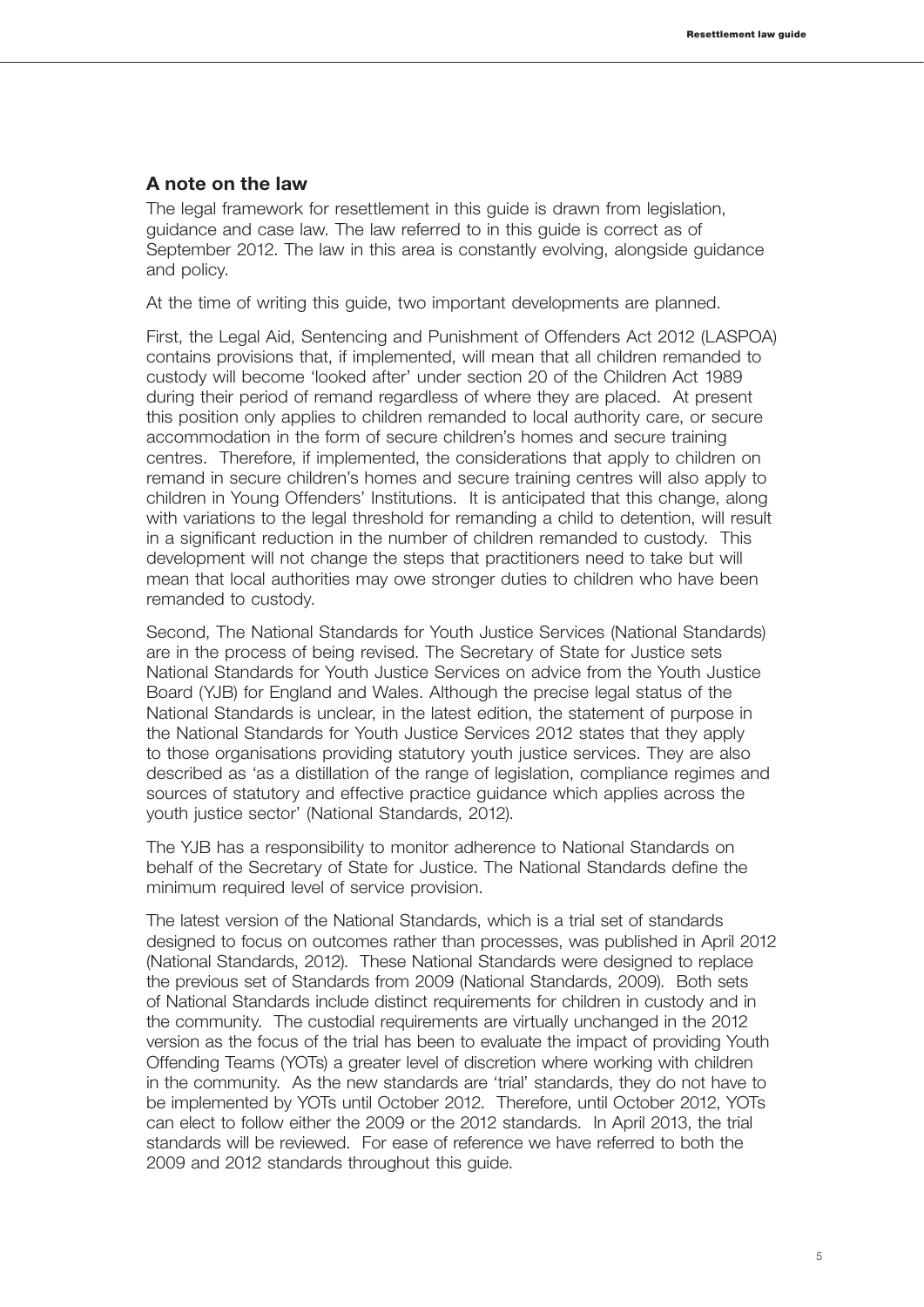# <span id="page-7-0"></span>Guiding legal principles

# **Summary**

- The overall aim of the youth justice system is to prevent offending
- The law recognises that children should be treated differently from adults
- Any sanction should be the least restrictive possible. Detention should be a last resort and, where children are detained, it should be for the shortest possible period of time
- In all decisions about children, their welfare should be a primary consideration
- Children are entitled to independent legal advice and representation and to be consulted on a fully informed basis about decisions that affect them
- These guiding principles should underpin all decisions made about children and young people in the criminal justice system.

The law relating to children and young people has developed exponentially in recent years. The following key principles should underpin all decisions made about children and young people in the criminal justice system.

Many of the principles set out below are also outlined in the Sentencing Guideline Council's (SGC) definitive guideline Overarching Principles – Sentencing Youths (November 2009). Although the guideline provides specific guidance that courts must have regard to when sentencing children and young people, it provides a very useful summary of the key principles and indicates the extent to which the courts now recognise their importance.

# **A different approach for children**

Children should be treated differently from adults. This is reflected by the development of specific laws, international instruments, policy and guidance applicable to children. For instance, the criminal law provides a whole range of sentences that are only available to children. The introduction of the Children Act 1989 provided a comprehensive framework promoting the best interests of the child, a principle enshrined in the UN Convention on the Rights of the Child (UNCRC).

Case law has acknowledged that young people in conflict with the law 'change and develop in a shorter time than adults' *(R v. Lang & 12 others* [2006] 2 All ER 410). Case law has also highlighted that:

*[t]he courts have consistently approached consideration of measures which are to be applied to children on the basis that the immaturity of a child offender must be taken into consideration as being of prime importance. This recognises the fact that a child may well change as he or she matures so that any problems or dangers which may have been apparent at the time of the commission of the offence may ultimately no longer be present…*

*(R (F and Thompson) v Secretary of State for the Home Department* [2008] EWHC 3170 at paragraph 19).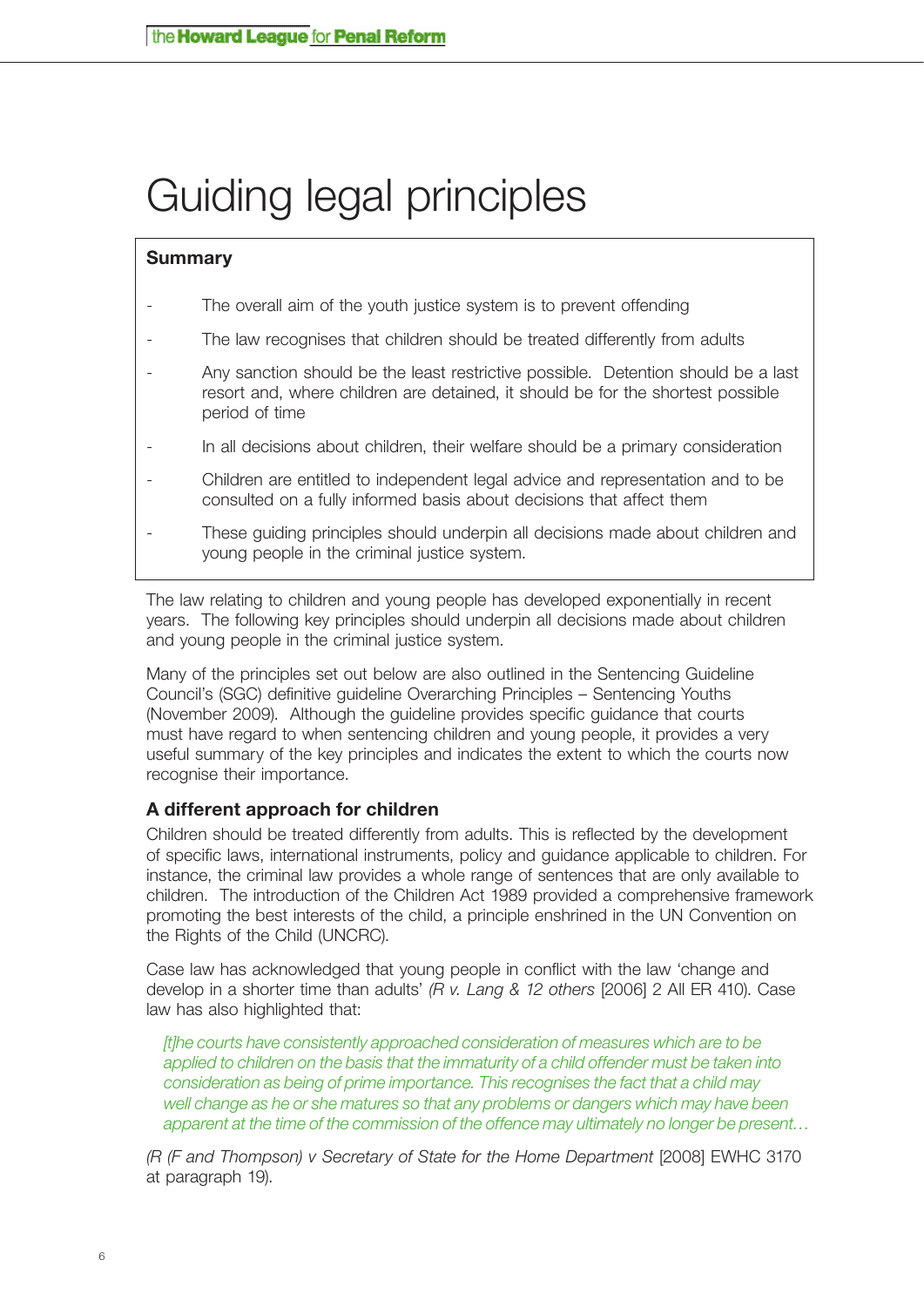In light of the specific considerations that apply to children, a number of key principles relevant to children in the criminal justice system have been developed.

#### **The least restrictive sanction and detention as a last resort**

Detention should always be the very last option, especially where children and young people are concerned. This is because restricting liberty is recognised by the law to be a very serious step.

In *Saadi v United Kingdom* (Application no. 13229/03, paragraph 70), the Grand Chamber in Strasbourg said that:

*…the detention of an individual is such a serious measure that it is only justified as a last resort where other, less severe measures have been considered and found to be insufficient to safeguard the individual or public interest which might require the person concerned to be detained.*

It is a general principle, expressed in the Criminal Justice Act 2003 (section 152(2)), that judicial discretion to impose a custodial sentence must only be exercised as a last resort:

*The court must not pass a custodial sentence unless it is of the opinion that the offence, or the combination of the offence and one or more offences associated with it, was so serious that neither a fine alone nor a community sentence can be justified for the offence.*

Even if a sentence of detention is imposed, the Criminal Justice Act 2003 (section 152(2)) states that it should be for as short a time as possible, taking the offence into account:

*...the custodial sentence must be for the shortest term that is in the opinion of the court is commensurate with the seriousness of the offence...*

The principle that custody should be a last resort is reinforced by Article 37 of the UNCRC:

*States Parties shall ensure that:* 

*(a) No child shall be subjected to torture or other cruel, inhuman or degrading treatment or punishment. Neither capital punishment nor life imprisonment without possibility of release shall be imposed for offences committed by persons below eighteen years of age;* 

*(b) No child shall be deprived of his or her liberty unlawfully or arbitrarily. The arrest, detention or imprisonment of a child shall be in conformity with the law and shall be used only as a measure of last resort and for the shortest appropriate period of time.*

The European Rules for Juvenile Offenders subject to sanctions and measures (2008) reiterate that detention is a measure of last resort and imposed and implemented for the shortest period possible (Rule 10). Rule 9 makes it clear that all sanctions should be the minimum necessary:

*Sanctions or measures shall be implemented without undue delay and only to the extent and for the period strictly necessary* (emphasis added).

If the legal requirement that detention should be a last resort is to be followed, it is essential that all practicalities necessary for alternative measures are in place.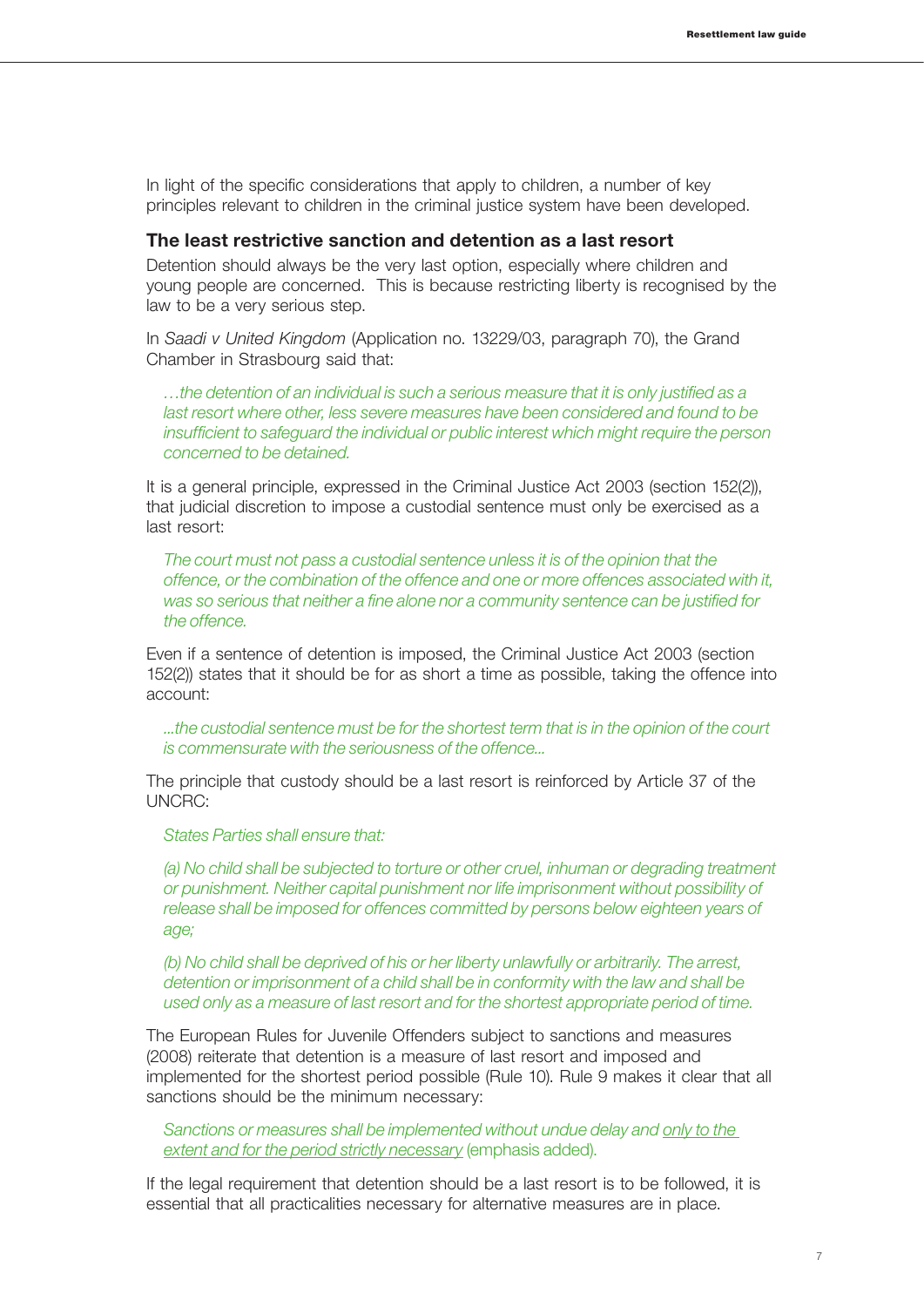As this guide makes clear, the law means that no child in England and Wales should be without suitable accommodation and support. However, some children are detained when the courts are concerned that the community alternative is not suitable.

Where a child is at risk of detention, it will be essential to take all possible steps to ensure that suitable accommodation and support is available immediately to minimise the risk of detention.

The Children Act 1989 specifically requires local authorities to take steps to reduce the need to bring criminal proceedings against children, to encourage children within their area not to commit criminal offences, and to avoid the need for children within their area to be placed in secure accommodation (section 7 of schedule 2 of the Children Act 1989).

# **Welfare should be a primary consideration in all decisions affecting children**

The overarching protection is the principle reflected in section 44(1) of the Children and Young Persons Act 1933 (the 'Welfare Principle'):

*(1) Every court in dealing with a child or young person who is brought before it, either as an offender or otherwise, shall have regard to the welfare of the child or young person and shall in a proper case take steps for removing him from undesirable surroundings, and for securing that proper provision is made for his education and training.*

Case law has clarified the weight to be attached to the welfare principle in relation to children in the criminal justice system:

*The welfare of the child is an important and indeed fundamental consideration in determining how a child who has committed offences should be dealt with* 

*(R (M) v The Chief Magistrate* [2010] EWHC 433 (Admin) at paragraph 7).

The Welfare Principle is also reflected in Article 3(1) of the UNCRC:

*In all actions concerning children, whether undertaken by public or private social welfare institutions, courts of law, administrative authorities or legislative bodies, the best interests of the child shall be a primary consideration.*

The Supreme Court has held that the best interests' principle has been translated into national law by the Children Act 2004 (section 11):

*This is a binding obligation in international law, and the spirit, if not the precise*  language, has also been translated into our national law. Section 11 of the Children *Act 2004 places a duty upon a wide range of public bodies to carry out their functions having regard to the need to safeguard and promote the welfare of children…* 

*(ZH (Tanzania) v Secretary of State for the Home Department [2011] 2 WLR 148* (paragraph 23)).

The Supreme Court endorsed this approach in the case of *HH v Italy* [2012] 3 WLR 90.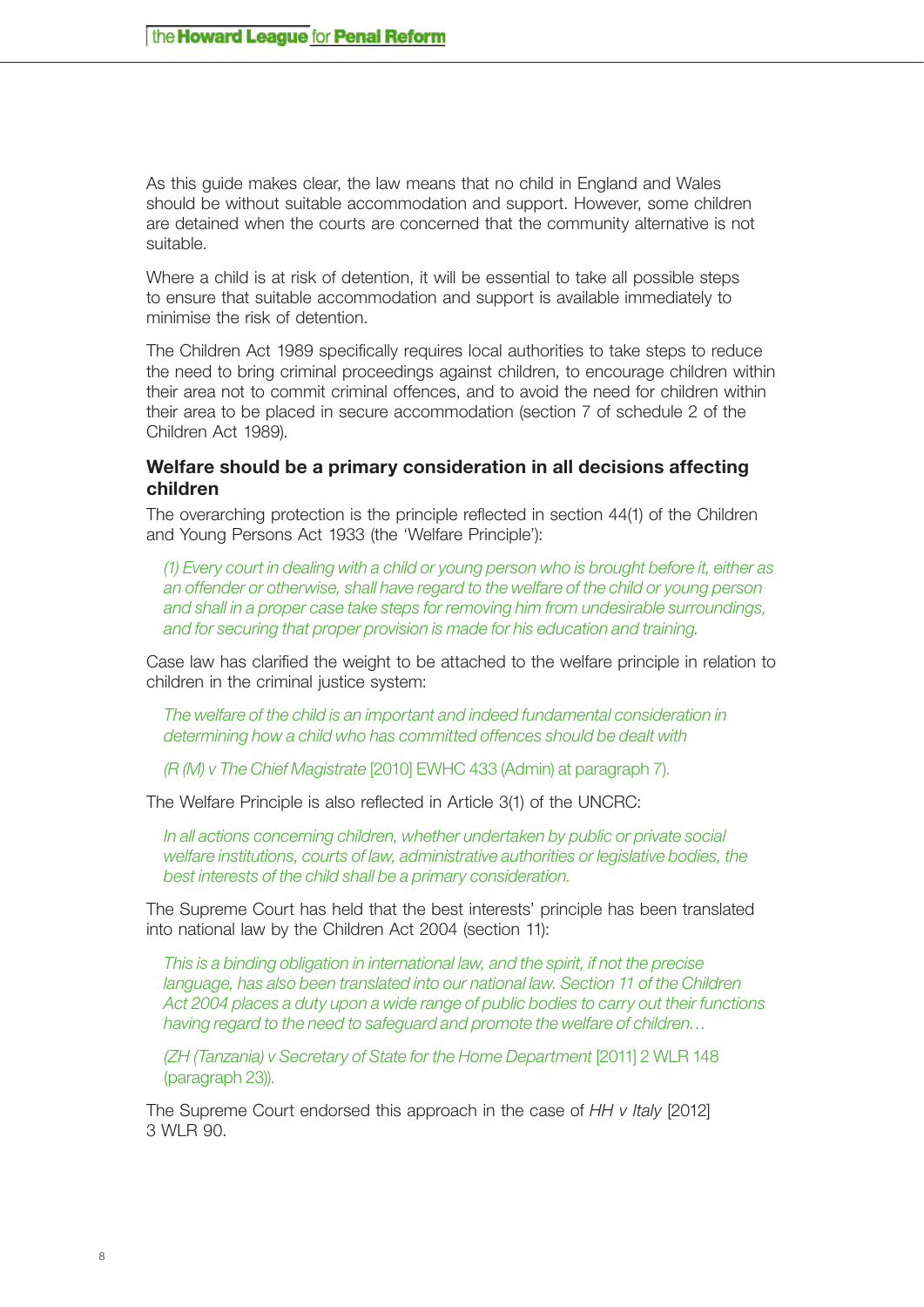#### **Children are entitled to access to justice**

Children are entitled to access for justice. This includes access to legal advice and representation, a right to be heard and the right to be consulted on a fully informed basis about decisions that affect them.

#### Article 12 of the UNCRC provides that:

*1. States Parties shall assure to the child who is capable of forming his or her own views the right to express those views freely in all matters affecting the child, the views of the child being given due weight in accordance with the age and maturity of the child.* 

*2. For this purpose, the child shall in particular be provided the opportunity to be heard in any judicial and administrative proceedings affecting the child, either directly, or through a representative or an appropriate body, in a manner consistent with the procedural rules of national law.* 

The Council of Europe produced *Guidelines of the Committee of Ministers of the Council of Europe on Child-Friendly Justice* in November 2010 which aims to 'ensure that, in any such proceedings, all rights of children, among which the right to information, to representation, to participation and to protection, are fully respected with due consideration to the child's level of maturity and understanding and to the circumstances of the case' (paragraph 1.3). Paragraph IV D 2 sets out a number of important principles including:

- Children should have the right to their own legal counsel and representation (paragraph 37)
- Children should have access to free legal aid (paragraph 38)
- Children should be considered as fully fledged clients with their own rights and lawyers representing
- Children should bring forward the opinion of the child (paragraph 40)
- The quidelines provide detailed quidance on how children involved in the criminal justice system should be consulted and assisted.

It is essential that children are facilitated to access independent legal advice and representation. For many children, access to a lawyer is effectively 'filtered' through professionals. This may occur where a professional who is aiming to assist the young person by taking a number of practical steps, unwittingly restricts the young person's access by failing to help them access an independent lawyer.

In addition to the right to access to justice, there are many instances where a child has a right to be consulted. For instance, where a child is looked after under section 20 of the Children Act 1989, sub-section 20(6) requires the local authority, so far as is reasonably practicable and consistent with the child's welfare, to take the child's wishes and feelings into account in the provision of accommodation.

#### **The overall aim of the youth justice system is to prevent offending**

Section 37 of the Crime and Disorder Act 1998 provides that the purpose of the criminal justice system for young people is to prevent reoffending. The Supreme Court has commented that a key aim 'of any sentence imposed should be to promote the process of maturation, the development of a sense of responsibility, and the growth of a healthy adult personality and identity' (*R v Secretary of State, Ex parte Maria Smith* [2005] UKHL 51, Baroness Hale at paragraph 25).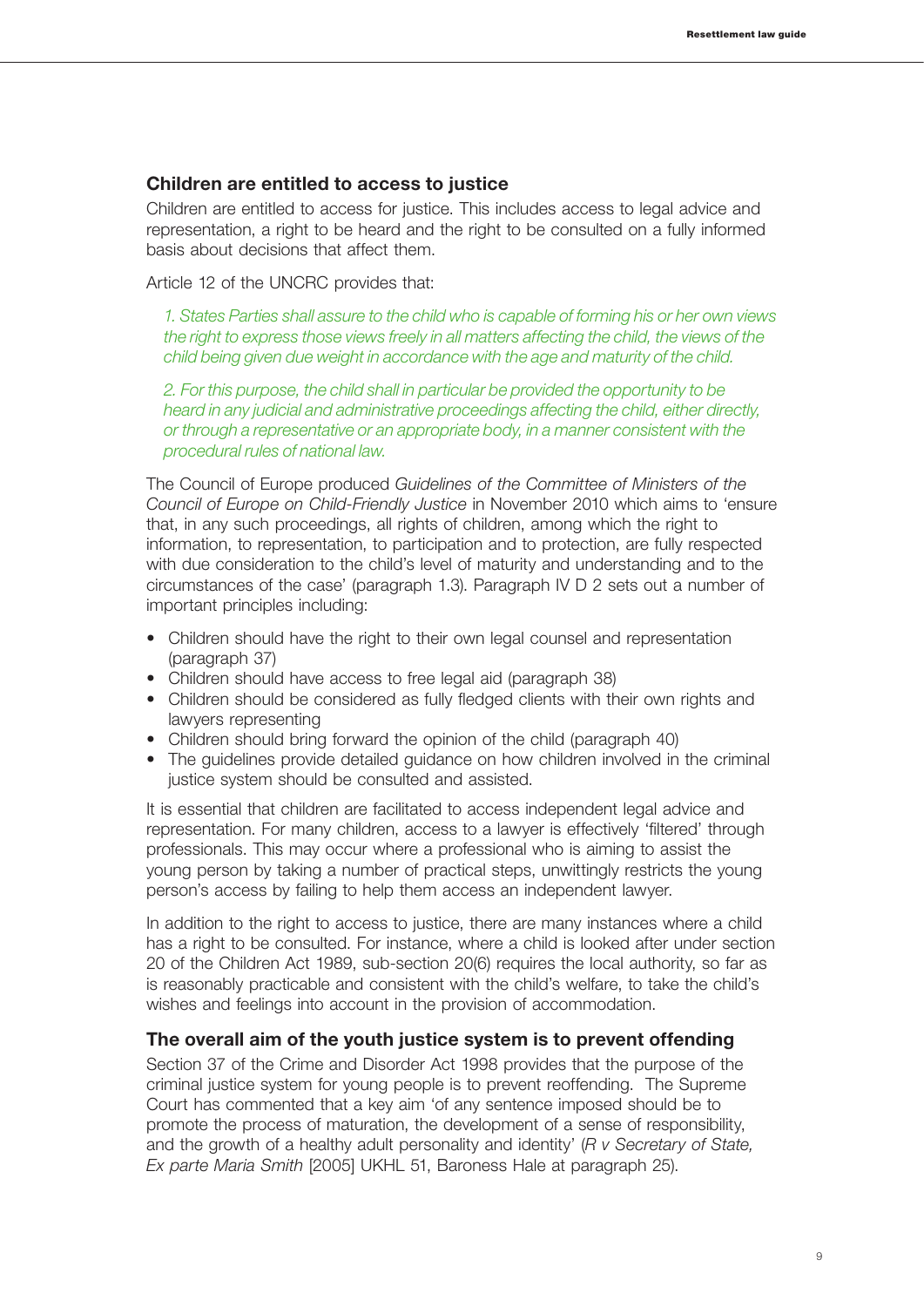# **Children's rights are human rights**

The UNCRC provides a comprehensive checklist of children's rights. They complement many of the rights found in the European Convention on Human Rights (ECHR).

Key Articles of the ECHR applicable to children include:

- Freedom from torture (Article 3)
- The right to liberty (Article 5)
- The right to a private and family life, as well as personal and social development (Article 8).

The courts have held that when interpreting the rights contained in the ECHR, it is legitimate to rely on UNCRC to interpret and inform the extent to which the human right has been breached. For instance, in the Howard League's Children Act case (*R (Howard League for Penal Reform) v Secretary of State for the Home Department*  [2002] EWHC 2497 (Admin)), the court noted that the UNCRC, as well as other equivalent, non-binding international law, can be relevant to 'proclaim, reaffirm or elucidate' the scope of other fundamental rights.

This means that the rights set out in the ECHR can be read in light of the rights in the UNCRC. For instance, if a child's application for early release is impossible because of a lack of resettlement plans, the interference with that child's right to liberty under Article 5 of the ECHR is especially serious as there is a duty under Article 37 of the UNCRC to make sure that children are detained for the shortest appropriate period of time.

### **Key legislation and guidance**

- European Convention on Human Rights (ECHR)
- United Nations Convention on the Rights of the Child (UNCRC) (1990)
- Council of Europe (2010) *Guidelines of the Committee of Ministers of the Council of Europe on Child-Friendly Justice*
- European Rules for Juvenile Offenders
- Sentencing Guideline Council (2009) *Overarching Principles Sentencing Youths*
- Crime and Disorder Act 1998
- Children Act 1989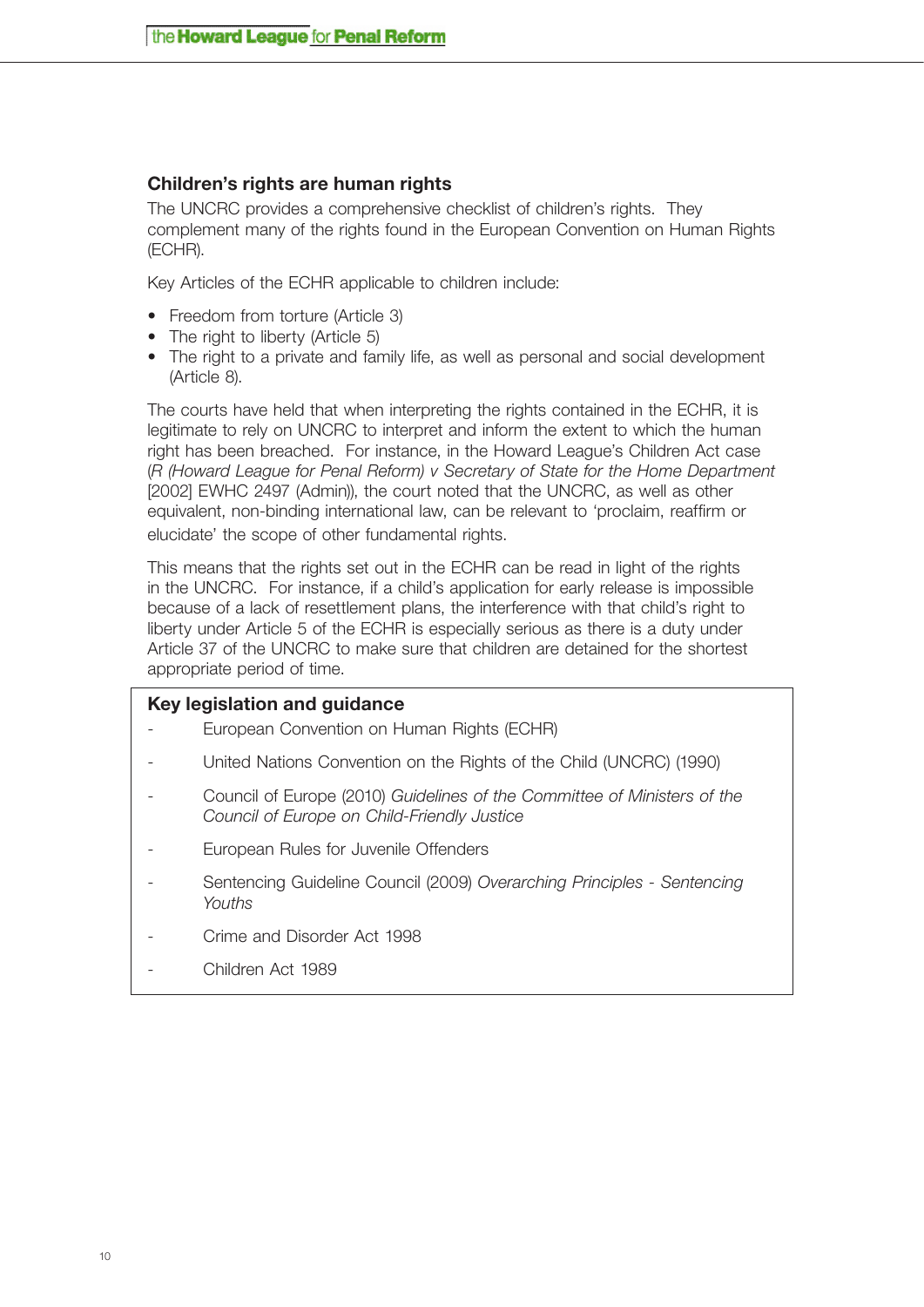# <span id="page-12-0"></span>What makes up the resettlement package: More than a roof overhead

# **Summary**

- There is a strong link between lack of safe, suitable accommodation and support and reoffending
- Children in detention are often vulnerable and have high levels of need for accommodation and support in the community
- A resettlement package should cater for all of a child's assessed needs ensuring practical and emotional support in respect of accommodation, education, training, employment, health including mental health, help with substance misuse issues and practical and emotional support, including support with family contact and finances
- Securing suitable accommodation is a vital first step in this process.

The link between reoffending and lack of safe and suitable accommodation and support is well established. This has been recognised by the YJB who have outlined seven resettlement pathways for practitioners to consider in Youth Resettlement: A framework for action<sup>1</sup>. According to the Social Exclusion Unit (2002), stable accommodation can result in a reduction of more than a fifth in reoffending rates. Research by the YJB (2007) found that 40 per cent of children in custody have previously been homeless or have sought formal housing support.

Given that the whole aim of the youth justice system is to prevent reoffending (section 37 of the Crime and Disorder Act 1998), suitable accommodation and support at every stage (pre-sentence, in custody and post-custody) is critical.

It is not surprising that resettlement is one of the main tests against which Her Majesty's Inspectorate of Prisons judges the health of a prison. It is recognised that living in unstable accommodation is a major risk factor in offending behaviour (Cripps and Summerfield, 2012). Ensuring that young people have suitable accommodation on release from custody is a vital first step towards their effective resettlement. But children and young people will have a whole range of needs that must be met.

Young people in custody are often vulnerable and will require high levels of support. This was noted by the court in the Children Act case:

*[Children in custody] are, on any view, vulnerable and needy children. Disproportionately they come from chaotic backgrounds. Many have suffered abuse or neglect…* 

### *R (on the Application of the Howard League) v Secretary of State for the Home Department and the Department of Health* [2003] 1 FLR 484, paragraph 10).

A joint report by Her Majesty's Inspectorate of Prisons and the YJB in 2011 illustrates the vulnerability of the young people in Youth Offending Institutes (YOIs) that they surveyed (Summerfield, 2011). It found that one quarter of boys and nearly half of girls interviewed had been in the care of social services before entering custody and almost nine out of ten children had been excluded from school.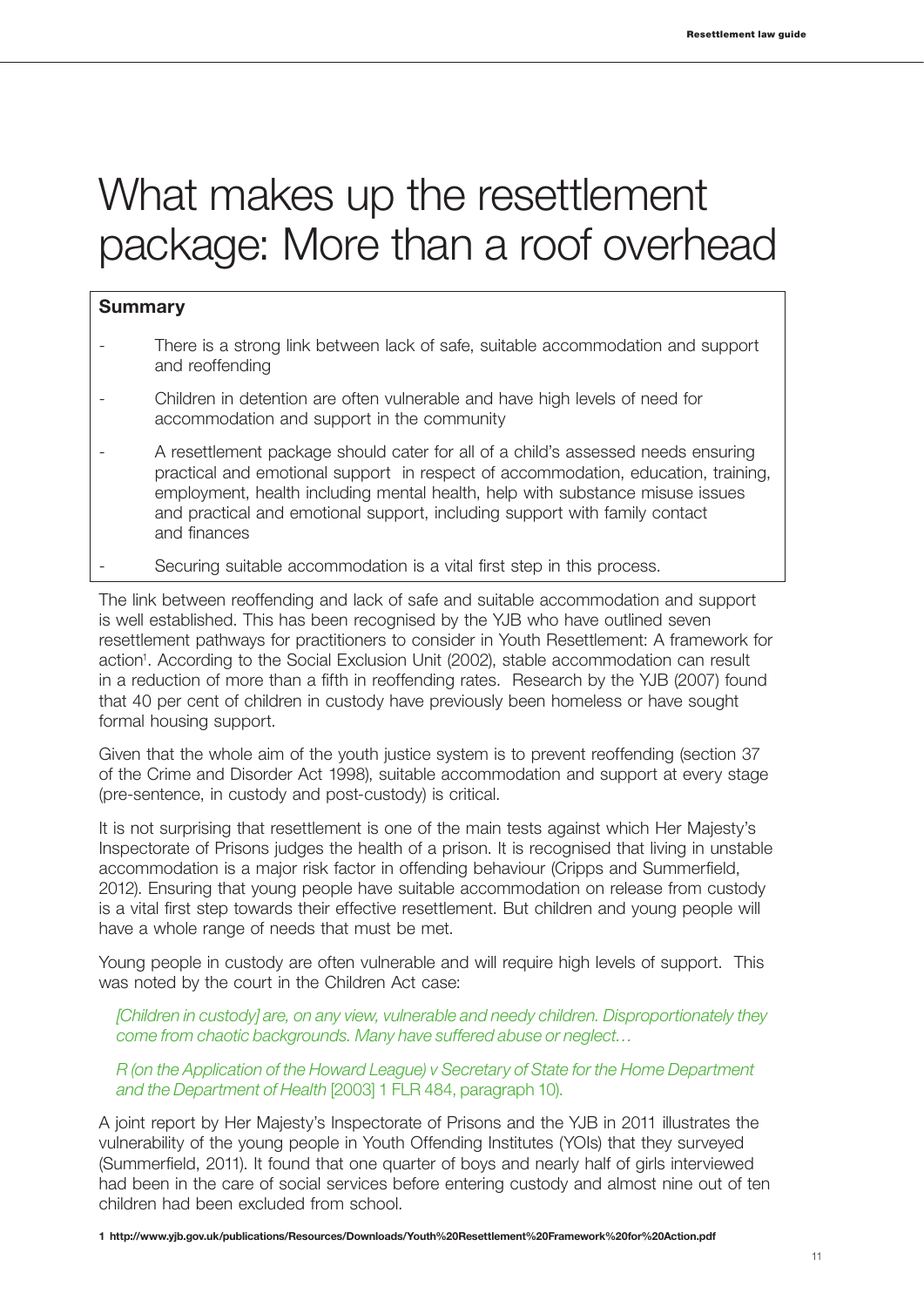It is therefore likely that most young people leaving prison will need a lot more than just a roof overhead if they are to stay out of prison and build a positive life for themselves. That means planning for effective resettlement for all of the young person's needs.

Taken together, the YJB's resettlement pathways and the National Standards provide that resettlement planning should cover arrangements for:2

- education
- training
- • employment
- family contact
- appropriate financial advice
- offending behaviour work
- accommodation
- health and mental health provision
- other relevant issues (including whether the child should be assessed by children's services as a 'child in need' under section 17 of the Children Act 1989)
- engaging with parents/carers
- managing any risk issues in relation to victims
- managing any risk of serious harm to others and other Multi Agency Public Protection Arrangements (MAPPA) issues
- details of reporting arrangements on day of release

Even if young people have accommodation to go to they may still need help and support with all the other aspects of resettling into the community. Accommodation tends to be the most pressing concern raised by young people because it is essential for release. However, the other aspects of resettlement planning can be critical to successful reintegration.

The higher level of support required for young people being looked after by the state, compared to those in receipt of housing services only, was recognised by Baroness Hale in her judgement in the case of *R(M) v Hammersmith and Fulham:*

*There is all the difference in the world between the services which a child can expect from her local children's services authority, to make up for the lack of proper parental support*  and quidance within the family, and the sort of help which a homeless young person, even if *in priority need, can expect from her local housing authority.* 

#### *(R (M) v Hammersmith and Fulham* [2008] 1 WLR 535 at paragraph 24).

The message in the Hammersmith and Fulham case was that many of these resettlement needs over and above a roof overhead will require input from social services. While in practice many of these non-accommodation resettlement needs are met by the Youth Offending Team (YOT), it is important to remember that YOT involvement will usually come to an end when a sentence expires or when a young person transfers to probation.

If a young person still needs help and support, it may be essential for them to be in receipt of help from social services so that this help does not suddenly fall away. It is also important that social services get involved from an early stage as failure to do so can result in the young person failing to accrue leaving care rights (see section 5, page 51).

The importance of joint working to ensure that all of a child's assessed needs are met is recognised by the YJB in its adoption of seven 'resettlement pathways' set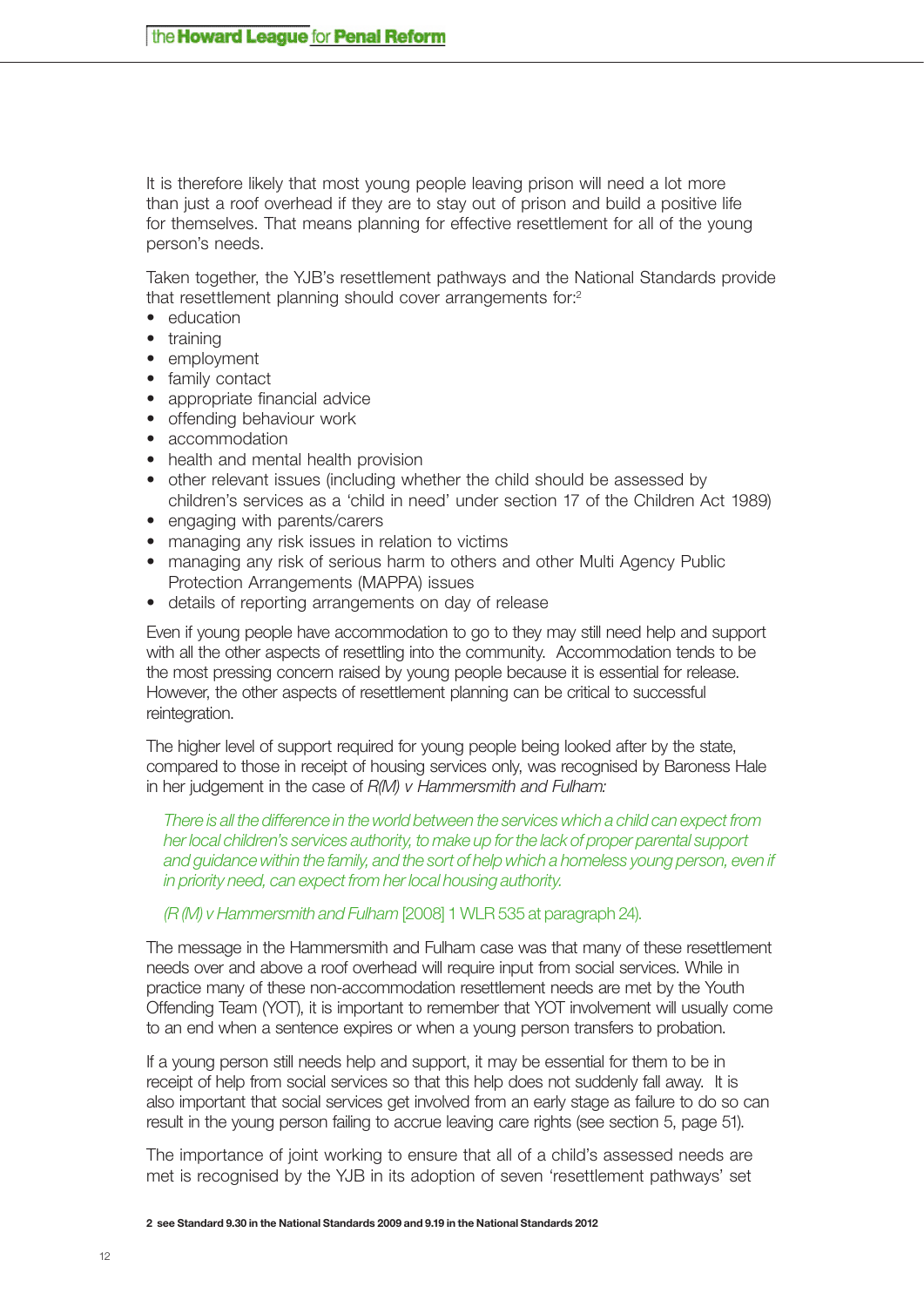out in *Youth Resettlement: A Framework for Action YJB* (2006). Taken together the seven pathways and the National Standards<sup>3</sup> provide that resettlement planning should cover the needs set out in the check list below. We have devised this simple checklist, drawing on law, policy, guidance and examples of best practice to assist practitioners in asking the right questions of the right people when planning for a young person's effective resettlement in the community. The check list is designed as a starting point – it is not exhaustive.

| <b>Needs</b>       | Some questions to ask                                                                                                                                                                                                                                                                                                                                                        | The people to go to/notes                                                                                                                                                                                                                                                                                                                                                                                                                                                                                                                                                                                                                                                                                                                                                                                                                                                                                                                                                                                                                                                                                                                                                                                                                                                                                                                                                                                                              |
|--------------------|------------------------------------------------------------------------------------------------------------------------------------------------------------------------------------------------------------------------------------------------------------------------------------------------------------------------------------------------------------------------------|----------------------------------------------------------------------------------------------------------------------------------------------------------------------------------------------------------------------------------------------------------------------------------------------------------------------------------------------------------------------------------------------------------------------------------------------------------------------------------------------------------------------------------------------------------------------------------------------------------------------------------------------------------------------------------------------------------------------------------------------------------------------------------------------------------------------------------------------------------------------------------------------------------------------------------------------------------------------------------------------------------------------------------------------------------------------------------------------------------------------------------------------------------------------------------------------------------------------------------------------------------------------------------------------------------------------------------------------------------------------------------------------------------------------------------------|
| <b>Transitions</b> | Is YOT involvement<br>$\bullet$<br>due to come to an<br>end soon?<br>Is the young person<br>due to transfer<br>between custody<br>and community?<br>Is the young person<br>$\bullet$<br>due to experience a<br>change of placement<br>(leaving home, local<br>authority care etc)?<br>Is the young<br>person about to<br>experience a change<br>in educational<br>provision? | If the young person is likely to turn 18 while involved with the<br>criminal justice system YOT will need to ensure a smooth<br>transition to Probation. Equally, if the child is about to cease to<br>be involved with the criminal justice system but has needs that<br>will continue and that are currently met by the YOT, the YOT<br>will need to make a referral to social services, either children's<br>services or adult services depending on the age of the young<br>person and whether or not they should be a care leaver. Where<br>a young person is entering or leaving custody YOT will need to<br>liaise with secure staff - this may include considering temporary<br>releases for resettlement purposes. Where the young person<br>is leaving custody, YOT/probation and secure staff will need<br>to consider possible licence conditions, including reporting<br>arrangements on release, in consultation with the young person<br>and, if appropriate their family. Arrangements will also need to<br>be made for transporting the child from custody. If the young<br>person is in care or vulnerable, this should be undertaken by<br>social services - children's services/adult services. If the young<br>person has health needs that will need to be met across a<br>transition, health services will need to ensure continuity of care.<br>The child should be fully consulted about all of these issues. |
| Accommodation      | Does the child have<br>$\bullet$<br>somewhere to live?<br>Is the placement<br>$\bullet$<br>suitable to meet the<br>child's needs/any<br>public protection<br>concerns?<br>Have the child's<br>wishes and feelings<br>been taken into<br>account?                                                                                                                             | YOT (and if relevant, secure staff) will need to consider when<br>the need for accommodation is likely to arise, whether it is<br>available and if it is suitable. If no suitable accommodation is<br>available, social services/children's services will be required to<br>undertake an assessment and identify suitable accommodation<br>for all children under 16 and for many children aged 16 and<br>17, as well as some care leavers aged under 21; local authority<br>housing departments may be able to assist if 16 and 17 year<br>olds do not wish to be accommodated by social services.<br>YOTs may need to liaise with probation and MAPPA to deal<br>with any public protection concerns including the suitability of<br>the accommodation for early release or release on licence at<br>the half way point and issues relating to victims. See the seven<br>steps to resettlement for more detail.                                                                                                                                                                                                                                                                                                                                                                                                                                                                                                                      |

#### **Effective resettlement checklist**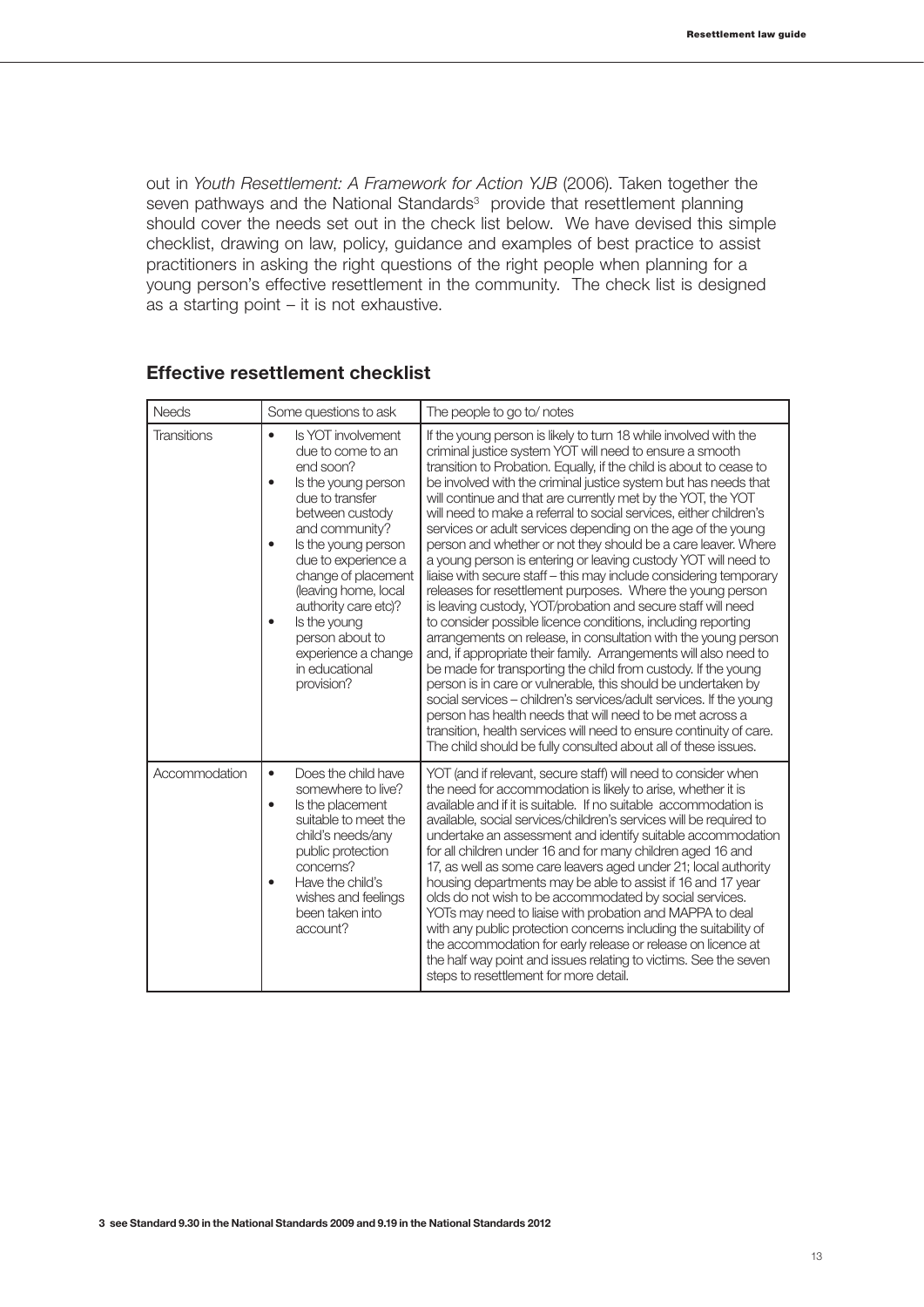| Education,<br>training and<br>employment | $\bullet$<br>Is the child engaged<br>in education/training<br>or employment?<br>Does the child wish<br>$\bullet$<br>to be engaged in<br>education/training or<br>employment?<br>Will the child need<br>help in accessing<br>education and<br>employment due to<br>previous convictions<br>or health difficulties?                                             | YOTs will need to liaise with children's services and where<br>relevant secure staff, including educational providers in<br>secure settings, as well as school and college staff to ensure<br>continuity and quality of education between the community<br>and the secure estate. Where children are in custody, YOT<br>and secure staff will need to work together to ensure children<br>have access to appropriate offending behaviour work as soon<br>as possible, especially where release is dependent on the<br>completion of this. Where children have special educational<br>needs, it will be necessary for children's services to ensure<br>that they have relevant up to date information and they can<br>assist with special requirements; YOTs may need to work with<br>children's services to ensure that any disclosure to prospective<br>educational placements is done in an appropriate, sensitive<br>and timely manner. While connexions advisors may be able<br>to assist with education options, it is important to remember<br>that YOT, probation and/or MAPPA may need to play an active<br>role in dealing with disclosure and safeguarding issues with the<br>perspective educational establishment. Health services may<br>need to be involved in undertaking specialist assessments that<br>will inform an understanding of the appropriate placement.<br>YOTs and/or probation will need to liaise with secure staff<br>to progress any applications for attending education in the<br>community while a child is in custody. |
|------------------------------------------|---------------------------------------------------------------------------------------------------------------------------------------------------------------------------------------------------------------------------------------------------------------------------------------------------------------------------------------------------------------|------------------------------------------------------------------------------------------------------------------------------------------------------------------------------------------------------------------------------------------------------------------------------------------------------------------------------------------------------------------------------------------------------------------------------------------------------------------------------------------------------------------------------------------------------------------------------------------------------------------------------------------------------------------------------------------------------------------------------------------------------------------------------------------------------------------------------------------------------------------------------------------------------------------------------------------------------------------------------------------------------------------------------------------------------------------------------------------------------------------------------------------------------------------------------------------------------------------------------------------------------------------------------------------------------------------------------------------------------------------------------------------------------------------------------------------------------------------------------------------------------------------------------------------------------------|
| Health                                   | Is the child linked<br>$\bullet$<br>in with general<br>health provision (i.e.<br>registered with a GP,<br>dentist etc)?<br>Does the child<br>٠<br>require any specialist<br>health and/or mental<br>health provision?<br>Does the child<br>$\bullet$<br>require any<br>information on health<br>issues, including<br>healthy lifestyle,<br>sexual health etc? | Young people in the criminal justice system may lead chaotic<br>lives without adequate links to health services and information.<br>YOTs may identify these needs in the Asset and should liaise<br>with health services, including CAMHS where there may be<br>a mental health need, and social services. Where a child or<br>young person is entering or leaving custody, health services<br>in the community should liaise with health services in custody<br>to ensure continuity of care. Where a child or young person is<br>a 'child in need', looked after or a care leaver, social services<br>children's services should ensure that health needs are met and<br>assessed as part of their work. Similarly, if a young person is or<br>about to become a vulnerable young adult, adult social services<br>should assess their needs prior to leaving custody. Some YOTs<br>and probation services have health, including mental health,<br>practitioners attached to their services. If it appears to any<br>practitioner that a young person is suffering from mental health<br>problems while in detention, a referral to the head of healthcare<br>in the secure establishment should be made so that mental<br>health can be assessed.                                                                                                                                                                                                                                                                                                       |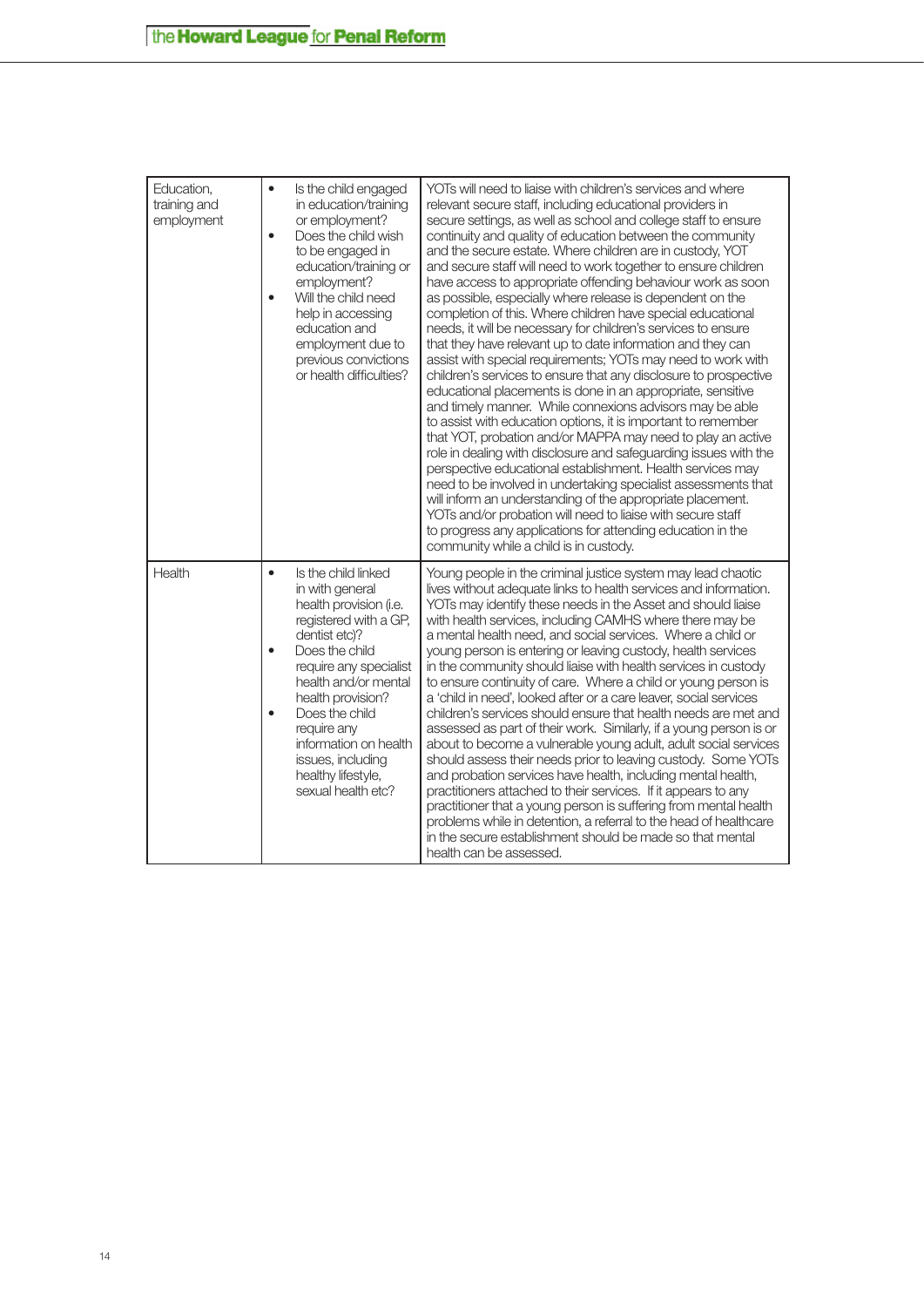| Substance<br>misuse            | $\bullet$<br>Does the child<br>have a history of<br>substance misuse<br>issues?<br>What help can be<br>$\bullet$<br>provided to the child<br>to abstain from or<br>manage substance<br>misuse?                                                                                                                                                                                                                                         | Substance misuse, or a history of substance misuse, can<br>sometimes be dismissed as evidence of further negative<br>behaviour rather than a need that requires on-going support.<br>YOTs will need to liaise with probation and secure establishment<br>staff where relevant to a young person moving to probation or<br>custody to ascertain what interventions and help are available<br>and to ensure continuity of care from a substance misuse<br>perspective. Where a child is to be released from custody, it will<br>be essential to ensure that there is continuity of care and on-<br>going support which may be available through YOT, probation,<br>social services and/or local health services. It may also be<br>essential to ensure that accommodation provision does not<br>expose a child to substance misuse. If a child over 16 is being<br>placed in local authority accommodation under the Housing<br>Act, it may be necessary to liaise with the local authority housing<br>department to ensure that accommodation is appropriate from<br>a substance misuse perspective.                                                                                                                                                                                                                                                                                                                                                                                                                            |
|--------------------------------|----------------------------------------------------------------------------------------------------------------------------------------------------------------------------------------------------------------------------------------------------------------------------------------------------------------------------------------------------------------------------------------------------------------------------------------|--------------------------------------------------------------------------------------------------------------------------------------------------------------------------------------------------------------------------------------------------------------------------------------------------------------------------------------------------------------------------------------------------------------------------------------------------------------------------------------------------------------------------------------------------------------------------------------------------------------------------------------------------------------------------------------------------------------------------------------------------------------------------------------------------------------------------------------------------------------------------------------------------------------------------------------------------------------------------------------------------------------------------------------------------------------------------------------------------------------------------------------------------------------------------------------------------------------------------------------------------------------------------------------------------------------------------------------------------------------------------------------------------------------------------------------------------------------------------------------------------------------------------------|
| <b>Families</b>                | Does the child<br>$\bullet$<br>have family contact<br>and how will the<br>resettlement plan<br>affect this?<br>Is the family able<br>$\bullet$<br>to provide suitable<br>support and<br>assistance?<br>Does that family<br>require help to<br>support the young<br>person?<br>If appropriate, has<br>$\bullet$<br>the family been<br>consulted on the<br>resettlement plan?                                                            | YOT may be able to liaise with the child, the child's family and/<br>or children's services to ascertain the nature and level of contact<br>with family. Where possible family contact should be promoted<br>and fostered. This may include contact with the child's own<br>child or family members who have been estranged or are<br>subject to supervised contact. A child may have a known<br>history of difficulties within the family including previous abuse,<br>neglect or bereavement, all of which may trigger assistance<br>from children's social services. If the family need help to support<br>the young person, this should be assessed by children's<br>social services within a child in need assessment under s17<br>of the Children Act 1989. Help can be provided to families<br>by children's services to meet their assessed needs. Where<br>children or their parents and carers are at risk of custody,<br>consideration should be given to the impact of custody on the<br>welfare of the child and any concerns should be highlighted to<br>the court and the child's legal representatives. Where a child is<br>detained, children's social services and/or YOT should liaise with<br>the family, child and secure staff to ensure suitable and regular<br>family contact. Where appropriate YOTs and children's services<br>should consult the child's family on the resettlement plan to<br>ascertain whether it will promote positive contact and, if not,<br>make provision to deal with this. |
| Finances, benefits<br>and debt | What is the child's<br>$\bullet$<br>financial situation?<br>What financial<br>$\bullet$<br>support does the<br>child have?<br>Does the child have<br>$\bullet$<br>identity documents,<br>a bank account and<br>a national insurance<br>number?<br>Does the child have<br>$\bullet$<br>the skills to budget?<br>Will the child be<br>$\bullet$<br>entitled to benefits<br>and, if so, will the<br>child need help in<br>obtaining them? | Lack of income can cause children stress and social isolation<br>both in the community and in detention. YOTs should be able<br>to ascertain a child's financial situation and assess whether or<br>not the child requires assistance with this. If the child is a child<br>in need, a looked after child or a care leaver, children's social<br>services should consider the child's financial situation as part<br>of their on-going assessment duties and make provision for<br>assistance with this in the community. If a child does not have<br>a national insurance number YOTs or children's services can<br>obtain this by following government guidance. <sup>4</sup>                                                                                                                                                                                                                                                                                                                                                                                                                                                                                                                                                                                                                                                                                                                                                                                                                                                |

**4 For government guidance on how to get a NI number, see:** 

**http://www.direct.gov.uk/en/MoneyTaxAndBenefits/Taxes/BeginnersGuideToTax/NationalInsurance/IntroductiontoNationalInsurance/DG\_190057**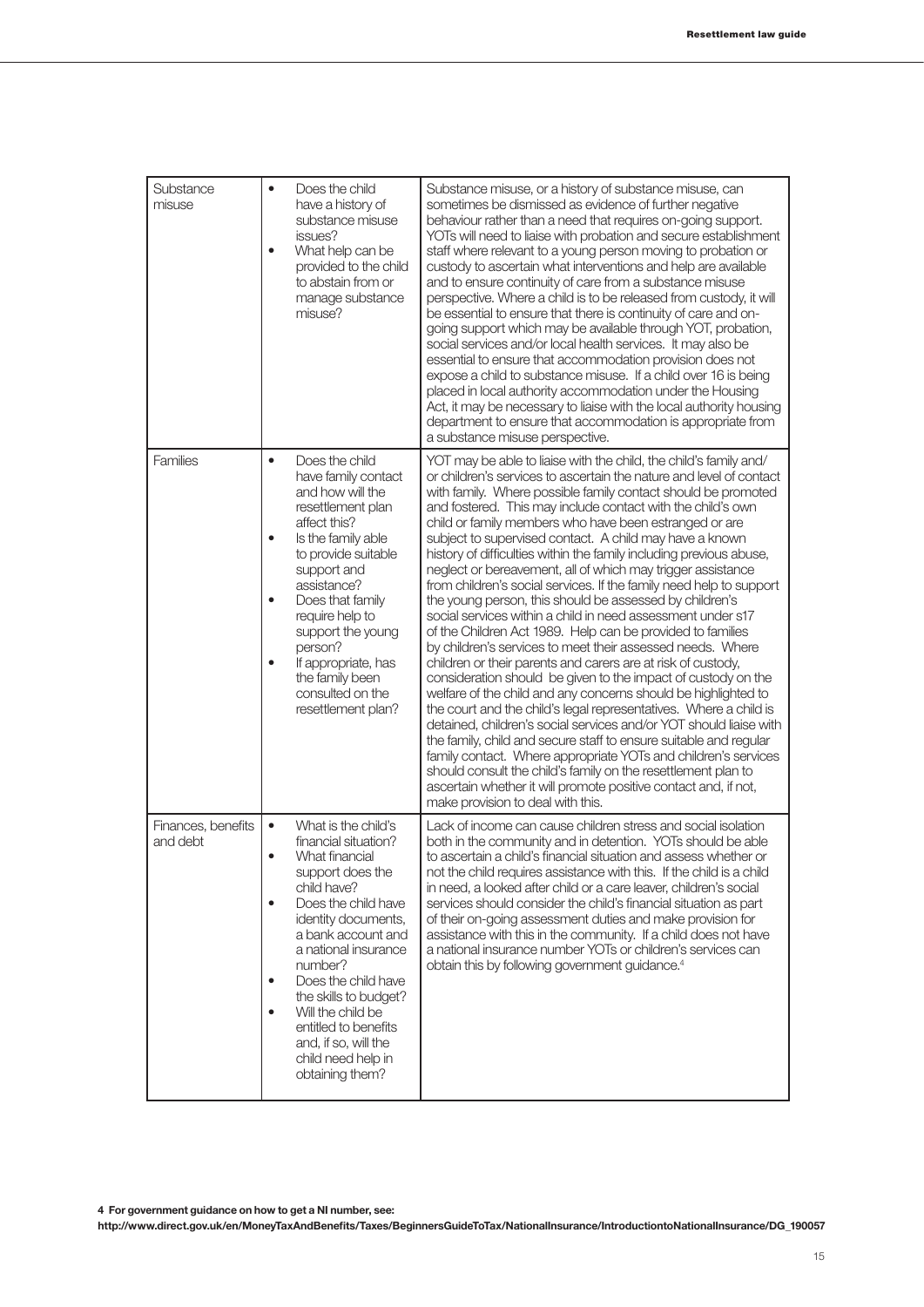# **The importance of accommodation**

It is well recognised that it will only be possible to plan for children and young peoples' wider needs if a stable base has been secured for them.5

Ensuring that young people have suitable accommodation and support for their needs on release from custody is a vital first step for their effective resettlement. It is usually the most complicated and expensive aspect of the resettlement package. The rest of this guide therefore focuses on securing suitable accommodation in recognition of this. But practitioners should bear in mind the importance of other aspects of the resettlement package in ensuring successful outcomes for children and young people.

#### **Key legislation and guidance**

- Sections 17 and 20 of the Children Act 1989
- National Standards 2012
- Children Act 1989, Volume 3: Planning Transition to Adulthood for Care Leavers
- Youth Justice Board (2006) *Youth Resettlement: A Framework for Action*
- Department for Children, Schools and Families (2010) *Guidance on securing sufficient accommodation for looked after children*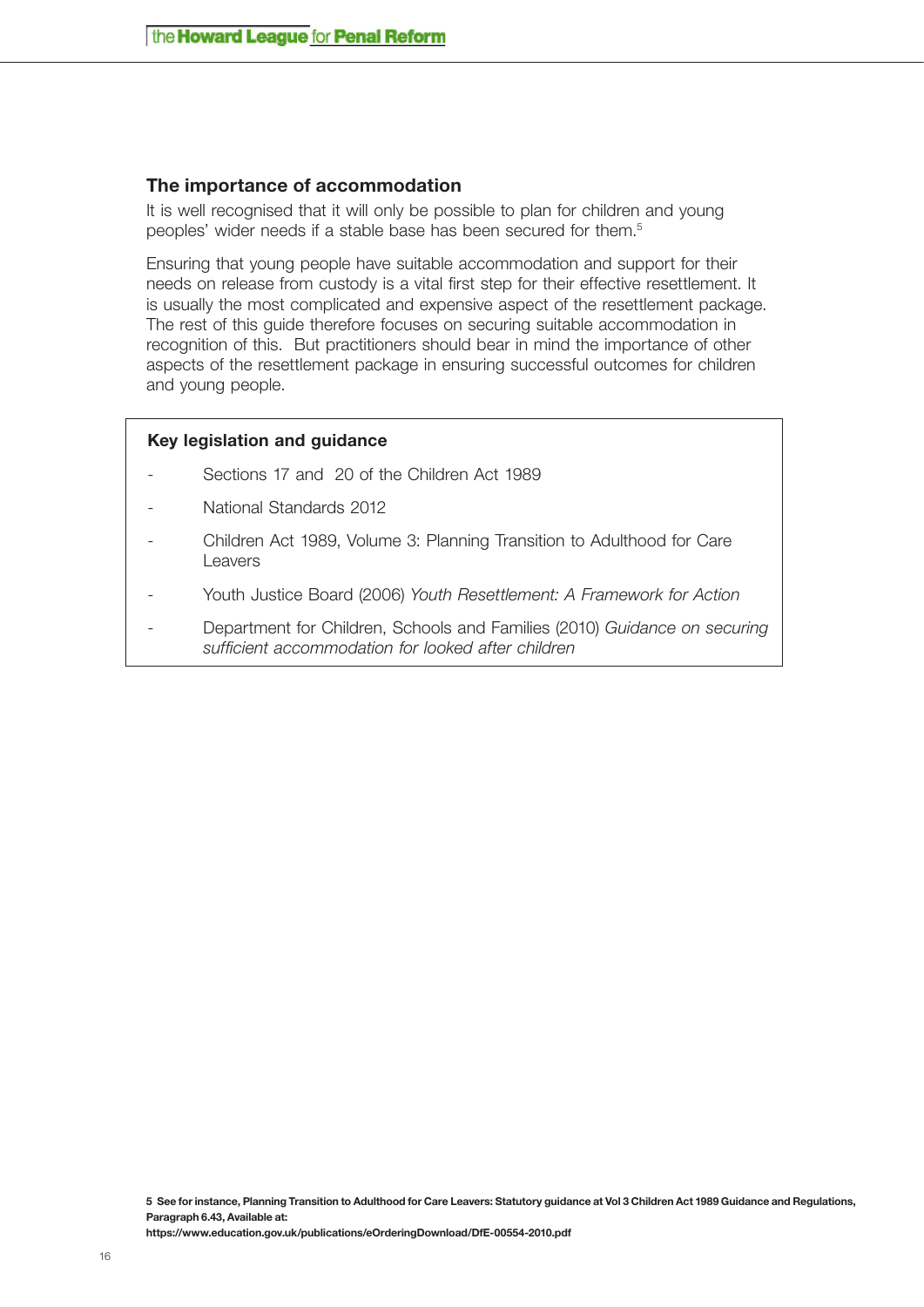# <span id="page-18-0"></span>Seven steps to effective resettlement planning: An overview

# **Summary**

There are seven steps to effective resettlement planning. Following these steps will ensure the three possible legal alternatives (steps 4, 5 and 6) for provision of accommodation and support are fully considered. The final step, 'making it happen' can be referred to throughout the process.

This section sets out the seven steps and provides an overview of what they include.

The appropriate pathway for a child or young person will depend on many different factors including what the young person wants, public protection requirements and what is available to the young person in law.

Assisting a child or young person with resettlement is a complex task. There are seven key steps that practitioners can follow to assist a child or young person in need of accommodation and support. The steps are designed to walk practitioners and young people through the three possible legal pathways for accommodation in such a way that complies with the legal framework for this area of law.

The seven steps are summarised below. Each step is set out in detail in the subsequent sections of this guide.

#### **1: Identify the need for a resettlement package and work out when it is required for**

Children and young people in the criminal justice system are likely to be in need of resettlement packages in a range of situations. The first step in helping children and young people is to be able to identify the kinds of scenarios where a resettlement package is likely to be needed, such as when a young person is due to be sentenced or is detained pending an appeal.

Once the need has been identified it is essential to work out when the package is required. Sometimes this will need to be immediate and on a contingency basis. Sometimes there will be a fixed date for when the package will need to be in place to avoid placing a child or young person at risk on release or to enable them to achieve early release. GO TO PAGE 21 TO FIND OUT MORE

### **2: Are there any public protection considerations – bail conditions, licence conditions and MAPPA**

The next step is to consider what, if any, constraints there will be on resettlement planning. For example, will the child or young person be released on licence, on early release or automatically or without a licence at all? If the child or young person is to be released on licence, their YOT or probation officer will probably have to approve it. They may be subject to MAPPA which means that any restrictions should be raised as early as possible in case they affect the release plan, or the child or young person wishes to make representations about them. Equally, a young person serving a community sentence or on bail may be subject to restrictions that affect their resettlement plan. GO TO PAGE 34 TO FIND OUT MORE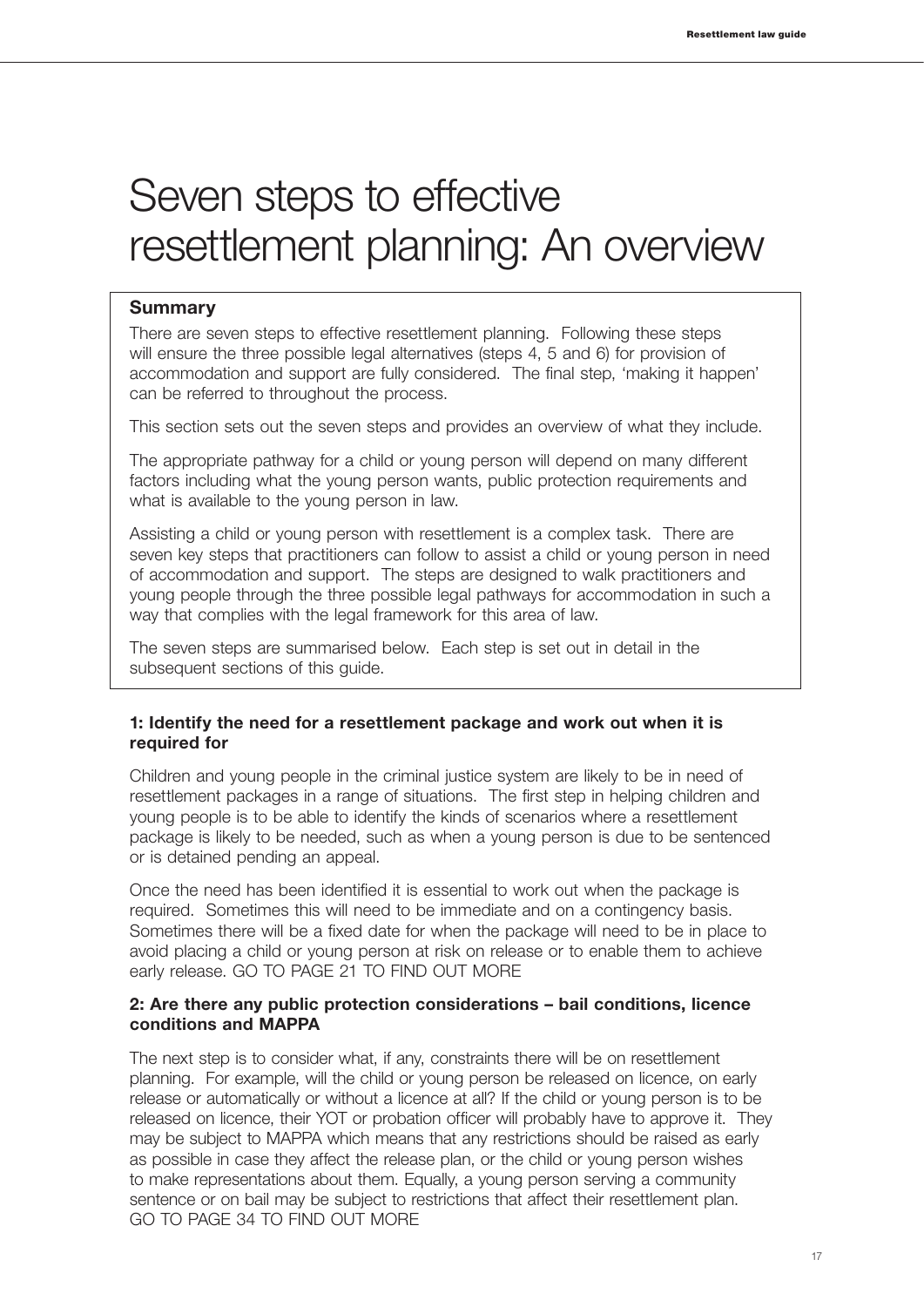#### **3: What the child or young person wants and explaining the three legal alternatives for accommodation and support**

As a general rule, a good starting point is to find out what the child or young person wants. Even if it turns out not to be possible to provide exactly what they want, it is essential that the child or young person is central to the planning process: they will need to 'buy in' to the release plan for it to work.

It is also a good idea to explain the three legal pathways for accommodation to a child or young person where possible so that they understand the process that is about to commence and can make informed decisions. GO TO PAGE 41 TO FIND OUT MORE

#### **4: Can the child or young person go to friends or family?**

The natural starting point for most children and young people is to consider returning 'home'. If this is not an option, there may be friends or family that want to assist. The law is clear that, where possible, children should remain in the family home. However, even if the child or young person can return home, it is still a good idea to check that this arrangement is suitable both from the child or young person's point of view, the carer's point of view and from the YOT or probation's point of view.

Children and young people who live with friends and family may still get additional support from social services. However, if they or their carer require support to make the arrangement work or if the placement is arranged by social services, then it may be that the child or young person should legally be placed with friends and family under the Children Act 1989. It is therefore important to always consider step five – even if the child or young person is going to live with friends or family. GO TO PAGE 47 TO FIND OUT MORE

#### **5: Accommodation under the Children Act – section 20 and beyond**

If the child or young person cannot return home without support or at all, it will be necessary to work out what support they are entitled to from social services. All children under the age of 16 who require accommodation will be entitled to it from social services.

However, working out what support those aged 16 or over are entitled to from social services can be complex. It will be necessary to work out firstly if the child or young person has any care status already and if not, whether he or she meets the child in need criteria. If a 16 or 17 year old is a care leaver or a child in need and requires accommodation and support, then they will be entitled to section 20 accommodation. A child aged 16 or over must consent to being 'looked after'. GO TO PAGE 49 TO FIND OUT MORE

### **6: Accommodation from the Housing Authority (over 16s only)**

If the child or young person over 16 does not consent to or is not entitled to accommodation from social care, they may be entitled to accommodation from the housing authority under the Housing Act 1996. GO TO PAGE 61 TO FIND OUT MORE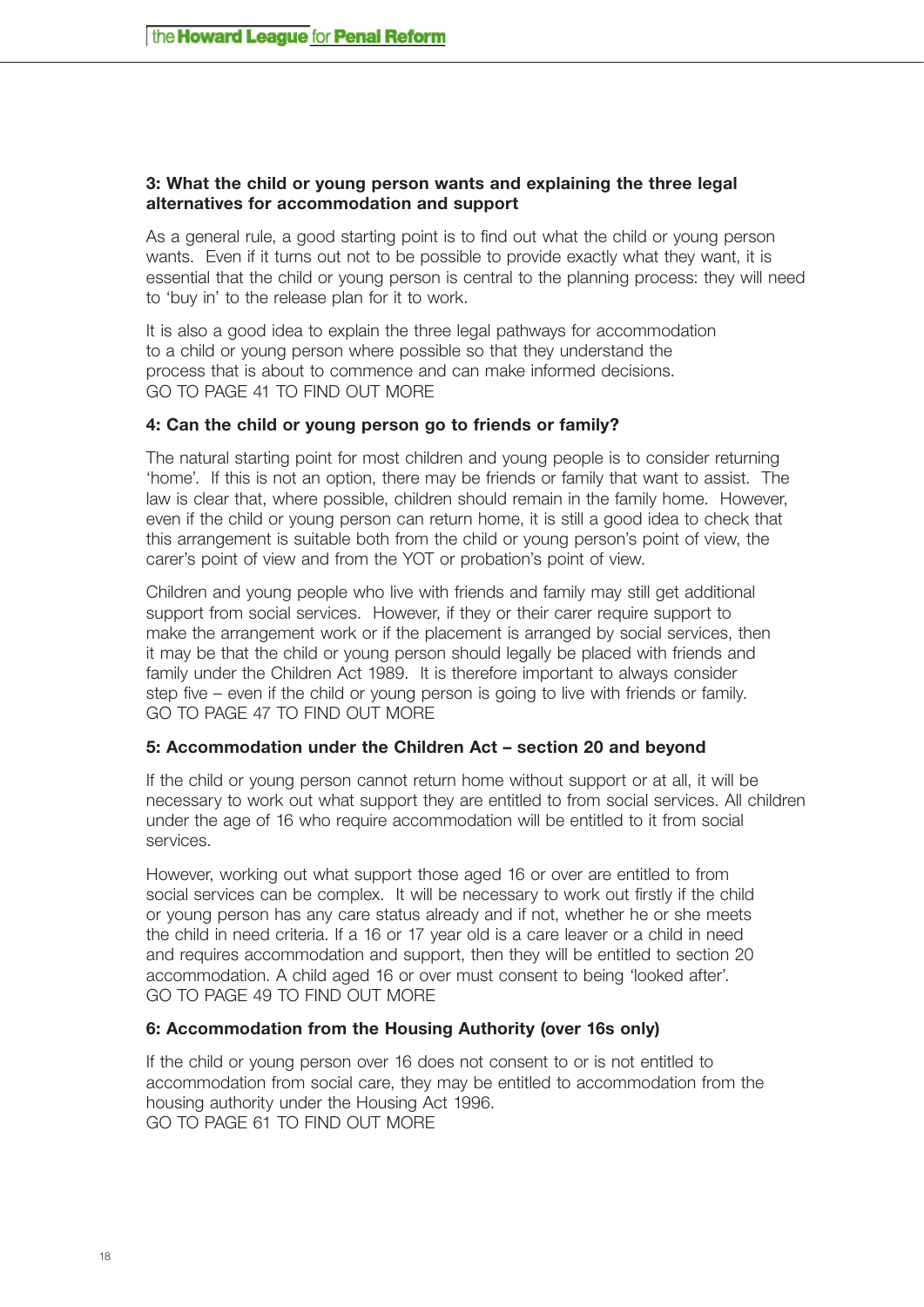#### **7: Making it happen: Who has got to do what and when and what to do when things go wrong**

While the law is clear about what ought to happen, many young people find the reality very different. There are lots of ways that practitioners can help to make sure resettlement planning is effective, including chasing other professionals to make sure they have complied with their tasks on time.

When things do not go according to plan or go wrong, practitioners can help children and young people to raise their concerns either through representations or by helping them to make a complaint. Practitioners can also help children to access justice by helping them to make contact with a lawyer who can help. GO TO PAGE 68 TO FIND OUT MORE

An illustration of the seven steps is provided below.

# **The legal pathway – the seven steps**

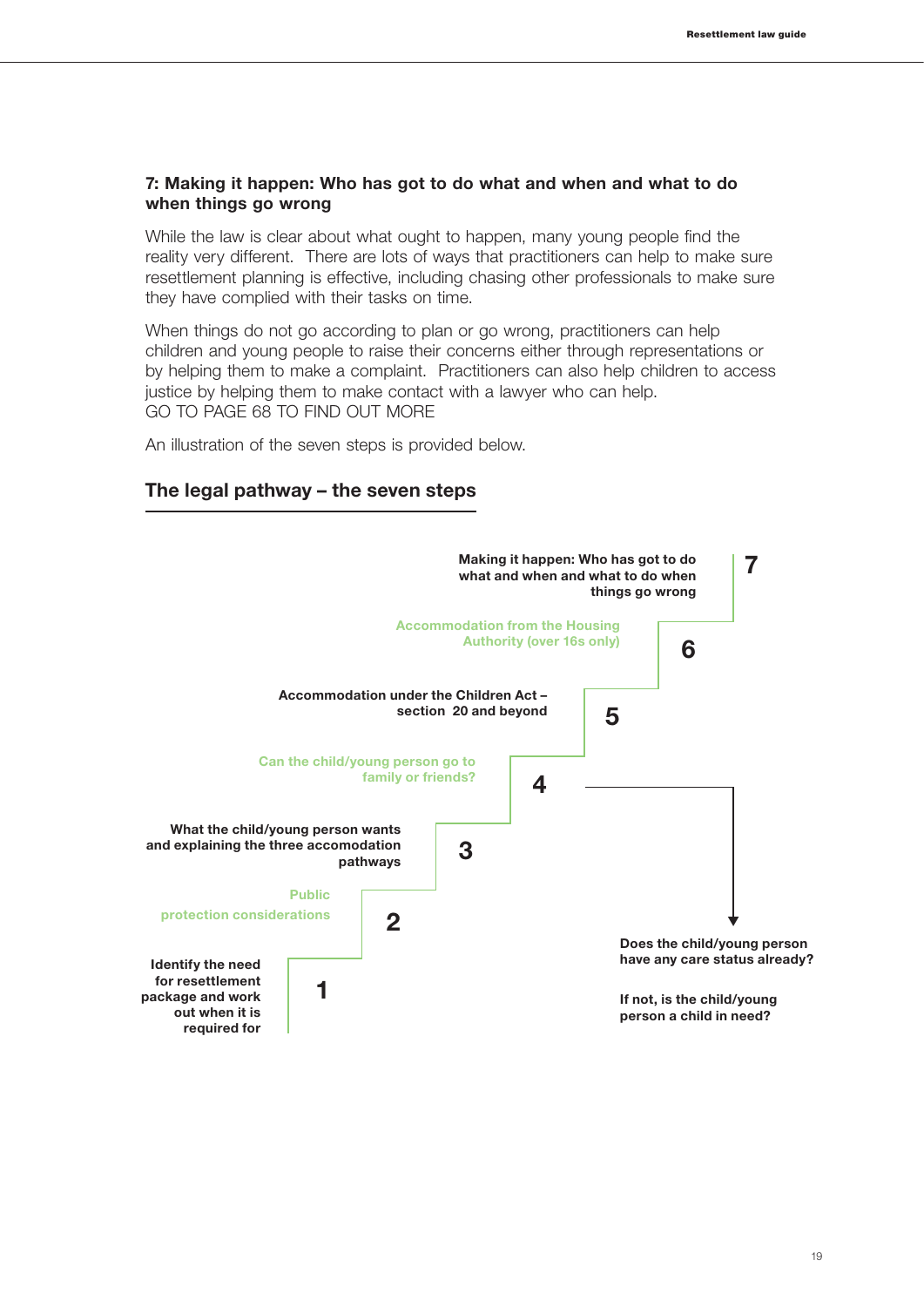#### **Case study: Peter**

Peter is a shy young person. He lived in West London until he was arrested for a series of street robberies and remanded to a Secure Children's Home (SCH) aged 13. Peter was sentenced to a five-year sentence under section 91 for his crime. In the secure children's home his family could not afford to visit him very often and he was not good on the phone. Once he was sentenced, social services closed his case and did not visit any more. His family said that although they loved him they could not look after him on release as they felt they could not cope with him, the house was over-crowded and his mother was ill. Peter would be due for automatic release when he was 15 and a half, although he was not sure if he could apply for release on home detention before then.

When Peter was 15, he came into contact with a lawyer who noticed that the sentence seemed to be too long. An appeal against sentence was lodged with the Court of Appeal.

The grounds of appeal made it clear that if the arguments put forward on Peter's behalf were successful, he should already have been released. This was because his solicitors felt that instead of a five-year sentence, Peter should only have been given a four-year sentence meaning he should have been released just after his 15th birthday.

As the Court of Appeal could not say when they would hear the case, Peter's solicitors wrote to his home social services asking whether they could identify a suitable package of accommodation and support approved by the YOT in case he was released. Peter's YOT had advised that MAPPA was discussing his case soon and it was thought likely his licence conditions would include an exclusion from his home area and a requirement to attend CAMHS. All of Peter's family were living in West London and he had no relatives outside of that area. Peter was worried about leaving secure acommadation after such a long time and said he would prefer to live in a children's home or his own place rather than foster care or a hostel placement. However, Peter accepted that it might be a bit hard to live on his own after being in prison for two years.

**Peter's appeal was successful. His sentence was reduced to four years and he was released immediately. Following legal action, his local authority accepted that he was a child in need who required accommodation. They provided him with accommodation as a looked after child on the day of his release. At first the accommodation was not suitable, but following representations, he was moved to suitable accommodation.**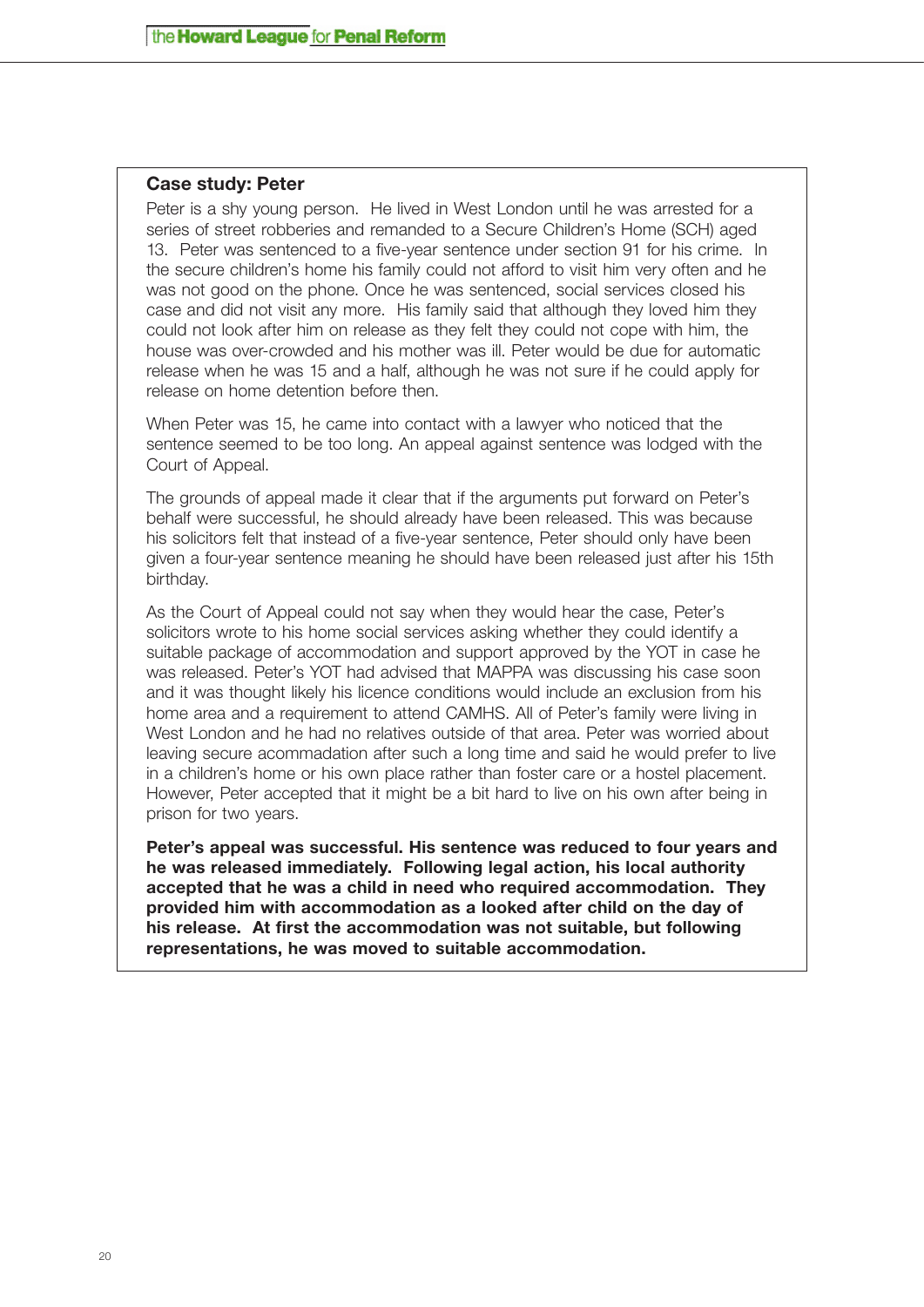# <span id="page-22-0"></span>Step one: Identify the need for a resettlement package and work out when it is required

The table below shows the range of scenarios where a child/young person in the criminal justice system may need a resettlement package and when it should be available from.

#### **Summary**

The first step is to identify the potential scenarios where children and young people in the criminal justice system will require help with resettlement. This section provides a brief overview of the range of scenarios so that practitioners can easily identify when resettlement needs are likely to arise.

Once the need for resettlement is identified, it is essential to work out when the resettlement package will need to be finalised. In some instances, there will be fixed date. In other instances, plans will need to be put in place on a contingency basis to allow for release or a community sentence by a judicial body such as a court or the Parole Board.

This section also briefly sets out how to work out the timetable for when a resettlement package will be required. It provides a check list to guide practitioners through the basic rules for release of children detained under sentence.

Children and young people in the criminal justice system may require accommodation in a range of circumstances. Often certain criminal justice decisions, such as a decision to impose a community sentence or direct early release will be dependent on suitable accommodation and support.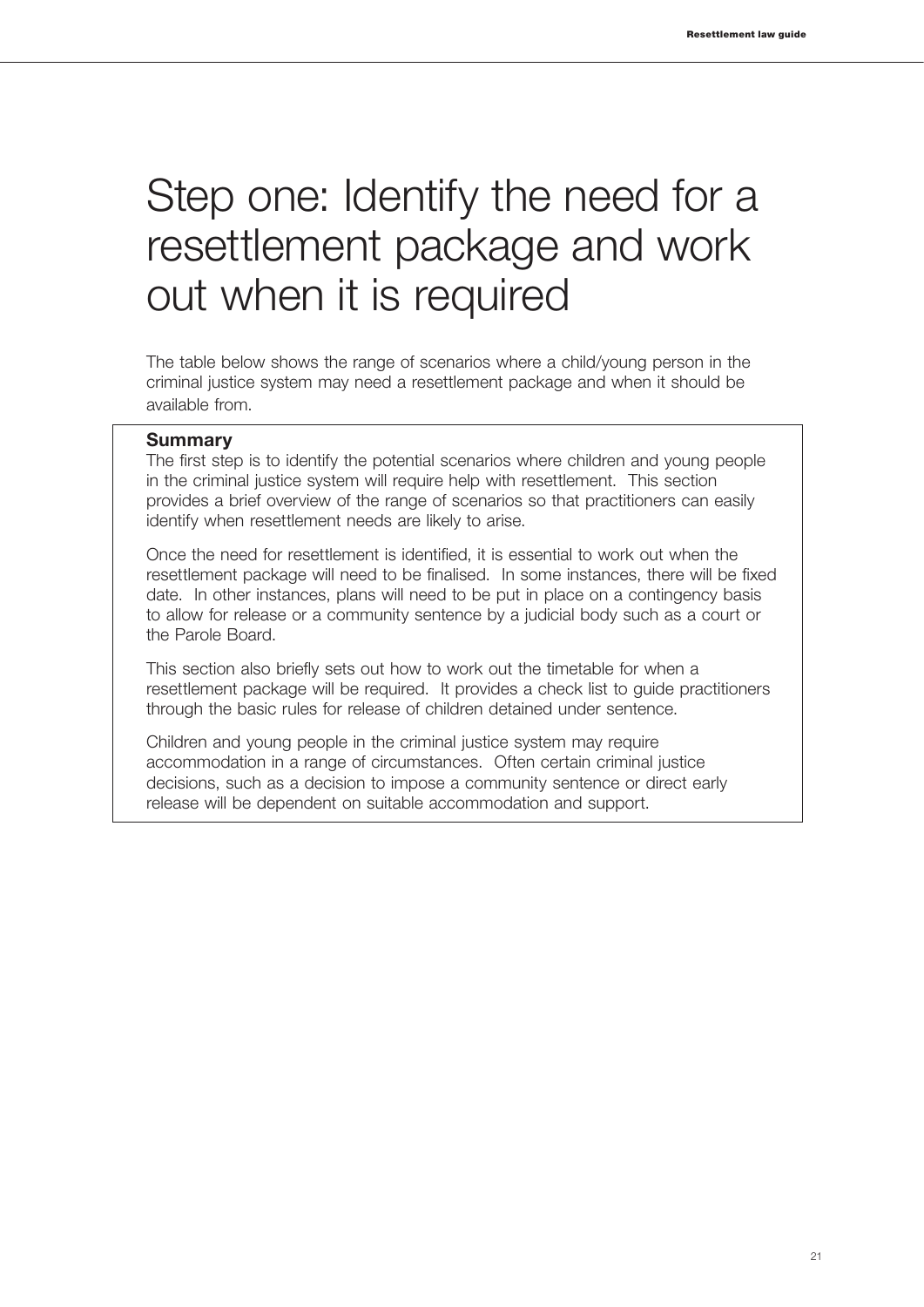| When a resettlement package might be required |  |  |  |
|-----------------------------------------------|--|--|--|
|-----------------------------------------------|--|--|--|

| Location |                                                                                                                                                  | In the community resettlement package for                                                      |                                                                                                                                                                                                         |                                                                                               |                                                                                                                                                                                                                               |                                                                                                                                                                                                                                                                     | In detention resettlement package for                                                                                                                                                                                                                                        |                                                                                                                                                                                                                                                                                                                   |                                                                                                                                                                                                                                                                                                                                                         |
|----------|--------------------------------------------------------------------------------------------------------------------------------------------------|------------------------------------------------------------------------------------------------|---------------------------------------------------------------------------------------------------------------------------------------------------------------------------------------------------------|-----------------------------------------------------------------------------------------------|-------------------------------------------------------------------------------------------------------------------------------------------------------------------------------------------------------------------------------|---------------------------------------------------------------------------------------------------------------------------------------------------------------------------------------------------------------------------------------------------------------------|------------------------------------------------------------------------------------------------------------------------------------------------------------------------------------------------------------------------------------------------------------------------------|-------------------------------------------------------------------------------------------------------------------------------------------------------------------------------------------------------------------------------------------------------------------------------------------------------------------|---------------------------------------------------------------------------------------------------------------------------------------------------------------------------------------------------------------------------------------------------------------------------------------------------------------------------------------------------------|
| Scenario | Community<br>sentence                                                                                                                            | Bail<br>package                                                                                | Licence<br>conditions                                                                                                                                                                                   | After arrest                                                                                  | Release<br>from<br>sentence at<br>fixed date                                                                                                                                                                                  | Early<br>release<br>from<br>sentence on<br>electronic<br>tag                                                                                                                                                                                                        | Early<br>release<br>from<br>sentence<br>on parole<br>licence                                                                                                                                                                                                                 | Release from<br>detention<br>following<br>no further<br>action by<br>police or as<br>an alternative<br>to police<br>detention,<br>following<br>acquittal<br>or collapse<br>of criminal<br>case or a<br>sentence<br>that results<br>in immediate<br>release                                                        | Release<br>following<br>successful<br>appeal or<br>successful bail<br>application,<br>including<br>release from<br>immigration<br>detention<br>by UKBA<br>or following<br>successful bail<br>application                                                                                                                                                |
| Timing   | Package<br>must be<br>available in<br>advance of<br>sentence<br>so it<br>can be<br>considered<br>by YOT in<br>PSR and<br>by judge at<br>sentence | Package<br>must be<br>available<br>at first<br>appearance<br>so that<br>bail can be<br>granted | Package<br>must<br>planned<br>for in<br>advance<br>of release<br>so licence<br>conditions<br>can be set<br>and be<br>available<br>throughout<br>period on<br>licence<br>to avoid<br>breach or<br>recall | Package must<br>be available<br>immediately<br>to avoid<br>unnecessary<br>police<br>detention | Planning<br>should<br>start from<br>beginning<br>of sentence,<br>finalised in<br>consultation<br>with YOT<br>and child/<br>young<br>person in<br>advance<br>of release<br>and must<br>be available<br>from date of<br>release | Planning<br>should<br>start from<br>beginning<br>of sentence,<br>finalised in<br>consultation<br>with YOT<br>and child/<br>young<br>person well<br>in advance<br>of early<br>release<br>decision<br>and must<br>be available<br>from<br>earliest date<br>of release | Planning<br>should<br>start from<br>beginning<br>of sentence.<br>finalised in<br>consultation<br>with YOT<br>and child/<br>young<br>person well<br>in advance<br>of parole<br>board<br>decision<br>and should<br>be available<br>from date<br>of parole<br>board<br>decision | Planning<br>should<br>start from<br>when the<br>child/young<br>person is<br>first detained<br>and package<br>should be<br>available as a<br>contingency<br>throughout,<br>with liaison<br>with criminal<br>solicitors to<br>ascertain<br>likelihood<br>of sudden<br>requirement<br>for<br>resettlement<br>package | Planning<br>should start<br>from first<br>appearance/<br>as soon as<br>the child/<br>young person<br>is detained<br>and package<br>should be<br>available as a<br>contingency<br>throughout,<br>with liaison<br>with criminal/<br>immigration<br>solicitors to<br>ascertain<br>likelihood<br>of sudden<br>requirement<br>for<br>resettlement<br>package |

# **In the community**

Children and young people in the criminal justice system in the community may require suitable accommodation and support when:

- They are due to be sentenced and there is a possibility of a community sentence.
- They are serving community orders and find compliance so difficult without suitable accommodation and support that they become at risk of being breached and detained.
- The courts are considering whether or not to remand them to custody.
- They have been released from prison and are serving a period of supervision or a licence period.

#### *Children to be sentenced*

Where children are due to be sentenced and it is possible that a community sentence will be imposed, it will be important for a good resettlement package to be in place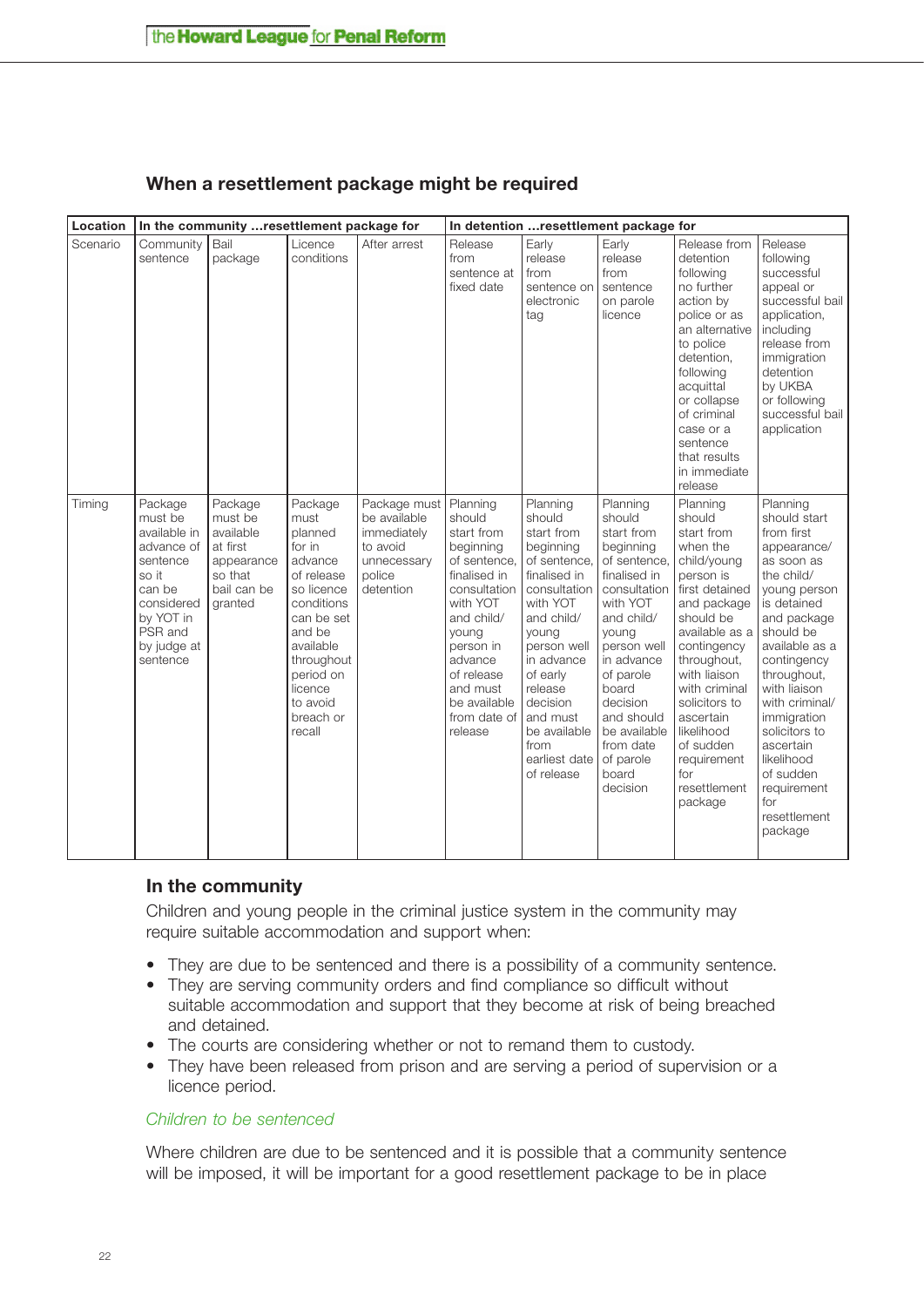in advance of sentence. This is especially important if the community sentence is contingent on a good resettlement package.

Planning should commence at the first appearance and the package should be finalised before the YOT writes a pre-sentence report recommending the appropriate sentence. It must be available on the day of the sentencing hearing.

#### *Children serving community sentences*

Where children are serving community sentences, the resettlement package will often be vital to ensure the success of the sentence and prevent the young person from being breached, returned to court and sentenced to custody.

The package should be in place at point of sentence and should be continually reviewed throughout the community sentence, with contingency plans in place in case the package breaks down.

#### *Children facing a remand to custody or police detention following arrest*

Where children are facing a remand to custody or police detention, it is essential that a package of accommodation and support is in place as soon as the possibility of detention arises and prior to any subsequent bail applications

An immediate referral should be made to the local authority to ensure that they are aware of the risk of detention. If no action is taken by the local authority and overnight detention seems likely and it is considered that this could result in the child suffering serious harm, a child protection referral can be made (section 47 Children Act 1989). If the prospect of overnight detention raises concerns about a child's general wellbeing, a child in need referral can be made to the local authority (section 17, Children Act 1989). It is a good idea to liaise with the child's solicitor or the police to ascertain how likely detention is and whether or not the police and YOT have made appropriate referrals

#### *Children on licence or supervision following release from detention*

Where children are serving the licence or supervision period of their sentence, the resettlement package will often be vital to ensure the success of the sentence and prevent the young person being returned to prison.

Planning for the resettlement package should commence at the beginning of sentence and should be finalised well in advance of release. The package should be in place at point of release from custody and should be continually reviewed throughout the community sentence, with contingency plans in place in case the package breaks down. National Standard 9.10 specifically states that a Youth Offending Team practitioner must:

*Contribute to the effective implementation of the sentence plan with a specific focus on planning for resettlement. Ensure that resettlement planning takes places across the life of the whole order.6*

#### **In police detention**

The police are required by law to transfer children to local authority accommodation unless impractical to do so (under the Police and Criminal Evidence Act (PACE) 1984 section 38(6) and the PACE Code of Practice). The National Standards 2012 require local authorities to put in place arrangements for managing requests for accommodation from the police (National Standards 2012, paragraph 3.56).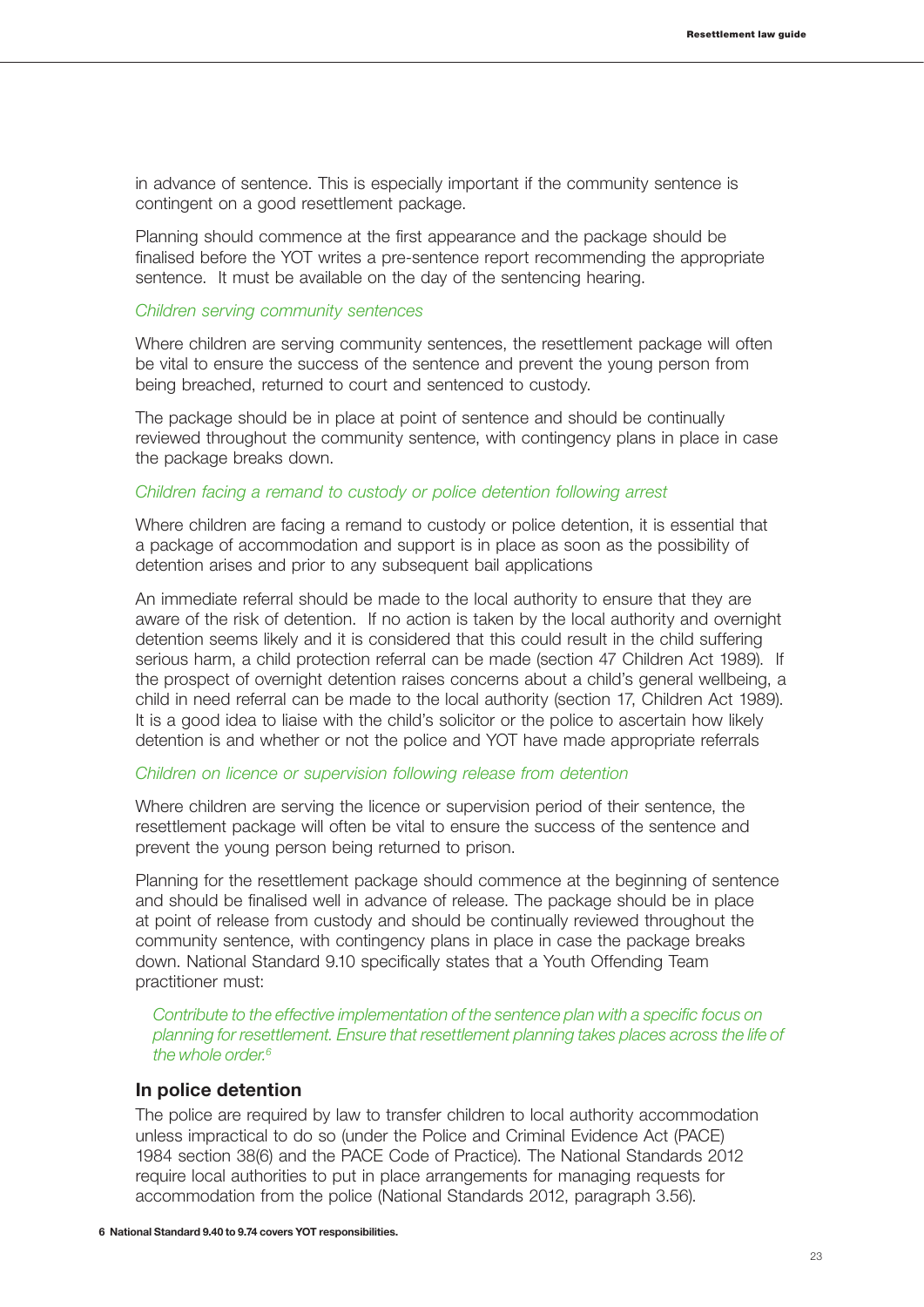*Guidance on the safer detention and handling of persons in police custody* (second edition) was published in March 2012 by the National Policing Improvement Agency (NPIA) on behalf of the Association of Chief Police Officers (ACPO) . It focuses on practical issues such as the appropriate standards of care for individuals held in police custody, with a section devoted to children and young people (section 9).

The guide states that the Children Act 2004 requires police authorities and chief officers to co-operate with arrangements to improve the wellbeing of children with regards to:

- their physical and mental health
- protection from harm and neglect.

It requires the custody officer to ensure that concerns arising from the detention of a child or young person are communicated to the appropriate agency.

Taken together, these duties require the police to only detain children and young people if it is absolutely necessary and to make referrals to social care if the children and young people in their care appear to lack appropriate accommodation and support. However, due to a breakdown in the referral process between police custody and local authority accommodation, children are often unnecessarily detained overnight in police cells.

The Howard League for Penal Reform's report *The overnight detention of children in police cells* (2011), found that 53,000 children aged under 16 were detained overnight in police cells in 2008 and 2009. The report also found that police training on the overnight detention of children is limited, police policies relating to children in custody are inadequate and laws designed to safeguard children are ineffective.

Seventeen year olds are currently treated as adults in police custody despite being regarded as children in other parts of the criminal justice system (part IV, clause 37, paragraph 15 of PACE 1984). Although this anomaly has been widely criticised, the Secretary of State for Justice has confirmed that there are no proposals to amend the law at present.<sup>7</sup>

Therefore where a young person is at risk of overnight police detention, practitioners should work on the assumption that alternative accommodation and support may be necessary to avoid this. An immediate referral should be made to the local authority to ensure that they are aware of the risk of overnight detention. If no action is taken by the local authority, overnight detention seems likely and it is considered that this could result in the child suffering serious harm, a child protection referral can be made (section 47 Children Act 1989).

If the prospect of overnight detention raises concerns about a child's general wellbeing a child in need referral can be made to the local authority (section 17 Children Act 1989). It is a good idea to liaise with the child's solicitor and/or the police to ascertain how likely detention overnight is and whether or not the police have made appropriate referrals.

#### **In penal detention**

All children and young people in custody require careful resettlement planning to ensure effective rehabilitation. Sometimes, resettlement plans are an essential element of securing their release from detention.

Children and young people in the criminal justice system in the community are most likely to require suitable accommodation and support when:

**<sup>7</sup> http://www.theyworkforyou.com/wrans/?id=2012-07-16a.116315.h&s=speaker%3A11377#g116315.r0**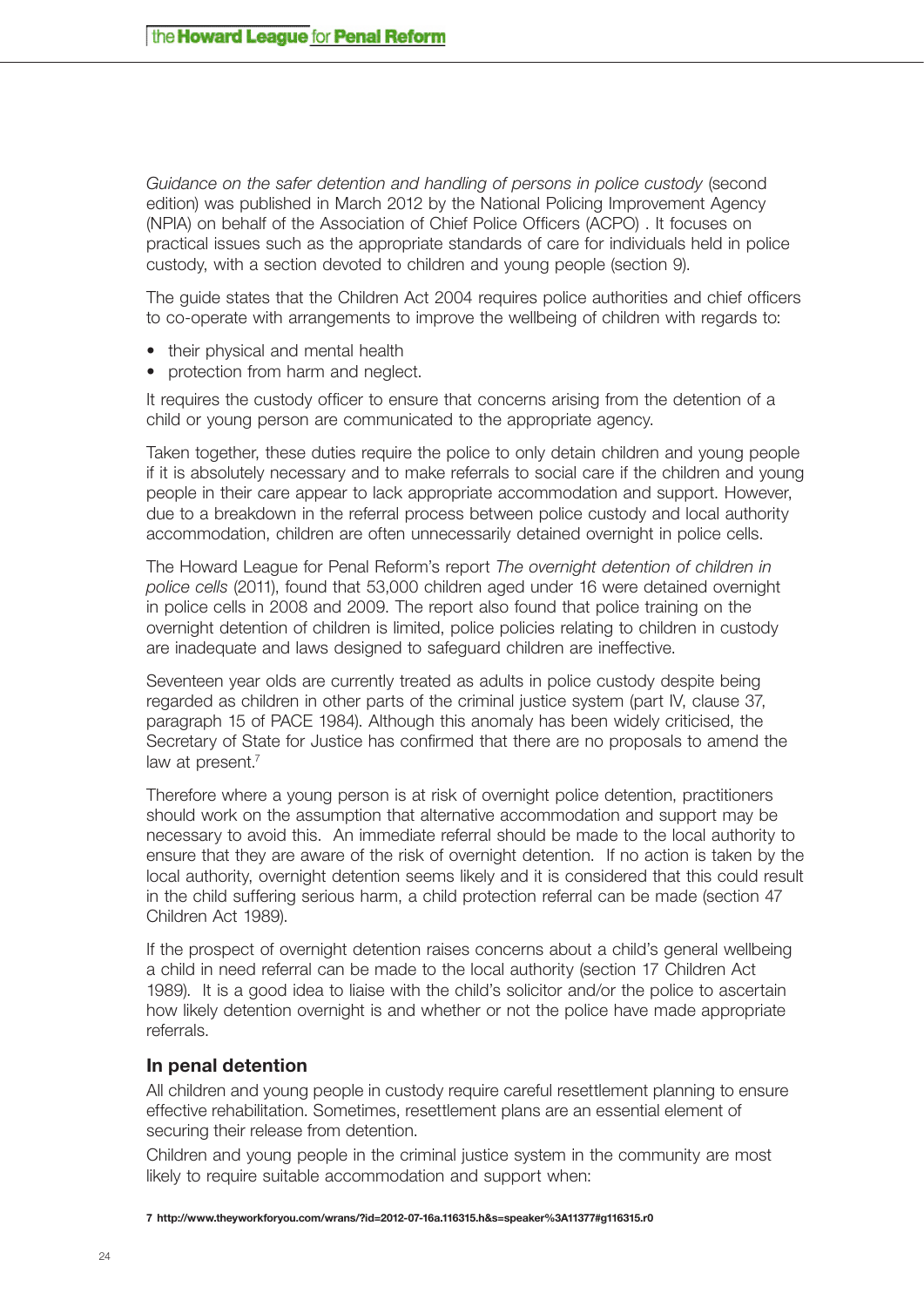#### *On remand*

• They may be released from detention following acquittal or collapse of criminal case, a successful bail application or a sentence that results in immediate release.

#### *Under sentence*

- They are due for release from sentence at fixed date.
- They are due for early release from sentence on electronic tag.
- They are due for early release from sentence on parole licence.
- They may be released following successful appeal or successful bail application.

Appendix 1 sets out possible custodial sentences for children. Page 31 of this guide provides a checklist and brief overview of how release dates are calculated.

#### **Release for young people on remand**

Children and young people on remand awaiting trial or sentence may be released at any point following a judicial decision.

Children and young people without suitable accommodation and support are especially vulnerable in these situations because they will be released immediately once there is no lawful authority for their detention. Therefore any timetable for resettlement planning falls away and accommodation must be found straight away.

Where children and young people do not have suitable accommodation and support, the local authority will have a legal duty to provide it. However, unless careful contingency planning has taken place, the opportunity for the young person to be consulted about the plan and to 'buy in' to it will be minimal. In turn, this is likely to impact on the success of the plan.

Therefore, where children and young people are on remand, it is essential to devise resettlement plans from entry into custody which can be activated at short notice. It is also essential to identify potential opportunities for early release. This may involve liaising with criminal solicitors and youth offending teams.

#### **Release for children and young people in immigration detention**

It is now extremely rare for foreign national children to be held in immigration detention. However, there will be some cases where a foreign national child enters the youth justice system and turns 18 whilst they are serving a custodial sentence (for example a refugee, child of a refugee with leave as a result of a family reunion, an asylum seeking child, a child with discretionary leave or indefinite leave to remain, or a child with no immigration status). In these cases, practitioners need to be aware of the importance of that young person being able (and assisted) to access immigration legal advice.

The UK Border Agency (UKBA) is responsible for immigration detention and, wherever possible, alternatives to immigration detention must be used. So these young people should be treated in the same way as other young people as far as preparation for release and arrangements for resettlement are concerned. If a practitioner becomes aware of a child who is detained, it is imperative that the child access immigration representation immediately. However, it is important to remember that children whose age is disputed are sometimes detained because they are being treated as adults. These young people require urgent specialist legal advice from an immigration and/or community care lawyer.

**<sup>8</sup> http://www.ukba.homeoffice.gov.uk/sitecontent/documents/policyandlaw/enforcement/detentionandremovals/chapter55.pdf?view=Binary Paragraph 4.4 PS0 4630 Immigration and Foreign Nationals in Prisons**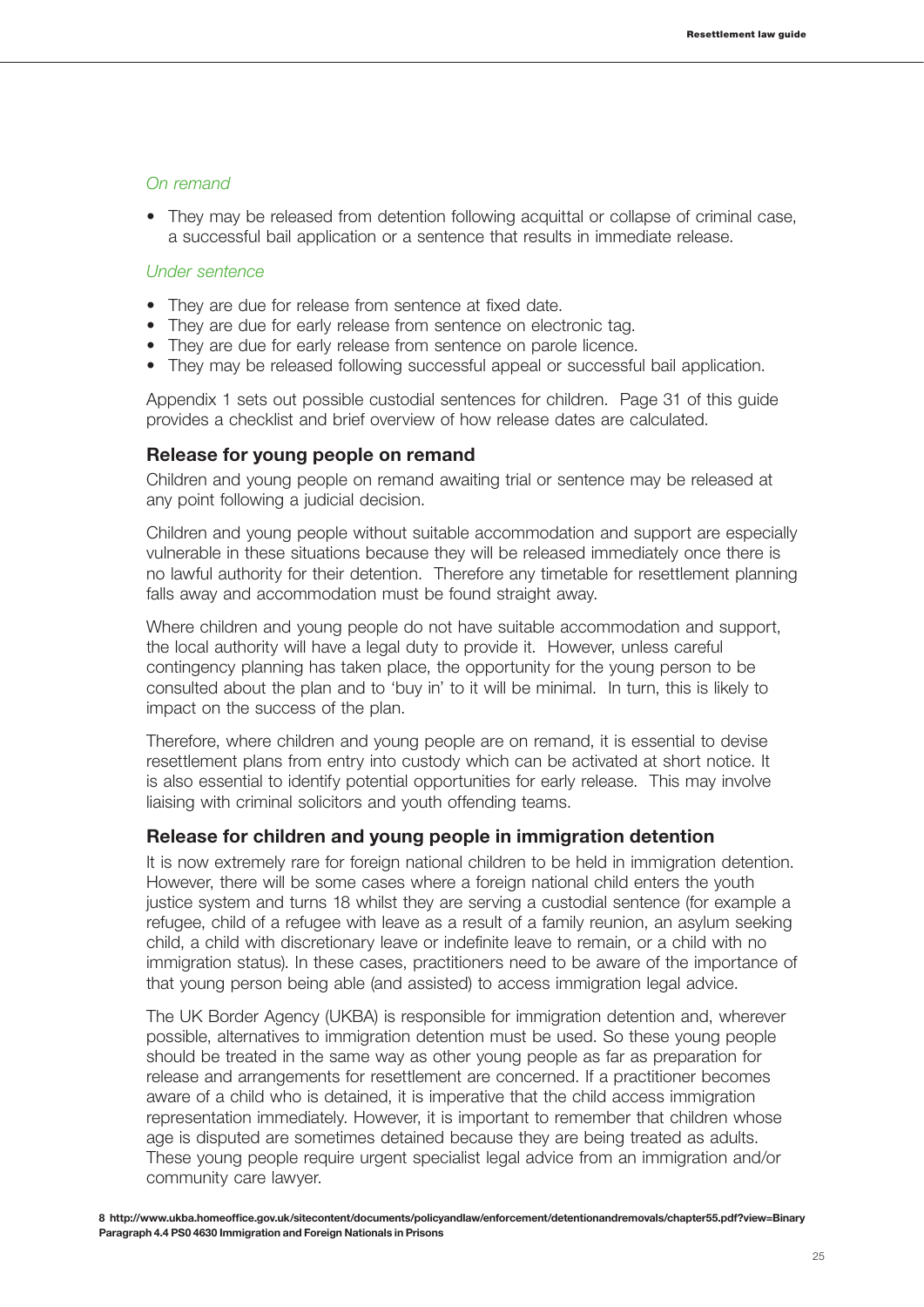As with other adults, young people (over 18) who are foreign nationals may be detained for immigration purposes following a prison sentence, but this should only be if there are no suitable alternatives to detention. Immigration detention has its own legal framework and the unlawful detention of young adults is frequently challengeable. Young people in immigration detention have the right to apply for immigration bail and advice to assist them with this. As with an application for bail before the criminal courts, a suitable release package must be in place if an application is to succeed.

### **Contingency planning throughout the trial process**

Children and young people going through criminal proceedings can be released suddenly and without warning. For instance, a prosecution case may collapse or the child or young person may be acquitted. Where this takes place and a child or young person has been remanded to custody there will no longer be any lawful authority for continued detention and they will be free to go. This means that planning should commence from the first appearance and contingency plans should be in place for any child or young person on remand going through the criminal trial process. Liaison with the child or young person's solicitor is always a good idea to ensure that a practitioner is aware of the likelihood of a possible sudden release. If the child or young person is also a foreign national it will also be essential to liaise with their immigration solicitor.

#### **Preparing for a bail application or sentence**

Children and young people who are detained but not serving a sentence, or who are waiting for an appeal to be heard, are entitled to make a bail application. Applications are usually made on their behalf by their solicitor and may be at short notice. Children and young people may also find that their sentence means they are released immediately or at very short notice.

As soon as a practitioner is aware of the date of a bail application or sentencing hearing, steps should be taken to ensure that the contingency release plan will be available on that day. Children or young people facing custody must have a presentence report before a discretionary custodial sentence can be imposed (Criminal Justice Act 2003, section 156). It is essential that the resettlement package is finalised before the bail application or pre-sentence report is completed so that it can be presented to the court and taken into account when the judge is considering the feasibility of release on bail or a community sentence.

# **Automatic release on a fixed date**

Children and young people will be automatically released in the following circumstances:

- If sentenced to a DTO where they are not eligible to apply for early release or have been refused early release (see page 29).
- If sentenced under section 91 Power of Criminal Courts (Sentencing) Act 2000 (PCC(S)SA 2000) – where they are not eligible to apply for Home Detention Curfew (HDC) or have been refused HDC (see page 30).
- If sentenced under section 228 Criminal Justice Act 2003 (CJA 2003) imposed after 14 July 2008.

Where a child or young person has a fixed, automatic release date (ARD) with no option for early release, planning should start from beginning of sentence. It should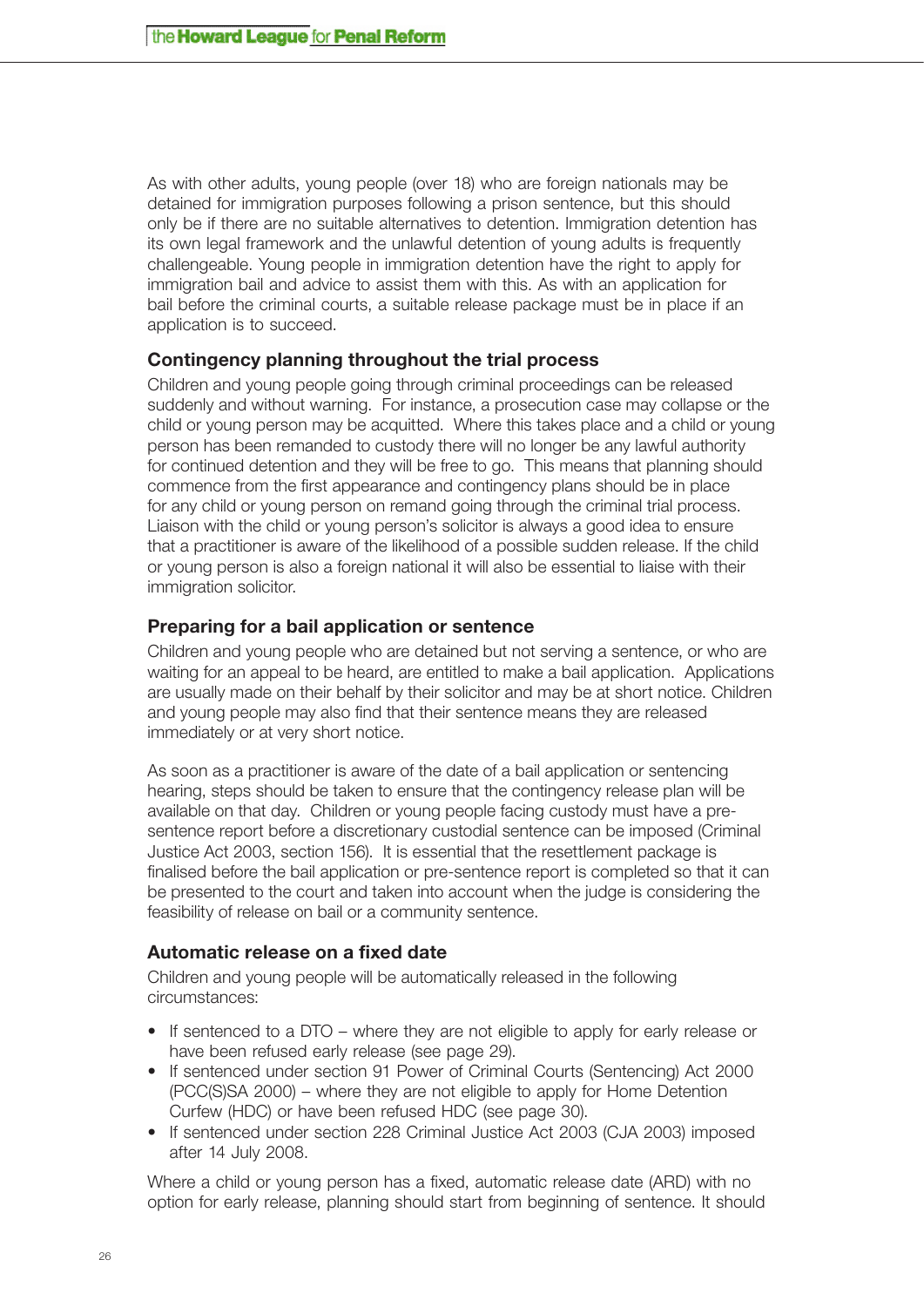be finalised in consultation with YOT and child/young person in advance of release and must be available from date of release.

There is a clear timetable set out in the National Standards confirming what action should be taken by various professionals to ensure effective resettlement planning. See step 7: 'making it happen' (page 68).

## **Children and young people who may be released early on an electronic tag**

Children and young people may be released early on an electronic tag in certain circumstances where they are serving a DTO (see below) or a section 91 sentence (see pages 33). The guidance for working out whether a child or young person is eligible for early release and then whether or not they meet the criteria for release is complex and practitioners assisting children and young people should always refer to the relevant guidance outlined at the end of this section. The decision to grant early release is made on behalf of the Secretary of State. In the case of children detained in YOIs it is delegated to the Governor and in the case of children detained in Secure Children's Homes (SCHs) and Secure Training Centres (STCs) it is delegated to a member of the placements team in the Youth Justice Board. The YOT will have a role in assessing the suitability of the child/young person for release and the suitability of the release plan.

Where a child or young person is eligible to be considered for early release, planning should start from beginning of sentence. The package should be finalised in consultation with YOT and the child or young person well in advance of early release decision and must be available from earliest date of release.

As liberty is at issue, a child or young person is entitled to legal advice to assist them to understand their sentence, their earliest possible release date and the criteria for release.

### **Early release from a DTO**

Early release is not available for four or six month DTOs. There is a presumption of early release on electronic tag for all children serving DTOs of eight months or more. In 2010–11, 3,718 children were sentenced to a DTO; therefore these provisions apply to considerable numbers (as per quarterly statistics released by the Ministry of Justice and Youth Justice Board, 2012: [http://www.justice.gov.uk/statistics/previous](http://www.justice.gov.uk/statistics/previous-stats/sentencing)[stats/sentencing](http://www.justice.gov.uk/statistics/previous-stats/sentencing)-quarterly).

Early release is available:

- In the case of a DTO of eight months, or more but less than 18 months, one month before the halfway point of the order.
- In the case of a DTO between eighteen months or more, one month or two months before that point (section 102(4) of the PCC(S)A 2000).

In certain circumstances, an application can be made to the youth court for late release by one month in the case of a DTO of eight to 12 months or two months in the case of a DTO of 18 months or more (section 102(5) PCC(S)A 2000).

Children and young people who receive a DTO of less than eight months are not eligible for early or late release.

The early and late release process, including the criteria for deciding whether a child or young person should be released early or late is set out in two sets of government guidance (Joint Home Office/LCD/YJB Circular: *The Detention and*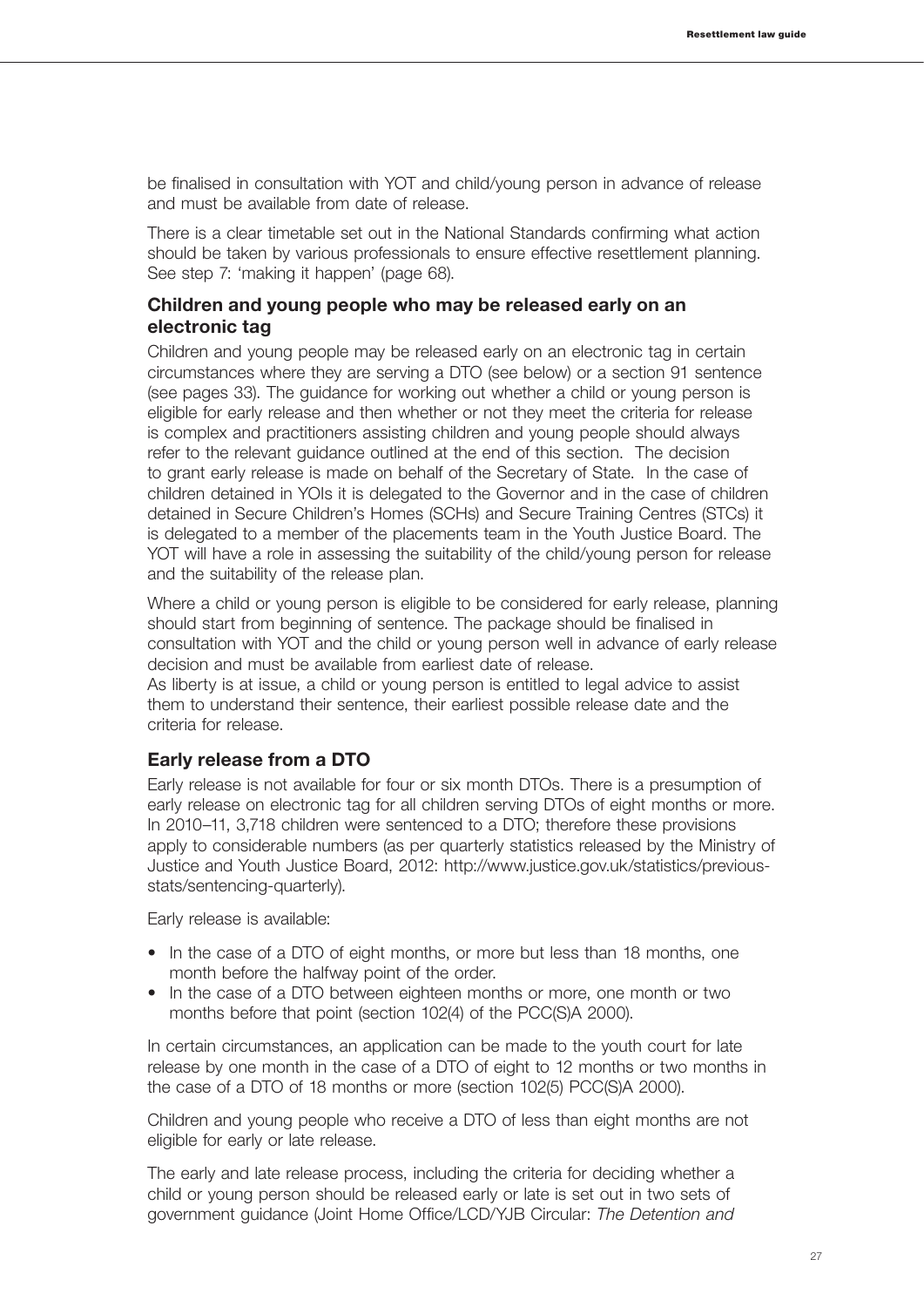*Training Order*, issued in 2002 by the Home Office and YJB, 9 February 2000 and *The detention and training order: Revised guidance on electronically monitored early release* issued in 2002 by the Home Office and YJB). The guidance is comprehensive but must also be read in light of the legal principles set out at section 1 of this quide.

There is a presumption of early release for all children serving DTOs of eight months or more, except for those serving sentences for serious offences such as sexual offences, arson with intent to endanger life, wounding with intent and possession of a firearm. The presumption can be rebutted if the child or young person is considered to have displayed violent, dangerous or destructive behaviour in the secure establishment or to have made 'exceptionally bad' progress against the training plan.

Early release is subject to suitable accommodation and support being in place. However, Home Office guidance governing the early release scheme specifically states that:

*Circumstances outside the trainee's control which may suggest that early release could present a higher risk of reoffending cannot be used to justify withholding early release or applying for late release. Such circumstances e.g. lack of suitable accommodation,*  family problems, etc., should have been identified earlier and addressed by the *supervising officer. (Paragraph 2.79 of Joint Home Office/LCD/YJB circular: the detention and training order 9 February 2000).* 

Early release and resettlement issues should be considered at the initial planning meeting, throughout the sentence planning process, at the release preparation meeting and the final review meeting, as set out in the National Standards.

The criteria for the denial of early release should be discussed with the child or young person at the initial planning meeting and at each subsequent review meeting. The child or young person and their family or carer must be kept informed of where they stand in relation to likelihood of denial of release (paragraph 18 of the detention and training order: revised guidance on electronically monitored early release, 2002).

A child or young person is entitled to seek advice from a lawyer to challenge the refusal of early release. This should be done as soon as it is known that early release is not likely to be granted.

### **Early release on Home Detention Curfew (HDC)**

HDC (section 35 of the Criminal Justice Act 2003) may be available for those serving section 91 sentences if:

- the sentence is three months or over but less than four years
- the index offence is not an 'excluded' offence
- the child/young person does not have a history of particular non-compliance with licence conditions; and
- the child/young person has 14 days or more left before the halfway point of their sentence (ARD).

Even where the child or young person is eligible to be considered for HDC, the offence may mean they are presumed unsuitable unless there are 'exceptional circumstances'. However, children and young people who are presumed unsuitable may still apply for HDC and may seek legal advice on whether a refusal to release is lawful. The maximum period of release on HDC is 135 days. If the sentence is shorter than 18 months the maximum HDC period is calculated as a quarter of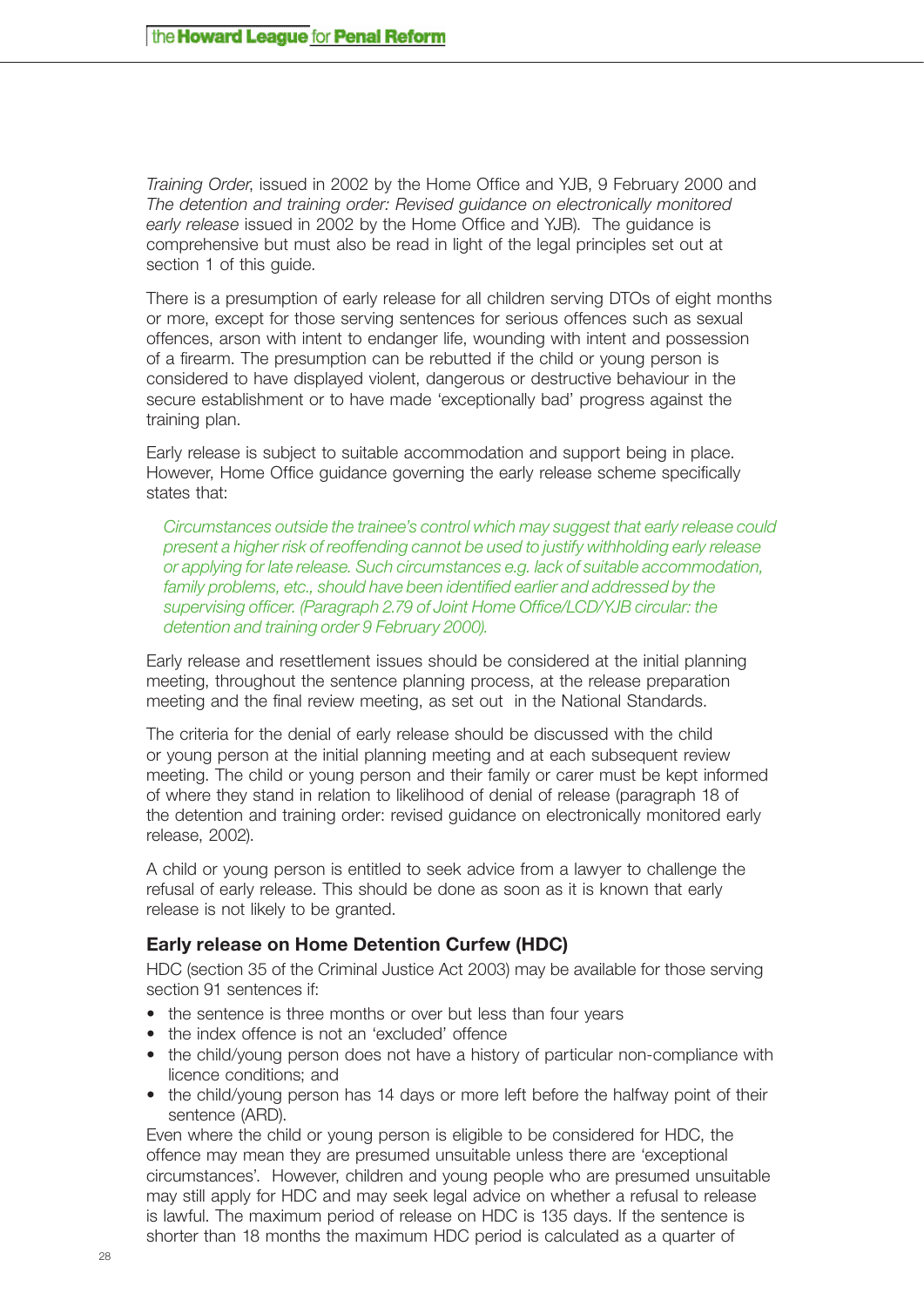the total sentence. Unlike DTO early release, there is no presumption in favour of HDC being granted. Release will only be granted following a risk assessment and provided that suitable accommodation is in place.

The risk assessment for HDC must where possible be commenced ten weeks before the young person's eligibility date. The process and forms for the assessment are contained in PSO 6700. A report by the youth offending team must also be completed as part of this process.

*Guidance as to how the scheme operates is available (PSO 6700; PSI 31/2003; Extension of the Home Detention Curfew Scheme to Juveniles Serving Sentences of Detention under Section 91 of the Powers of Criminal Courts (Sentencing) Act*  2000, issued by the YJB and Home Office, 7 July 2003)<sup>9</sup>. It is essential to check the guidance where a young person is serving this kind of sentence.

A child or young person is entitled to seek advice from a lawyer to challenge the refusal of early release. This should be done as soon as it is known that early release is not likely to be granted.

### **Release by the parole board on licence after minimum term or following recall**

Children and young people may be released following a parole board decision. The Parole Board may direct release in the following circumstances:

- After the minimum term for those serving indeterminate sentences, including indeterminate sentences for public protection, a discretionary life sentence or detention during Her Majesty's Pleasure (see Appendix 1 for all sentences available to children).
- After the halfway point of an extended sentence for public protection imposed before 14 July 2008.
- Any point following recall in the case of all indeterminate sentences, section 91 sentences and extended sentences for public protection.

For indeterminate sentenced children and young people, release will only ever be directed by the Parole Board following an oral hearing. However, those serving section 91 or section 228 sentences who have been recalled may be released following a paper review. If these children and young people are not released on the papers they will be entitled to an oral hearing in accordance with the Parole Board Juvenile Oral Hearings policy.

If the Parole Board does not direct release, the child or young person will be entitled to a review at regular intervals. For those serving indeterminate sentences, either at first instance or following recall, the Parole Board will review suitability for release (or open conditions) at intervals of no more than two years – the precise period is set by the Secretary of State. For those serving determinate sentences that have been recalled, the Parole Board will review suitability for release every year until the sentence expires.

The Parole Board timetable is set out in PSO 6000. The test for release has been determined by case law but is usually informed by directions issued by the Secretary of State to the Parole Board<sup>10</sup>.

**<sup>9</sup> See also the fact sheet by the Prisoners Advice Service (PAS) available at: http://www.prisonersadvice.org.uk/DOCS/INFORMATION/HDC.pdf 10 In considering the cases before them, members of the Parole Board are guided by directions issued by the Secretary of State under section 32(6) of the Criminal Justice Act 1991 or section 239(6) of the Criminal Justice Act 2003. These are available here: http://www.justice.gov.uk/offenders/parole-board/sos-directions**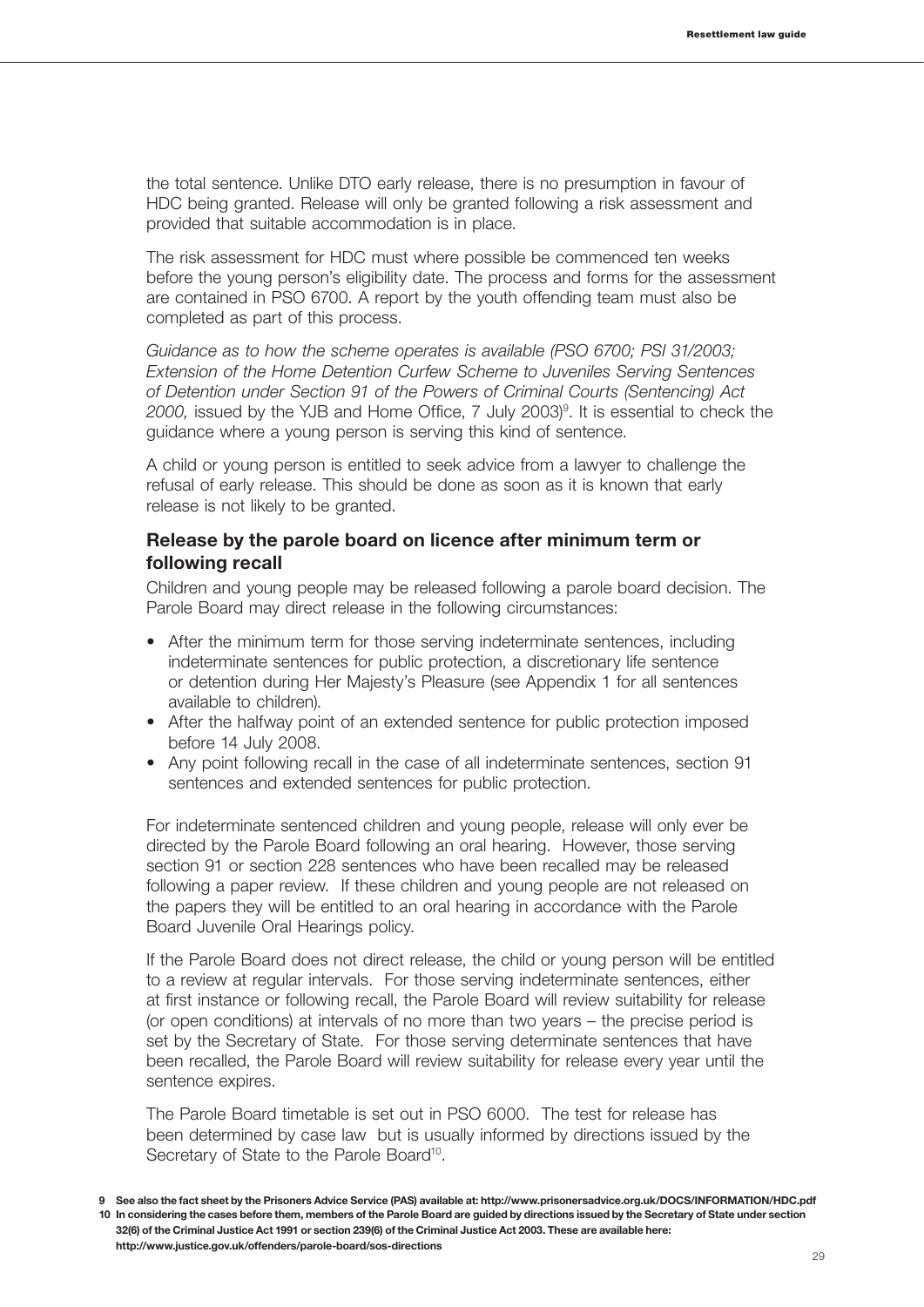Resettlement planning should start from beginning of sentence or recall, be finalised in consultation with YOT and child/young person well in advance of Parole Board decision and should be available from date of Parole Board decision. If the decision is to be on the papers, the release plan must be set out clearly in the YOT's report for the Parole Board.

In all instances the Parole Board's primary aim is to protect the public and, in making its decision, it is required to consider the suitability of the proposed release plan. Therefore, release cannot be directed unless there is a suitable package of support and accommodation identified for the child or young person that meets both their needs and manages their risk: generally social services will be responsible for assessing a child or young person's needs and devising a package that YOT/MAPPA consider will also best manage risk. This must be agreed, available, funded and set out clearly in the YOT's parole assessment report. Under s.325 of the Criminal Justice Act 2003, local authorities are required to co-operate with criminal justice agencies to protect the public.

It is not a two stage process where the Parole Board decides whether release is suitable in principle and then requests a package to be put together. Regardless of whether or not YOT is recommending release, the package YOT considers would best manage risk must be submitted.

There is limited guidance available for YOTs but Probation Circulars (PCs) cover equivalent scenarios for adult prisoners. It cannot be the case that less exacting standards apply to children. PC 4/2007 *Parole assessment reports* sets out exactly what is required in a parole assessment report.

At paragraph 9 under the heading, 'Risk Management Plans', the circular requires that the risk management plan 'should outline how each risk will be managed in the community and, where relevant, the management actions by other agencies under the MAPPA. It must be sufficiently detailed so that the Parole Board can have confidence that strategies are in place to manage the offender safely in the community.' At paragraph 10, the circular warns that the plan 'must be submitted in the report regardless of whether or not the report writer is recommending parole.' Further guidance is provided in PC 34/2004. At paragraph 8.2 under the heading 'The Risk Management Plan', the circular clearly states that:

*The Board cannot decide to release a prisoner unless an adequate release address has been identified. The home probation officer cannot wait to see whether parole is granted – or that the panel is minded to grant it – before looking for a suitable address.*

Sourcing accommodation for children and young people subject to parole should not be a barrier to their resettlement. Professionals can use the law to help secure accommodation for the child or young person they are working with.

All children and young people are entitled to representation for parole and their solicitor should be proactive in taking steps to make sure the hearing is effective by ensuring an effective resettlement package in place well before the parole decision is due to be made.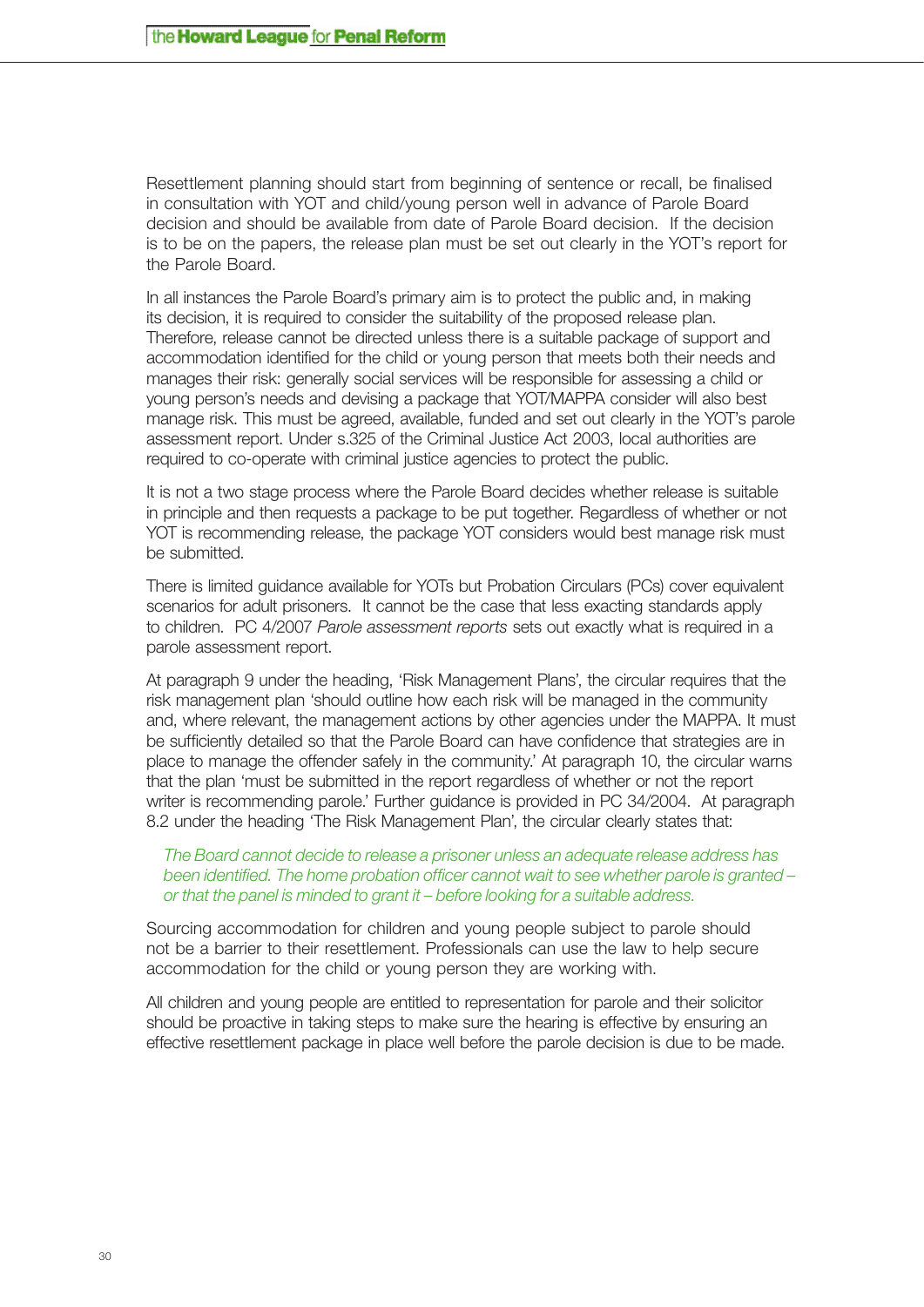#### **Release provisions for children detained under sentence – checklist**

**Release provisions are complex; this checklist is a basic overview. Detailed guidance is available (see YJB Release and Recall Guidance, PSO 6650,** *Parole Board guide for Juveniles).*

#### *Automatic release*

- All children and young people serving the following fixed sentences will have an Automatic Release Date (ARD) calculated for their sentence:
- o Detention and Training Orders (DTOs)
- o section 91 sentences
- o section 228 sentences for public protection imposed after 14 July 2008.
- Where a child or young person has an ARD, they cannot be detained past this date. The only exceptions to this are:
- o Where additional days have been lawfully added by an independent adjudicator to a section 91 sentence or a section 228 sentence.
- o Where additional days have been lawfully added by a court to a DTO under the late release provisions.
- o Where the child or young person is subject to immigration control and held under immigration detention powers (but they do have a right to apply for bail).
- If the ARD falls on a weekend or public holiday, the child or young person must be released on the last working day prior to that point.
- Where a child or young person is serving a DTO or section 91 sentence, early release may be possible.

*Early release from fixed sentences*

- Children and young people serving the following fixed sentences are eligible for early release under an electronic tag:
- o DTOs of between eight and 24 months
- o section 91 sentences of between three months and less than four years provided the index offence is not an 'excluded' offence.
- There are complex rules governing whether or not a child or young person should be granted early release. These rules need to be consulted in each case. The basic rules are that:
- o there is a presumption in favour of early release for the majority of children serving a DTO
- o in all cases of early release, the young person will require suitable accommodation and support in place in advance of the decision being made for early release.

*Release by Parole Board from indeterminate sentences*

- Children can be sentenced to the following indeterminate sentences where there is no fixed release date:
- o discretionary life sentences (section 91 PCCSA 2000)
- o indeterminate sentences for public protection (section 226 CJA 2003)
- o detention at Her Majesty's Pleasure (section 90 PCCSA)
- In these cases, release can only take place where it has been directed by the Parole Board.
- The Parole Board must have a suitable package of support and accommodation identified for the child or young person that both meets their needs and manages their risk.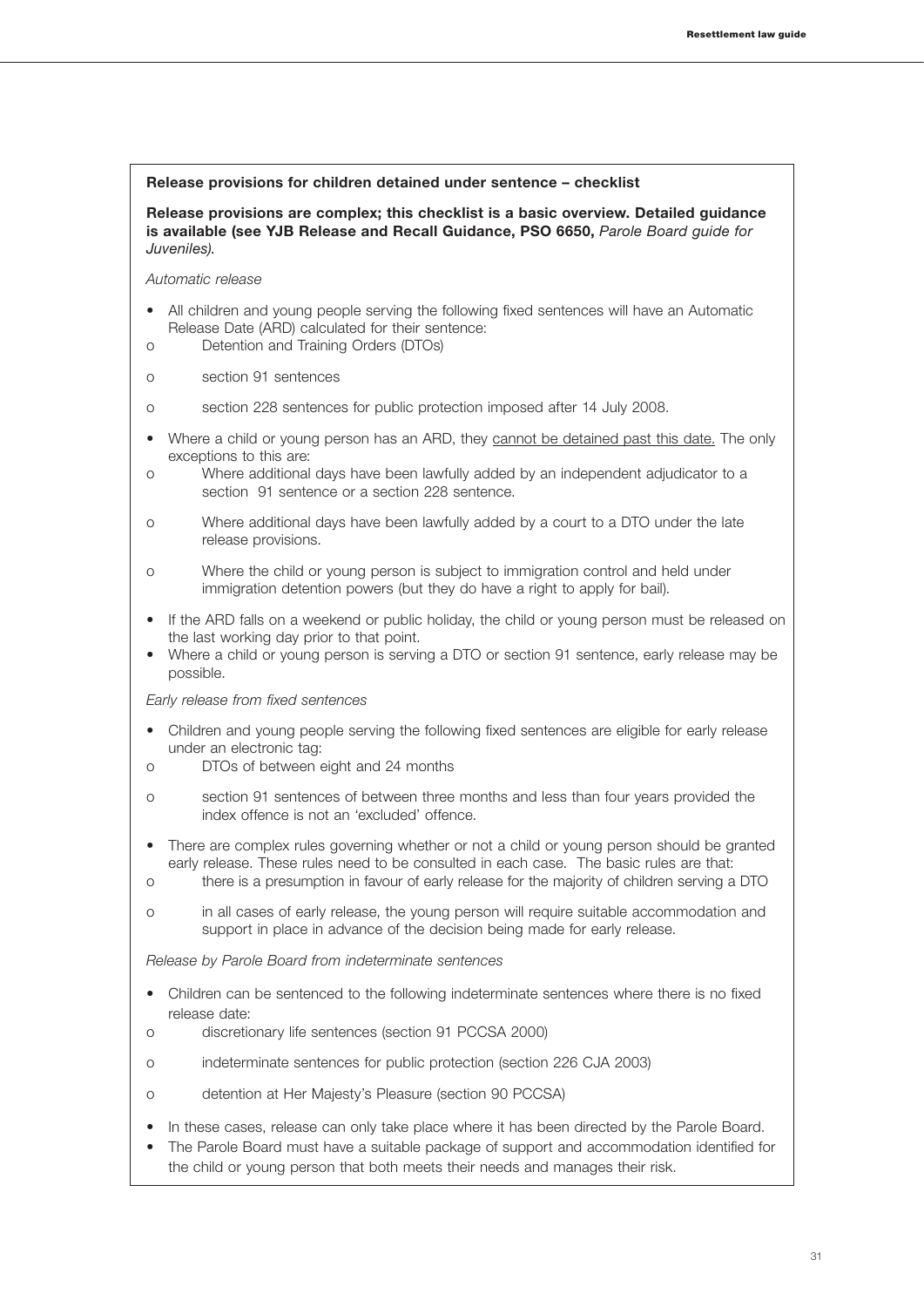# **Calculating release dates and general principles of sentence calculation**

Sentence calculation can be complex. A detailed explanation of the test for release in each instance is beyond the scope of this guidance which provides a brief overview of the release. Practitioners investigating release mechanisms for a child or young person should always consult the key legislation and guidance referred to at the end of this section.

Within two working days of a child or young person being sentenced, sentence calculation should be undertaken to ascertain the ARD and any relevant early release dates. For those in YOIs this should be completed by the casework department. For those in SCHs or STCs, this should be completed by the Youth Justice Board Placement and Casework Service (National Standard 2012 paragraph 9.5).

It is important to check that a sentence calculation is correct. The fact that a sentence has been calculated wrongly does not mean that the child or young person will be released on the date they have been provided with. In exceptional cases a child or young person may be able to argue that this should happen (PSO 6650, chapter 13).

If a release date or early release date falls on a weekend or public holiday, the child or young person must be released on the last working day prior to that point. For example, if the ARD falls on Thursday 26 December, they must be released on Tuesday 24 of December as Christmas day and Boxing day are both bank holidays. The exception to this is where a child or young person serving an indeterminate sentence has been directed for release by the Parole Board following the expiration of their minimum term.

It is unlawful to detain a child or young person past their release date unless additional days have been lawfully added to a section 91 or section 228 sentence by an independent adjudicator or following a successful application for late release on a DTO (YOI rules 58–60B, 63 and 65 and PSI 47/2002 and Section 102(5) PCC(S)A 2000.

The following depict examples of typical sentence calculation dates:



1. A child/young person serving a 12 month DTO: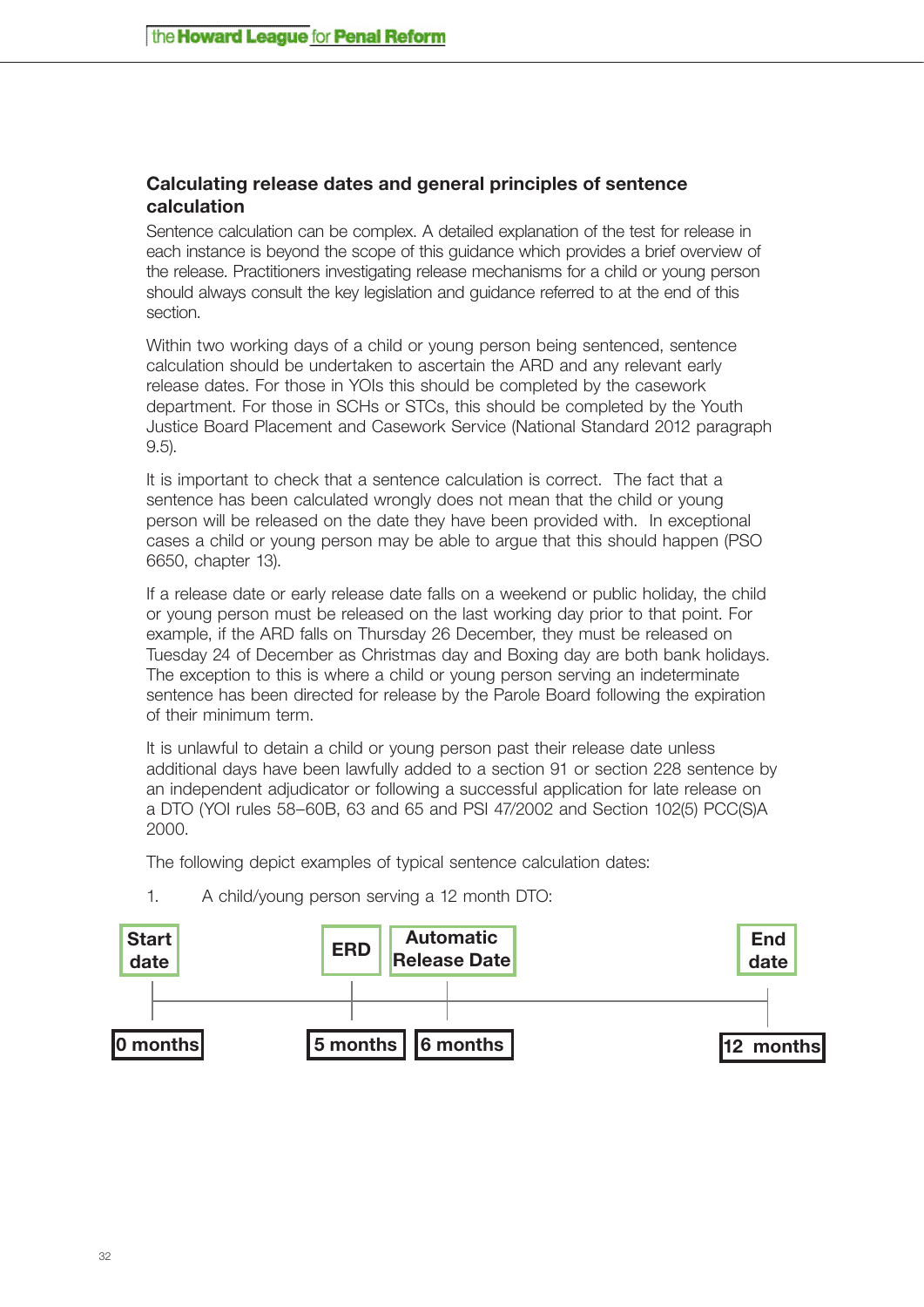- A 2000: **Start date 0 months 135 days before the ARD 18 months 18 months HDC ED ARD End date** 
	- 3. A child/young person serving an eight year sentence under section 228 Criminal Justice Act 2003 imposed on or after 14/07/2008 comprising a four year custodial period and a four year extended licence:



| Key legislation and case law:                                                                                                    |
|----------------------------------------------------------------------------------------------------------------------------------|
| Section 9 of ACPO and NPIA's Guidance on the Safer Detention and<br>Handling of Persons in Police Custody (second edition, 2012) |
| Paragraph 3.56 National Standards 2012                                                                                           |
| Sections 156 and 228 Criminal Justice Act 2003                                                                                   |
| Sections 90, 91 and 102 Powers of Criminal Courts (Sentencing) Act PCC(S)<br>A 2000                                              |
| PSO 6000: Parole, release and recall                                                                                             |
| PSO 6700: Home detention curfew                                                                                                  |
| PC 4/2007 and PC 34/2004 – parole assessment reports                                                                             |
| Sections 9 and 10 National Standards for Youth Justice Services 2012                                                             |
| Youth Justice Board (2011) Release and recall, guidance for youth offending teams                                                |

2. A child/young person serving a three year sentence under section 91 PCC(S)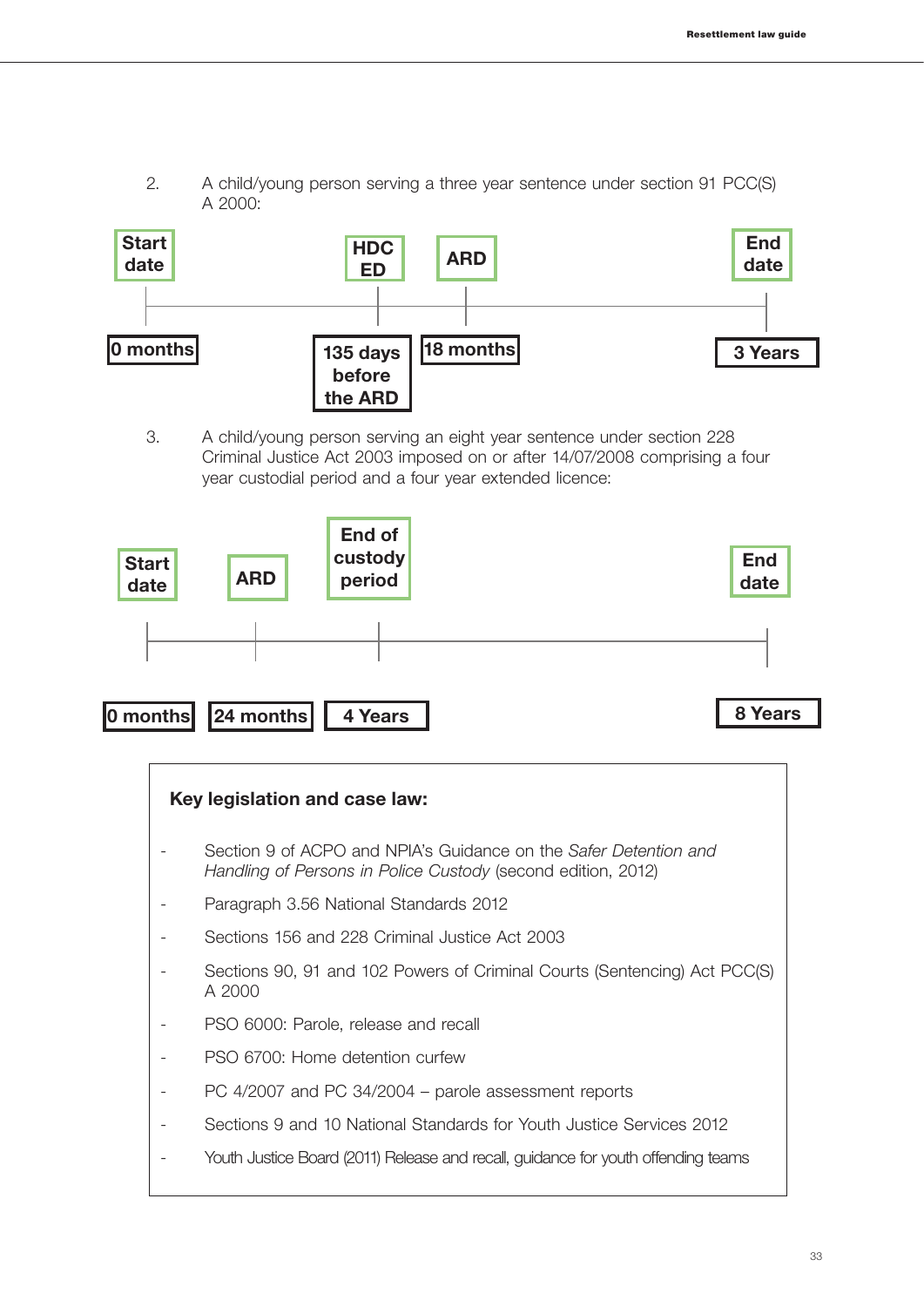# <span id="page-35-0"></span>Step two: Public protection considerations – Bail conditions, licence conditions and MAPPA

### **Summary**

- Step two requires practitioners to consider public protection limits on the release plan. These need to be explored at an early stage to prevent plans being changed at the last minute or to allow sufficient time for the young person to challenge public protection requirements that are disproportionate or unnecessary
- This section provides an overview of licence, supervision and bail conditions. It also describes the role of MAPPA
- It explains the legal framework that applies to decisions about public protection which means they must be both necessary and proportionate
- It reminds practitioners that children and young people should be consulted in advance about public protection restrictions.

Resettlement plans need to take account of restrictions imposed by the criminal justice system.

All children sentenced to detention will be released initially under a set of conditions set by the Secretary of State that they must comply with or risk being returned to detention. For those sentenced to DTOs, these are called 'supervision notices' (section 103 PCC(S)A 2000). For those serving all other sentences, they will be released on licence (section 250(1) of the Criminal Justice Act 2003). Bail conditions will be set by the police or a judge (section 3(6) Bail Act 1976).

### **Licence and supervision**

Those on licence can be automatically recalled to prison by the Secretary of State for Justice if they breach the terms and conditions. The recall will be initiated by the YOT and the child or young person does not have to go to court before being returned to prison. This contrasts to the position of those on supervision who must be brought before a court before being recalled to custody.

Licence conditions and supervision notices are usually set by the Secretary of State who generally delegates this power to the Governor in YOIs and the YJB placements team in the case of SCHs and STCs (National Standards 2012 9.62 and 9.77). The exception is where the young person is considered by the Parole Board, in which case additional licence conditions may be imposed. Any condition can be varied upon application by the body that set it.

Certain restrictions are common to all licences and supervision notices (standard conditions). However, in many cases, additional licence conditions can be requested (see page 35).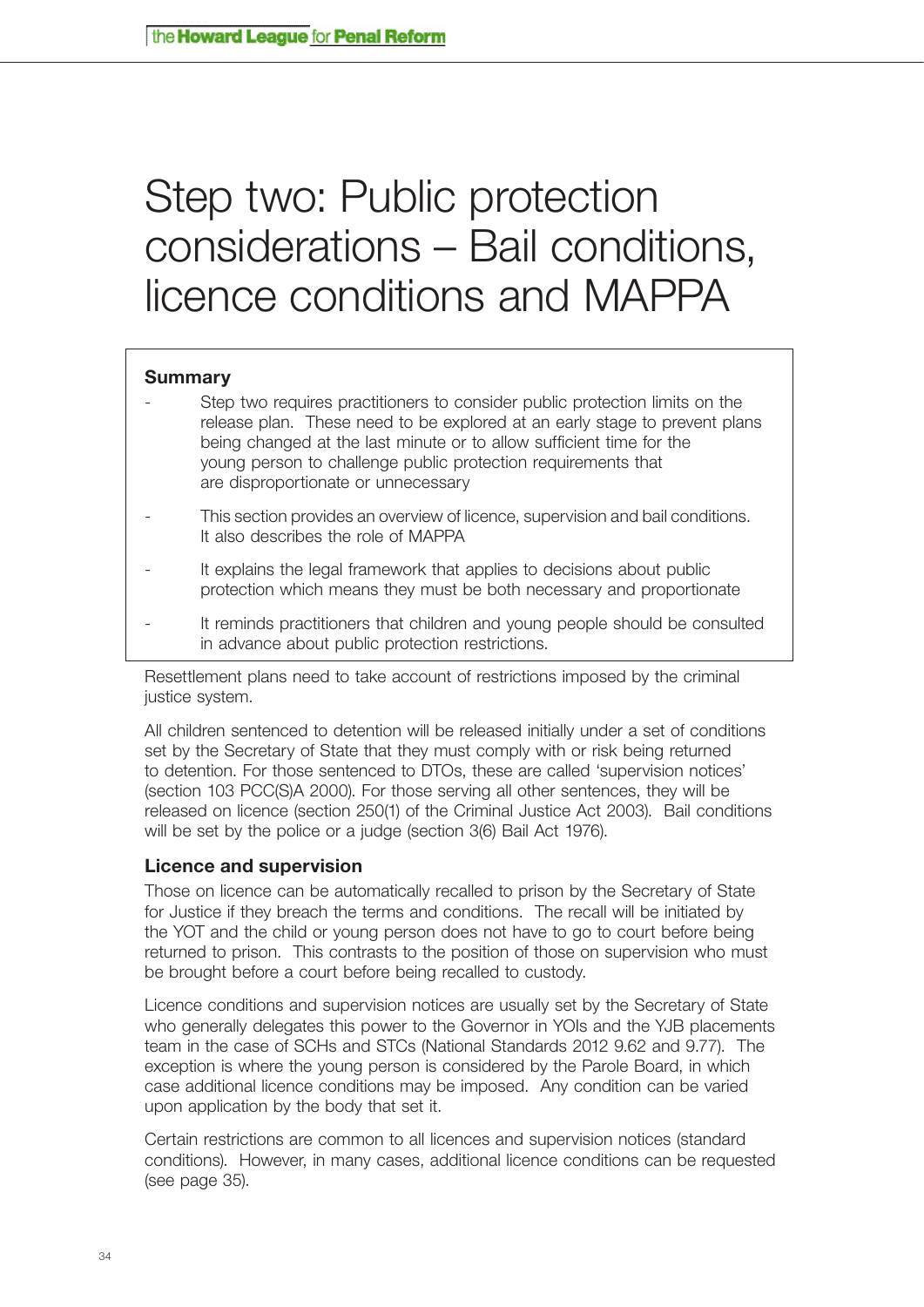YOTs will usually be consulted in relation to additional licence conditions. In turn, YOTs will often consult MAPPA meetings (see page 37 for more information about MAPPA) before formulating recommended conditions (YJB Case Management Guidance Custodial interventions and community resettlement (2010) p.34ff).

All proposed restrictions should be identified as early as possible, whether they relate to proposed bail conditions, licence conditions or restrictions proposed by MAPPA. Chapter 14, paragraph 14.8.1 of PSO 6000 advises that additional conditions should be requested 14 days in advance of release, along with the reasons for the request.

For foreign national prisoners a licence must be issued at least seven days prior to the normal date of release. The licence must be explained to the prisoner, signed and dated and retained with the prisoner's records.11

Article 8 of the ECHR requires that a child or young person should be consulted and allowed an opportunity to make representations as to why the restrictions are unnecessary for public protection or will have a disproportionate adverse impact on their personal life. A child or young person is entitled to consult a lawyer about the imposition of public protection restrictions.

#### **The content of licence conditions and supervision notices**

Licence conditions are imposed on release for all sentences other than DTOs and when a child or a young person under the age of 22 is being released towards the end of a section 91 sentence. Supervision notices are imposed for children and young people released on DTOs and where a young person under the age of 22 serving a fixed term sentence is released with less than three months on licence to go.

Conditions of release should be considered throughout a sentence through the sentence planning process (National Standards 2012, 9.17 and 9.12). When considering release plans, it will always be essential to think about what the conditions will be, especially if entry to certain areas is prohibited or contact with certain people is restricted.

The provision of accommodation cannot be arranged in isolation from the proposed conditions and it will be essential for the YOT to be consulted about the proposed release plan to make sure it is compatible with any conditions of release.

Similarly, the YOT will need to be consulted to ensure the release plan is compatible with the needs of public protection. For instance, if a history of drug use is a major risk factor for a young person, then a placement where there are known users will be totally unacceptable.

#### **Standard and additional conditions**

There are core standard conditions that are imposed in every case. There is also a menu available of additional conditions that can be imposed if necessary.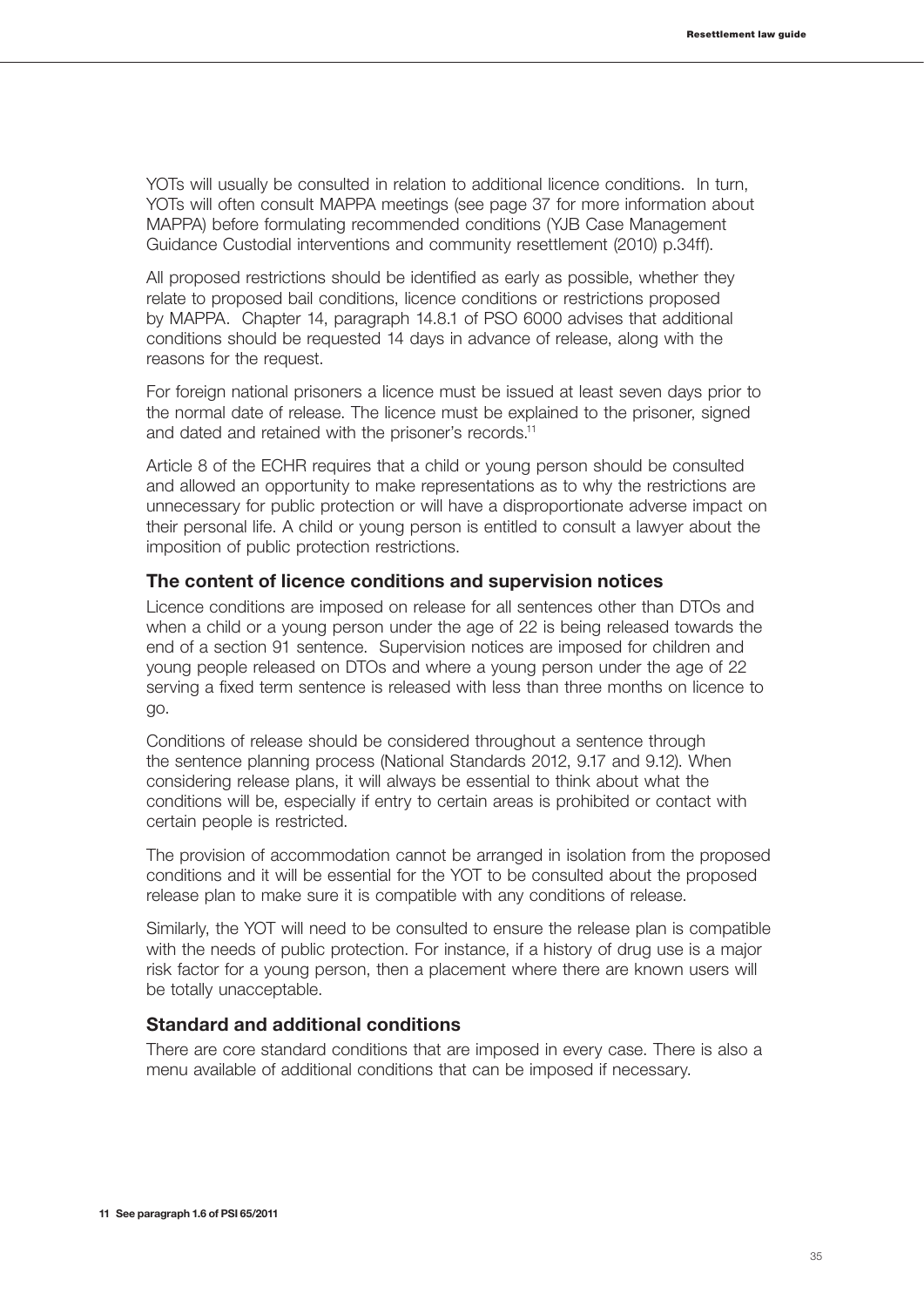A menu of standard and additional licence conditions, together with guidance as to when certain conditions can or should be imposed is available from a range of sources.12

There are six standard licence conditions for determinate sentences:

- 1. To keep in touch with your supervising officer in accordance with any instruction you may be given.
- 2. If required, to receive visits from your supervising officer at your home/place of residence.
- 3. To reside permanently at an address approved by your supervising officer and notify him/her in advance of any proposed change of address.
- 4. Undertake only such work (including voluntary work) approved by your supervising officer and notify him or her in advance of any proposed change.
- 5. Not to travel outside the United Kingdom unless otherwise permitted by your supervising officer (permission for which will be given in exceptional circumstances only) or for the purpose of complying with immigration/ deportation requirements.
- 6. To be well behaved, not to commit any offence and not to do anything which could undermine the purpose of your supervision, which is to protect the public, prevent you from reoffending and help you to resettle successfully into the community.

When a child or young person is serving a sentence under section 90 of the PCC(S) A or section 226 of the CJA 2003 an additional standard licence condition is imposed:

*He/she shall be well behaved and not do anything which could undermine the purposes of supervision on licence which are to protect the public, by ensuring that their safety would not be placed at risk, and to secure his/her successful reintegration into the community.* 

PSI 07/2011 sets out the available licence conditions and provides advice as to when particular additional licence conditions might be considered necessary and proportionate.

Additional requirements include:

- contact requirement e.g. attend appointments with a medical practitioner
- prohibited activity requirement e.g. not to use the internet
- prohibited residency requirement e.g. not to stay overnight in the same house as a child
- prohibited contact requirement e.g. not to contact the victim or members of the victim's family
- programme requirement e.g. participate in an anger management programme
- supervision requirement e.g. report to a named police station daily
- non-association requirement e.g. not to associate with members of a named gang
- drug testing requirement.

**12 This is available at www.yjbstandards.org/national/resources/documents/list\_noms.doc and as above (footnote 49) p. 34ff of http://www.justice.gov.uk/downloads/youth-justice/improving-practice/CaseManagementGuidanceSection7Custodialinterventionsandcommunityresettlement.pdf**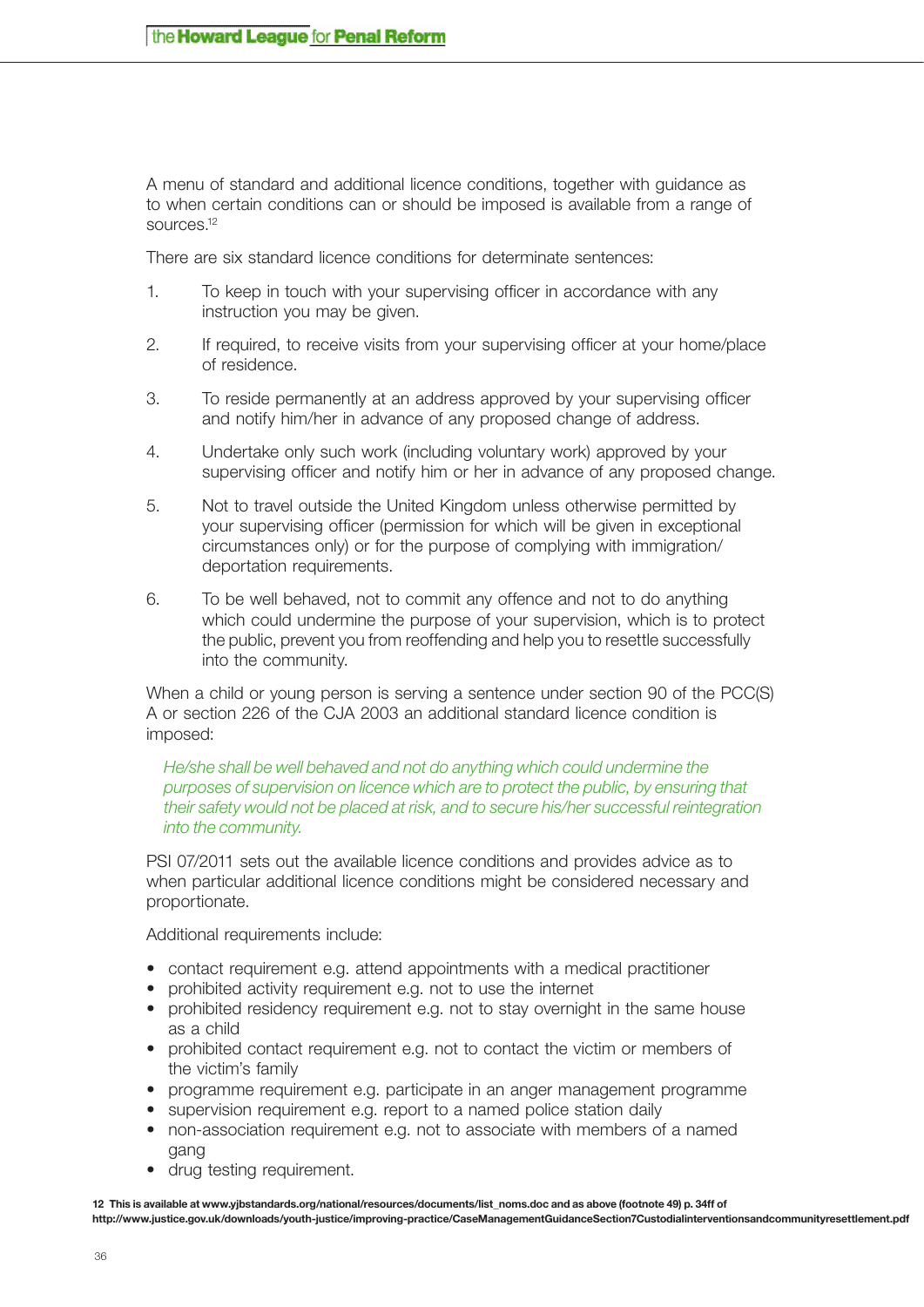All victims of sexual or violent crimes for which the young person who committed the crime received a custodial sentence of 12 months or more must be offered the opportunity to be consulted on possible licence conditions (section 69 of the Criminal Justice and Courts Services Act 2000 as amended by section 35 of the Domestic Violence, Crime and victims Act 2004). YOT are required to be proactive in seeking the input of the victim through the relevant victim liaison officer. In practice, conditions attached to supervision tend to follow the same pattern as licence conditions.

# **Additional supervision for some young people released under the age of 22**

Occasionally people serving a section 91 PCC(S)A 2000 sentence will be recalled and not released until some time on or after three months before the very end of their sentence. These young people, on release at the end of the sentence, will be subject to a further three months of supervision.<sup>13</sup> This functions in a similar way to a DTO notice of supervision.

There is no legal authority for this provision to be applied to young people recalled and due to be released at the very end of an extended sentence for public protection under section 228 Criminal Justice Act 2003.

# **MAPPA and the release plan**

MAPPA was introduced in order to facilitate the requirements of sections 325–327 of the Criminal Justice Act 2003 in each of the 42 criminal justice areas in England and Wales. These sections require local authorities and other statutory agencies to cooperate with justice services such as police and probation to protect the public.

The arrangements in practice amount to single agency decisions and regular multiagency meetings whereby individual cases are assigned a level of risk and discussed. There are three MAPPA categories:

- Category 1: Registered sex offenders.
- Category 2: All those who have received a custodial sentence of 12 months or more in prison for a sexual or violent offence and whilst they remained under supervision during the licence period.
- Category 3: Anyone else who poses a 'risk of serious harm to the public' who has received a conviction and whose risk would be better managed in a multi-agency setting.

Relevant agencies must conduct a risk assessment of each person and allocate them to a tier of multi-agency management:

- Level 1: The normal inter-agency management of the young person in the community by one agency, with some liaison
- Level 2: MAPPA meetings will be held where the child/young person's management will be discussed between various parties involved in their case
- Level 3: Essentially the same as level 2, except that senior management representatives will be in attendance and greater resources are expected to be used in the management of the child/young person.

MAPPA arrangements are designed to protect the public, including previous victims of crime, from serious harm by sexual and violent offenders. Guidance as to how MAPPA operates generally (MAPPA 2012 Guidance) and specifically in relation to young people (section 12 of MAPPA 2012 Guidance) is available.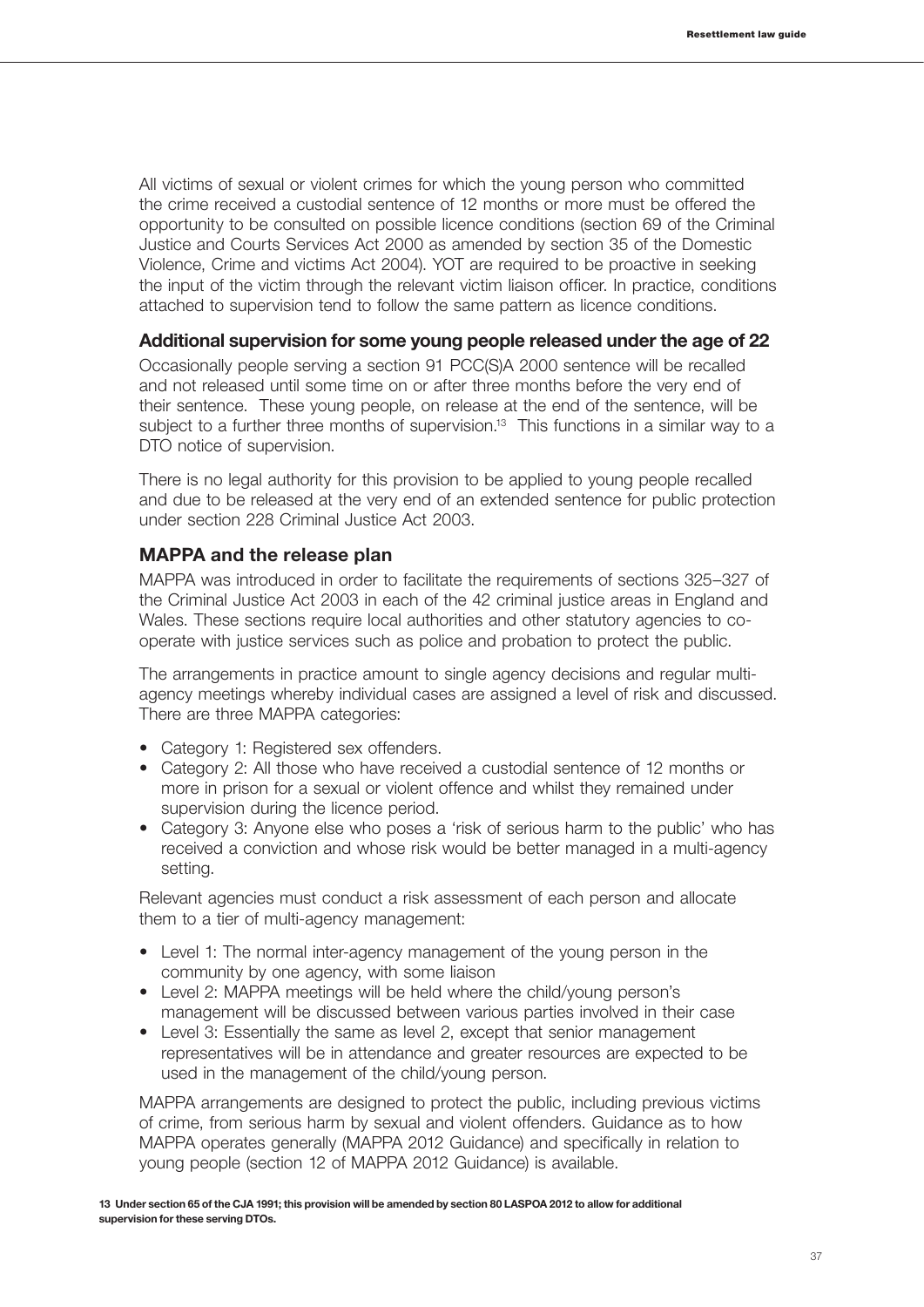YOTs are advised that MAPPA should be kept informed throughout the process for all young people who are managed under MAPPA. There is a requirement for YOTs to inform the 'single point of contact' within the local police of the release arrangements for these children or young people.

MAPPA guidance states that it is 'good practice' for people to know that they are being managed through MAPPA, what MAPPA is, and what this means for them (section 12 of MAPPA 2012 Guidance). There is a MAPPA leaflet called Information for Offenders which is suggested for this purpose and in adult cases the Offender Manager (equivalent to the YOT) is responsible for this.

The guidance also explicitly states that it 'may be helpful to invite the offender to write down, or pass on, information for discussion at a level 2 or level 3 meeting, if he or she is aware of being managed at that level.' Therefore, where possible, children and young people should be consulted and encouraged to provide their views.

MAPPA meetings are often only held on fixed dates, although meetings can be arranged outside of these times. It is therefore essential that cases concerning children and young people due for release are discussed well in advance to allow time for them to be consulted, and if appropriate, make representations.

In some cases, where a child or young person is assigned to the highest risk level, this may enable additional funding to be secured.

One of the problems that some children and young people have experienced with MAPPA is its lack of openness and accountability. The MAPPA guidance specifically emphasises the fact that MAPPA does not exist as a single legal entity with the power to disclose information discussed at meetings or to be held accountable. For instance, at paragraph 13.38 it states:

### *MAPPA is not an official body in itself but a set of arrangements which exist to assess and manage the risks posed by offenders. Therefore, no individual MAPPA agency has the authority to release confidential information shared at the MAPPA meetings.*

The guidance goes on to distinguish between documents held by individual bodies that attend the MAPPA meetings (such as probation) and information generated by the meetings themselves (such as minutes of the meetings). Therefore, if a child or young person is concerned about the outcome of a MAPPA meeting, he or she may make a specific request for disclosure from any of the bodies that attended the meeting. That body will have its own disclosure processes that must be followed in line with the Data Protection Act 1998. However, if the child or young person wishes to see the minutes of the meeting, the Chair of that meeting will consider the request.

The guidance makes it clear that in the absence of a formal request under the Freedom of Information Act 2000, the most that is likely to be disclosed is a summary of the meeting. However, the content of Multi Agency Public Protection meeting summaries is set out at paragraph 13.48 of the guidance. A child or young person is entitled to ask for this and legal assistance may be available under the legal aid scheme if this is considered essential to sentence and resettlement planning. However, there is no legal aid available for appeal to the Information Commissioner.

The MAPPA guidance sets out its complaints procedure at Chapter 29. Again, the guidance stresses that MAPPA does not exist for such purposes and suggests that although complaints can be directed at the MAPPA chair, they will be passed on to the relevant lead agency. This appears, at present, to the be the only way to hold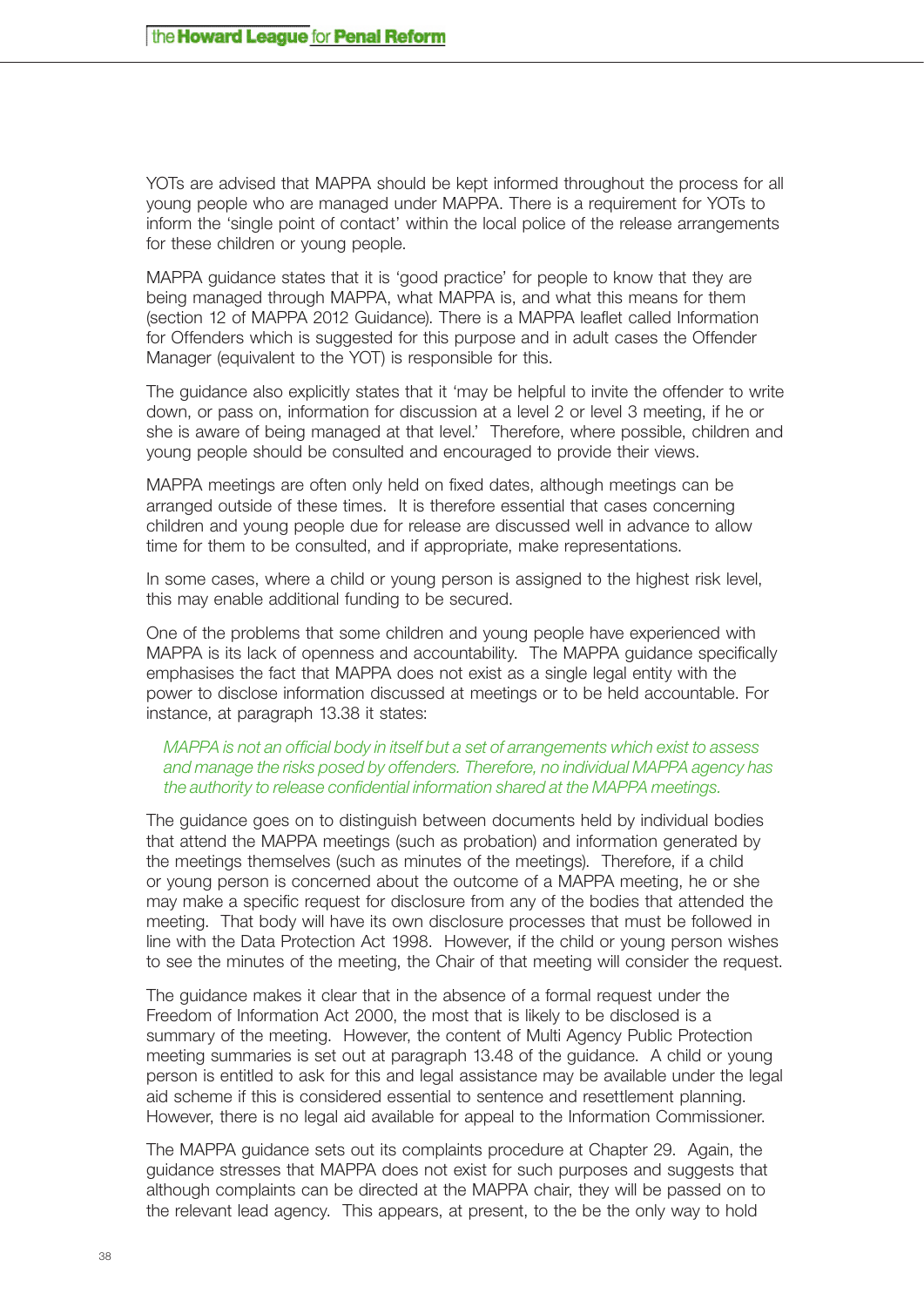aspects of the MAPPA process to account, although the decisions made at MAPPA meetings are essentially decisions made by public bodies which individually can be held to account through judicial review.

#### **The legal framework for public protection**

Supervision requirements and licence conditions are governed by Article 8 of the ECHR. Licence conditions are not designed to be punitive; rather they are for the purposes of risk management and public protection (*R(on the application of Carman) v Secretary of State for the Home Department* [2004] EWHC 2400 (Admin).

The starting point is a thorough understanding of what the right to a private and family life means. Article 8 is a qualified right which means that the restriction on private and family life must be balanced with the legitimate reason for the restriction. In the case of licence conditions, the legitimate reason for the restriction is public protection. Therefore, proposals must be both necessary to protect the public and proportionate.

Article 8 of the ECHR states:

*Right to respect for private and family life*

*1 Everyone has the right to respect for his private and family life his home and his correspondence.* 

*2 There shall be no interference by a public authority with the exercise of this right except such as is in accordance with the law and is necessary in a democratic society in the interests of national security, public safety or the economic well-being of the country, for the prevention of disorder or crime, for the protection of health or morals, or for the protection of the rights and freedoms of others.*

The scope of Article 8 is broad, as stated by the court in *Pretty v United Kingdom* 35 EHRR 1 (paragraph 61):

*The concept of 'private life' is a broad term not susceptible to exhaustive definition. It covers the physical and psychological integrity of a person. ..Article 8 also protects a right to personal development, and the right to establish and develop relationships with other human beings in the outside world.*

This means that restrictions that affect a child or young person's physical or personal development, family contact or other aspects of their private life must be considered carefully to make sure they are necessary and proportionate. Necessary means that no other means of managing a particular risk is available or appropriate; and proportionate means that the restriction on the child or young person's liberty is the minimum required to manage the risk.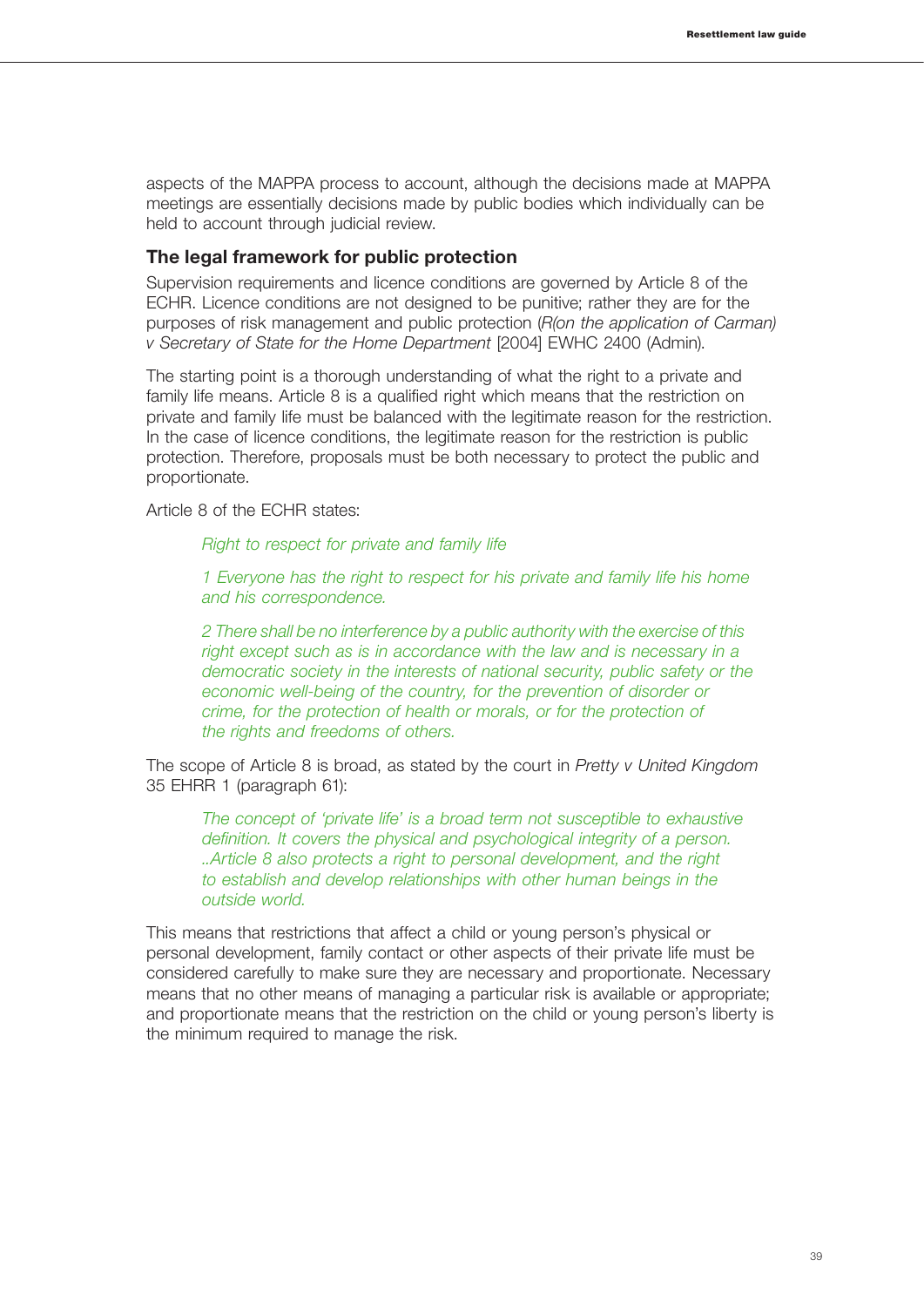The ECHR has repeatedly held that 'the decision-making process involved in measures of interference must be fair and such as to afford due respect to the interests safeguarded by Article 8' (*Turek v Slovakia* (2006) 44 EHRR 861 at paragraph 111). This means that where the issue engages Article 8, the affected person must be sufficiently involved in the decision-making process to allow them to protect their interests. In order for participation to be reasonably effective, it is accepted that sufficient disclosure must be made and there should be reasonable equality of arms (see *McMichael v United Kingdom* (1995) 20 EHRR 205).

### **Key legislation and guidance**

- Article 8 of the ECHR
- Section 103 PCC(S)A 2000
- Section 250(1) of the CJA 2003
- PSI 07/2011
- 9.17 and 9.19 National Standards 2012
- Youth Justice Board (2011) Release and recall, guidance for youth offending teams
- MAPPA Guidance 2012

## **Case study: Adam**

Adam had no previous convictions but was sentenced under section 91 for a serious sexual offence when he was 15 years old. He suffered from Aspergers syndrome and the sentencing Court acknowledged that his culpability in the offence was lessened due to his age and his difficulties. In secure, he did really well both with education and offending behaviour work. He was released at the mid point of his sentence on licence. His family supported him throughout. In the community he did really well and over time, he managed to get into college. When he was aged 17 and a half he met a girlfriend who was aged 18. He told his YOT worker about his new girlfriend and disclosures were made to his girlfriend. In turn, his girlfriend told her mother about it.

They remained together. However, social services were concerned that the girlfriend had a little brother. Even though Adam was never left alone with the little brother, social services considered it essential to disclose his previous convictions to all of his girlfriend's family. Adam was told that if he or his girlfriend did not make the disclosures within seven days, social services would do it. Adam was very concerned about a large number of people finding out about his offences and was also content to agree not to have any unsupervised contact with the little brother. Adam felt that he would rather break off the relationship than risk his past affecting his future.

Detailed legal representations were made to social services arguing that Article 8 required them to conduct a careful balancing exercise, based on the actual risk of harm and the need for children to be protected. It was argued that as Adam's risk of reoffending was low and the child could be protected in other ways, there was no need for the whole family to be informed. As a result, it was agreed that the nature of the disclosure would be discussed with Adam first. It would then be made through the YOT simply to the parents of the girlfriend and nobody else, provided Adam agreed to have no unsupervised contact with the younger brother.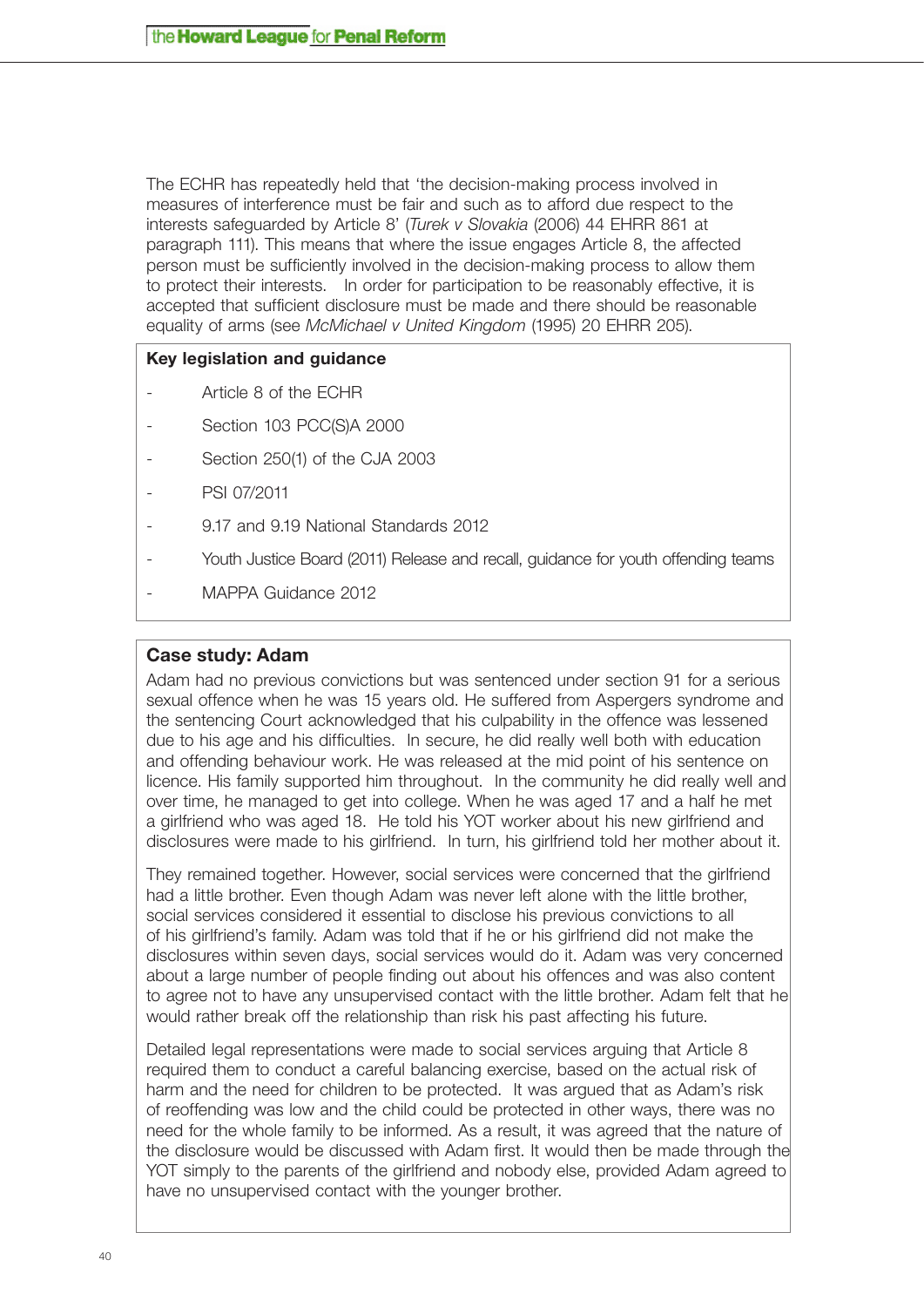# Step three: What the child or young person wants and explaining the three legal alternatives for accommodation and support

# **Summary**

Children and young people should always be consulted about their resettlement plans. This is critical to the success of the plan. Consultation needs to be on a fully informed basis. This means that the child or young person needs to understand the full range of possibilities and the implications of the different legal routes that underpin the options.

Where possible a child or young person being released from custody should be provided with an opportunity to be released in advance on temporary licence or an escorted absence to visit their release address or make other resettlement plans.

This section is designed to equip practitioners with sufficient knowledge to provide a child with a general overview of the three legal alternatives for accommodation: accommodation under a private arrangement, under the Children Act 1989 and under the Housing Act 1996.

A joint report by HMIP and the YJB, Children and young people in custody (2010 – 2011) (HMIP and YJB, 2011) found that less than half of children and young people told the Inspectorate that they had had a say in what would happen to them on release.

# **Consultation with children and young people**

There is a general duty to take children and young people's wishes and feelings into account where decisions that affect them are being made. This duty is underpinned by Article 8 of the ECHR, the right to a private and family life, which also includes a right to personal and social development. In the case of a child, this right is informed by Article 12 of the UNCRC which requires that any child who is capable of forming his or her own views has the right to express those views freely in all matters affecting him or her.

The National Standards explicitly state that it is the responsibility of secure estate staff to ensure the child or young person's views on their resettlement arrangements are considered. They must also ensure that the child or young person understands all the resettlement arrangements that are in place (taking into account speech, language and communication issues) (National Standards 2012 9.57 and 9.61).

Where a child or young person is looked after under the Children Act 1989, section 20(6) requires the local authority, so far as is reasonably practicable and consistent with the child or young person's welfare, to take the child or young person's wishes and feelings into account in the provision of accommodation.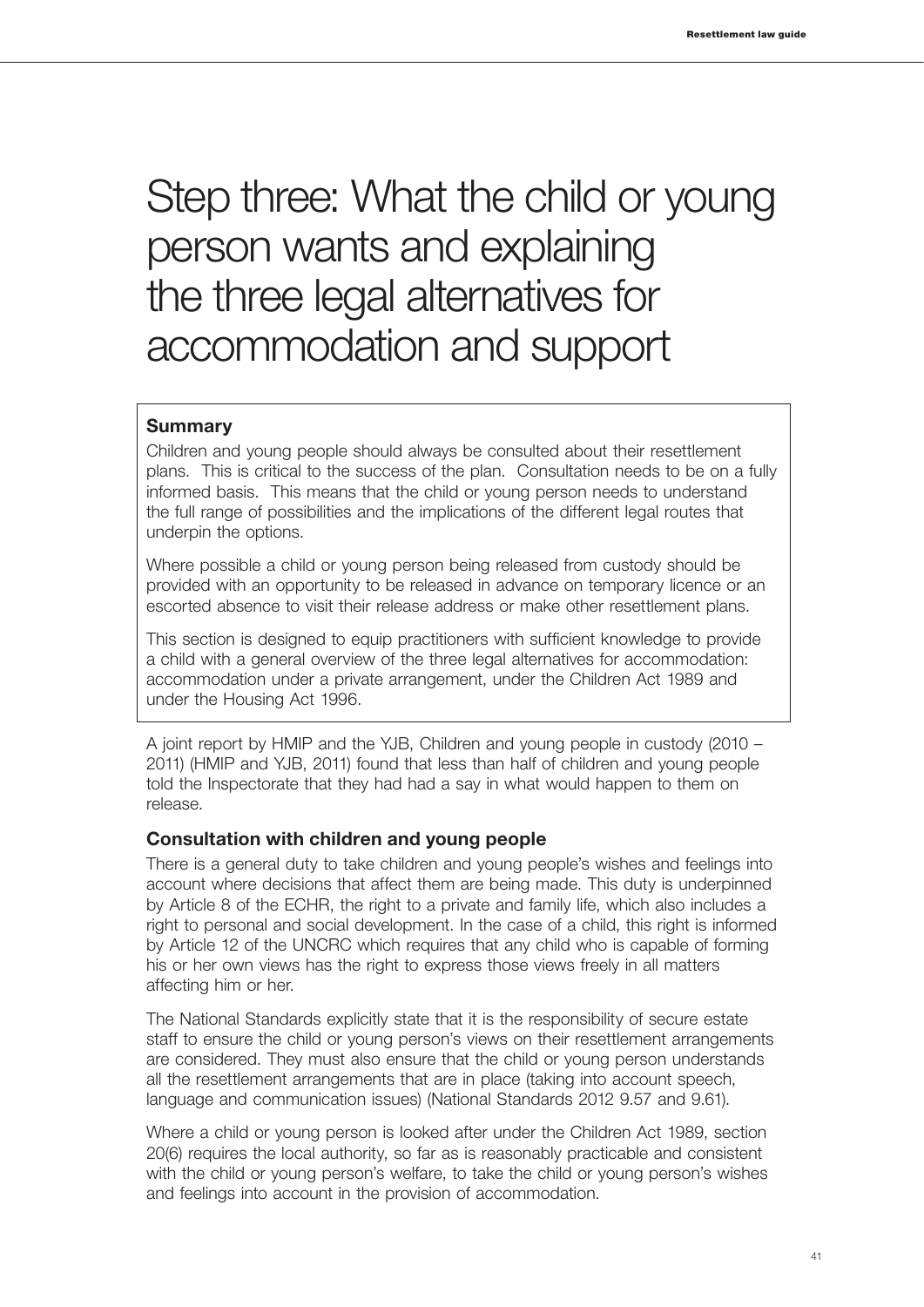# **Release on temporary licence (ROTL), escorted absences and mobilities**

If a release plan is to be successful, it is important that the child or young person is able to engage with it. This may mean giving them an opportunity to see the proposed placement address or activities in advance of release. Some may even need to attend a placement for interview.

There is a duty to ensure that children and young people are consulted in relation to their release plans (National Standard 2012 9.57). However, it is hard for them to provide their views on a placement they have never seen.

All children and young people can in theory apply to leave custody temporarily for resettlement reasons. If possible, it is a good idea for a young person to familiarise themselves with their new home. It is difficult to think of an adult friend or relative that would contemplate moving into a new home without visiting it first, yet professionals regularly expect children and young people to do this on release from prison.

The availability of a temporary release from custody for resettlement purposes will differ according to the child or young person's sentence and where they are placed. In all cases, it will be subject to a risk assessment<sup>14</sup>.

For children based in SCHs and STCs, the YJB has a policy on 'mobilities', although It is unclear whether this policy is applied<sup>15</sup>. Children serving any sentence can be released on a temporary basis in the company of secure staff. In all cases, the establishment will need to submit an application to the Youth Justice Board (YJB) placements team outlining exactly how any risk will be managed. The Secretary of State will only approve the application and authorise the mobility if they are satisfied that it is safe to do so.

For children in YOIs, release for resettlement will depend on the sentence. Young people can either be released on a temporary licence (called a release on temporary licence or ROTL) or under an 'escorted absence'. It is usual for both forms of release to involve being released in the company of an officer although technically a ROTL can involve the child or young person being trusted to leave the establishment and return on their own.

Governors are required to utilise the opportunities under ROTL arrangements to explore work and accommodation opportunities, promote rebuilding of family relationships and where possible, run pre-release courses to assist in the resettlement of children and young people (PSI 08/2012, paragraph 5.27).

The rules for ROTLs are set out in PSOs and the rules differ according to the sentence the child or young person is serving<sup>16</sup>. Most children and young people will become eligible for resettlement ROTLs at some stage of their sentence.

Children or young people sentenced to life imprisonment will be eligible to apply for ROTLs from YOIs only if the Governor considers them suitable for open conditions, even though no open conditions for children exist (PSI 08/2012, paragraph 5.30).

**<sup>14</sup> In accordance with the YJB's policy on mobilities and PSO 6000**

**<sup>15</sup> This is not publically available but is known as Mobility for young people sentenced under section 90/91 of the PCC(S)A 2000 and section 226/228 of the Criminal Justice Act 2003 (YJB, 2008).**

**<sup>16</sup> See PSO 6300 for ROTLs generally. http://www.justice.gov.uk/downloads/offenders/psipso/PSO\_6300\_ROTL.doc See chapter 11 for ROTLs for lifers. http://pso.hmprisonservice. gov.uk/pso4700/pso\_4700\_lifer\_manual\_ch\_11\_jul\_06.doc**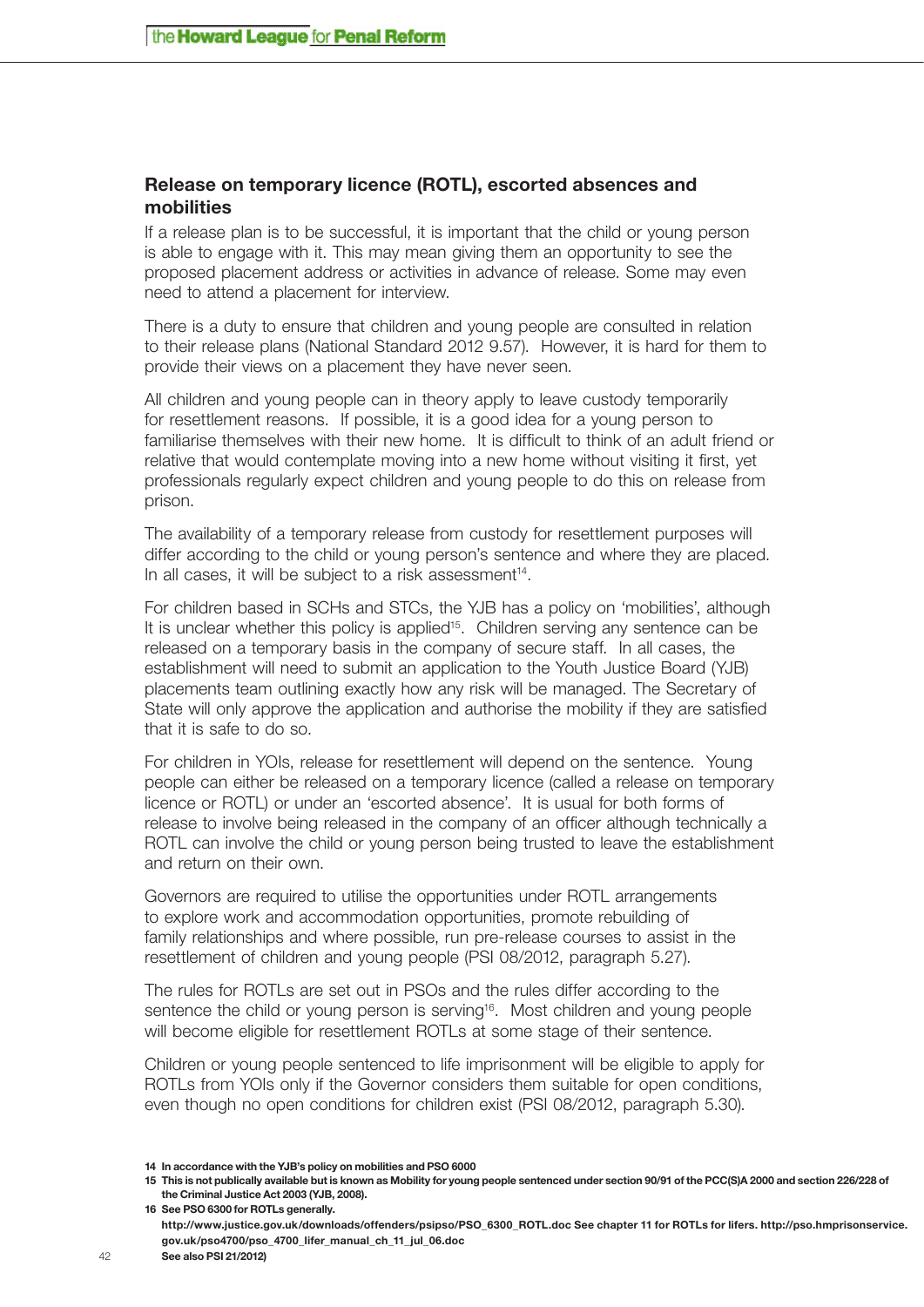All young people in YOIs can be released on an escorted absence: this is where the young person is accompanied by a prison officer. The legal power to temporarily release any young person is found in rule 5 of the Young Offender Institution (YOI) Rules 2000.17

For adults serving indeterminate sentences this power is circumscribed by chapter 4 of PSO 4700 Serving the indeterminate sentence as amended by PSI 36/2010, which provides that a lifer will have to wait for ten years before applying for an escorted absence. However, the PSI is clear that this rule does not apply to young people held in the YJB estate. Instead it refers to YJB policy on this on escorted absences.18

Children and young people who are foreign nationals may also eligible for ROTL.19

#### **Explaining the accommodation options**

Steps 4, 5 and 6 set out the three legal alternatives for accommodation for a child or young person. These have been summarised briefly below.

In this section, the options have been broken down to assist practitioners in explaining the three options to a child or young person. Each option is explored in depth in the next three sections.

The options open to the child/young person will depend on their age, as well as their history, circumstances and, importantly, their own views.

|                  | Accommodation options for children and young people |                                                   |                                 |  |  |  |  |  |
|------------------|-----------------------------------------------------|---------------------------------------------------|---------------------------------|--|--|--|--|--|
|                  |                                                     |                                                   |                                 |  |  |  |  |  |
|                  | <b>Family or friends</b>                            | Social services under<br><b>Children Act 1989</b> | Housing authority <sup>20</sup> |  |  |  |  |  |
| Under 16 years   |                                                     |                                                   |                                 |  |  |  |  |  |
| 16/17 years      |                                                     |                                                   |                                 |  |  |  |  |  |
| 18 years or over |                                                     |                                                   |                                 |  |  |  |  |  |

# **Explaining the friends and family option (step 4)**

The first option for a child to think about is whether he can go home. That means thinking about whether he can live with the person or people he used to live with, whether that was parents, other relatives or friends?

To answer this question properly, think about:

When was the last time the child lived with his parents or relatives? What was it like? Would he like to go back there? Does he think they would be happy to have him back? Is there enough room for him there? Would he have his own bedroom? If not, who would he share with? Is there enough support for him there to help him? Is there a risk things could break down suddenly, leaving him in the lurch? How would living there affect his relationship with his family and friends?

If he has doubts about whether it will work, does he think it would it make any difference if social services provided his family/friends with extra support?

**20 Depending on their immigration status, children and young people of any age who are foreign nationals may not be eligible for accommodation and support by the Housing Authority; however, they may be able to seek support from the National Asylum Support Service or from social services under the Children Act 1989 and other provisions.**

**<sup>17</sup> For further details see http://origin-www.legislation.gov.uk/uksi/2000/3371/contents/made**

**<sup>18</sup> As of June 2012, this had not been finalised or published.**

**<sup>19</sup> PSI 65/2011 paragraph 2.14**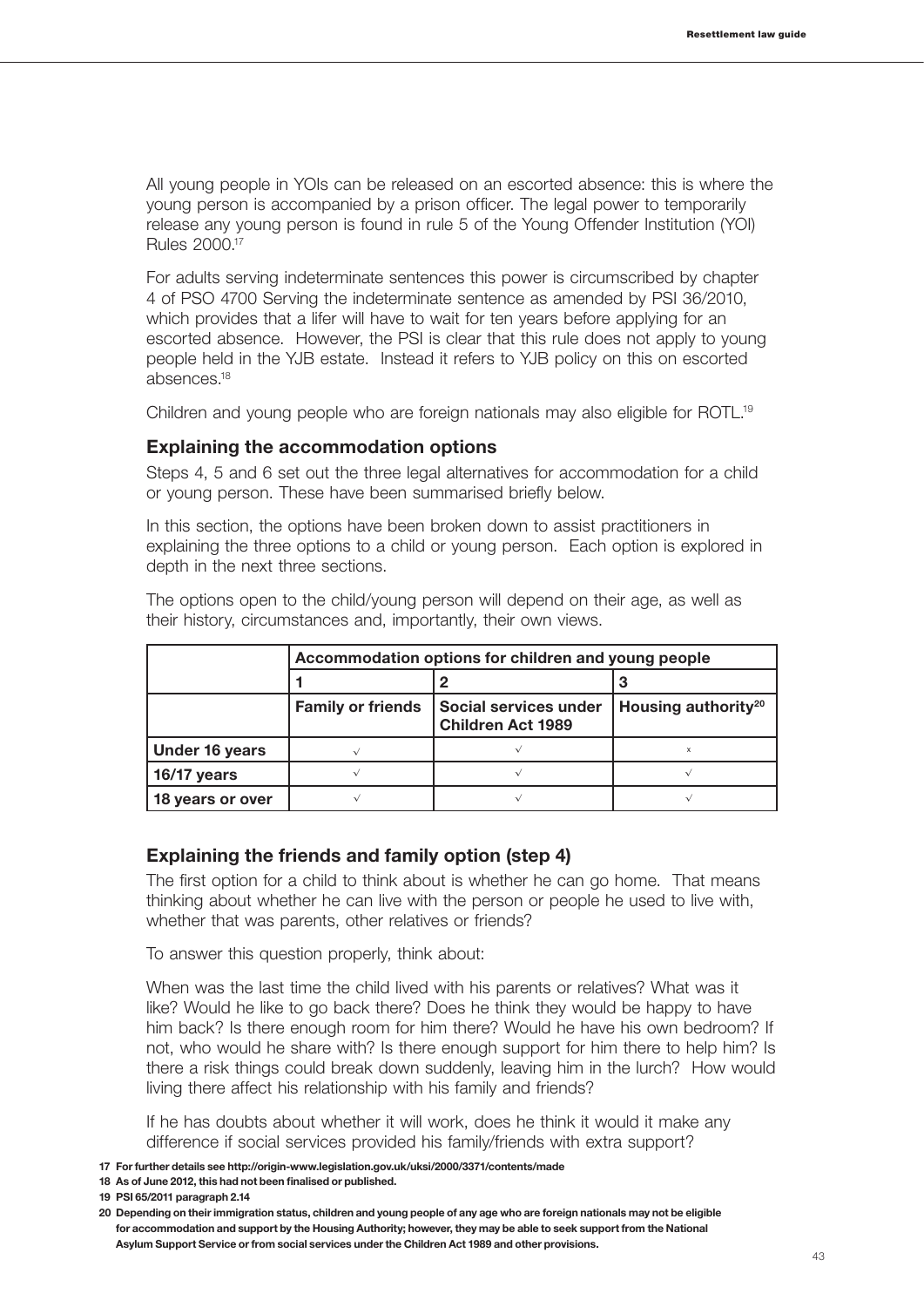If he goes home to family or friends, that arrangement may not have any legal status unless the arrangement is made by social services. That means he will not be in care or accommodated by the local authority in any way. This means he would not be building up care leavers' rights which are designed to help young people move towards independent living and adulthood with support from social services.

If he does go for the friends and family option, he may still be able to get extra support from children's services to meet his needs. But before he goes for this option, he should think about whether or not he is entitled to accommodation and support from social services.

# **Explaining the accommodation by social services under the Children Act 1989 option (step 5)**

Accommodation under the Children Act 1989 will usually mean a high level of support and the possibility of ongoing support through transition to adulthood in the form of leaving care rights.

If the child is under 16 and cannot go home he must be accommodated by social services. There is no other way to sort out accommodation for a child under the age of 16 under English and Welsh law. If the child's parents' agree then he can become a 'looked after child'; if they do not agree, social services may have to start care proceedings in Court.

If the child is 16 or over, then he has to agree to being looked after. If he does not agree, and social services think he really needs it, then they can bring care proceedings in Court but this is unusual.

Being in care sounds like a big step and some children are put off by the sound of it. But there are lots of positives.

First, being in care does not have to mean being put in a children's home or foster care. It does not even have to mean being separated from your family. Where appropriate, whole families can be accommodated together under section 17 of the Children Act 1989, or children can be accommodated with family members, including their parents.<sup>21</sup> This may happen where they need extra support from the local authority to develop but where the child/young person can remain at home with the local authority taking key responsibility for health and development. Although it is unusual for social services to do this, it is legally possible. If being in care at home is not an option, then accommodation provided by social services to a 'looked after' child can span a huge spread of arrangements. This can range from foster care to independent living with floating support.<sup>22</sup>

Second, being in care means that a child can expect:

- To have their needs assessed regularly.
- To have a care plan setting out exactly what support they will get, and when, and for this plan to be regularly updated.
- To have the benefit of the scrutiny of an independent reviewing officer and regular looked after child reviews.
- To have a back-up plan if things go wrong.

**<sup>21</sup> This is possible under both sections 20 and 31 of the Children Act 1989. See SA v Kent.**

**<sup>22</sup>** *(R (A) v Croydon London Borough Council* **[2008] EWCA Civ 1445)**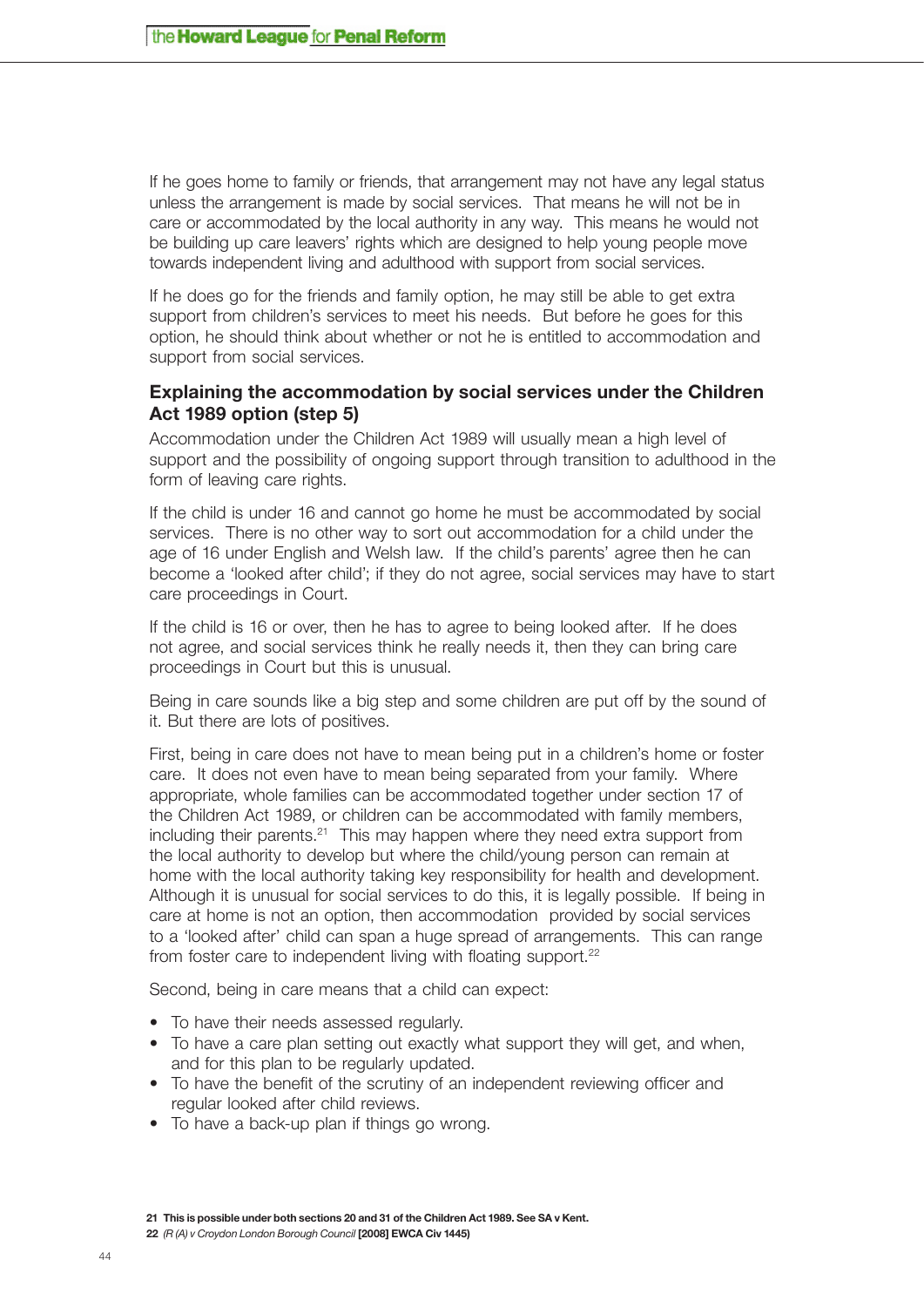Third, if a child is in care for 13 weeks or more including one day on or after his 16th birthday he will be entitled to long term support as a care leaver, including help with education and setting up on his own in the future. This includes becoming a priority for housing from the housing authority and usually the benefit of a personal advisor and a leaving care grant. The local authority will have a long term duty until the child is at least 21 to provide assistance to meet his welfare needs which can be very useful.

If a child aged 16 or over cannot go home and cannot or will not go into care, the final option is to get accommodation under the Housing Act from the local housing authority.

#### **Explaining the housing act route for children aged 16 or 17 (step 6)**

If the child is 16 or 17, there is the legal possibility that he or she could be housed by the housing authority.

The problems with this are that:

- This is only available if the other options are not possible.
- The accommodation under this option will often be nothing more than a roof over the child or young person's head. The quality of the accommodation is often poor.
- If the child or young person loses his or her home, he or she may become intentionally homeless and lose the right to further housing assistance in urgent situations.
- There is usually no back-up plan if this happens.
- The positives of this option are that:
- Once accommodated under the Housing Act 1996, the child/young person may commence what can be a very long pathway to permanent social housing.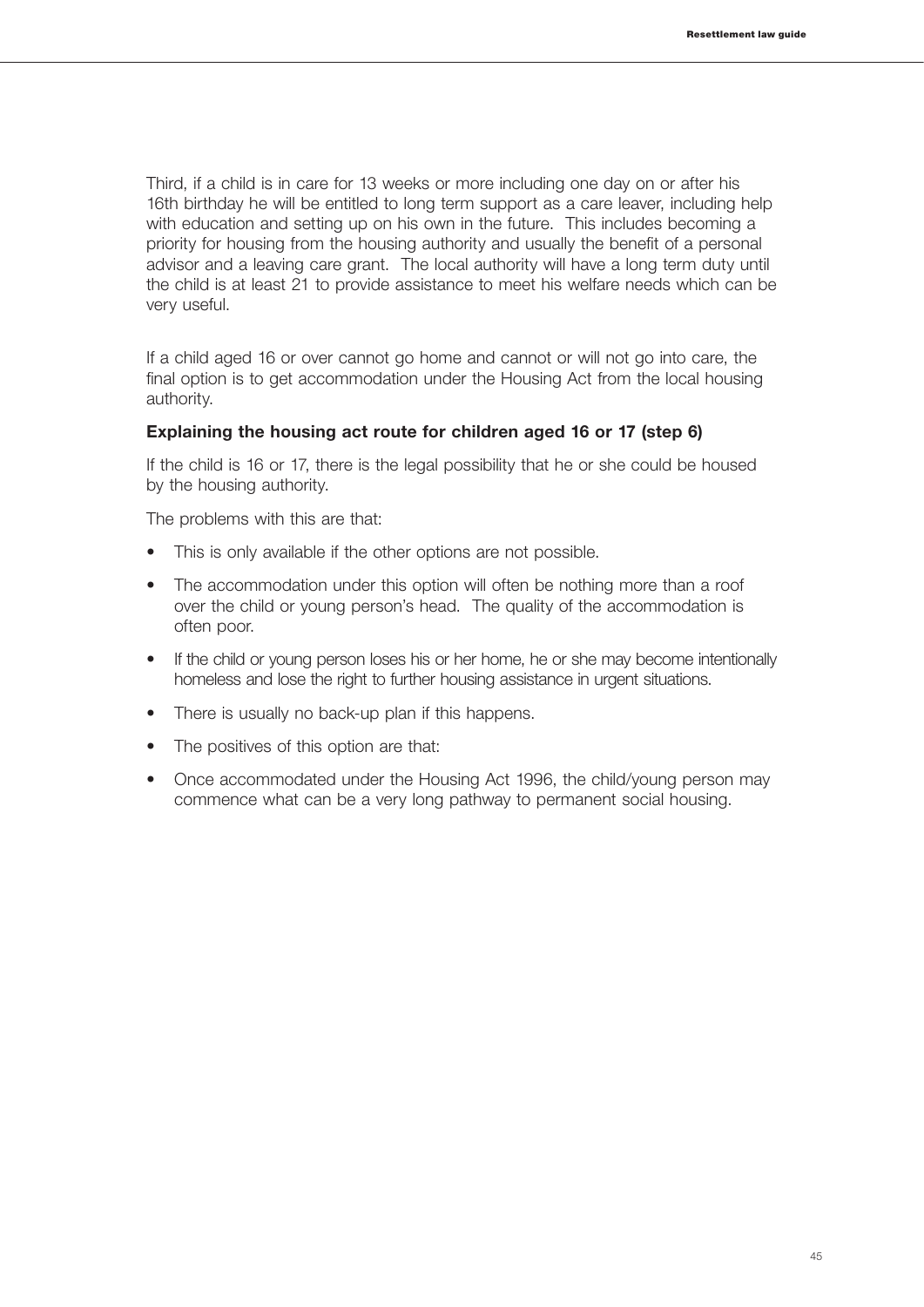# **Case study: James**

James was given a 32 month sentence when he was aged 16 years old, at a time when his girlfriend had recently found she was pregnant with their first child. James's son, Dylan, was born whilst he was in custody, and whilst his girlfriend was occasionally able to visit with their son, such visits were infrequent due to the challenge of travelling with a small child, and the opportunities to form a parental bond were limited.

When James became eligible for family visits on ROTL, he was able to visit his son at home and spend days out with his new family. This not only provided James with the opportunity to bond with his son, but also benefited his family as a whole by providing them with reassurance that he would be an involved father upon his release. In turn this had a significant impact on James's outlook and he became even more determined to remain out of custody upon his release and provide a positive role model for his son, and he became much more positive about his resettlement.

In anticipation of James's release, social services were also required to provide him with suitable accommodation due to his status as a relevant child. Even though accommodation was secured in advance of his release, James still had considerable anxiety about what it would be like and how he would cope, particularly due to his unstable background. Fortunately, James was granted a mobility ROTL which allowed him to visit his accommodation prior to his release. He was able to see that it would be suitable for his needs, and this took away a considerable amount of the anxiety and uncertainty that he was experiencing, meaning that he could fully put his mind to planning his resettlement and look forward to being back in the community.

# **Key legislation and guidance**

- Article 8 ECHR
- Article 12 UNCRC
- Sections 17 and 20 Children Act 1989
- Housing Act 1996
- National Standards 2012, paragraphs 9.57 and 9.61
- **PSO 6000**
- PSI 08/2012 and 36/2010
- Youth Offender Institution Rules 2000
- Care Planning Placement and Case Review (England) Regulations 2010
- Summerfield, A. (2011) *Children and young people in custody*
- *R (A) v Croydon London Borough Council* [2008] EWCA Civ 1445
- Secretary of State's directions to the Parole Board (various)<sup>23</sup>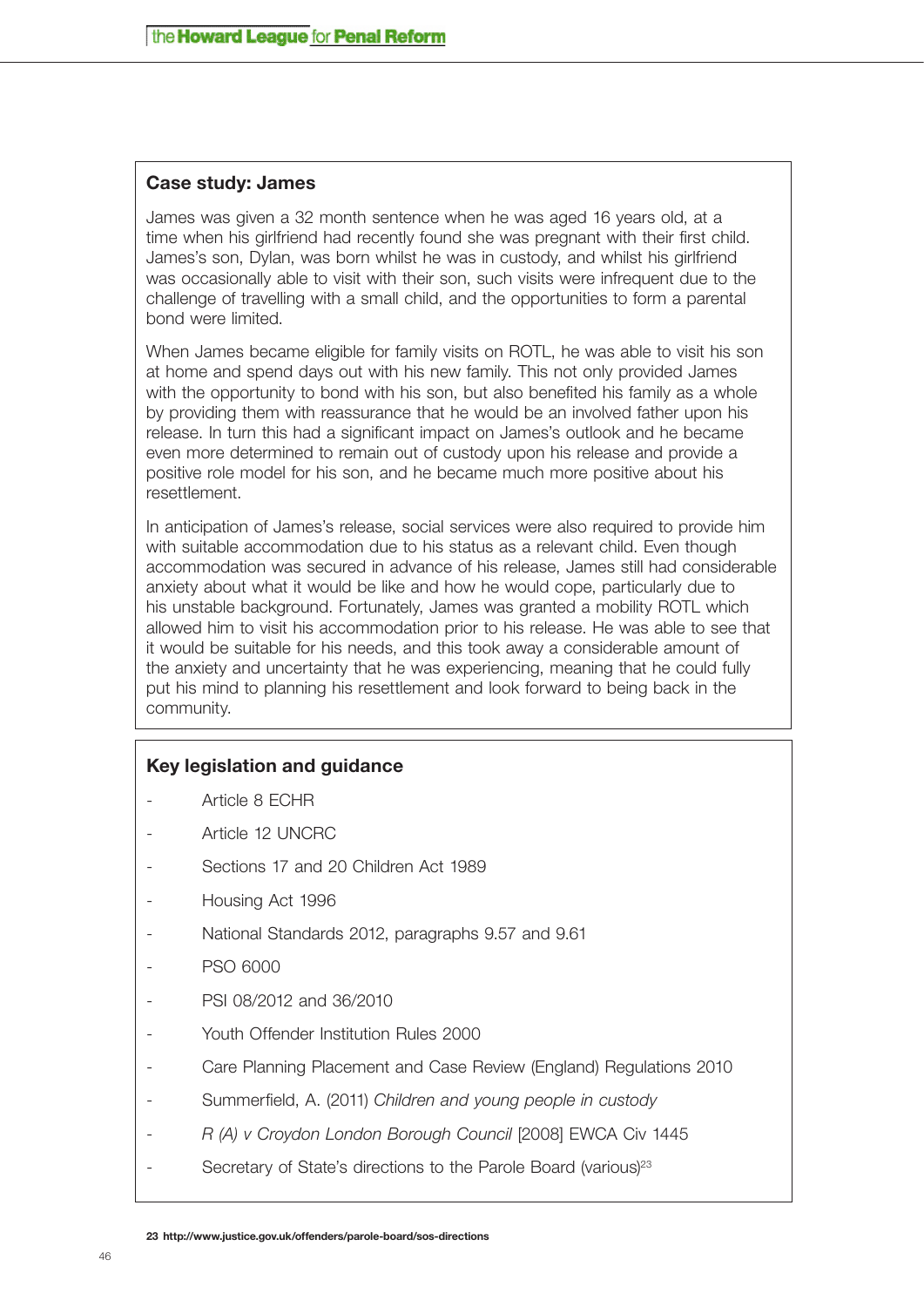# Step four: Family or friends accommodation arrangements

The first and most obvious release arrangement is for a child to go home or to arrange to live with a friend or relative. The law agrees with this approach and accommodation is only available under the Children Act 1989 or the Housing Act 1996 if the child cannot go home or cannot reasonably be expected to go home.

In *R (A) v Kent County Council* ([2011] EWCA Civ 1303, paragraph 9):

*The philosophy underlying the [Children] Act was to enhance and protect the integrity of the family and to strive to keep children within their family where at all possible, if necessary with the help provided by Part III [of the Children Act 1989], before resorting to the removal of children under care orders.*

However, this principle is not inconsistent with the requirement for local authorities to make provision for children. As the judge in the Kent case also went on to comment, children can be placed in care with their parents if necessary:

*When I say 'removal' I do not forget that it is perfectly possible, though not usual, to place children with their parents under the aegis of a care order.* 

This point is very important as it is generally not applied by social services departments in practice who tend to talk about being in care as synonymous with being removed from the home. Children and their families may be much less resistant to the idea of being put in care if that translated to remaining with the family with extra support, including financial support, from social care.

A true private arrangement will have no legal status. It will be a private arrangement between the person that the child will live with and the person with parental responsibility (or the child themselves if he or she is 16 or 17).

Private arrangements mean that the child is not in care or being accommodated by the local authority in any way.

However, even where the child does physically go home or go to live under a private arrangement, there may be some scope for support from social services. Therefore, it is really important to go on to consider the next step (the Children Act route, step five, page 50) for the following reasons.

First, even if the child can go home or live with friends and family, they may still have unmet needs other than accommodation which could be met by social services. These needs can be met under section 17 of the Children Act 1989. Section 17 is explained fully at pages 52-54. It should involve a comprehensive assessment of any child who appears to the local authority to be in need. It should cover all their needs and consider contingency planning for when things go wrong.

Second, the placement may seem like a private arrangement because the child is living at home or with family but it may in law meet all the criteria for a looked after placement under section 20 of the Children Act 1989. Children and young people involved in the criminal justice system often end up living with friends and relatives.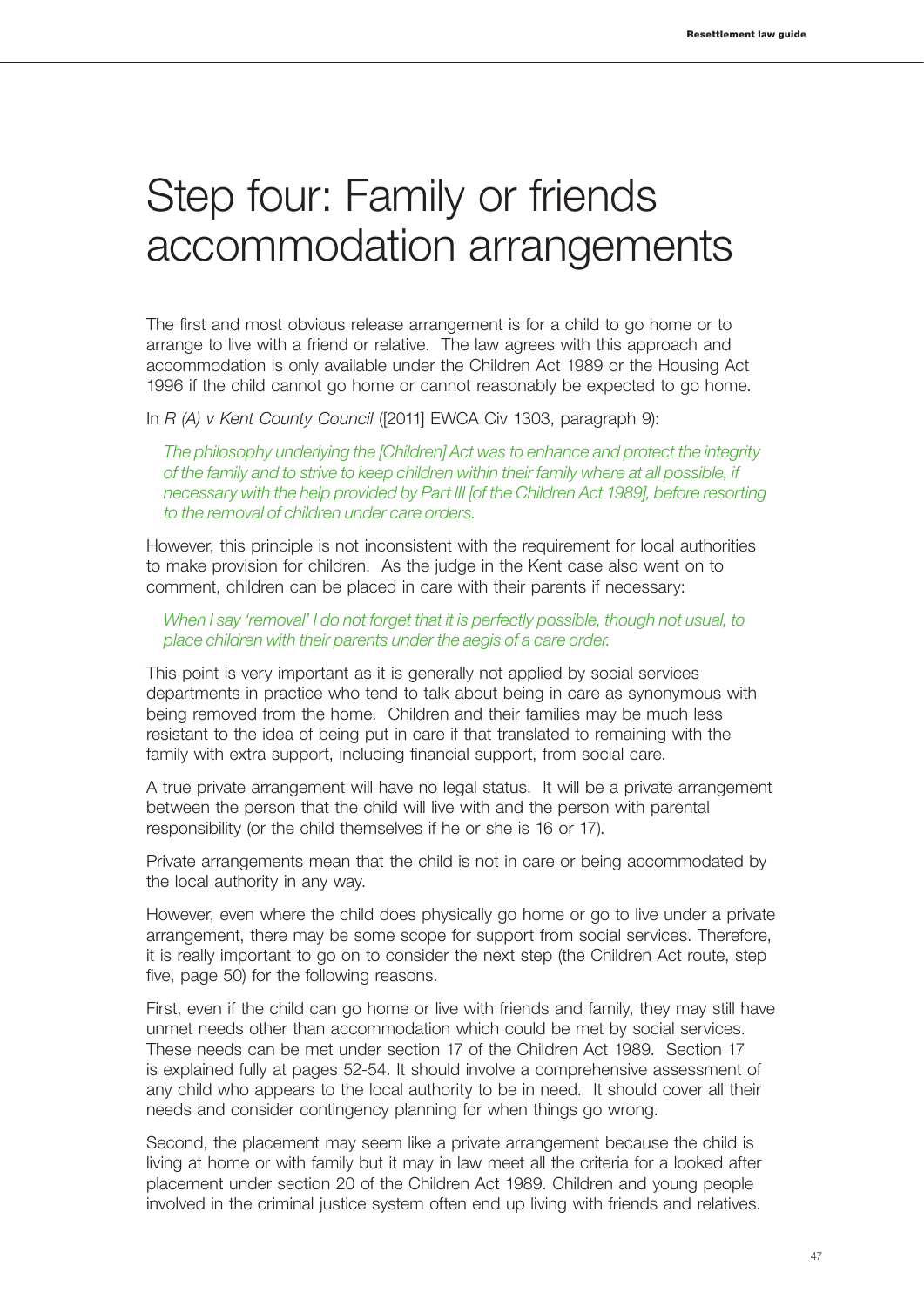In the Kent case (above), the judge found that it was very clear that the private arrangement was in fact a looked after placement. The key things to look out for are whether the local authority has been instrumental in arranging the placement and whether or not the fact that it is a private arrangement has been made explicitly clear.

If the local authority is in fact placing the child with the friends or relatives as a looked after child, the child will be entitled to everything that a looked after child is entitled to and the carers may be entitled to financial support.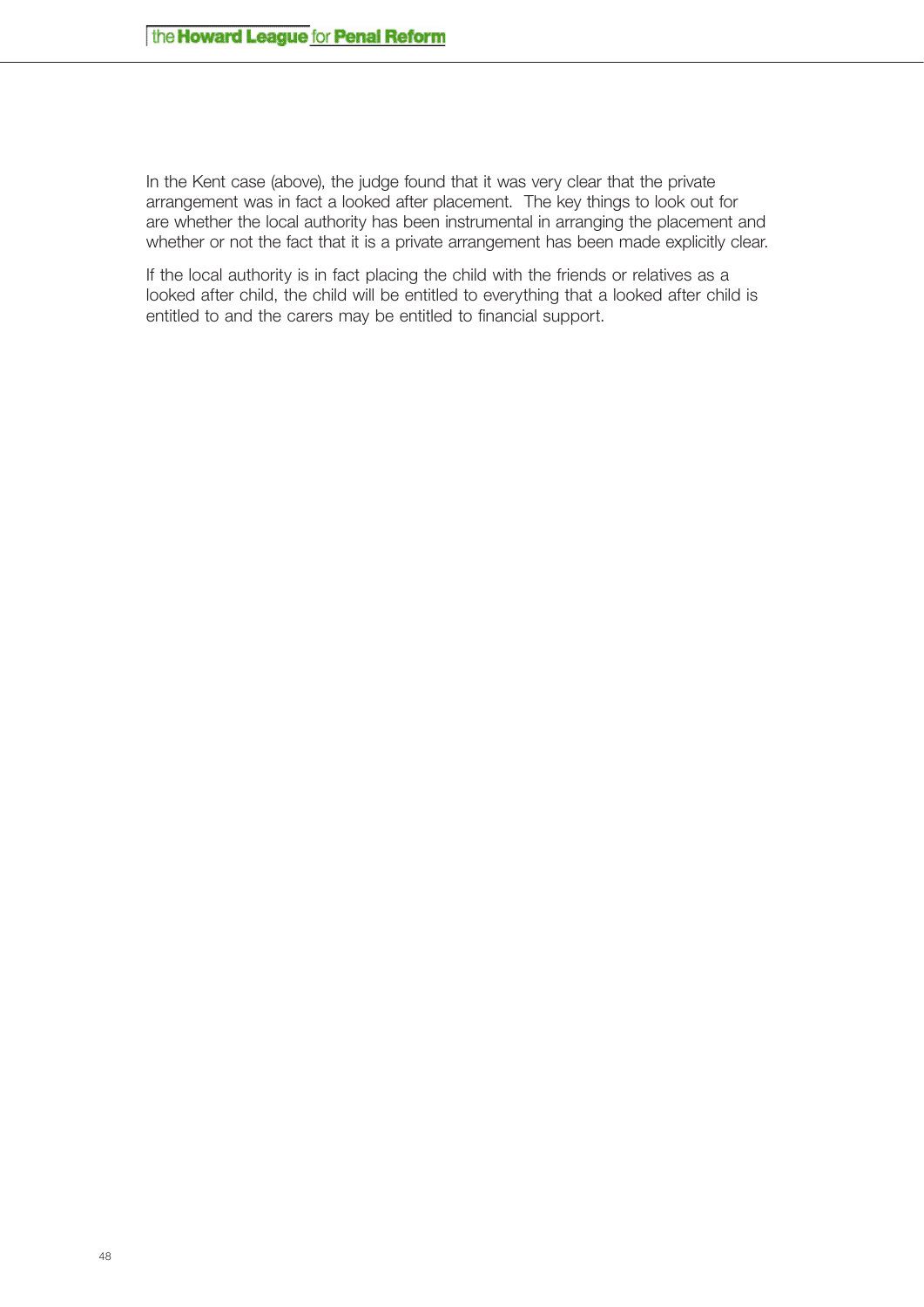# Step five: Accommodation under the Children Act section 20 and beyond

Where a child cannot live at home under a private arrangement, they may be entitled to accommodation under the Children Act 1989. This section describes the duties owed to children under the Children Act 1989.

- It sets out the questions that need to be asked to work out whether or not social services owe a duty to offer accommodation under the Children Act.
- It includes guidance on how to work out whether a child already has a care status.
- It also explains when a child with no care status can ask for help and support.
- Finally it outlines the legal requirements identified in the case of *R (G) v London Borough of Southwark* [2009] UKHL 26 for local authorities to provide accommodation and support for children who require accommodation.

# **Working out if the accommodation duty is owed by social services**

In order to work out whether a child is entitled to a package of accommodation and support from social services, it is necessary to ask two questions:

#### *1. Does the child have an existing care status?*

If so, the accommodation duty is owed. Looked after children and children under a full care order are already accommodated by the local authority. Care leavers (apart from qualifying children) will always be owed a duty. Therefore it is essential to work out if the child has or should have an existing care status. Everything you need to know to work this out is set out in this section.

If a child does not have an existing care status, it is necessary to go on to ask the second question.

## *2. Is the child a 'child in need' under section 17 of the Children Act 1989?*

Former looked after children who are not care leavers and children with no care status at all may struggle to get the local authority to provide accommodation, especially once they are aged 16 or over. One of the most common scenarios for children and young people involved with the care system who enter the criminal justice system is that they have no formal ongoing contact with children's social care. This is especially true of former looked after children in detention who often report that their case is 'closed' once they are sentenced. However, as Mr Justice Munby found in the Children Act case, most children in custody are 'in need'. This means that they are likely to be entitled to services as a child in need and, if they require accommodation, to be entitled to it as a looked after child.

This section explains the process of engaging the local authority to consider whether or not it has a duty to accommodate a child in the criminal justice system and sets out the legal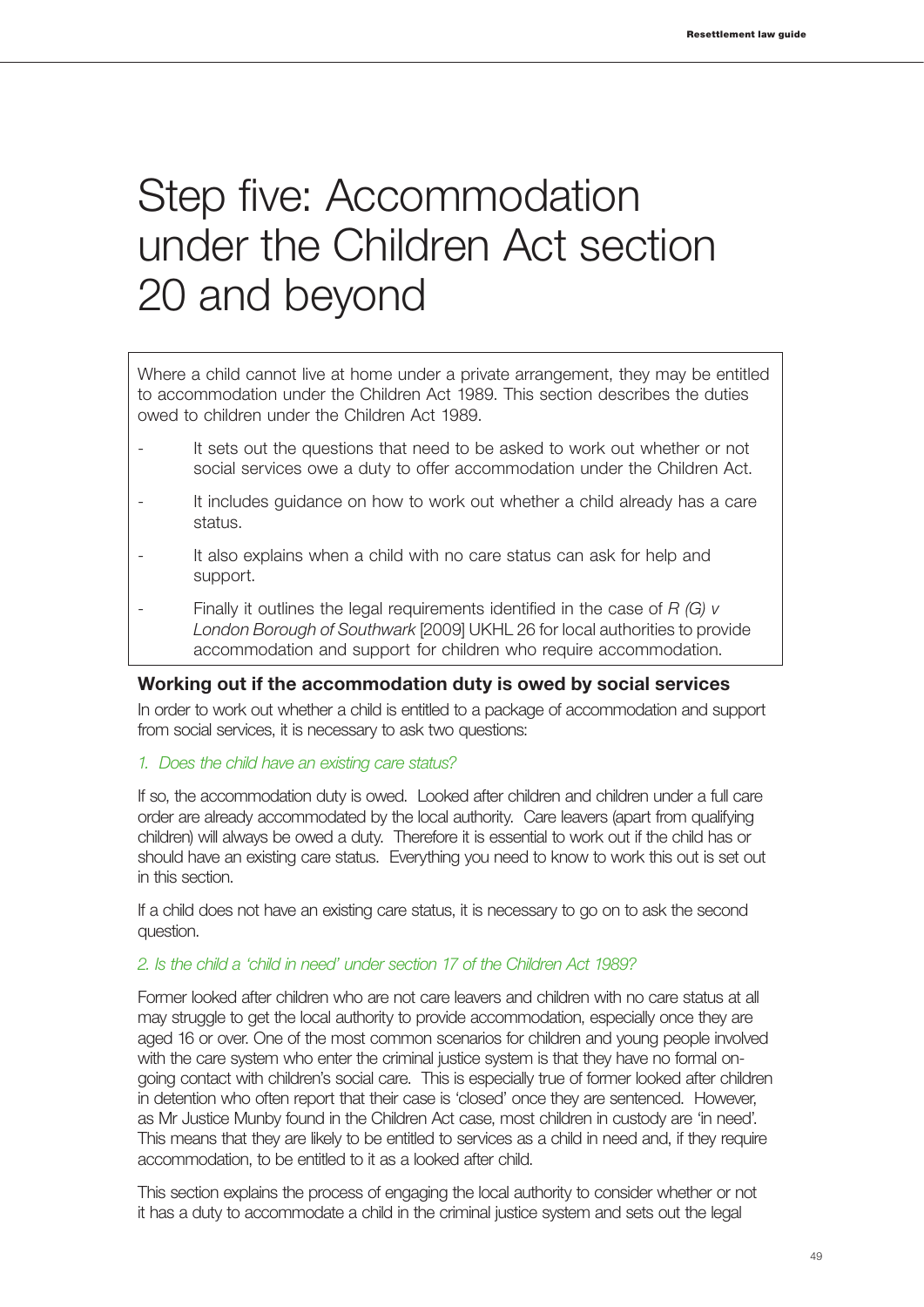framework underpinning that decision, including explaining what it means to be a child in need or a looked after child.

# **The key duties owed under the Children Act 1989**

There are four main ways in which children and young people can receive support from children's services:

- Children in need (section 17)
- Children accommodated with consent (section 20)
- Children accommodated following care proceedings (section 31)
- Care leavers (section 23)

In order to see whether or not a child involved in the criminal justice system is entitled to accommodation and support from social services, it will be necessary to first work out whether or not the child has an existing care status as either a looked after child or a care leaver. If the young person is a care leaver (other than a qualifying child), then there will be en enhanced duty to provide accommodation. If the child does not have an existing care status, they may still be a child in need under section 17.

This section sets out the different duties owed under these three broad categories.

# **Children in need**

# *What is a child in need?*

Section 17 of the Children Act 1989 imposes on local authorities a general duty to safeguard and promote the welfare of children in need in their area.

Under section 17(10) of the Children Act 1989, a child is in need if:

- (a) they are unlikely to achieve or maintain, or have the opportunity of achieving or maintaining, a reasonable standard of health or development without the provision for him of services by a local authority under Part III of the Act, or
- (b) their health or development is likely to be significantly impaired or further impaired, without the provision of such services, or
- (c) they are disabled.

Whether a child is in their area is sometimes queried by local authorities, especially when the child is in custody or has been moving across different local authorities.

The case of *R (K) v Manchester City Council* ([2006] EWHC 3164 (Admin)) confirmed that where a child is in custody, the assessment must consider the child's 'imminent changes in those circumstances' (paragraph 39).

Further, the House of Lords confirmed in *R (G) v London Borough of Southwark* [2009] UKHL 26 that the correct approach is for one local authority to provide the assistance and to argue it out with any other authorities in due course:

*[i]t was an important innovation in the forerunner provision in the Children Act 1948. Local authorities have to look after the children in their area irrespective of where they are habitually*  resident. They may then pass a child on to the area where he is ordinarily resident under *section 20(2) or recoup the cost of providing for him under section 29(7). But there should be no more passing the child from pillar to post while the authorities argue about where he comes from [paragraph 28].*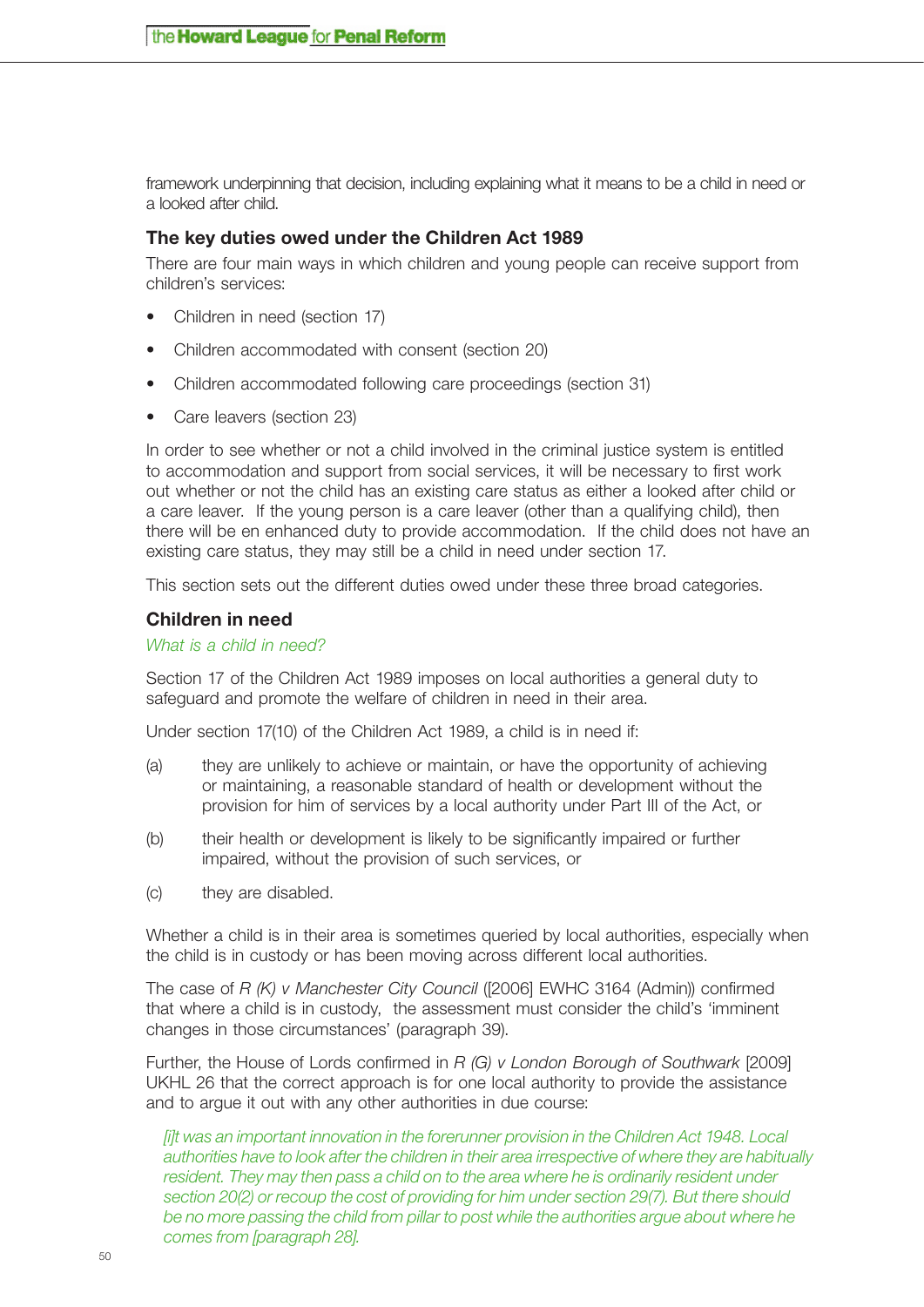Health or development can apply to mental health or development so for example if a child is suffering neglect or abuse, they are likely to be a child in need. Another example would be a disabled child who was not having his or her needs met or receiving services.

The threshold for meeting section 17 is low: a child does not need to be in 'dire straits' to be eligible for help under this section but to simply be 'likely' to suffer in some way in terms of his or her standard of living, health or development if help is not provided by the local authority.

This is confirmed by the Southwark guidance where it is confirmed at paragraph 2.24 that:

*[w]here a young person is excluded from home, is sofa surfing among friends, or is sleeping in a car, it is extremely likely that they will be a child in need (R(K) v Manchester City Council ([2006] EWHC 3164 (Admin))*

#### *What if social services refuse to assess a child?*

Refusal to assess a child may be unlawful. This was confirmed by the House of Lords in the case of *R (G) v Barnet LBC* [2004] 2 AC 208 at paragraph 32:

*The first step towards safeguarding and promoting the welfare of a child in need by providing services for him and his family is to identify the child's need for those services. It is implicit in section 17(1) that a local authority will take reasonable steps to assess, for the purposes of the Act, the needs of any child in its area who appears to be in need. Failure to carry out this duty may attract a mandatory order in an appropriate case, as occurred in R (on the application of AB and SB) v Nottinghamshire County Council [2001] EWHC Admin 235 (2001) 4 CCLR 295.*

The judge in that case makes it clear that in order for social services to carry out its section 17 duties under the Children Act, it is necessary for them to do a section 17 assessment. If a local authority refuses to do this, the child or young person is entitled to challenge that by judicially reviewing the local authority and this could result in the High Court issuing an Order for it to be done.

It is not sufficient for social services to conduct a Common Assessment Framework (CAF) Assessment as a referral for services. Filling in a CAF form is a more basic tool to assist social workers in assessing children/young people for community care services and sharing this information with other services. It should never be used as a substitute for a section 17 assessment. This is confirmed in the Working Together to Safeguard Children (2010) guidance which states at 5.17 that a CAF may be used to support a section 17 referral but is not a prerequisite.

#### **Duties to help and accommodate children in need**

Local authorities have a general duty to 'safeguard and promote the welfare of children within their area who are in need' by 'providing a range and level of services appropriate to those children's needs' (section 17(1) of the Children Act 1989).

The Children Act is very clear that a range of services can include almost anything from accommodation and giving assistance in kind, to providing the young person with cash (section 17(6) of the Children Act 1989).

In providing services to children in need, the local authority is required to take into account the child's wishes and feelings (section 17 (4A) of the Children Act 1989).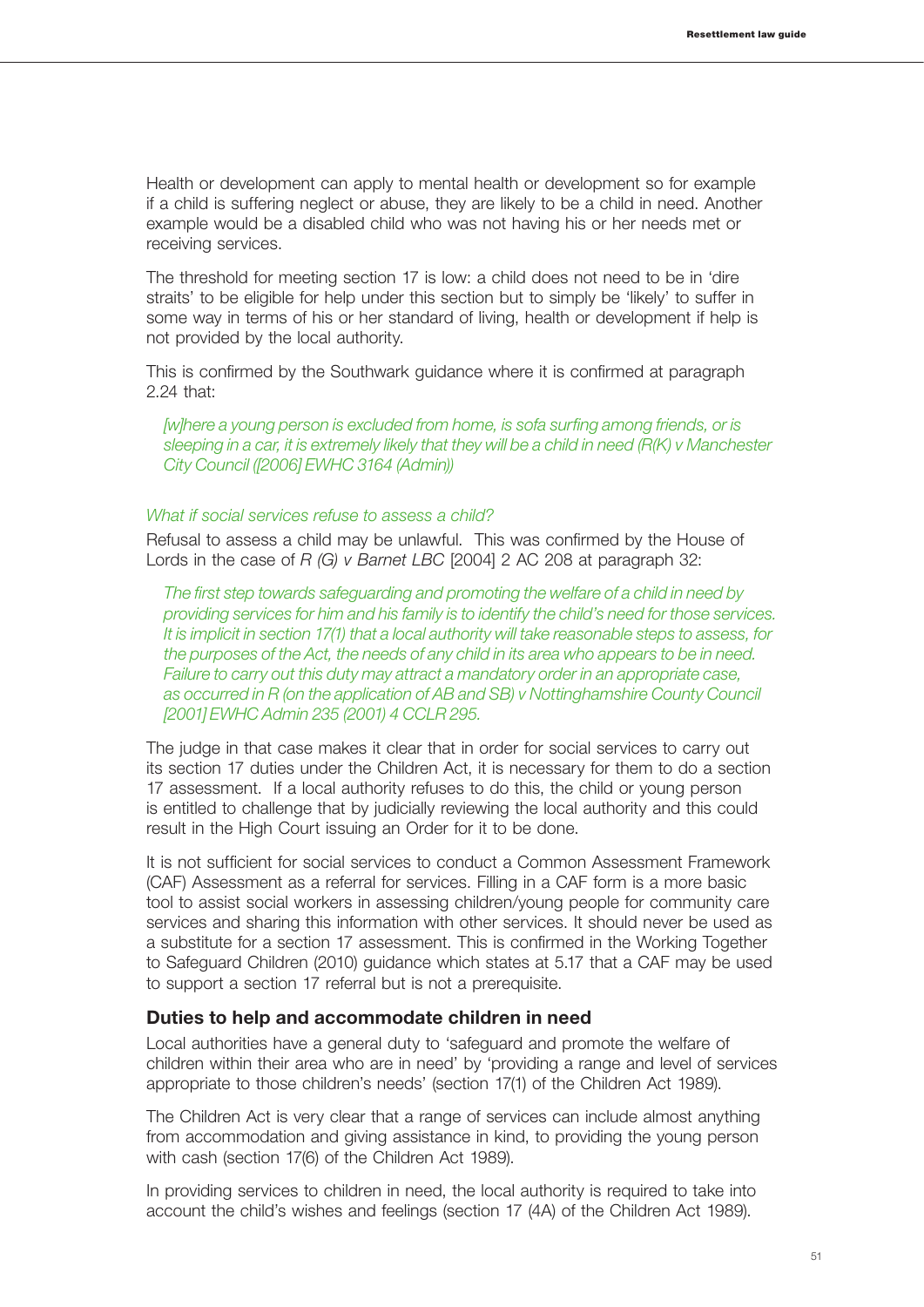While there is a power to accommodate a child under section 17, case law has made it very clear that where a child requires accommodation, this should be done under section 20 of the Children Act 1989. In fact, where a child is both a child in need and requires accommodation, the courts have held that there is a duty to accommodate the child. The House of Lords judgment in *R (G) v London Borough of Southwark* [2009] UKHL 26 states that homeless 16 and 17 year olds must be offered social care services under section 20 of the Children Act 1989, and not simply told to report to the housing department.

In April 2010 statutory guidance was issued in response to the Southwark case called Provision of Accommodation for 16 and 17 year old children who may be homeless and/ or require accommodation.<sup>24</sup>

The first stage in triggering this process will be to make a child in need referral. This section may also be used to accommodate a whole family in line with the general duty in the Children Act 1989 to keep families together where possible.

#### **Children accommodated following court proceedings: Care order**

Section 31 of the Children Act 1989 empowers a local authority to take a child into its care and obtain full (full care order) or shared (supervision order) parental responsibility of that child, by consent of the family court, if that child is suffering or is likely to suffer significant harm.

Children under a care order will remain under the order regardless of where they are placed or whether they are sentenced or remanded until they are 18 years of age. If the child is under a full care order it is the responsibility of the home local authority to make adequate arrangements for his or her accommodation and support on release from custody or in order to prevent unnecessary detention.

A child is usually aware of whether or not he or she is under a full care order. All children under full care orders are also looked after. Although the care order automatically expires when the child reaches 18 (unless discharged earlier by the court), a young person will automatically be entitled to leaving care rights until they are at least 21 years old.

#### **Children accommodated with consent: Looked after children**

Looked after children are children who are accommodated under sections 20 and 21 of the Children Act 1989.

Under section 20(1) of the Children Act 1989, local authorities must provide accommodation for a child in need who requires it as a result of:

- (a) there being no person who has parental responsibility for him; or
- (b) his being lost or having been abandoned; or
- (c) the person who has been caring for him is prevented (whether or not permanently, and for whatever reason) from providing him with suitable accommodation or care.

The nature of section 20 has been reviewed by the courts in several recent cases. There is now a clear body of case law to confirm that section 20 confers a duty and

**<sup>24</sup> This guidance is available at http://www.communities.gov.uk/documents/housing/pdf/jointworkinghomelessness** 

**<sup>25</sup> See, for example, R (A) v London Borough of Croydon; R (M) v London Borough of Lambeth, [2008] EWCA Civ 1445 (18 December 2008) at paragraphs 37,38, 40 and 41.**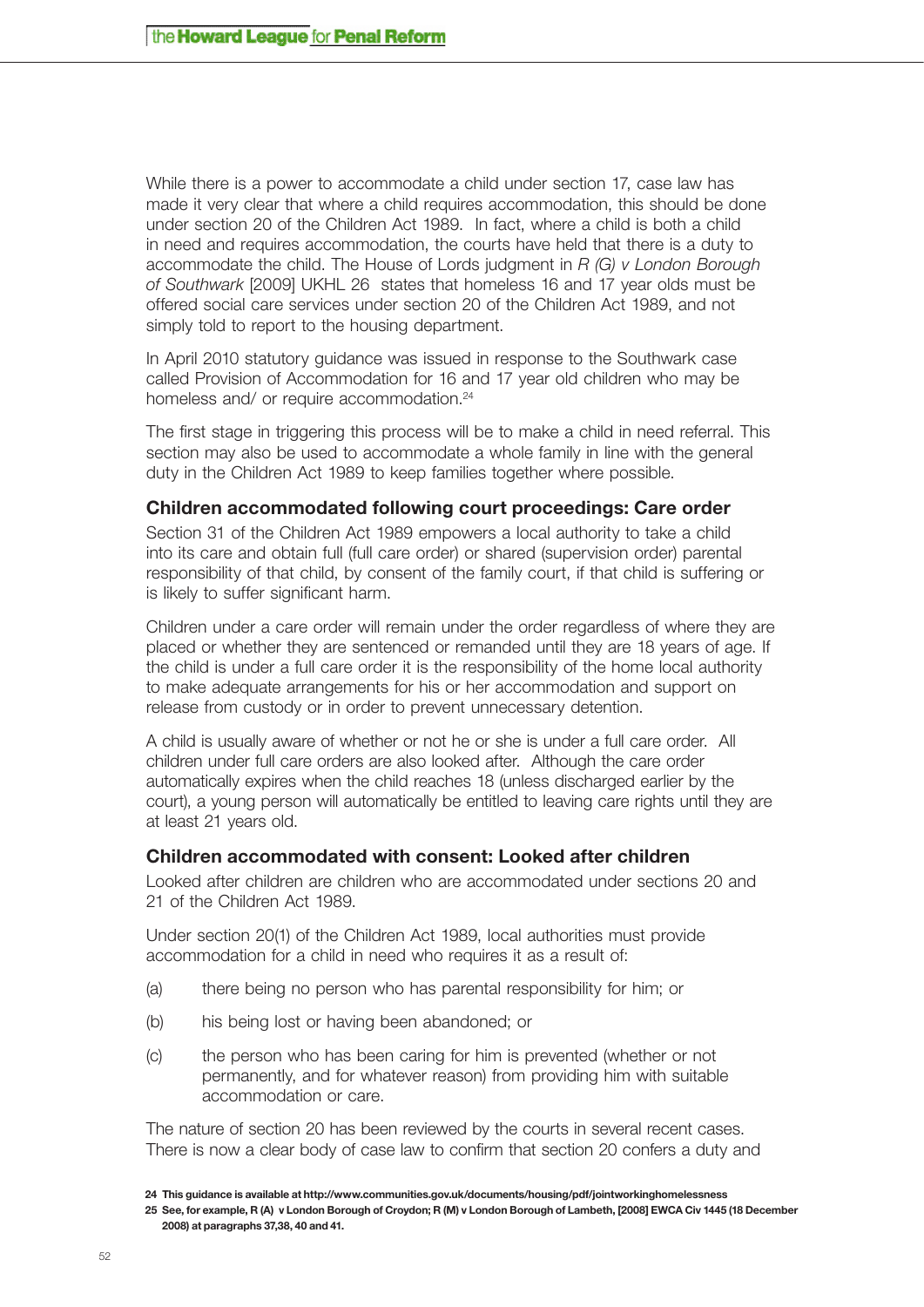not a discretion to accommodate a child who meets the criteria.<sup>25</sup> A key question as to whether or not a child over 16 meets the criteria is whether or not the child requires 'accommodation' or simply 'help with accommodation'. The courts have recognised that a common sense approach needs to be taken in answering this question, without regard to financial considerations. In the case of *R (G) v Southwark* the court said:

*The decision, whether a child requires accommodation or only help with accommodation, is to be a free-standing decision based on the needs of the child without regard to the financial consequences of the decision.*

A child who meets the section 20 criteria should become 'section 20 accommodated' and will, as a result of this label, become 'looked after'.

Section 22(3) of the Children Act 1989 imposes a specific duty on a local authority looking after a child to safeguard and promote his or her welfare. In his dissenting judgment in the case of *R (G) v Southwark* (paragraph 42), Lord Rix described the role of the local authority to a looked after child as a 'quasi parent' role (paragraph 42). Section 22(3) provides that it is the duty of a local authority looking after any child:

- (a) to safeguard and promote his welfare, and
- (b) to make such use of services available for children cared for by their own parents as appears to the authority reasonable in his case.

In addition, all the Care Planning Regulations 2010 requirements outlined above apply and the child will benefit from looked after child reviews and the scrutiny of an independent reviewing officer.

Children can also become looked after following a decision by a criminal court to remand them to the care of the local authority, either on a secure or non-secure order. All children currently remanded to STCs and SCHs have looked after status. In future, section 104 LASPOA 2012 will mean that all children and young people aged under 18 remanded to custody will have looked after status.

It is also important to remember that children who are seeking asylum are likely to have been accommodated under the Children Act 1989 as they may be excluded from emergency accommodation under the Housing Act 1996.

# **Care leavers**

The legal criteria for defining a care leaver is based upon the amount of time a young person has spent in care as a child and when that time occurred. Finding out whether a young person is a care leaver requires a detailed understanding of their past. This is made more complex by the existence of the different routes by which children enter the care system.

Despite the difficulties, it is essential to establish the correct legal status as this determines the type of service to which the child or young person is entitled. Some foreign national children and young people will have been unaccompanied asylum seekers (or with another status) and likely to have been in the care of a local authority social services department prior to going into prison. These children or young people will have leaving care rights on an equal basis with British children/ young people. Children and young people may find themselves in care through three distinct routes. Sometimes local authorities' departments and other agencies overlook periods of care, especially those when placed in care through the criminal justice route. The main three routes into care are as follows: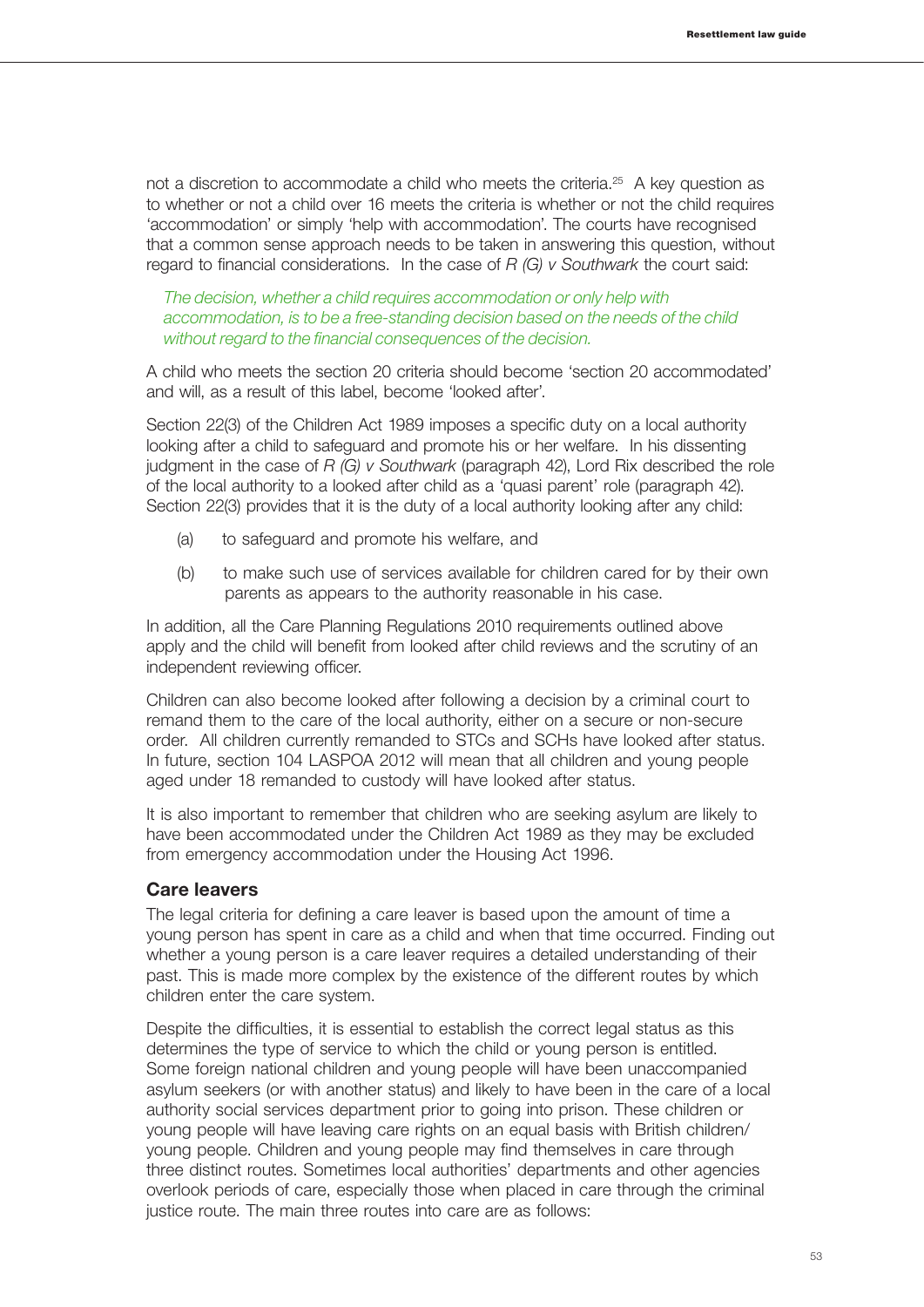1. The 'welfare route'

 This is where a child or young person has spent the appropriate period of time in care under a care order (section 31 Children Act 1989) or voluntarily accommodated (section 20 Children Act 1989)

2. The 'criminal justice route'

 This is where a child or young person has either become looked after by being bailed to reside with the local authority, remanded to the care of the local authority as a looked after child (either secure or non-secure)<sup>26</sup> or been in care in the community for the appropriate period of time including one day on or after his or her sixteenth birthday, or where Regulation 3 of the Leaving Care Regulations (2010) applies.

3. The 'unrecognised route'

 Occasionally, usually following legal action or the threat of it, a local authority may accept that a child or young person who was legally entitled to be accommodated under the Children Act but was not actually recognised as a looked after child at the time should now be treated as a care leaver. This is a more complex route that is likely to require legal advice.

Once it is established how long the child or young person has or may have spent in care, it is then possible to determine the legal status of the care leaver. There are four types of care leaver:

#### *The eligible child – community/remand only*

Eligible children are children who are still in care (with the local authority responsible for their accommodation) aged 16 or 17 and have been in care for at least 13 weeks (Section19B of Schedule 2 of the Children Act 1989 and regulations 40–44 of the Care Planning, Placement and Case Review (England) Regulations 2010 (S.I. 2010/959)).

A child is 'eligible' if:

- he or she is aged 16 or 17 and
- has been looked after by a local authority for a period of 13 weeks or more, and
- the period began after the child reached 14 years of age and
- ended after reaching the age of 16.

The 13 week period does not need to be continuous. However, a series of preplanned short-term placements at the end of which the child returns to the care of a parent or a person who has responsibility for him or her will not count if the placements do not span too long a period.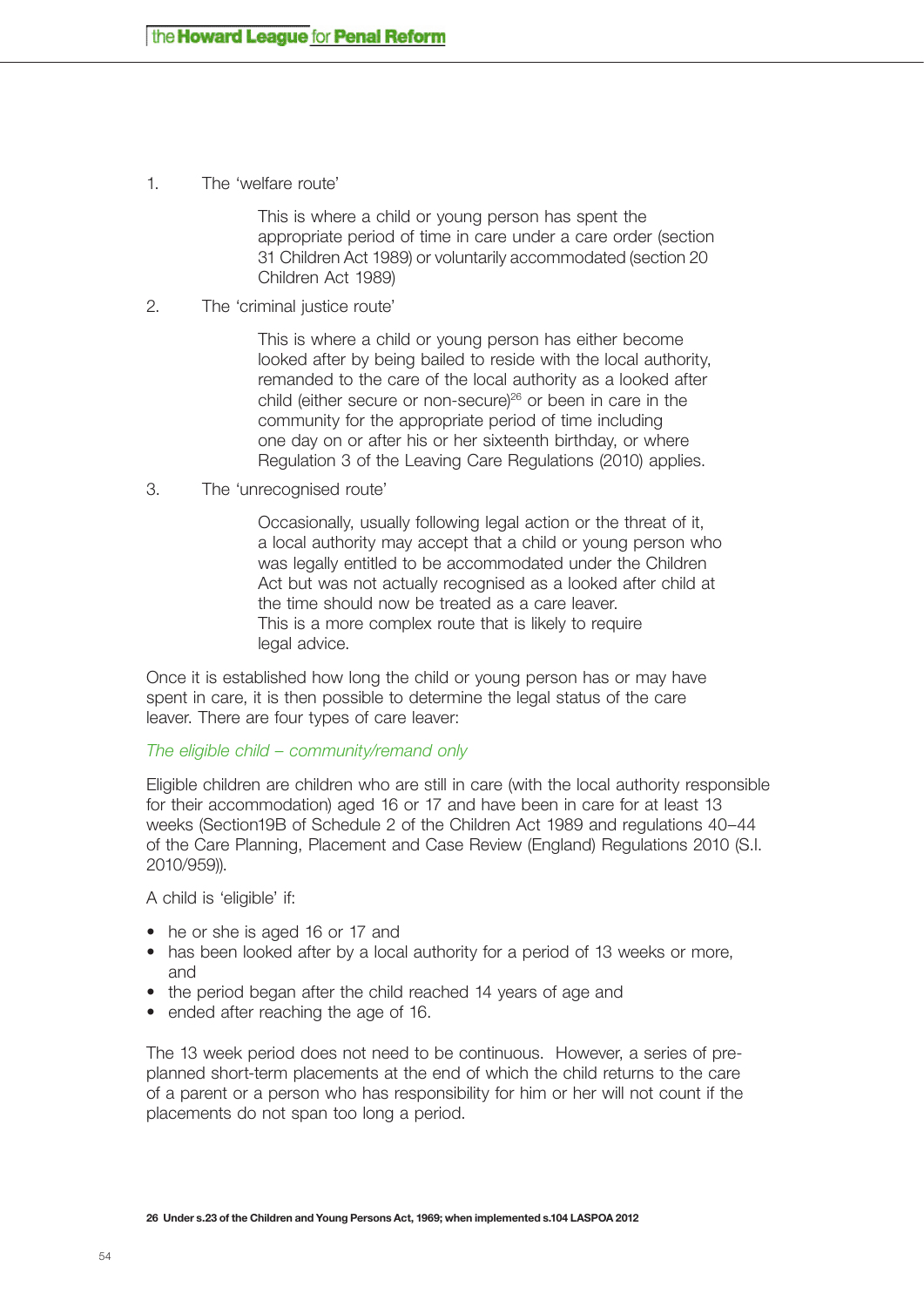For the exclusion to count each placement must be intended to be under 17 days and they must not amount to over 75 days in any 12 month period (Regulations 40(2) and 48(2)(c) of the Care Planning, Placement and Case Review (England) Regulations 2010).

Eligible children are still looked after, but as they will become care leavers, they can access a host of services that care leavers are entitled to while receiving all the rights of a looked after child. This is to prepare the child/young person for coping without the looked after services.

The services they may access include a plan setting out how the child's needs will be met (a pathway plan) and the allocation of a personal advisor, who is independent of the local authority, to assist the child. In addition, the Care Planning Regulations 2010 requirements outlined above apply.

Pathway assessments and plans are at the heart of the system for care leavers.

The Care Planning, Placement and Case Review (England) Regulations 2010 provide detailed guidance on exactly what the assessment of need for an eligible child should cover (see Regulation 42(2)). The assessment must be produced within three months of the child turning 16 years of age (Regulation 42(1)). The assessment will form the basis of a pathway plan which must be completed as soon as possible after the assessment is done.

Volume 3 Children Act 1989 Guidance and Regulations: Planning Transition to Adulthood for Care Leavers provides:

*3.5 The 1989 Act requires that a pathway plan must be prepared for all eligible children and continued for all relevant and former relevant children. Each young person's pathway plan will be based on and include their care plan and will set out the actions that must be taken by the responsible authority, the young person, their parents, their carers and the full range of agencies, so that each young person is provided with the services they need to enable them to achieve their aspirations and make a successful transition to adulthood. This plan must remain a "live document", setting out the different services and how they will be provided to respond to the full range of the young person's needs.* 

The Pathway Plan sets out the needs of the child, who is responsible for meeting those needs and a time by which they should be met. In the case of *R (J) v Caerphilly County Borough Council* [2005] 2 FLR 860, at paragraph 46 Mr Justice Munby emphasised the importance of a Pathway Plan being meaningful:

*A care plan is – or ought to be – a detailed operational plan. Just how detailed will depend upon the circumstances of the particular case. Sometimes a very high level of detail will be essential. But whatever the level of detail which the individual case may call for, any care plan worth its name ought to set out the operational objectives with sufficient detail – including detail of the "how, who, what and when" – to enable the care plan itself to be used as a means of checking whether or not those objectives are being met. Nothing less is called for in a pathway plan. Indeed, the Regulations, as we have seen, mandate a high level of detail.*

The Plan should be drawn up in consultation with the child by social services. Recent case law has confirmed that pathway plans must not be drawn up by personal advisors (see *R (A) v London Borough of Lambeth [2010]* EWHC Admin 1652).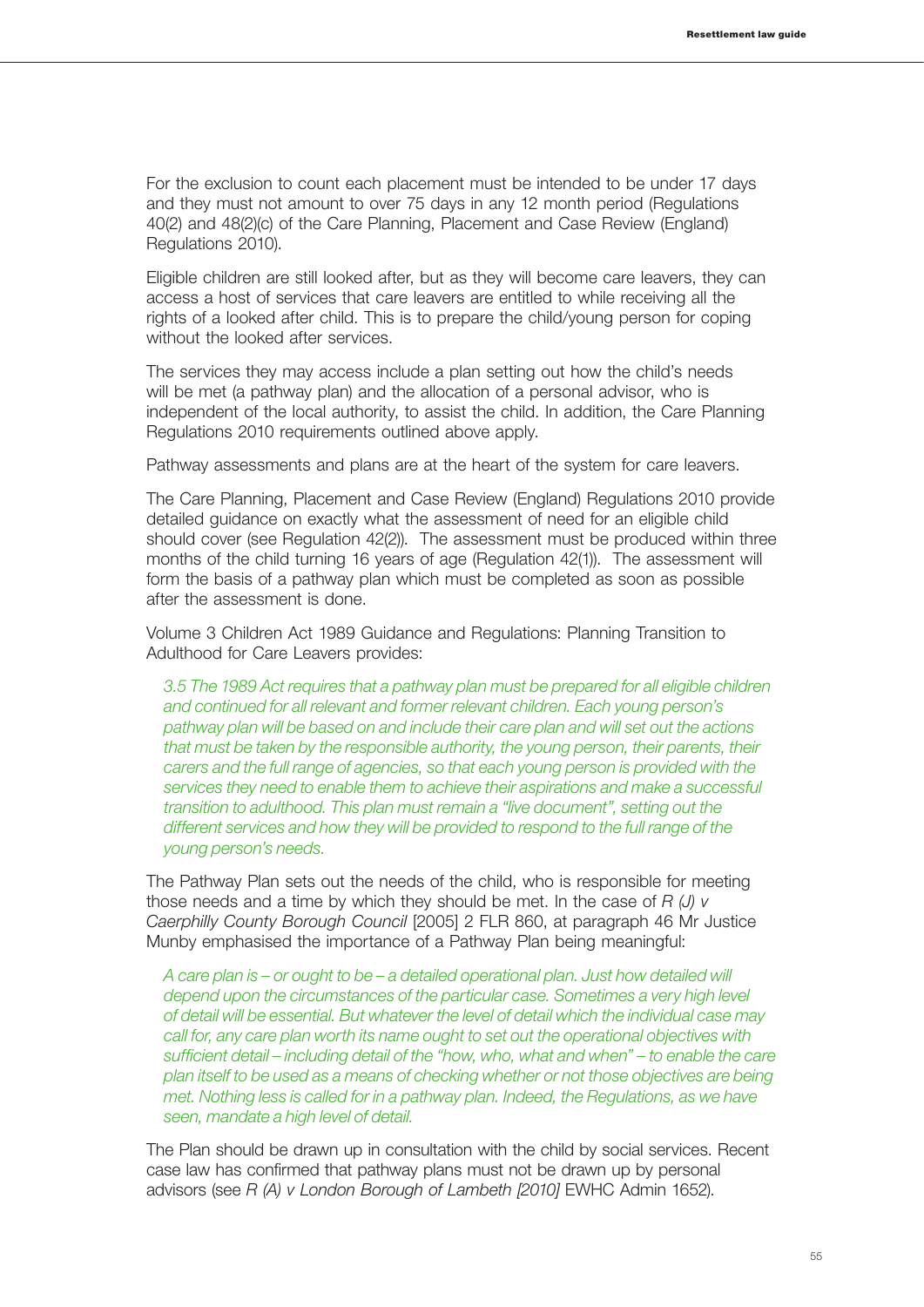It should be regularly reviewed and, in addition, a personal adviser should be appointed to advise and support the child and liaise with the local authority.

The specific matters that must be dealt with in the pathway plan varies according to whether the child is 'eligible' or relevant/former relevant. For eligible children, the pathway plan must deal with the matters set out in the Care Planning, Placement and Case Review (England) Regulations 2010 (Regulation 43 and Schedule 8).

This includes:

- 1) The name of the personal adviser.
- 2) The nature and level of contact and personal support to be provided, and by whom.
- 3) Details of the accommodation to be occupied when the child ceases to be looked after.
- 4) The plan for the child's continuing education or training when they cease to be looked after.
- 5) How the responsible authority will assist the child in obtaining employment or other purposeful activity or occupation.
- 6) The support to be provided to enable the child to develop and sustain appropriate family and social relationships.
- 7) A programme to develop the practical and other skills the child needs to live independently.
- 8) The financial support to be provided to enable the child to meet accommodation and maintenance costs.
- 9) The child's health care needs, including any physical, emotional or mental health needs and how they are to be met when the child ceases to be looked after.
- 10) The responsible authority's contingency plans for action to be taken in the event that the pathway plan ceases to be effective for any reason.

#### *The relevant child*

Relevant children are those who are no longer in care and accommodated by the local authority but who are entitled to the leaving care services (under Section 23A of the Children Act 1989).

A child is 'relevant' if:

- he or she is aged 16 or 17 and
- is not currently being looked after by a local authority,
- but was, before last ceasing to be looked after, an eligible child.

Many children in custody should be able to benefit from Regulation 3 of the Leaving Care Regulations 2010 which provides for an additional category of 'relevant children' who are:

- aged 16 or 17
- not subject to a care order, and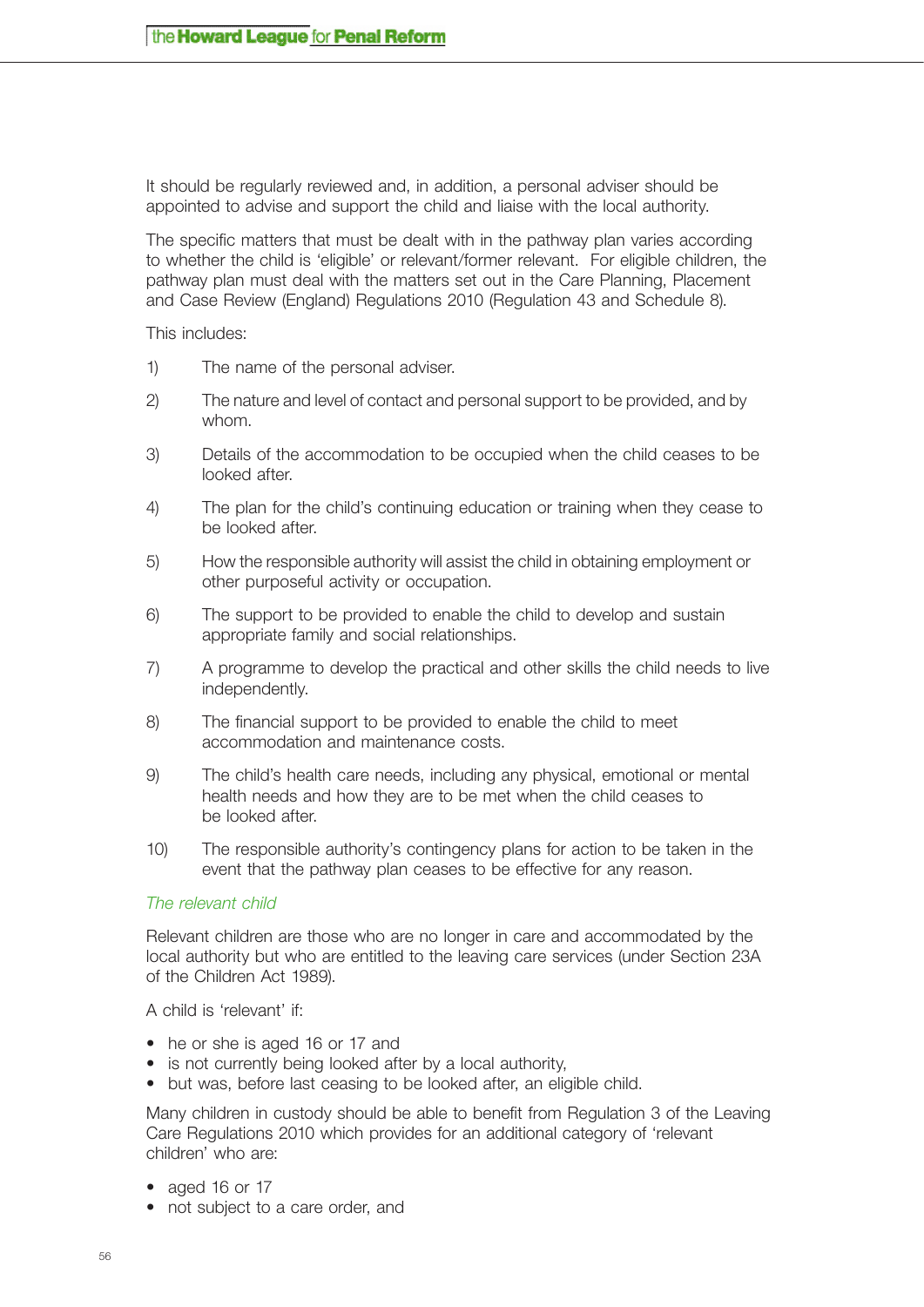• on attaining the age of 16 the child was detained, or in hospital, and immediately before being detained or admitted to hospital had been looked after by a local authority for a period or periods amounting in total to at least 13 weeks, which began after the child attained the age of 14.

Sometimes children will meet the criteria for this due to being remanded into local authority care.

Regulation 3(5) and (6) of the Care Leavers (England) Regulations 2010 confirms that a child who has returned home for a continuous period of six months will not be a 'relevant child'. However, if the placement breaks down subsequently the child may become 'relevant again (there is nothing in the legislation that suggests a child who is detained will cease to be 'relevant').

If a child is 'relevant', under section 23 B of the Children Act 1989, the local authority must:

- take reasonable steps to keep in touch
- appoint a personal adviser
- carry out an assessment of needs
- prepare a Pathway Plan
- safeguard and promote the child's welfare and
- provide support by maintaining, or providing or maintaining, him or her in suitable accommodation, unless satisfied that his or her welfare does not require it.

This last duty is particularly relevant to children leaving custody, as they will frequently require the provision of accommodation to ensure their welfare (including sometimes their liberty) is safeguarded. Paragraph 3.3 of *Volume 3 Children Act 1989 Guidance and Regulations: Planning Transition to Adulthood for Care Leavers*  specifically warns that services to children should not cease just because they are detained.27

*The responsibilities of local authorities to prepare pathway plans and support care leavers as they make the transition to adulthood apply irrespective of any other services being provided for them, for example, because they are disabled, in custody, or because they are being looked after as they entered the country as an unaccompanied asylum seeking child (UASC).* 

While, by definition, a relevant child is not accommodated by the local authority, there are very detailed requirements to make sure that a relevant child is provided with suitable accommodation.

Regulation 9(2) and (3) of the Care Leavers (England) Regulations 2010 clearly sets out the requirement to ensure that accommodation is suitable. It establishes that "suitable accommodation" means accommodation:

(a) which so far as reasonably practicable is suitable for the relevant child in the light of their needs, including any health needs and any needs arising from any disability,

(b) in respect of which the responsible authority have satisfied themselves as to the character and suitability of the landlord or other provider, and

(c) in respect of which the responsible authority have, so far as reasonably practicable, taken into account the relevant child's—

**<sup>27</sup> This guidance is available at http://www.communities.gov.uk/documents/housing/pdf/jointworkinghomelessness See, for example, R(A) v London Borough of Croydon; R(M) v London Borough of Lambeth, [2008] EWCA Civ 1445 (18 December 2008) at paragraphs 37,38, 40 and 41.**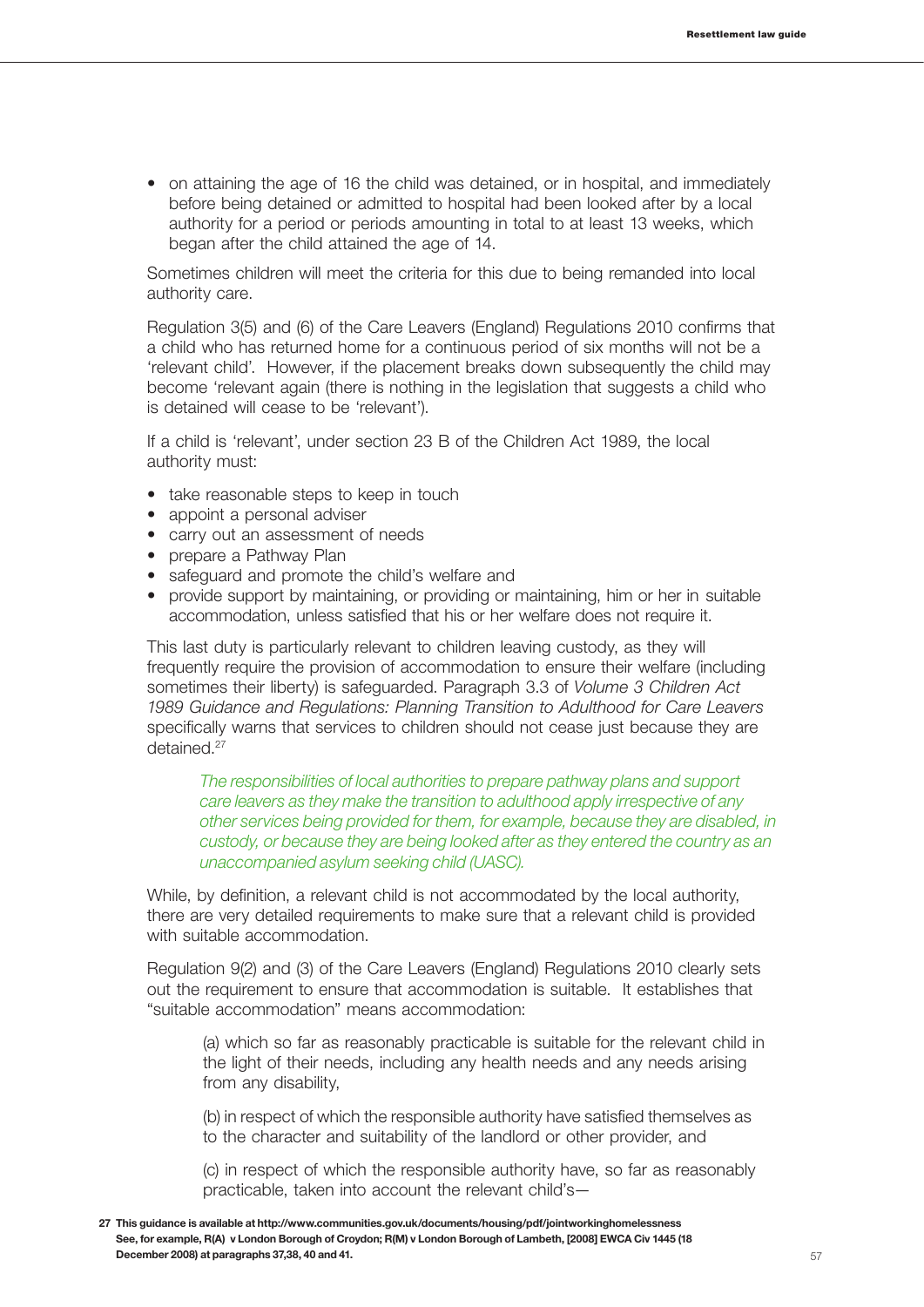- (i) wishes and feelings, and
- (ii) education, training or employment needs.

In deciding whether accommodation is suitable for a relevant child, the responsible authority must have regard to the following matters which are set out in Schedule 2 of the Regulations:

- 1) In respect of the accommodation, the—
- (a) facilities and services provided,
- (b) state of repair,
- (c) safety,
- (d) location,
- (e) support,
- (f) tenancy status, and

(g) the financial commitments involved for the relevant child and their affordability.

2) In respect of the relevant child, their—

(a) views about the accommodation,

(b) understanding of their rights and responsibilities in relation to the accommodation, and

(c) understanding of funding arrangements.

A pathway plan for a relevant child must deal with all the issues outlined in the Care Leavers (England) Regulations 2010 (Regulation 6 and Schedule 1). This includes:

- 1) The nature and level of contact and personal support to be provided, and by whom, to the child or young person.
- 2) A detailed plan for the education or training of the child or young person.
- 3) How the responsible authority will assist the child or young person in relation to employment or other purposeful activity or occupation.
- 4) Contingency plans for action to be taken by the responsible authority should the pathway plan for any reason cease to be effective.
- 5) Details of the accommodation the child or young person is to occupy (including an assessment of its suitability in the light of the child's or young person's needs, and details of the considerations taken into account in assessing that suitability).
- 6) The support to be provided to enable the child or young person to develop and sustain appropriate family and social relationships.
- 7) A programme to develop the practical and other skills necessary for the child or young person to live independently.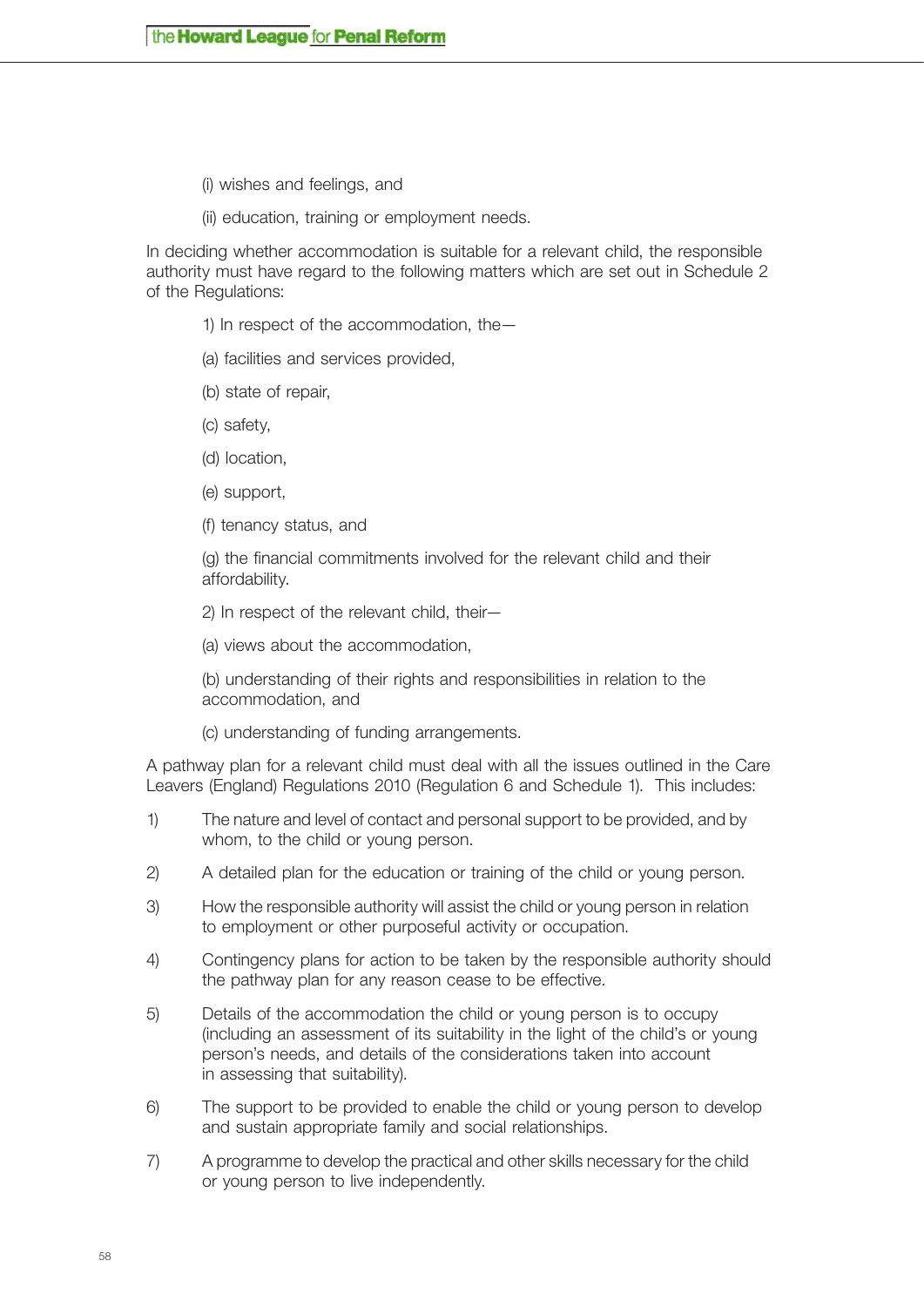- 9) The financial support to be provided to the child or young person, in particular where it is to be provided to meet accommodation and maintenance needs.
- 10) The health needs, including any mental health needs, of the child or young person, and how they are to be met.

An unlawful pathway plan that does not adequately deal with these issues can be challenged.

# *The former relevant child*

Former relevant children are young people aged 18 to 21 who have been either eligible children or relevant children (under section 23C of the Children Act 1989). A young person under 25 who is still receiving support from a local authority with education or training will be a former relevant child until the end of their programme of study (under section 23CA of the Children Act 1989).

The local authority must take reasonable steps to:

- keep in touch
- continue the appointment of a personal adviser and
- keep the Pathway Plan under regular review, and
- give a child assistance to the extent that their welfare and educational or training needs require it.

Although the requirements towards a former relevant child do not extend to an absolute duty to provide the young person with accommodation, in certain circumstances, the local authority may be required to provide accommodation if this is what the young person's welfare requires. In the case of *R (SO) v London Borough of Barking and Dagenham [2010] EWCA Civ 1101* the Court of Appeal considered whether a former relevant child can be accommodated under section 23C(4)(c). That section provides:

### *It is the duty of the local authority to give a former relevant child: (c) other assistance, to the extent that his welfare requires it.*

#### *The qualifying child*

In the case of a former relevant child, section 23C (3) requires the local authority to continue with the appointment of a personal advisor and to continue revising and reviewing the pathway plan, which should continue to deal with the issues covered in pathway plans for relevant children (see above).

Children and young people aged between 16 and 21 who are not looked after or do not have full leaving care rights, may fall under the category of children who qualify for advice and assistance (under section 24 of the Children Act 1989). Generally these children/young people have been in care at some stage after their sixteenth birthday but not usually for the full 13 weeks. In addition, children who have been under a guardianship order or who have been in hospital, placements arranged by voluntary organisations and in private fostering arrangements for a period of three months or more may also fall into this category.

The critical thing to look out for is whether or not a child or young person has been in a placement away from home after the age of 16.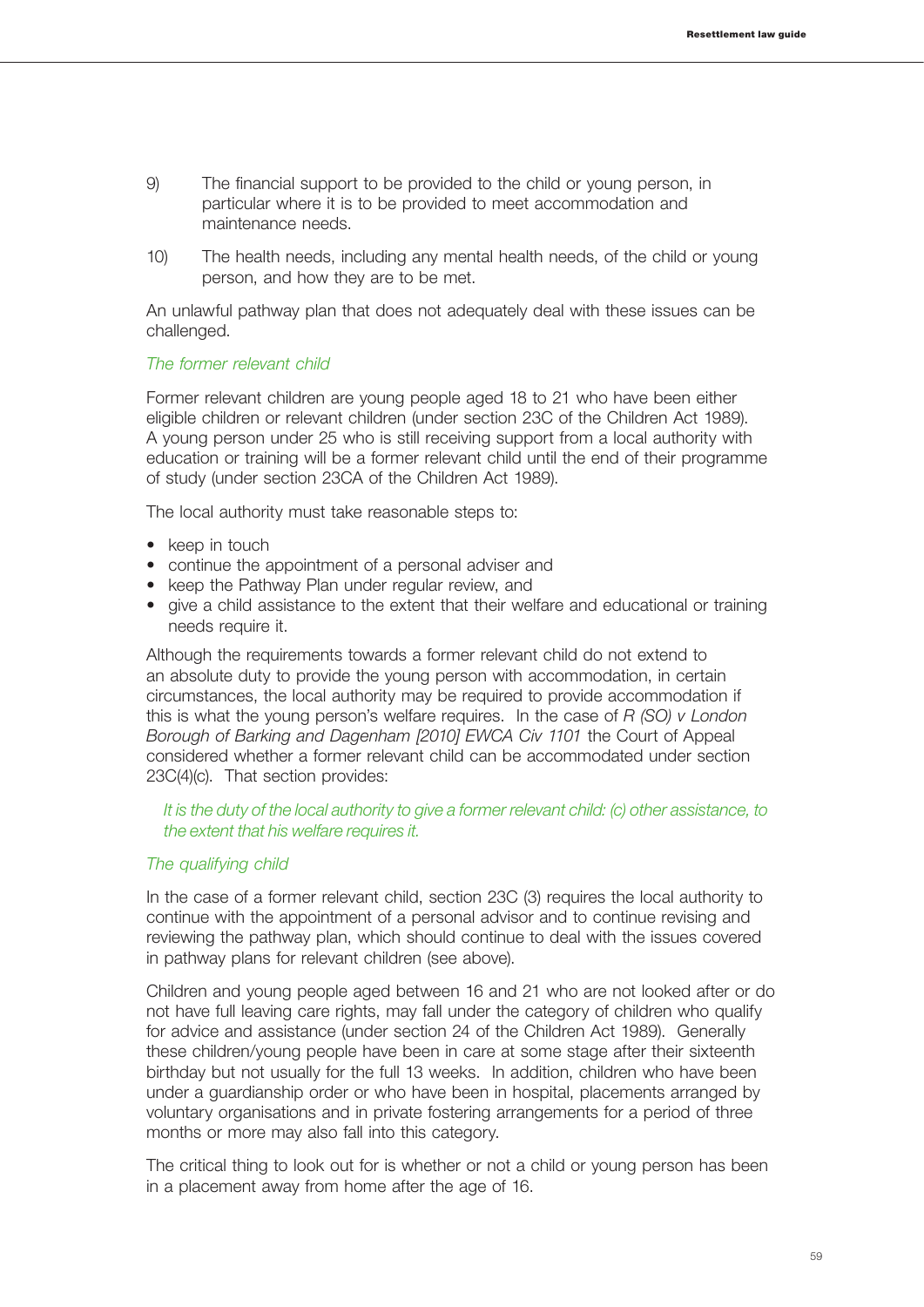The local authority is required to maintain contact with these children or young people and provide them with advice and assistance.

#### *Visiting duties for former looked after children in custody*

Children under 18 who are not looked after or relevant children in custody must be visited by a representative of the local authority (section 23ZA of the Children Act 1989).28 The local authority must also arrange for appropriate advice, support and assistance to be made available to those children.

The whole point of the visiting duties is to ensure that former looked after children are not forgotten about and that the local authority remains in touch.

If the child needs to become looked after again, the local authority will be in a good position to spot this. However, if the local authority fails to spot this and the child is both in need and requires accommodation, a further referral for a fresh child in need assessment under section 17 of the Children Act 1989 can be made.

# **Key legislation and guidance** Sections 17, 20, 21, 23, 24 and 31 of the Children Act 1989 - Department for Children, Schools and Families and Department for Communities and Local Government guidance: *Joint working between Housing and Children's Services: preventing homelessness and tackling its effects on children and young people* Care Planning Regulations 2010 Section 104 of the Legal Aid, Sentencing and Punishment of Offenders Act 2012 Regulations 40(2) and 48(2)(c) of the Care Planning, Placement and Case Review (England) Regulations 2010

Regulation 3 of the Leaving Care Regulations

**<sup>28</sup> Accompanying statutory guidance in support of this is available at https://www.education.gov.uk/publications/eOrderingDownload/DfE-00562-2010.pdf**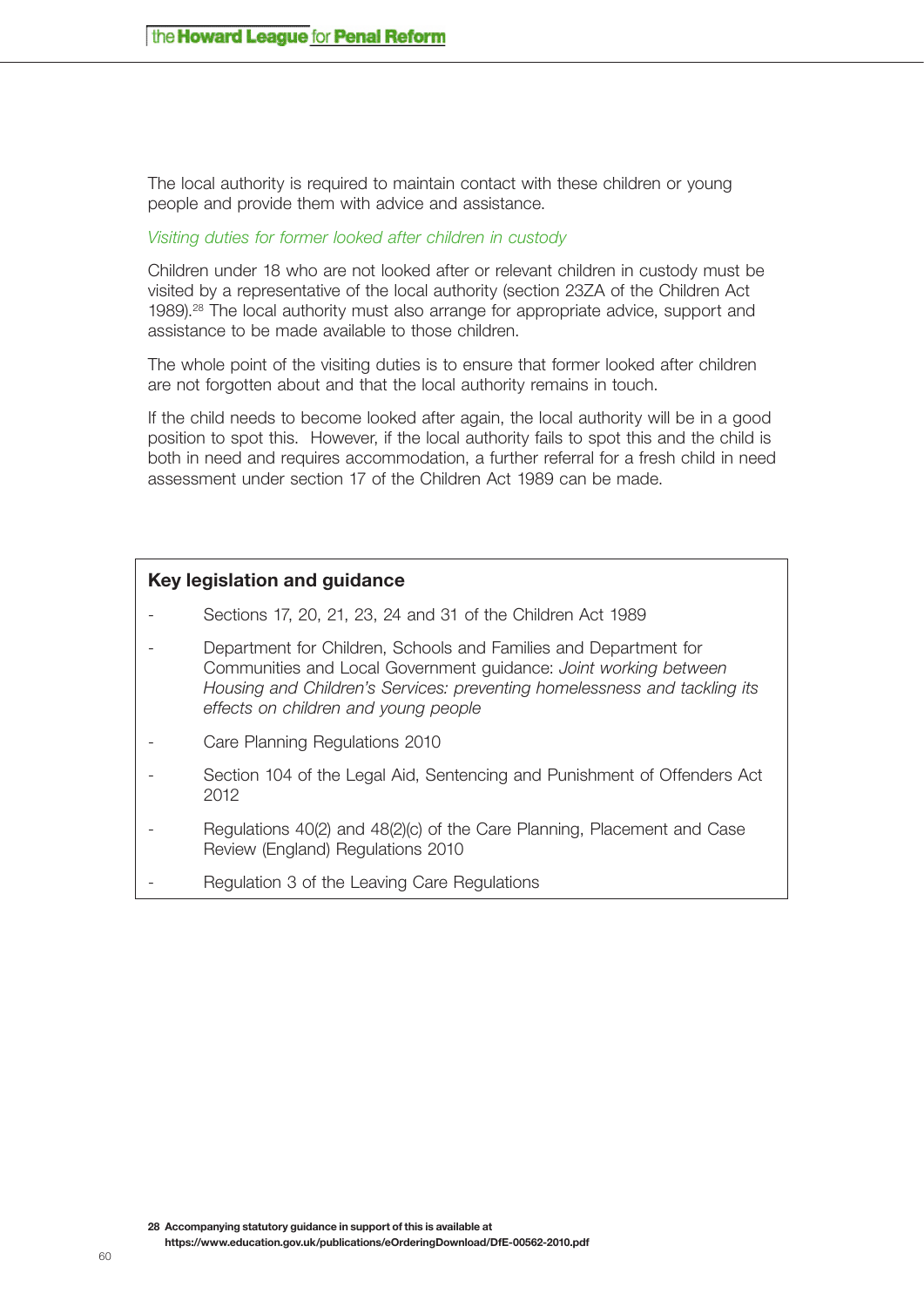# Step six: Accommodation from the Housing Authority (over 16s only)

### **Summary**

- This section outlines the circumstances in which children and young people over the age of 16 may be entitled to accommodation from their Housing Authority if they are not entitled to accommodation from children's services.
- It explains how emergency housing works and how this system interacts with the Children Act duties
- It sets out how young people can be assisted to apply for long term social housing
- It advises on the circumstances in which a young person requires legal assistance to resist being found intentionally homeless, ineligible or in priority need.

Where a child/young person aged 16 or over needs accommodation but is not owed a duty as a looked after child or relevant child under the Children Act or is unable to stay with family or friends, they may apply for accommodation under the Housing Act 1996 or attempt to rent privately. Children and young people may still be entitled to support from children's social services in obtaining and maintaining accommodation under the Housing Act.

# **Early advice and support**

Because it should now be rare for children aged 16 and 17 to obtain accommodation under the Housing Act, this section simply provides a brief overview of the legal framework and practical options. This is a complex area of law and a child or young person having difficulties in seeking accommodation under the Housing Act should always seek advice from a housing lawyer. It is also important that a child/ young person understands that if accommodation is provided by a source other than children's services breaks down, it may result in the child being found to be intentionally homeless. By contrast if a looked after placement breaks down, the local authority remains under a duty to provide a contingency plan.

It may be important to identify a local housing lawyer at the outset who will be able to assist if there are problems later on. A child/young person may also require advice on benefits. It will be important to check that a young person has a national insurance number as soon as possible.29

#### *Housing options*

There are three main routes for accommodation under the Housing Act or on the private market:

- emergency homelessness applications
- applications for council housing
- private renting or supported hostels (usually with housing benefit).

In reality, children and young people in the criminal justice system are most likely to be making emergency applications.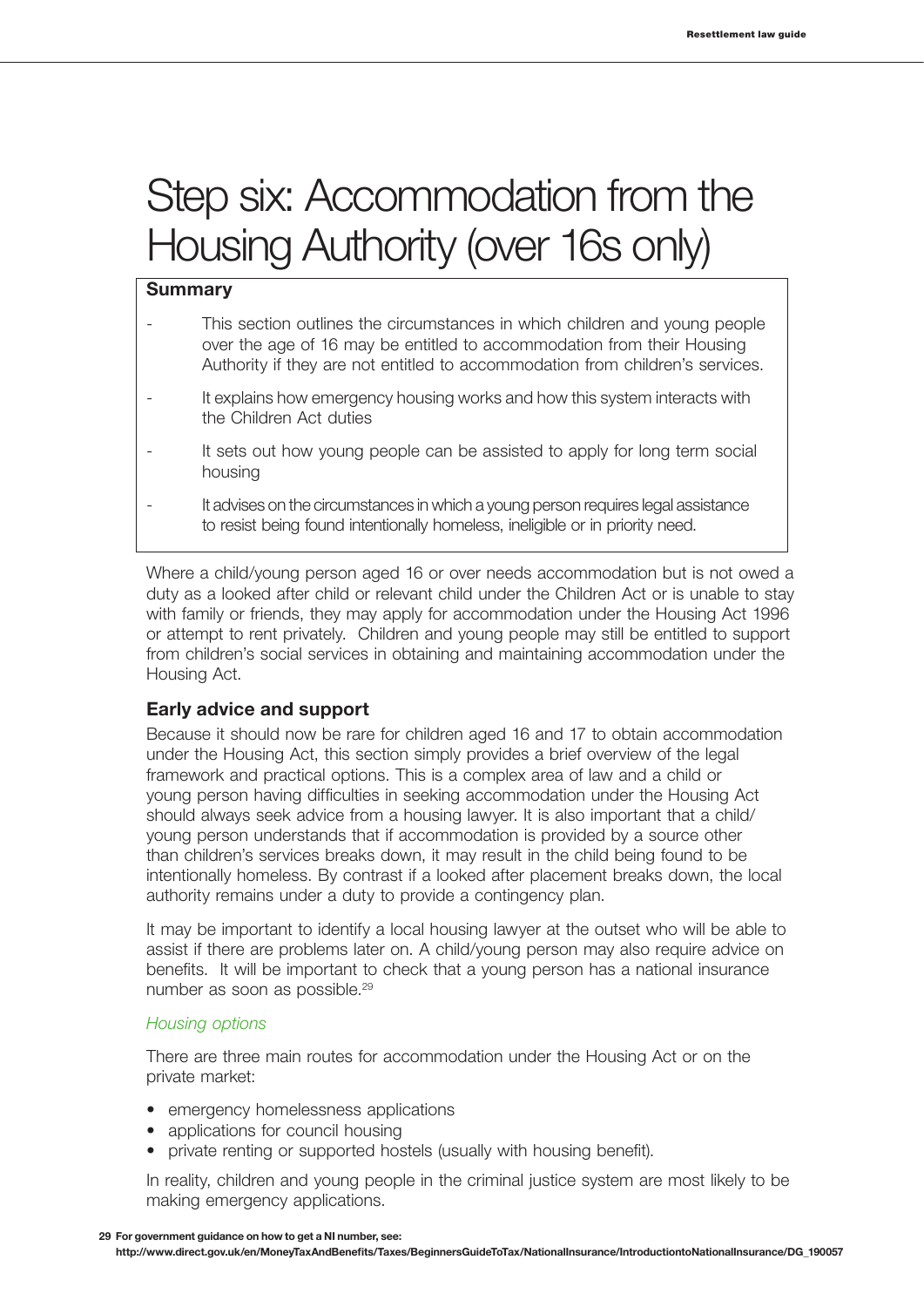## **Applications for emergency housing**

Where a child/young person is likely to be homeless, an application can be made for emergency housing. This may end up with the child or young person being provided with accommodation (either in the short term or long term) or being provided with assistance to find accommodation.

#### *Making the application*

An application can be made to any local authority. The process is that as soon as a housing authority has 'reason to believe' that a person may be homeless or threatened with homelessness, it has a duty to make inquiries (section 184 of the Housing Act 1996). This means that if the local authority is alerted to a child/ young person's need for accommodation, the duty to make inquiries is triggered. An application can be made by someone on behalf of the child/young person (paragraph 6.6 of the Homelessness Code of Guidance for Local Authorities<sup>30</sup>):

Applications may also be made by a person acting on behalf of the applicant, for example, by a social worker or solicitor acting in a professional capacity, or by a relative or friend in circumstances where the applicant is unable to make an application themselves.

There is no special form that has to be filled in or any method that is required to make sure the local authority is aware. However, it is probably a good idea to have a written record that a young person has brought their need for accommodation to the attention of the housing authority. There is no need for a child/young person to attend the Housing Department in person to trigger the process.

#### *The duty to make inquiries once an application has been made*

The duty to make inquiries is a duty on the Housing Authority to consider:

- whether or not the local authority owes the applicant a duty to provide them with accommodation; or
- advice and assistance in sourcing accommodation.

Once the duty is triggered, the local authority must make inquiries into applications made by any of these groups; they cannot just say "turn up to Homeless Persons Unit on the date of release". There is no statutory requirement for the local authority to interview the applicant to make proper inquiries. However, if the only way in which a local authority can carry out inquiries is for it to visit a child/young person in prison or interview them over the phone/video-link then the authority should do this. If a release on temporary licence, a mobility or an escorted absence can be arranged to assist with progressing a homelessness application, this may be of benefit to the young person (see page 42).

If a local authority is unable to carry out its inquiries because an interview cannot be arranged prior to release, a child/young person should seek legal advice rather than wait until release. This is because the duty to make inquiries under s184 of the Housing Act applies not only to anyone who may be homeless but also to those who are 'threatened' with homelessness. You are threatened with homelessness if it is likely you will be homeless in 28 days (section 175(4) Housing Act 1996). That means that a local authority cannot refuse to make inquiries for a detained child or young person simply on the basis that they are not homeless yet.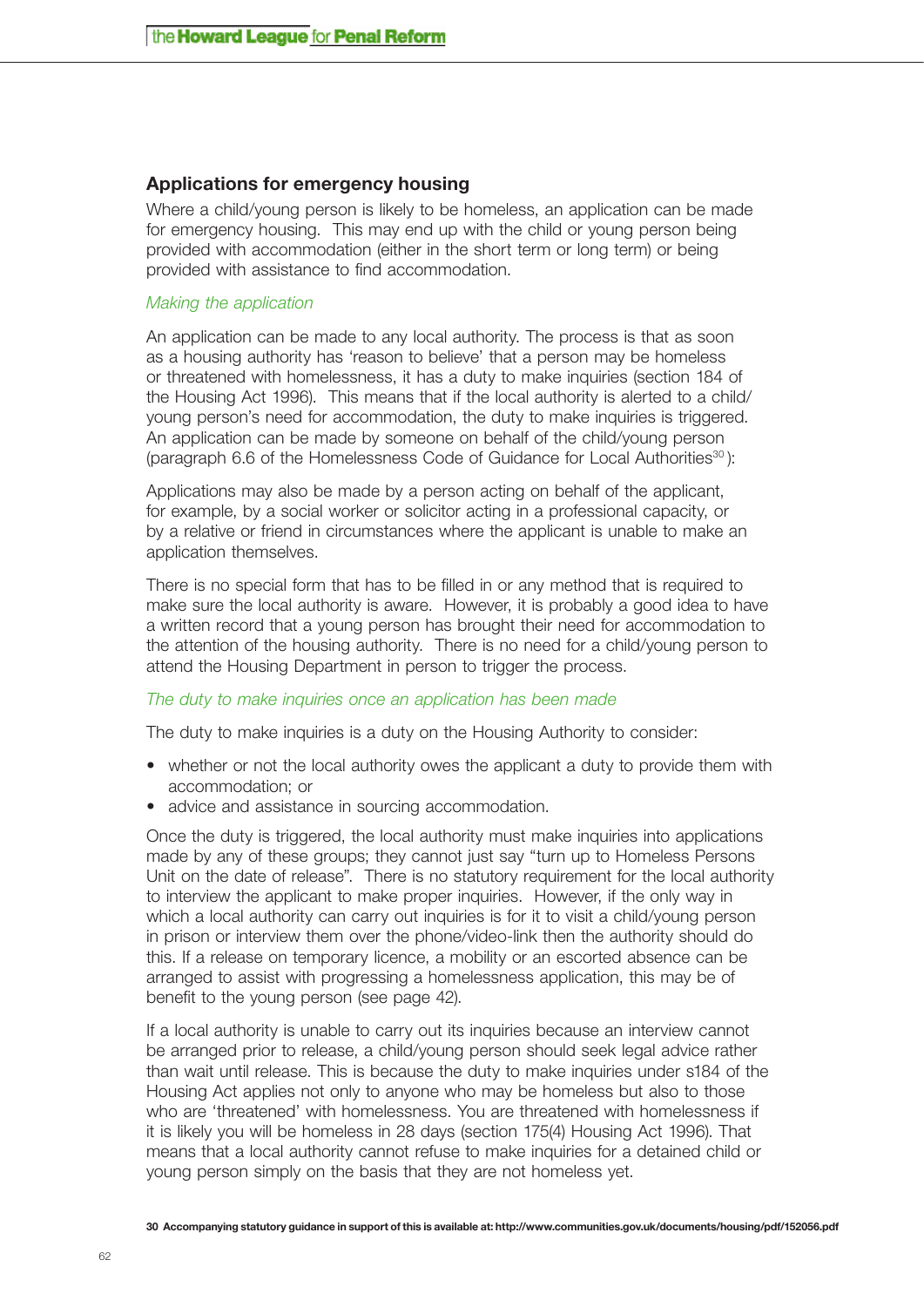Working out whether a person is owed the full accommodation duty is quite a complex task (see page 47). As it is an important decision, it needs to be done carefully and proper inquiries need to be made. Inquiries may take months to complete, although the Homelessness Code of Guidance recommends they should be completed within 33 working days.

#### *The duty to provide accommodation while inquiries are being made*

Under section 188 of the Housing Act 1996, while the inquiries are being made, there will be a duty to accommodate any person who the authority has reason to believe may:

- be homeless:
- eligible for assistance; and
- have a priority need.

The duty to provide interim accommodation pending inquiries is triggered by a low level of evidence. The local authority simply has to have some reason to believe a person may be homeless, eligible and in priority need. As soon as this low threshold is passed, the duty to provide interim accommodation arises immediately. The accommodation that the local authority provides while it is making its inquiries must be suitable. This means it must be suitable for the particular needs of the applicant (see *R v Brent LBC, ex p Omar* (1991) 23 HLR 446 QBD). However, the only way to challenge the suitability of interim accommodation is by way of judicial review and the Courts have traditionally been reluctant to interfere with local authority decisions concerning the suitability of temporary accommodation.

For many children and young people to whom this route applies, the accommodation provided on leaving prison will be interim accommodation under section 188 of the Housing Act 1996. However, given that most children/young people will be released with conditions, ideally this process should have been completed prior to release so that the young person can be released to long term stable accommodation if it is decided that the full duty is owed.

#### *Working out if the full duty to provide accommodation is owed*

The local authority has a duty to provide accommodation if the person is:

- homeless
- eligible
- priority need and
- not intentionally homeless

In addition, if these criteria are met but the applicant has a local connection to another local authority, the child or young person may be referred to another local authority.

The local authority is required under section 184 of the Housing Act to work out whether the duty is owed in a step by step fashion. This means that the local authority must make proper inquiries and not simply jump to conclusions.

In particular, it is not permissible to decide that the applicant has no local connection before working through the main criteria. If children/young people are told that they will be found intentionally homeless at the beginning of the process, it will be important for them to get legal advice as soon as possible (see below).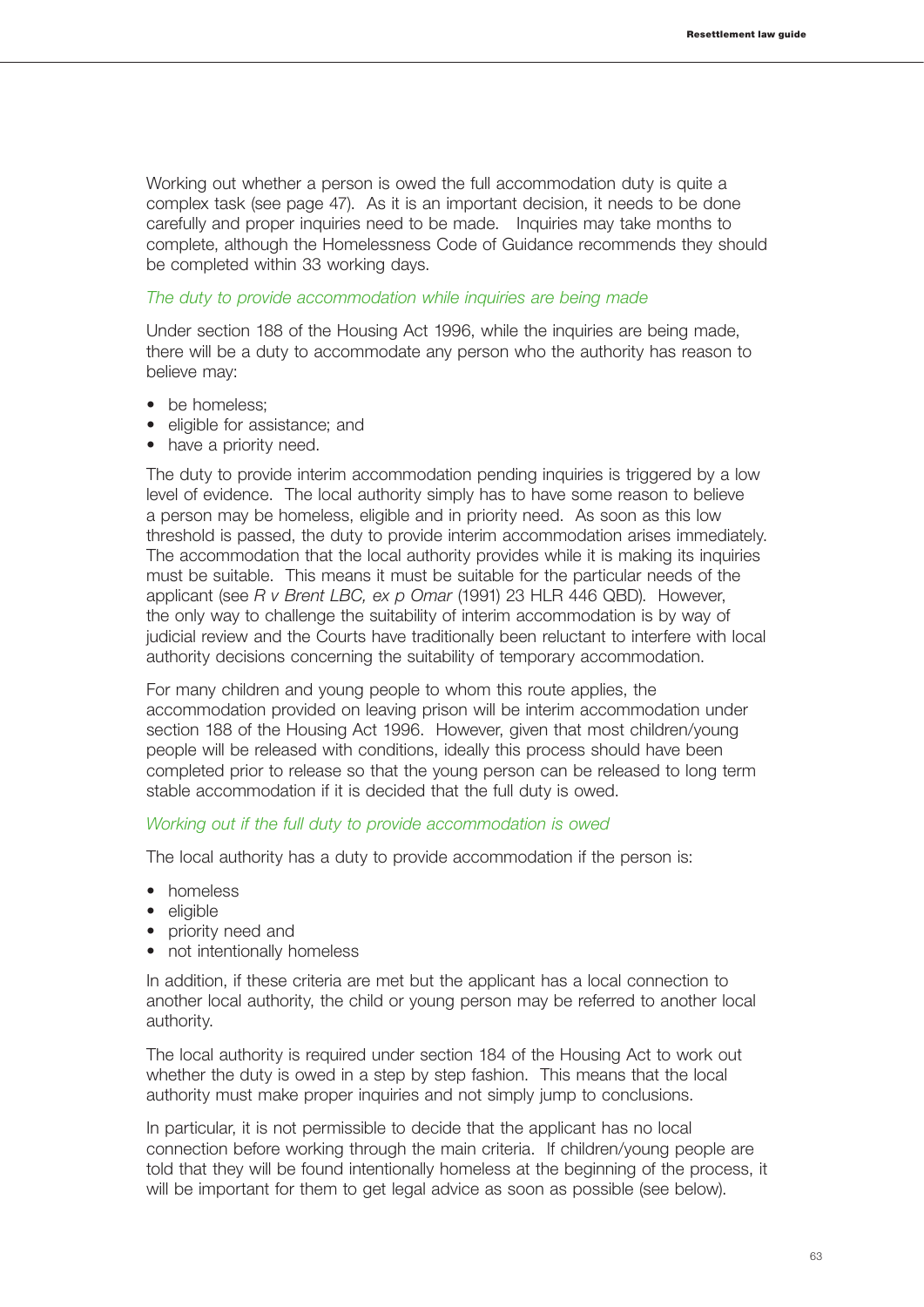Each of the criteria is addressed briefly in turn:

#### *Is the child or young person homeless?*

Homelessness is defined under section 175 of the Housing Act 1996 and it includes a person having no accommodation available for occupation, as well as it being unreasonable for a person to occupy available accommodation.

#### *Is the child or young person eligible for assistance?*

Being eligible for assistance will depend on the child or young person's immigration status. Certain people from abroad or those who are not habitually resident in the UK will not be eligible for assistance. This may include people who do not have leave to be in the UK or people for whom that leave is limited. However, it shouldn't be assumed that a young foreign national is not eligible for housing support from the local authority. The child/young person's immigration lawyer should be able to advise on this.

*Is the child or young person priority need?*

Whether or not a child or young person has a priority need is determined by the rules in the Homelessness (Priority Need for Accommodation) (England) Order 2002 and section 189 of the Housing Act 1996. To be priority need, a child or young person will fall into one of the following categories:

*i) Priority need as a 16 or 17 year old:*

Children aged 16 and 17 will be considered to have a priority need unless the child is owed a duty under section 20 of the Children Act or is a relevant child (see page 56).

*ii) Priority need as an 18 – 20 year old, having been in care between the ages of 16 – 18:*

Children/young people are priority need as a result of having been accommodated, looked after or fostered for at least one day between their 16th and 18th birthdays.

*iii) Priority need as a person who is vulnerable as a result of being detained:*

> People who are considered vulnerable as a result of coming from institutional backgrounds such as prison are also a priority need.

*iv) Is the child or young person intentionally homeless?*

If a child or young person is considered to have caused their homelessness by a deliberate action or inaction, he or she may be intentionally homeless. The local authority must identify what the action or inaction is that it considers caused the young person to become intentionally homeless.

If a child or young person is considered homeless, eligible, in priority need and not intentionally homeless, then the full duty will be owed. At this stage, it is possible for a local authority to refer the child or young person to another area if it is considered that the applicant does not have a local connection to the local authority they have applied to.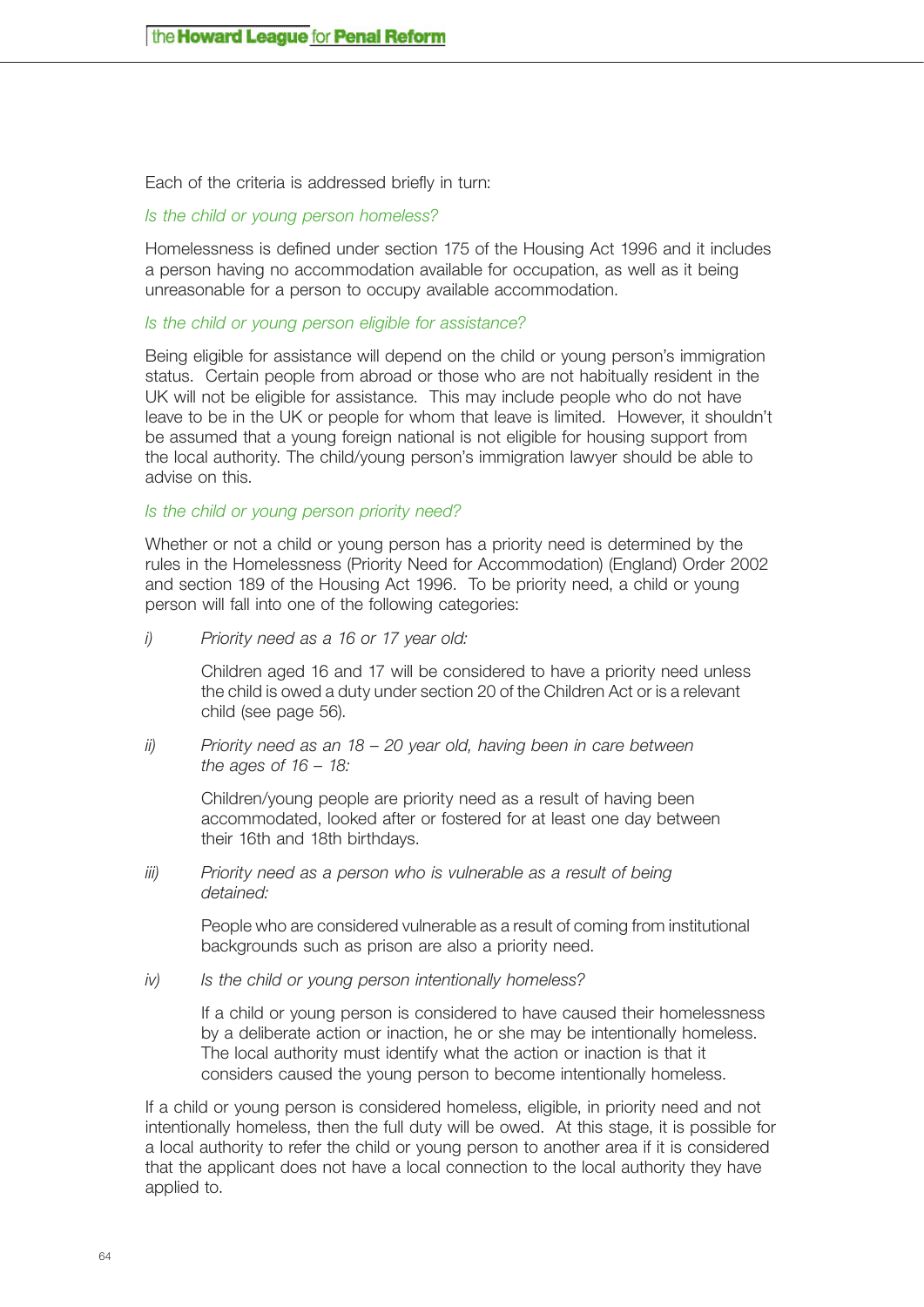#### *What happens once the local authority has made its inquiries?*

Once the local authority has made its inquiries under section 184 of the Housing Act 1996, a decision should be made as to whether or not the full housing duty is owed. If they decide they do owe it, then the child/young person will be provided with accommodation.

Accommodation provided under the Housing Act 1996 must be suitable (see section 206 of the Housing Act 1996). If accommodation is not considered to be suitable, a child/young person can seek a review of the suitability of accommodation. However, it is for the local authority to decide what is suitable.

If the local authority does not believe it owes a full homelessness duty, the child or young person should be provided with its provisional view in a 'minded to' letter before making a final decision. This letter should outline the fact that the local authority is not minded to provide accommodation and the reasons for it. This may be because the child/young person is not considered to meet one or all of the criteria for the duty outlined above. The purpose of the letter is to allow a young person a chance to make representations against the provisional decision. A child/ young person can get legal assistance with this. If the local authority goes on the make a finding that a child/young person is not owed the full housing duty, the duty to provide interim accommodation ends. Usually, a period of 28 days' notice is given to provide the person with a chance to find alternative accommodation. This period can be extended if necessary. At this point it may be that children's services may need to step in if the applicant is a child or a young person with a care history. This is because the young person will require accommodation.

#### *The duty to prevent people becoming homeless*

Where a child/young person is not already homeless but will become homeless he or she may also be provided with assistance to prevent them from becoming homeless under section 195 of the Housing Act 1996. This can include help with sourcing private rented accommodation and the Homelessness Code of Guidance for Local Authorities (2012) makes it clear that this help should be meaningful. Paragraph 14.9 provides:

*Where the housing authority is under a duty under section 195(2) and they are unable*  to prevent the applicant losing his or her current accommodation, the authority will *need to secure alternative suitable accommodation for the applicant. Authorities should not delay; arrangements to secure alternative accommodation should begin as soon as it becomes clear that it will not be possible to prevent the applicant from losing their current home.*

This duty bites if a child/young person is threatened with homelessness and meets the criteria for the full duty set out above.

#### *The duty to provide advice and assistance in cases where the full duty is not owed*

In certain cases where a person is threatened with homelessness and eligible but found not to be priority need or to have made themselves intentionally homeless, there remains a duty to provide advice and assistance to that person in securing suitable alternative accommodation.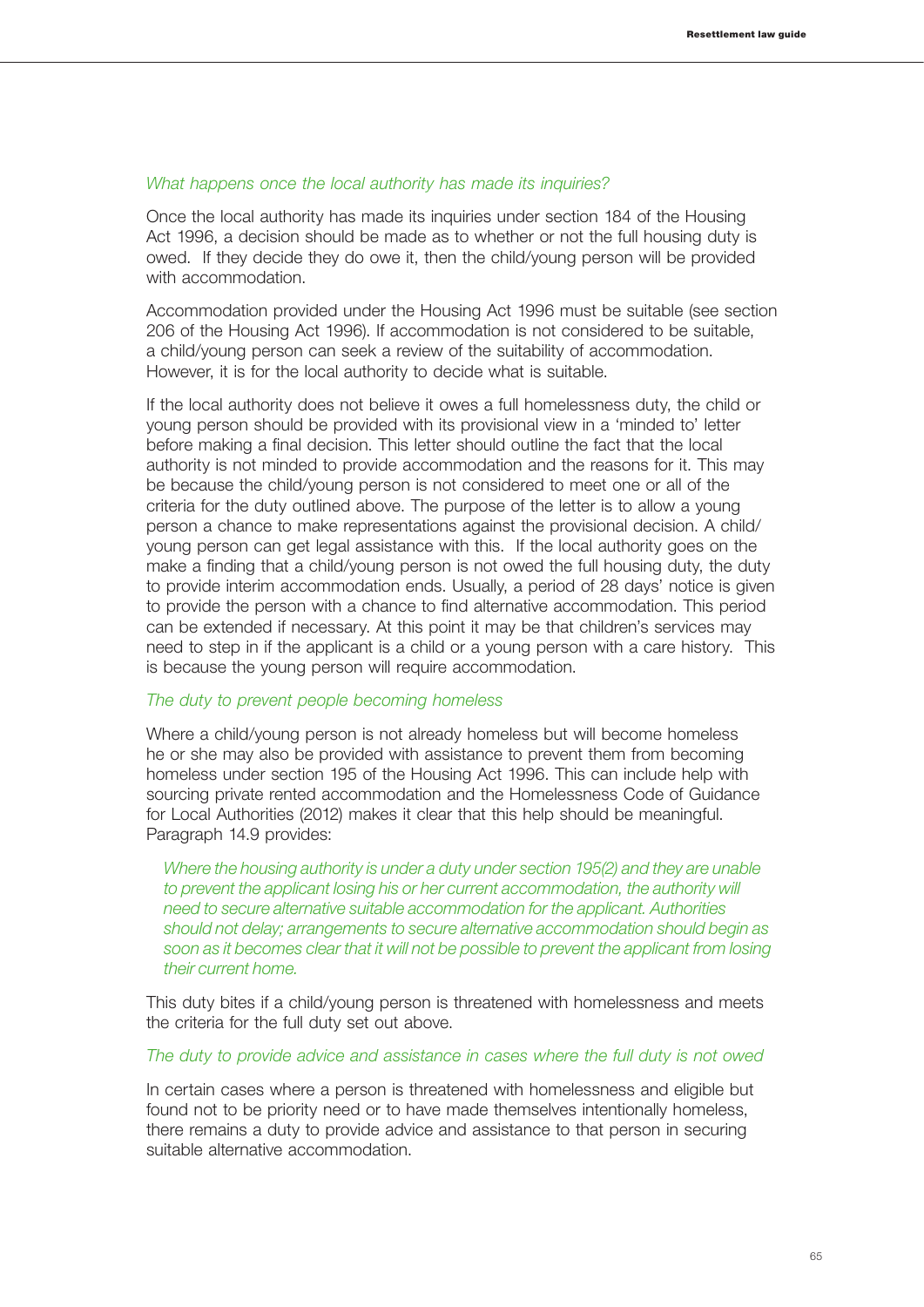## *Accommodation under the Housing Act must be suitable*

Under section 206 of the Housing Act 1996 local authorities providing or securing accommodation for people must ensure that it is 'suitable'.

#### *Challenging decisions by the local authority*

A decision by a local authority that a child or young person cannot receive help may be challengeable. Legal advice should be obtained as soon as possible as the law in this area is complex. A child/young person can pursue a challenge to a decision not to provide accommodation through a statutory review in the county court.

### *How does the emergency housing duty fit in with duties under the Children Act 1989?*

Where a 16 or 17 year old approaches the Housing Authority for assistance with accommodation, the local authority is required to make a referral to children's services. In addition to the legal framework, Chapter 12 of the Homelessness Code of Guidance for Local Authorities, July 2006 (Communities and Local Government, 2006) is directed specifically at 16 and 17 year olds and requires local authorities to produce a framework for joint assessment by housing and children's services authorities to facilitate the seamless discharge of duties and appropriate services.

The idea is that the joint assessment will determine whether or not services are owed to the child/young person under the Children Act 1989. It is only if the duty is not owed under the Children Act 1989 that the child will be accommodated under the Housing Act 1996.

There may be times where a child/young person aged 16 or over is considered by children's social services to be suitable for accommodation and support as a looked after child but the child/young person does not consent to being looked after. In those circumstances, unless the child/young person becomes the subject of successful care proceedings, a child/young person over the age of 16 cannot become looked after and will therefore not be owed such a duty unless she changes her mind and later consents to becoming looked after.

This has been confirmed by the House of Lords in the case of *R (G) v London Borough of Southwark* [2009] UKHL 26 where becoming looked after is described as 'a service, not a coercive intervention'. In that case Baroness Hale also notes that 'there is nothing in section 20 [of the Children Act 1989] which allows the local authority to force their services upon older and competent children who do not want them' (see paragraph 28).

The important thing is that a child/young person should be making an informed decision about whether or not to consent to being looked after. Part of that decision must include understanding the nature of being looked after (that it is voluntary); the 'huge spread' of accommodation available to a looked after child; the comprehensive nature of the package including support, on-going assessment and contingency planning as well as the risk that accommodation under any other means risks a child/young person being intentionally homeless if the arrangement breaks down. If a child/young person is found to be intentionally homeless, they will not be entitled to emergency housing although in these circumstances, it is always advisable for the child or young person to consult a lawyer.

# **Applications for council housing**

There is a great demand for council housing so most local authorities operate a waiting list and a prioritisation system, usually based on points that relate to the level of need. It is important to check the system that operates in the relevant local authority and to make sure that a child/young person has advice before rejecting an offer as this can have serious consequences.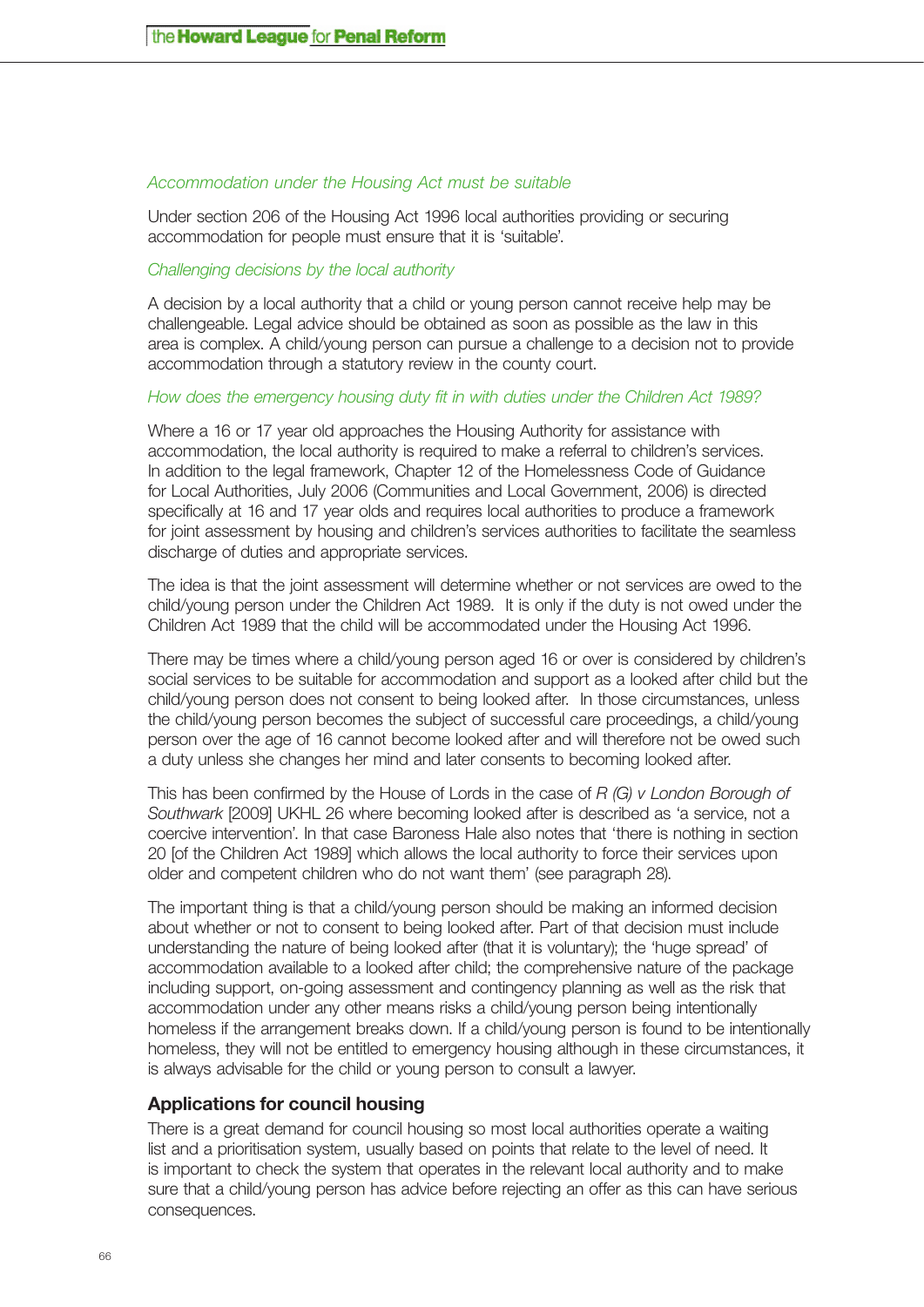Children will not be eligible for council housing until they are 18, although some local authorities allow 16 and 17 year olds to join the waiting list. Some local authorities require applicants to renew their applications each year. An application for social housing may be a good idea for a young person due for release from detention after the age of 18. Basic information about how to apply for long term housing from the council is available online.31

Each local authority has its own allocation criteria and it is worth reading the relevant guidance carefully to see whether there are any particular provisions that affect the young person. For instance, some local authorities prioritise people who require a move as part of the MAPPA process. The allocation criteria should be available on the web site of the relevant local authority.

# **Private renting or applications to hostels (usually with housing benefit)**

Children/young people may also be accommodated in private accommodation. This can be an expensive option and most landlords will want a deposit in advance. Keeping up with the monthly rent can be difficult as housing benefit will only cover a certain amount. There is often only limited stability and security when a person is in private rented accommodation and the child/young person may be responsible for a large number of things, depending on the terms of the tenancy. Although there is nothing in law to prevent a 16 or 17 year old entering into a tenancy with a private land lord, many land lords are reluctant to do this or unaware that it is possible. If a land lord is concerned that a child/young person will not keep up the rent, they may require another adult to guarantee the rent.32 There is nothing to stop a child/young person asking social services to act as a guarantor. Some local authorities run a rent deposit or rent guarantee scheme to help children/young people to rent privately.<sup>33</sup>

Children over the age of 16 and young people may also be eligible to apply for various hostel and supported living placements. These are often run by charities and housing associations such as the YMCA, Foyer, NACRO, Depaul UK, Stonham and others. These placements will usually accept referrals from the local authority. Some will also accept applications directly from young people. They will often claim housing benefit to assist with paying for the place.

#### **Key legislation and guidance**

- Housing Act 1996
- Department of Communities and Local Government (2006) *Homelessness Code of Guidance for Local Authorities*
- *Southwark* Guidance
- See Shelter website for more information: http://england.shelter.org.uk/get\_ advice/homelessness

http://england.shelter.org.uk/\_\_data/assets/pdf\_file/0005/23387/ShelterGuide\_ KnowYourRights.pdf

**<sup>31</sup> http://www.direct.gov.uk/en/HomeAndCommunity/Councilandhousingassociationhomes/Councilhousing/DG\_188701 provides further guidance on this. 32 For further guidance, see: http://england.shelter.org.uk/professional\_resources/policy\_and\_research/policy\_library/policy\_library\_folder/tenancies\_for\_minors 33 For further guidance, see: http://england.shelter.org.uk/get\_advice/paying\_for\_a\_home/rent\_deposit\_and\_bond\_schemes**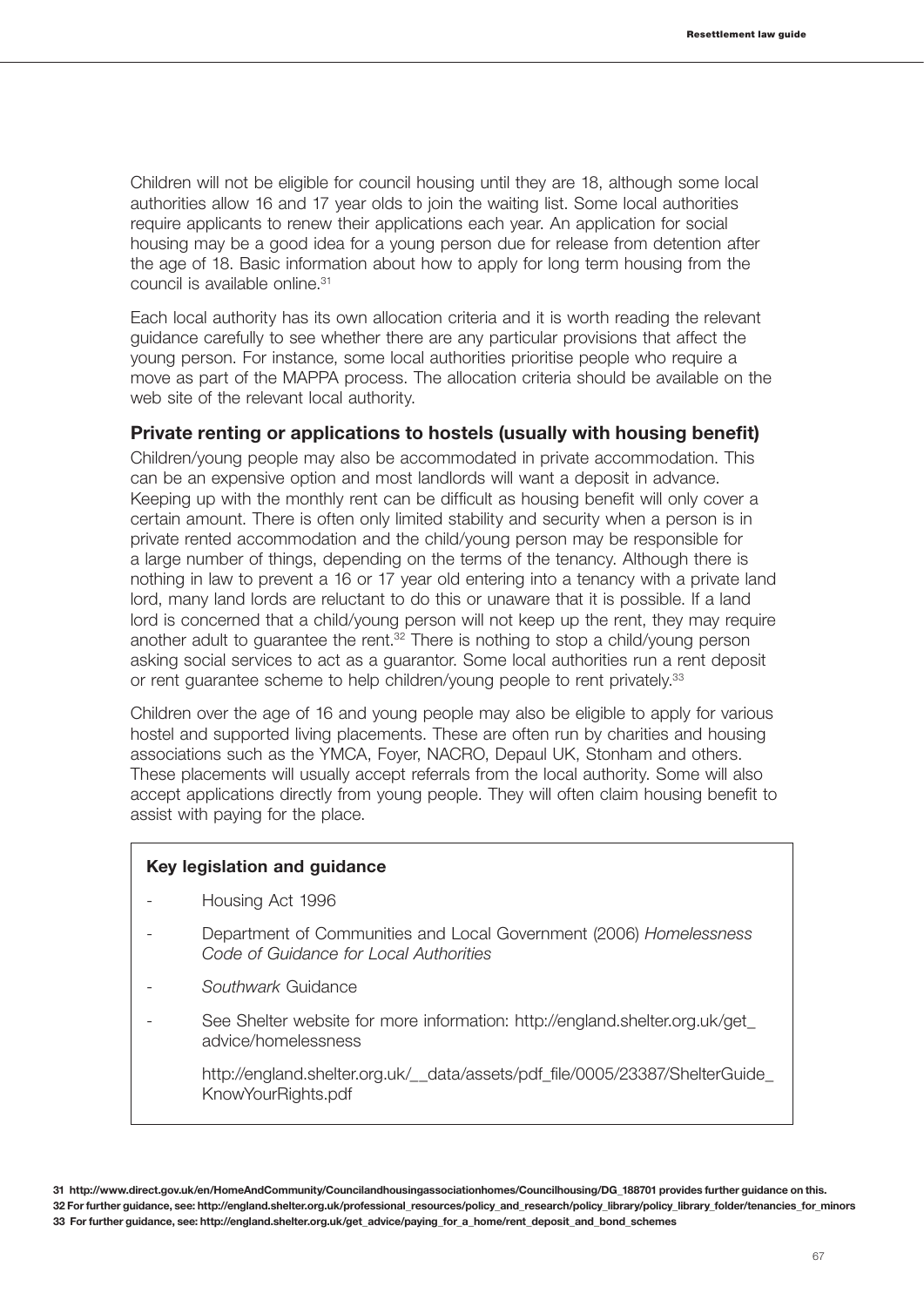# Step seven: Making it happen – who has got to do what and when and what to do when things go wrong

# **Summary**

This section explains the roles of various agencies in working together to make sure children and young people in the criminal justice system have suitable accommodation and support.

It provides an overview of relevant law, policy and guidance which sets out what has to be done when, and who has to do it.

Finally this section explains the complaints mechanisms available to children and young people when things don't work out and when they should be assisted in getting legal advice and representation.

The legal framework protecting children and young people's rights to suitable accommodation and support is robust. This section is designed to help practitioners understand how to make the law work to support children/young people in need.

This section should be read in conjunction with step one which outlines the various scenarios where children/young people will need accommodation and support and broadly when action should be taken.

# **Consider making a child in need referral**

Where the child/young person requires accommodation or help with accommodation, and does not already have care status, the most important thing to do is to make a section 17 child in need referral to the local authority at the earliest possible stage.

Anyone, including the child, can bring a child to the attention of the local authority. There is no legal requirement to fill out any particular form or even put the request in writing; in theory if a child calls up his or her social services department and says "I need help", this would count as a referral under the Children Act 1989. However, to ensure that there is evidence of a referral, it is generally a good idea to put it in writing and to state that a particular child may be in need under section 17 of the Children Act 1989.

If you are aware of a child or young person's particular vulnerabilities, it is also a good idea to state these in the referral as well as any factors relating to urgency and the risk of loss of liberty. Where possible, also include the child/young person's views on the support package.

The referral may be dealt with more quickly if you are able to provide the details of the child/young person's last known address. Check that the referral has been received.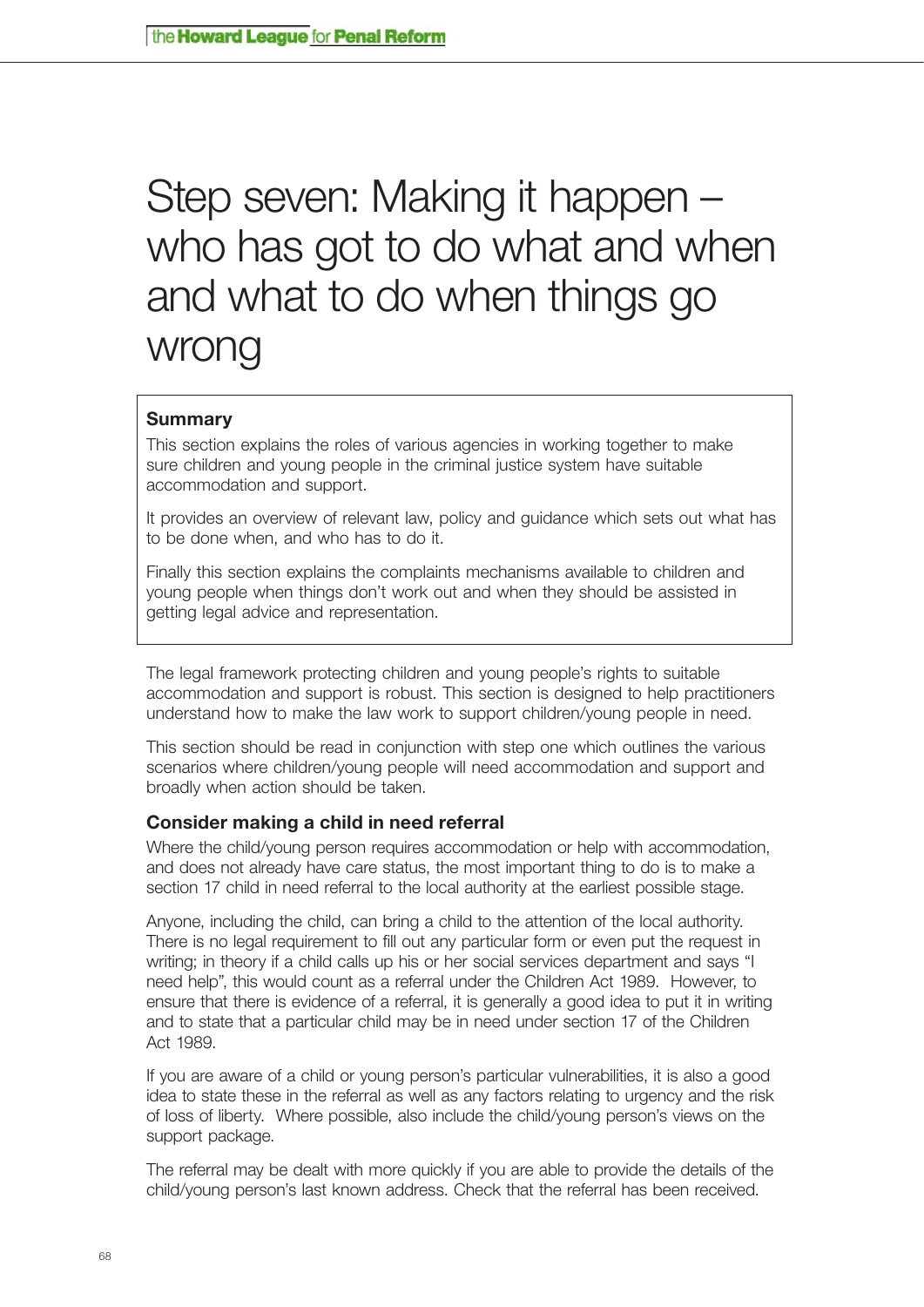The local authority should make a decision within one working day as to whether or not an assessment under section 17 of the Children Act 1989 will be carried out. If the local authority refuses to assess the child/young person, this is almost certainly unlawful and the child or young person should be assisted in obtaining legal advice.

If a child/young person is at immediate risk of custody simply because they have nowhere safe and suitable to go that night, and may therefore be at risk of serious harm, the child in need referral could be accompanied by a child protection referral under section 47 of the Children Act 1989.

#### **Timetable for securing accommodation and support leaving detention**

For children and young people in any form of detention, the National Standards provide a strict timetable for resettlement planning. The National Standards place a strong emphasis on resettlement. However, it may be important to check that the resettlement planning is actually taking place as and when the National Standards prescribe and that the YOT manager is aware of any problems.

Resettlement planning should commence at the initial sentence planning meeting which takes place within ten days of entry to detention (National Standards 2012, paragraphs 9.27 and 9.28 and National Standards 2009, 9.16 and 9.17).

Resettlement planning should be further considered at every planning meeting thereafter, as outlined in National Standards. It is the responsibility of the YOT worker to ensure a copy of the sentence plan, including resettlement arrangements are distributed to all relevant parties external to the establishment; this would include social services where relevant.

In particular, National Standard 9.50 (2009) and National Standard 9.38 (2012) provide that 'within one month of the initial planning meeting' there should be a further 'case discussion to discuss progress at the secure establishment with the child or young person's key worker, personal officer, healthcare/mental healthcare staff as appropriate, and the child or young person to ensure that the sentence plan is being implemented as agreed.'

Further regular reviews are required depending on the length of the sentence and the timing of these reviews is set out below (National Standards 2012, paragraph 9.38 and National Standards 2009, paragraph 9.50.).

A release preparation meeting should take place one month before the release date. As stated in National Standards, the purpose of this meeting is to identify any outstanding resettlement issues and to ensure that actions to address these are prioritised by the agencies responsible. A key task of the meeting is to consider the contents of the licence and to reflect these in the respective form, the proposed training plan form (T1:FR).

If the child/young person is a looked-after child or without suitable supported accommodation, it is the responsibility of the YOT to ensure that the local authority is aware of the release plans and, if the local authority is not in attendance at the release preparation meeting, to provide an update in relation to these accommodation arrangements at the meeting.

In all cases except for very short sentences of four months where the child/ young person only serves two months, there must be a review ten working days before release (National Standards 2012, paragraph 9).

The purpose of this meeting is to ensure that resettlement arrangements are in place and that the contents of the licence or Notice of Supervision have been finalised. The 'final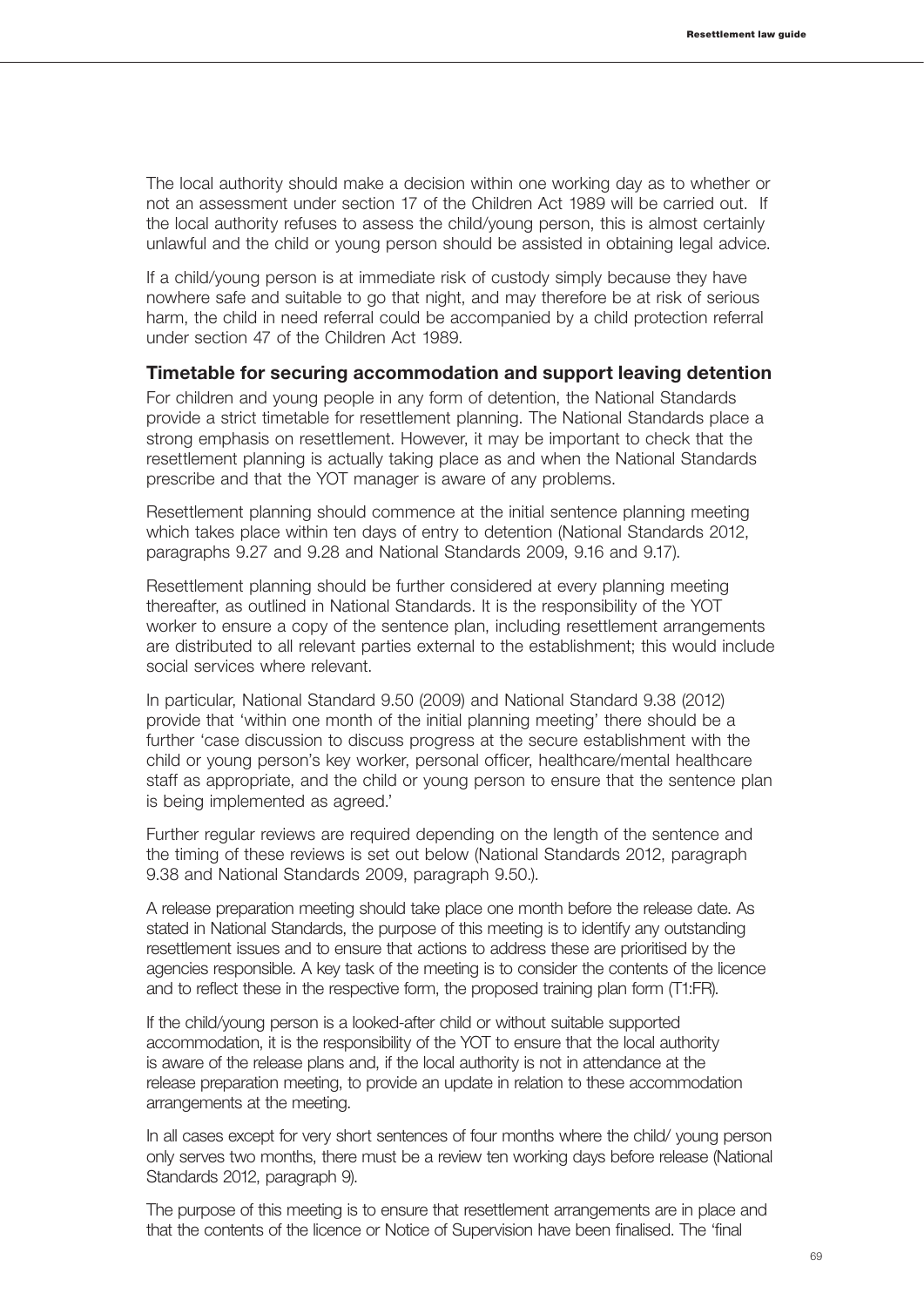release review meeting should confirm arrangements for him or her to get back to the home area on the day of release' (National Standards 2009, paragraph 9.70 and National Standards 2012 paragraph 9.58). Standard 9.72 of the National Standards 2009 and 9.60 of the National Standards 2012 require that the YOT manager should be alerted within one working day of the final release review meeting of circumstances where effective resettlement is being precluded by the lack of service provision by other agencies.

In line with sentence management arrangements, the final release review meeting is to ensure that resettlement arrangements are in place and that the contents of the release licence or notice of supervision have been finalised. Where the release arrangements have altered since the release preparation meeting, these must be immediately reflected in the T1:FR and licence/notice of supervision.

| <b>Sentence</b><br>length | <b>Initial</b><br>planning<br>meeting      | Case<br>discussion                              | <b>First review</b><br>meetings*                                                            | <b>Subsequent</b><br>reviews*                  | <b>Release</b><br>preparation<br>meeting     | <b>Final</b><br>release<br>review<br>meeting           |
|---------------------------|--------------------------------------------|-------------------------------------------------|---------------------------------------------------------------------------------------------|------------------------------------------------|----------------------------------------------|--------------------------------------------------------|
| 4 months                  | Within 10<br>working<br>days of<br>arrival | Prior to<br>review<br>meeting                   | None                                                                                        | None                                           | After 4 weeks<br>(alongside<br>final review) | After 4 weeks<br>(alongside<br>resettlement<br>review) |
| 6 months                  | Within 10<br>working<br>days of<br>arrival | 4 weeks<br>after initial<br>planning<br>meeting | None                                                                                        | None                                           | 1 month<br>before<br>release date            | 10 working<br>days before<br>release                   |
| 8 months                  | Within 10<br>working<br>days of<br>arrival | 4 weeks<br>after initial<br>planning<br>meeting | If early<br>release -<br>none. If not<br>early release<br>then 4 weeks<br>before<br>release | None                                           | 1 month<br>before<br>release date            | 10 working<br>days before<br>release                   |
| 10 months                 | Within 10<br>working<br>days of<br>arrival | 4 weeks<br>after initial<br>planning<br>meeting | Within 3<br>months<br>of case<br>discussion                                                 | Every 3<br>months<br>following first<br>review | 1 month<br>before<br>release date            | 10 working<br>days before<br>release                   |
| 12 months                 | Within 10<br>working<br>days of<br>arrival | 4 weeks<br>after initial<br>planning<br>meeting | Within 3<br>months<br>of case<br>discussion                                                 | Every 3<br>months<br>following 1st<br>review   | 1 month<br>before<br>release date            | 10 working<br>days before<br>release                   |
| 18 months                 | Within 10<br>working<br>days of<br>arrival | 4 weeks<br>after initial<br>planning<br>meeting | Within 3<br>months<br>of case<br>discussion                                                 | Every 3<br>months<br>following first<br>review | 1 month<br>before<br>release date            | 10 working<br>days before<br>release                   |
| 24 months<br>or more      | Within 10<br>working<br>days of<br>arrival | 4 weeks<br>after initial<br>planning<br>meeting | Within 3<br>months<br>of case<br>discussion                                                 | Every 3<br>months<br>following first<br>review | 1 month<br>before<br>release date            | 10 working<br>days before<br>release                   |

# **National Standards 2012 timetable for planning review meetings when a child or young person is leaving detention**

\*Review meetings can be undertaken by video link with the exception of the final release review where this must be attended by the YOT case manager.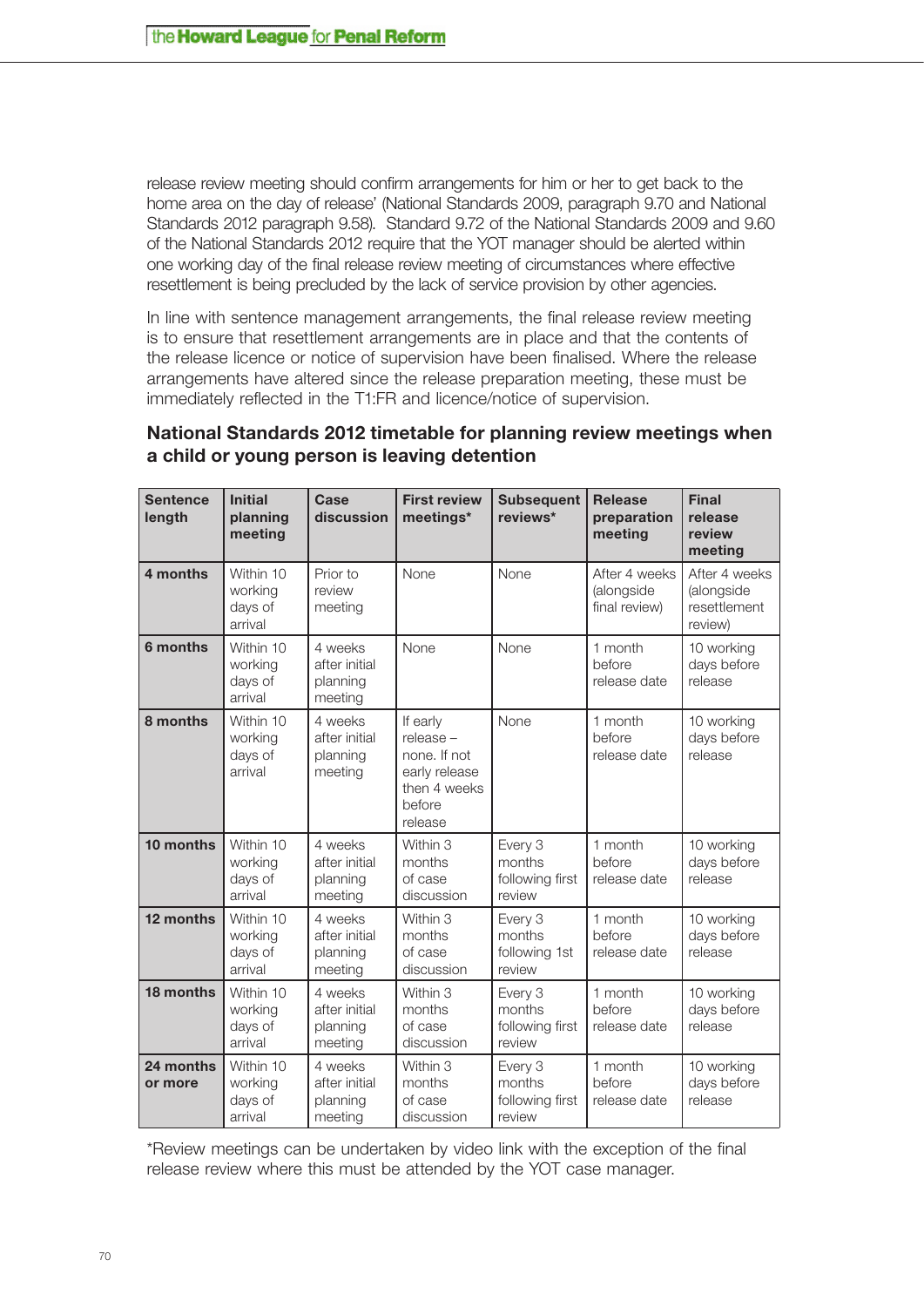#### *Department for Education Guidance on looked after children, 2010.34*

Where a child is to be looked after by the local authority on release, the Department of Education guidance on former looked after children provides that 'as soon as possible, and [ideally] no later than 14 days before release, the child must know':

- who is collecting them
- where they will be living
- the reporting arrangements
- sources of support  $-$  including out of hours
- the arrangements for education or employment
- arrangements for meeting continuing health needs
- how and when they will receive financial support
- when they will be seeing their social worker
- the roles and responsibilities of the respective practitioners (Department of Education, 2010).

The guidance requires the local authority to record this plan and make copies available to the child, the supervising YOT officer, Independent Reviewing Officer (IRO), the establishment, other agencies that will be involved with supporting the child after release and the child's family, if appropriate.

Planning Transition to Adulthood for Care Leavers: Statutory guidance at Vol 3 Children Act 1989 Guidance and Regulations.35

This guidance, issued as statutory guidance by the Department of Education must be followed. There are specific sections on relevant and former relevant children in custody who require assistance with arrangements for release.

Paragraph 6.41 confirms that pathway planning must continue where a relevant or former relevant child enters custody. It requires that the young person must be visited on a regular basis and it is good practice for the **first visit to take place within ten working days of their being placed.** The role must not be fulfilled by a YOT worker. It confirms that:

*All young people will require the responsible authority to contribute to the plan for their resettlement on release. It will be good practice wherever possible to carry out a review of the pathway plan at least a month before release in order to give sufficient time*  for pre-release planning. For a relevant child, it should be exceptional for a review not to *take place.*

Paragraph 6.42 provides that '[p]lans should be in place so that the young person is able to move into suitable accommodation, with the right kind of support, on release from custody.'

**34 This is available from https://www.education.gov.uk/publications/eOrderingDownload/DCSF-00185-2010.pdf**

**<sup>35</sup> Available at https://www.education.gov.uk/publications/eOrderingDownload/DfE-00554-2010.pdf**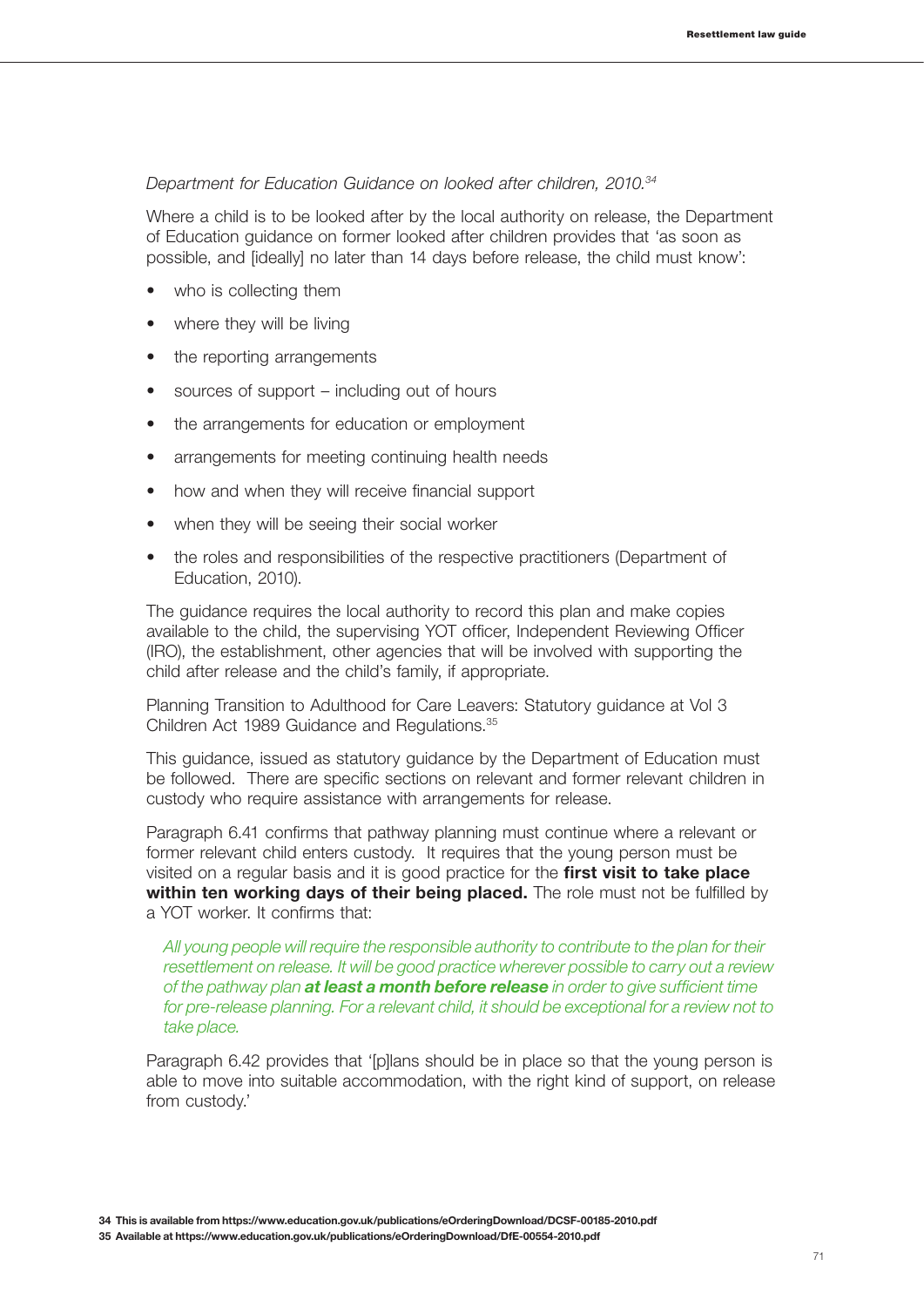Paragraph 6.43 lists the steps that should be taken on behalf of any care leaver entering custody to ensure that they can access suitable accommodation on their release. The guidance confirms that accommodation is central to planning for a young person's wider needs:

*It will only be possible to plan for care leavers' wider needs, including planning the support they'll need to divert them from further offending, if a stable base has been secured for them.*

Paragraph 6.44 states that as soon as possible, and (ideally) **no later than 14 days before release,** a care leaver must know:

- who is collecting them
- where they will be living
- the reporting arrangements
- sources of support  $-$  including out of hours
- arrangements for education or employment
- arrangements for meeting continuing health needs
- arrangements for financial support
- when they can expect to see their PA
- the roles and responsibilities of the respective leaving care and youth offending staff.

Paragraph 6.45 confirms it is essential that there is clarity about who is responsible for each element of the child/young person's plan and the arrangements for communication and enforcement. The local authority should record these arrangements as part of the pathway plan and make copies available to the young person, the supervising YOT officer, the establishment and other agencies involved with supporting the child/young person after release, including, wherever appropriate, their family.

#### *PSI for children and young people detained in YOIs*

For those detained in YOIs, PSI 08/2012 includes a number of mandatory actions concerning resettlement planning. This includes requiring Governors to have a system in place to identify all young people with a care history and encourage local authorities to 'maintain their statutory duties with contact, visits and resettlement for the young person' (PSI 08/2012, paragraph 4.35).

Paragraph 4.42 of PSI 08/2012 specifically requires Governors of YOIs to take steps to encourage 'the responsible local authority to nominate a representative to attend and support the young person in custody'. It also states that the local authority:

*[s]hould be encouraged to prepare a pathway plan that addresses any support and accommodation issues that the young person will face on release, including provision for those young people aged under 16 who will re-attain Looked After status on release. The representative should be invited to attend all relevant sentence planning meetings and enabled to conduct their statutory LAC reviews.*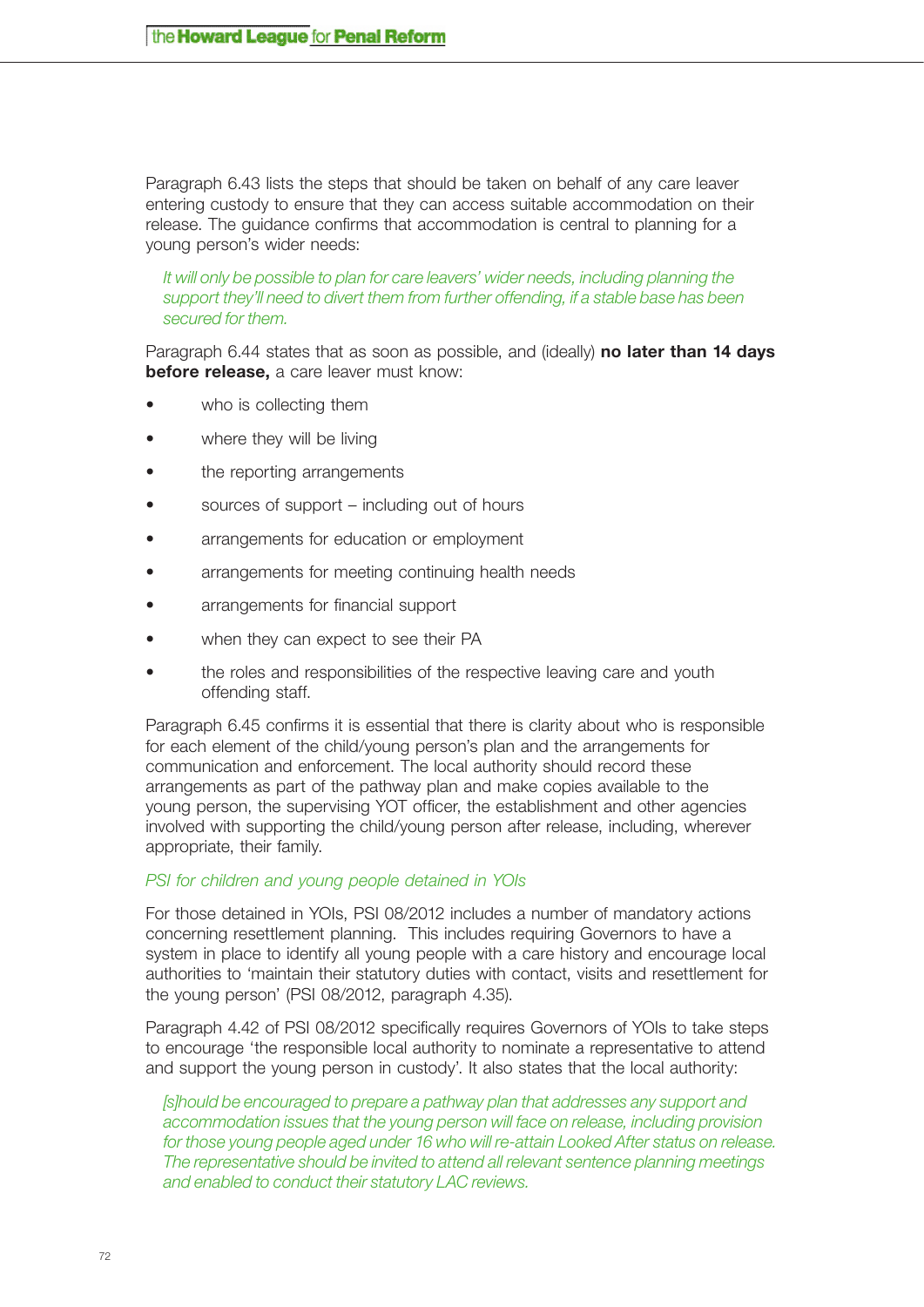Paragraph 5.24 of PSI 08/2012 notes that 'assessment of resettlement needs is an ongoing process that must be reviewed throughout time in custody and at each formal review'. It warns that other relevant agencies and individuals, including the local authority, should be involved in these processes as and when appropriate. In order to achieve this, paragraph 5.25 requires Governors to ensure that clear agreements or working protocols are put in place with all agencies that support the resettlement of young people.

Finally, where deemed critical to the young person's successful resettlement by the establishment and the supervising officer, Governors must ensure that a member of the establishment staff attends the first training plan review meeting of that young person after release, as arranged by that young person's supervising officer (see paragraph 5.26).

#### **When things go wrong**

For a variety of reasons, often resource based, children or young people may not have accommodation and support packages in place when they need them. The law is clear and no child should want for suitable accommodation and support, even if that has a cost implication for the local authority. Remember that the detention of children is almost always more expensive for the public purse than a community package.

#### **Getting legal advice**

Children are entitled to access justice as a matter of common law; Article 12 of the UNCRC and the *Council of Europe Guidelines of the Committee of Ministers of the Council of Europe on Child Friendly Justice* (2010) also provide that children should be entitled to access justice. If a child/young person needs suitable accommodation and support and it is not being provided, they are entitled to seek the advice of a solicitor. Often children/young people require help in accessing justice and practitioners may be reluctant to assist in this regard. Children and young people who are foreign nationals will almost always need the assistance of an immigration solicitor.

Delaying getting legal advice can be very damaging and lead to the solicitor having to take emergency action at the last minute, which can be complicated, costly and avoidable. Even where a child/young person is able to find a solicitor to help, restrictions on legal aid may cause delay, so the earlier a child/young person can contact a solicitor the better. Remember that solicitors are there to avoid having to go to court.

Finding a solicitor can be difficult. The Legal Services Commission operates a list of solicitors that undertake community care and/or immigration work. The Howard League for Penal Reform also operates an access to justice service. The Howard League legal team represents clients in the criminal justice system aged 21 and under and operates a legal advice line, which is a free phone number and automatically added to prisoners' pins. Practitioners or children and young people can access free and confidential legal advice via this helpline on Tuesdays, Wednesdays and Fridays between 9am and 5pm and on Thursdays between 9am and 7pm (0808 801 0308). Even if the Howard League legal team cannot help with the issue or enquiry, we will always try to find a solicitor who can.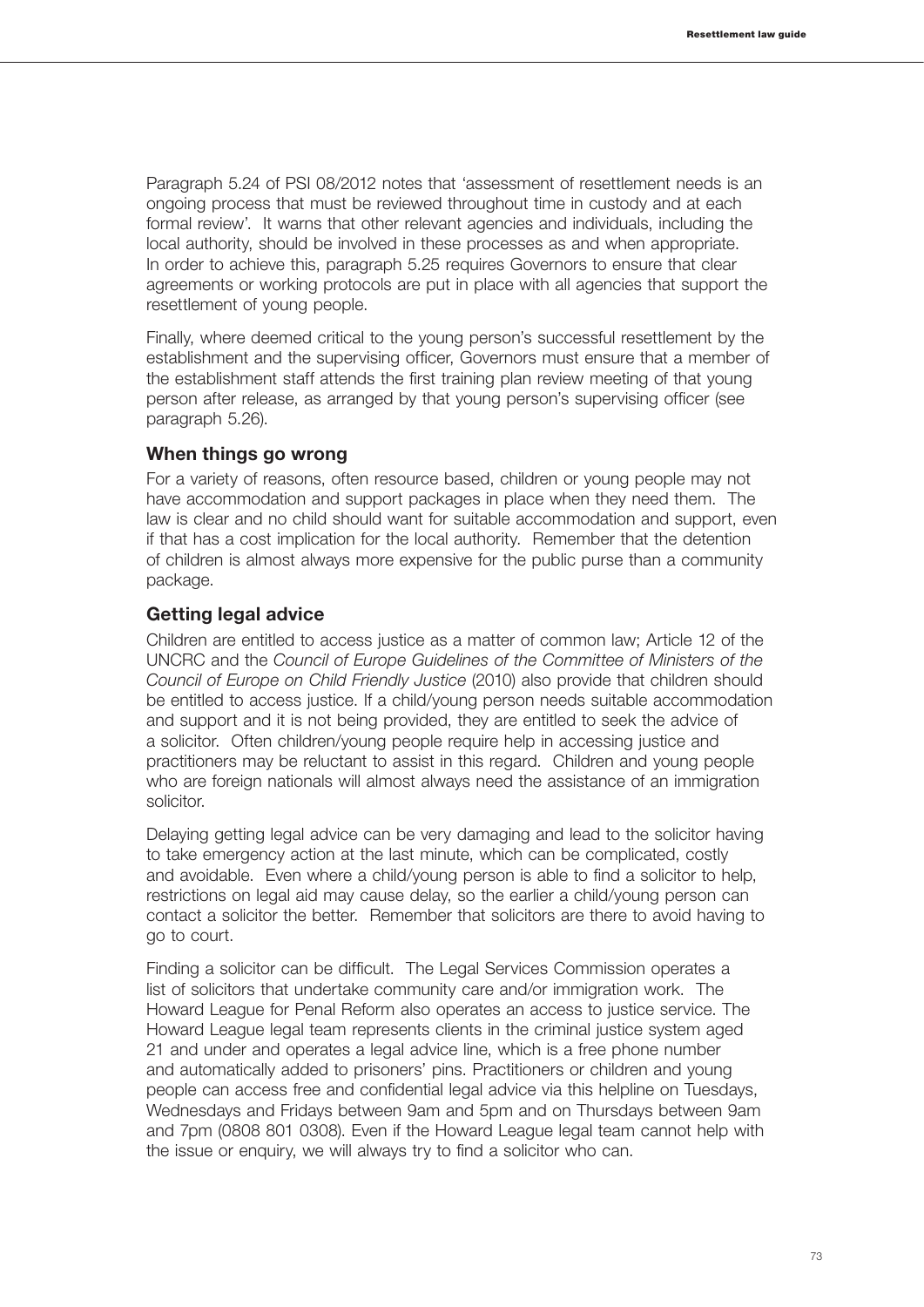#### **Complaints**

Finally, to ensure good practice, it may be a good idea to assist children/young people in making a complaint under the Children Act 1989 where a local authority responsible for resettlement plans has not complied with its legal duty. Complaints can also be made to the Local Government Ombudsman where the local authority has failed to comply with its more general duties: this will include failures by housing authorities as well as children's services.

If the police have failed to make appropriate referrals for children in police detention a complaint can be made to the police authority or the Independent Police Complaints Commission (IPCC).

If the establishment has failed to comply with its legal duties, complaints can also be made initially to the establishment. If the complaint is not dealt with satisfactorily, a further complaint can be made.

In the case of SCHs, where it exists, a review panel within the SCH may review the complaint should the child/young person not be satisfied with the outcome, or the complaint can be reviewed by Ofsted.36 In the case of STCs, the relevant YJB monitor should be contacted. In the case of YOIs an appeal can be made to the Prison and Probation Ombudsman (PPO).

Copies of complaints can also be sent to the bodies that inspect the establishment: Ofsted in the case of SCHs and STCs and Her Majesty's Inspectorate of Prisons in the case of YOIs.

#### **Key guidance**

- UNCRC Article 12
- Children Act 1989
- National standards 2009 and 2012
- Department for Children, Schools and Families (2010) *Sufficiency: Statutory guidance on securing sufficient accommodation for looked after children*.
- Council of Europe (2010) *Guidelines of the Committee of Ministers of the Council of Europe on Child-Friendly Justice*.
- Prison and Probation Ombudsman Terms of Reference
- Review of the Complaints System in the Secure Estate for Children and Young People (D127) (2011)

**http://dera.ioe.ac.uk/2650/1/Review%20of%20the%20Complaints%20System%20in%20the%20Secure%20Estate.pdf**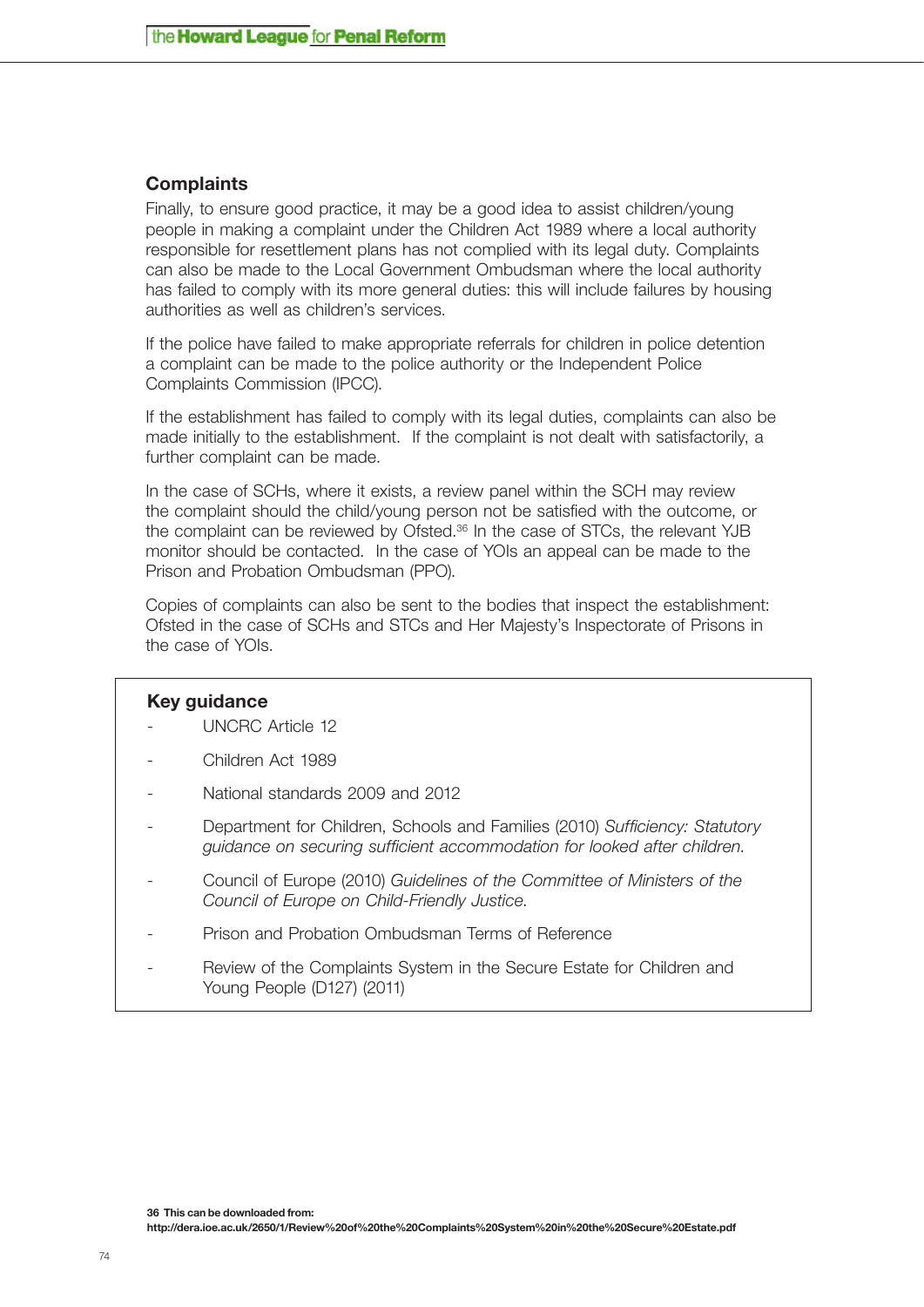# Appendix 1: Custodial sentences for children

# **Detention and training Order (DTO)**

This can be given to 12–17 year olds. The length of sentence can be between four months and two years. The first half of the sentence is spent in custody and the second half spent in the community, under the supervision of the youth offending YOT.

A child serving a DTO of eight, ten or 12 months can be released one month before the mid-point of their sentence.

A child serving a DTO of 18 to 24 months can be released one or two months before the mid-point of their sentence.

# **Section 91 (Power of Criminal Courts (Sentencing) Act 2000)**

This can only be given in the Crown Court for an offence for which an adult could receive at least 14 years in custody. The length of sentence can be up to the adult maximum for the same offence, for which certain offences may be life.

# **Section 90 (Power of Criminal Courts (Sentencing) Act 2000)**

This is the only sentence available to the courts for a person convicted of murder who was aged under 18 at the time of the offence. Children are sentenced to a minimum tariff, after which they can apply to the Parole Board for release. This means that the child can be kept in prison after the end of the minimum tariff of imprisonment if they are still considered to be a risk to the public.

# **Section 228 (Criminal Justice Act 2003)**

If a child is convicted of a certain violent or sexual offence, and the court considers there is a significant risk to members of the public of further offences, the court can impose what is termed an extended sentence for public protection (EPP). This means that the child will be subject to an extended period on licence, after release from custody.

# **Section 226 (Criminal Justice Act 2003)**

If a child is convicted of a specified serious offence, and the court believes there is a significant risk to members of the public of serious harm as a result of further offences, the court can impose what is termed an indeterminate sentence for public protection (DPP). Children are sentenced to a minimum tariff, after which they can apply to the parole board for release. This means that the child can be kept in prison after the end of the minimum tariff of imprisonment if they are still considered to be a risk to the public. This provision will be abolished when the relevant provisions of LASPOA 2012 come into force.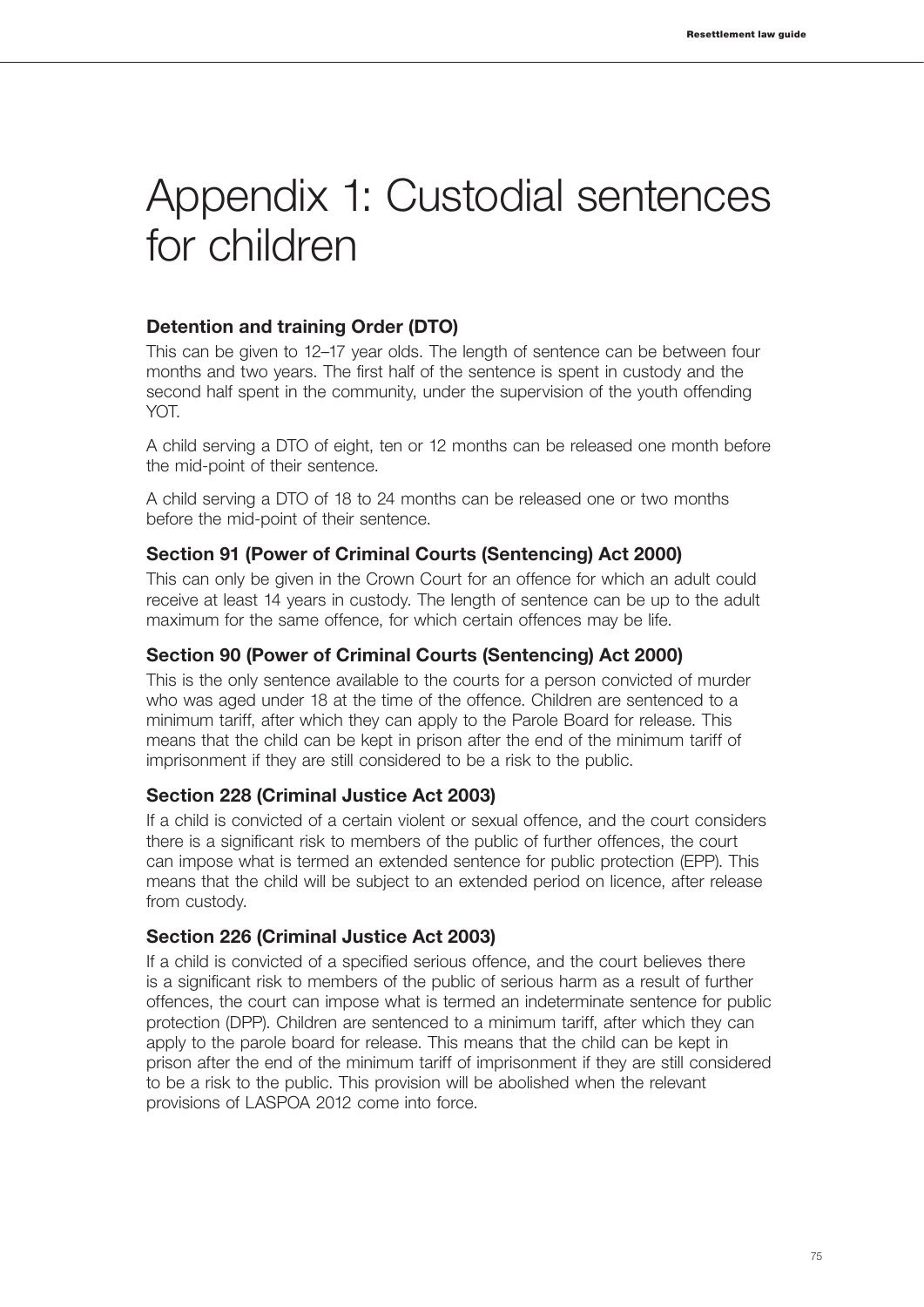# Appendix 2: Glossary

#### **Assessment of needs**

An assessment carried out by the children's services team in the local authority to determine whether the child's needs under section 17 of the Children Act 1989 and whether the child is a 'child in need'. Anyone, including the child, can bring a child to the attention of the local authority. There is no legal requirement to fill out any particular form or even put it in writing.

A decision should be made within one working day as to whether or not the assessment will be carried out. If the local authority refuses to even assess the child, this is almost certain to be unlawful and the child should be assisted in obtaining legal advice. See step 5, p.49.

### **Child**

Someone under the age of 18 years as defined at section 105 Children Act 1989.

#### **Circular (government, probation, local authority)**

Instructions, directions and guidance of lasting importance to public bodies which normally require action to be taken by public bodies or those delegated their authority/duties/powers.

#### **Community care services**

Services provided by adult social services departments.

#### **DTO (Detention and Training Order)**

This is a custodial sentence that can be given to 12–17 year olds. The length of sentence can be between four months and two years. The first half of the sentence is spent in custody and the second half spent in the community, under the supervision of the youth offending team. See p.75

#### **DTO early release**

A child serving a DTO of eight, ten or 12 months can be released one month before the mid-point of their sentence. A child serving a DTO of 18 to 24 months can be released one or two months before the mid-point of their sentence. See p.27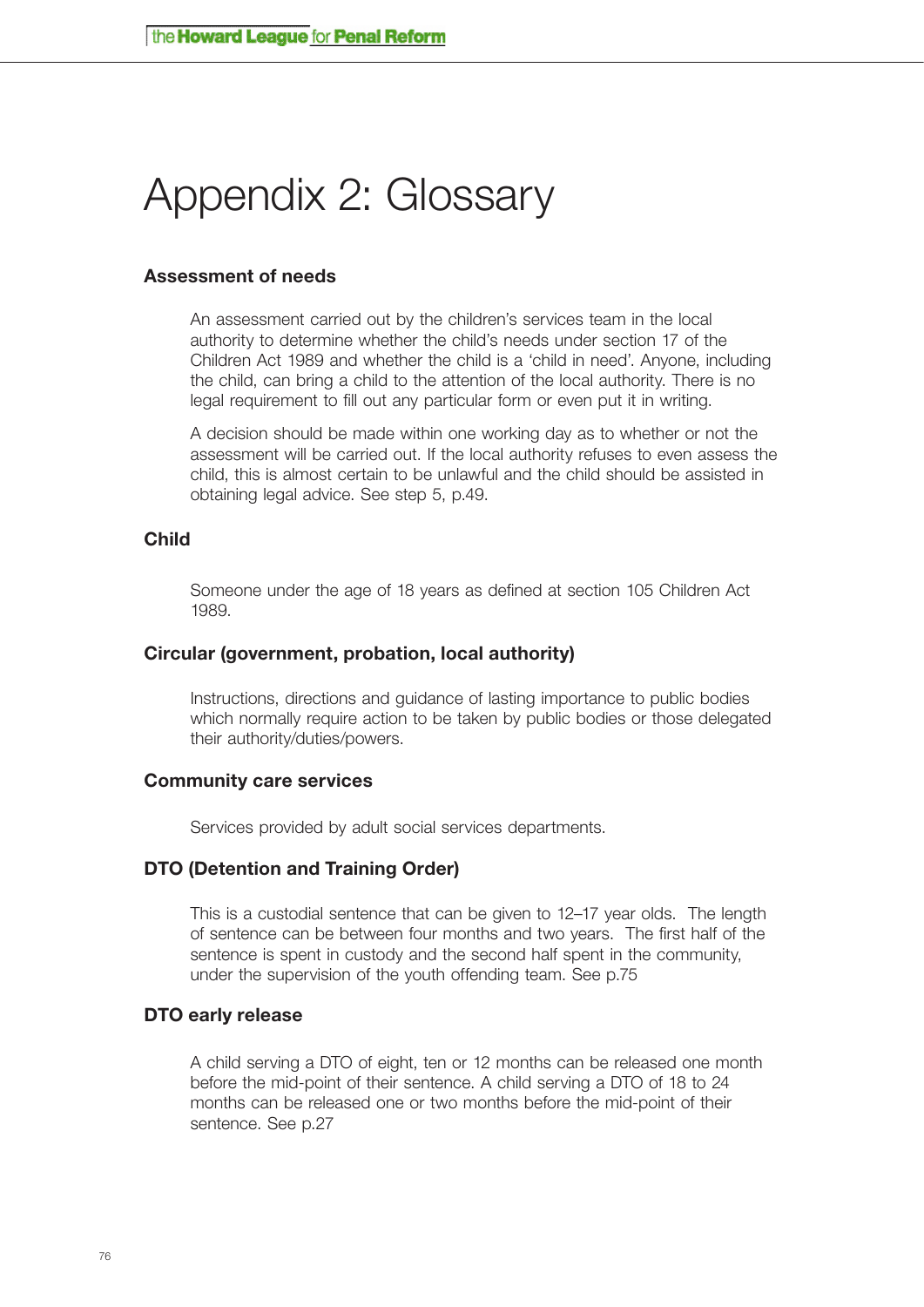#### **Eligible child**

Those children looked after by the local authority under s.20 of the Children Act 1989. They are 16 years or over and have been looked after for 13 weeks or more since the age of 14. See page 54.

#### **Emergency homeless application**

Where a child/young person is likely to be homeless, an application is made for emergency housing. Chapter 12 of the Homelessness Code of Guidance for Local Authorities is directed specifically at 16 and 17 year olds and requires local authorities to produce a framework for joint assessment by housing and children's services to determine whether or not services are owed to the child/young person under the Children Act 1989. If they are not, they can be accommodated under the Housing Act 1996.

#### **Full care order**

A child is placed under a full care order, under section 31 of the Children Act, where the local authority has brought proceedings and the order has been authorised by the family court. Where this happens, the local authority obtains parental responsibility. All children under full care orders are also looked after. Although the care order automatically expires when the child reaches 18, the young person will automatically be entitled to leaving care rights until they are at least 21 years old.

If the child is under a full care order it is the responsibility of the home local authority to make adequate arrangements for his or her accommodation and support on release from custody or in order to prevent unnecessary detention.

#### **HDC (Home Detention Curfew)**

The early release scheme for children/young people sentenced under section 91 of the PCC(S)A 2000. If eligible, children/young people can be released up to 135 days early on an electronic tag.

#### **HMIP (HM Inspectorate of Prison)**

An independent inspectorate that reports on conditions for and treatment of those in prison, young offender institutions and immigration detention facilities. HM Chief Inspector of Prisons is appointed by the Secretary of State for Justice from outside the Prison Service for a term of five years. The Inspectorate's work constitutes an important part of the UK's obligations under the Optional Protocol to the United Nations Convention against Torture and Inhuman and Degrading Treatment: to have in place regular independent inspection of places of custody.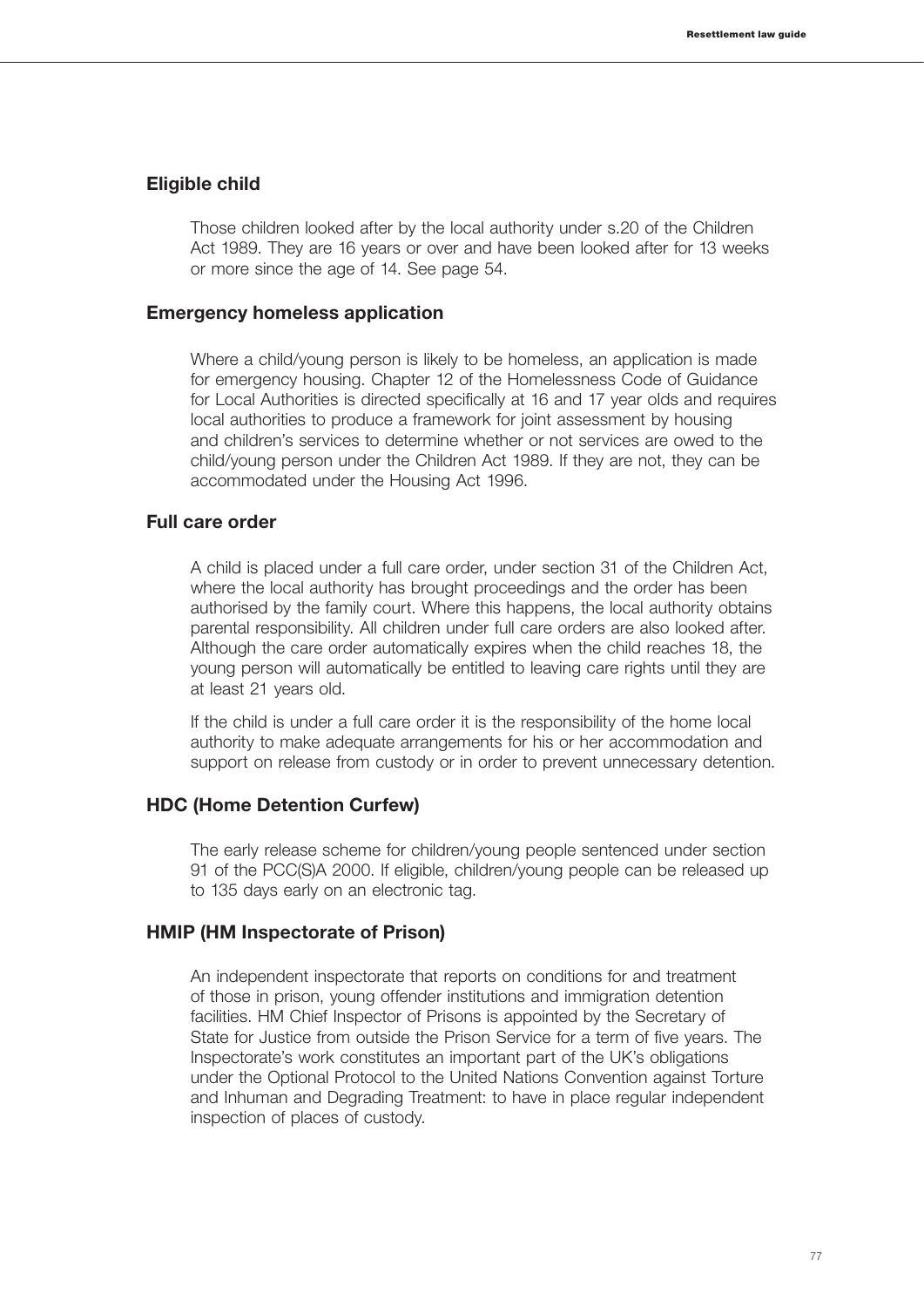### **Housing authority/department**

The section within a local authority responsible for social housing in that area.

### **IPCC (Independent Police Complaints Commission)**

A non-departmental public body responsible for overseeing the system for handling complaints made against police forces in England and Wales. It can also elect to manage or supervise the police investigation into a particular complaint and will independently investigate the most serious cases itself. The IPCC handles appeals by the public about the way their complaint was dealt with by the local force, or its outcomes. While some of the IPCC's investigators are former police officers, the commissioners themselves cannot have worked for the police by law.

# **IRO (Independent Reviewing Officer)**

These officers quality assure the care planning process for each looked after child and ensure that his/her current wishes and feelings are given full consideration. The statutory duties of the IRO are to:

- monitor the local authority's performance of their functions in relation to the child's case
- participate in any review of the child's case
- ensure that any ascertained wishes and feelings of the child concerning the case are given due consideration by the appropriate authority
- perform any other function which is prescribed in regulations.

#### **Intentionally homeless**

It is up to the local authority to prove that a child/young person is intentionally homeless. It must make enquiries into the reasons the child/young person became homeless and must be satisfied that all four of the following points apply:

- the child/young person deliberately did (or did not do) something
- that caused the young person to leave the accommodation
- which otherwise the young person could have stayed in, and
- it would have been reasonable for the young person to stay there.

Examples of this would include not paying the rent, being evicted for antisocial behaviour, or deciding to leave the accommodation.

#### **Judicial review**

Legal proceedings that can be taken to challenge the lawfulness of decisions made by public bodies.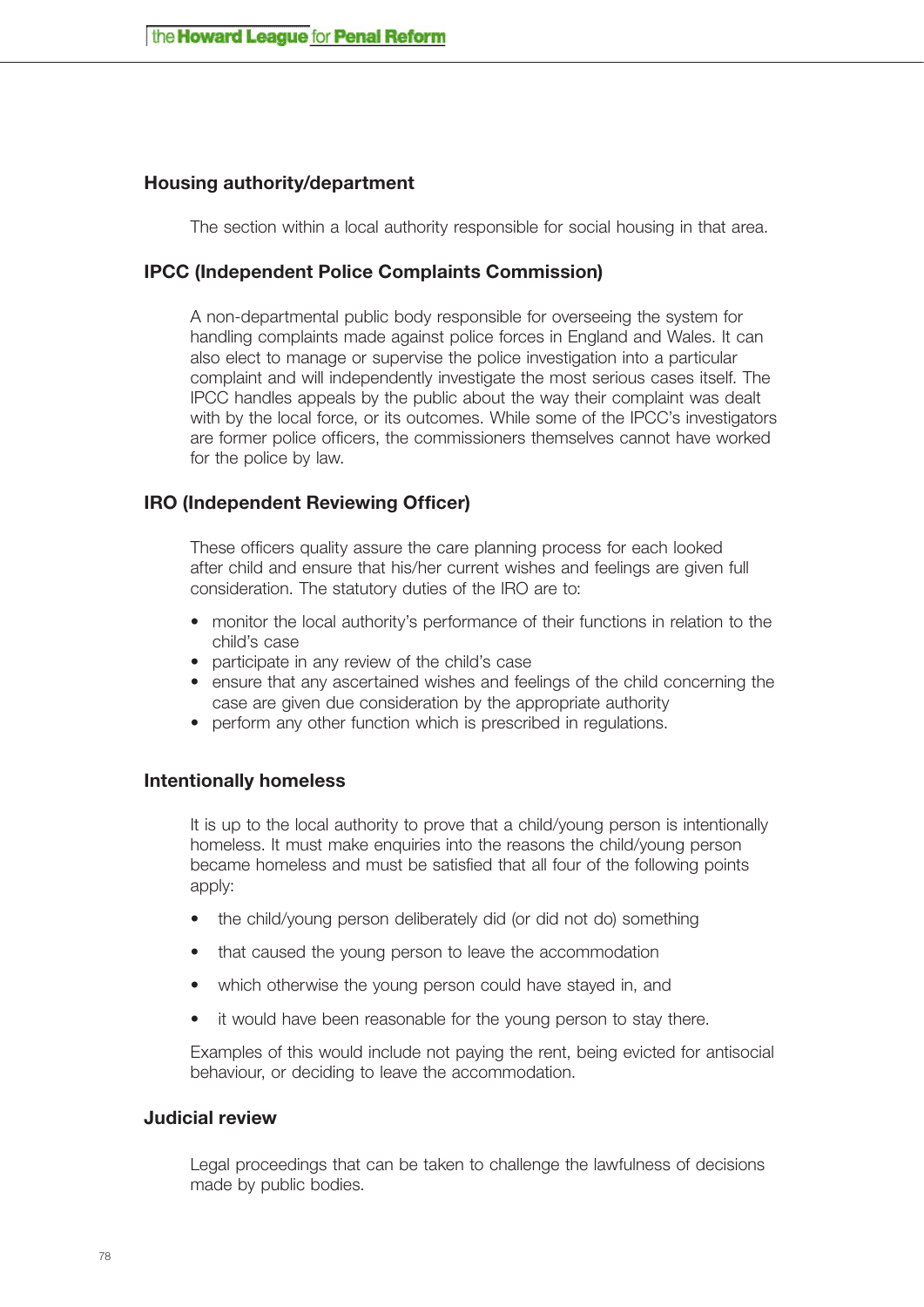#### **Juvenile secure estate**

Secure accommodation commissioned by the YJB made up of SCHs, STCs and YOIs.

#### **Licence period**

The period from the day of release from custody to the sentence expiry date for all sentences except Detention and Training Orders.

#### **Local authority**

Better known as councils: a public body that is responsible for all the public services and facilities in a particular area, including social services and housing functions.

#### **Local government ombudsman**

An independent body which investigates complaints about local authorities and certain other bodies.

#### **Looked after children**

(s.20 CA 1989) Child looked after by the local authority on a voluntary basis.

#### **Long term sentences**

A sentence other than a DTO that for children, can be under (see Appendix 1):

- section 91 of the PCC(S)A 2000
- section 90 of the PCC(S)A 2000
- section 228 of the CJA 2003
- section 226 of the CJA 2003.

#### **MAPPA (Multi-Agency Public Protection Arrangements)**

Arrangements for the 'responsible authorities' tasked with the management of those who have committed sexual or violent offences and others who pose a serious risk of harm to the public.

#### **Parole**

The early release mechanism for children/young people serving certain sentences (e.g. section 90 of the PCC(S)A 2000 and section 226 of the Criminal Justice Act 2003) and the means by which certain young people who are recalled can be re-released.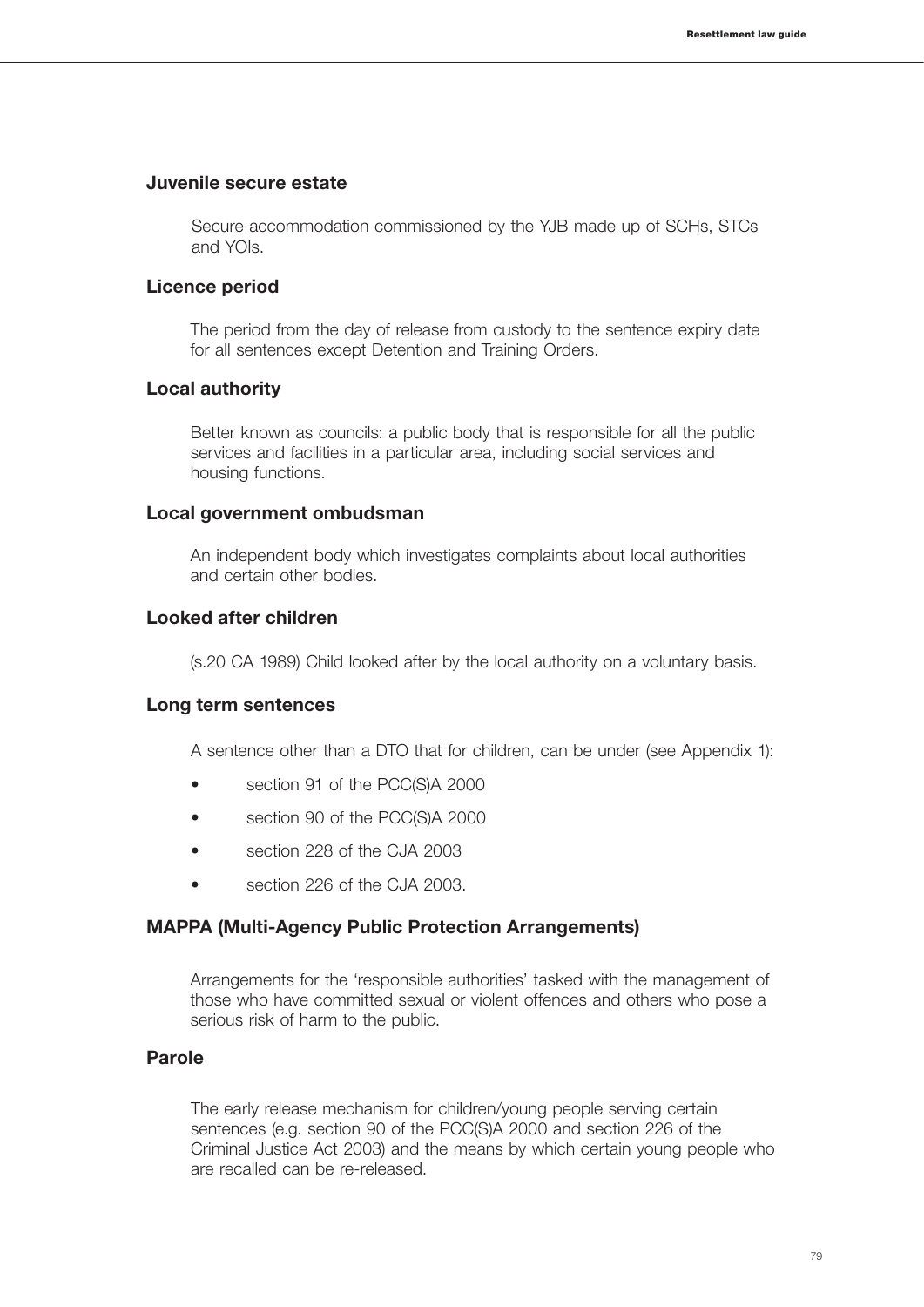#### **Parole Board**

An independent body that assesses the risk posed by certain children/young people serving certain sentences to decide if they can be released on licence or progress to open conditions.

#### **Pathway plan**

A plan setting out how the child or young person's needs will be met, undertaken and met by the relevant local authority.

#### **Personal advisor**

Someone allocated by the local authority, but independent of them, to assist a child/young person who is in the care system or is an eligible, relevant or former relevant child.

#### **PCT (Primary Care Trust)**

A PCT is the responsible body for healthcare in your area. Primary care is the first port of call when you first have a health problem, for example, General Practitioners, walk-in centres, dentists and opticians.

#### **PPO (Prison and Probation Ombudsman)**

An independent body that investigates complaints from prisoners, people on probation and immigration detainees held at immigration removal centres. It also investigates the deaths of prisoners.

#### **Probation Service**

Officially called the National Probation Service for England and Wales, their purpose is to supervise and rehabilitate people convicted of crimes in order to protect the public. The National Offender Management Service (NOMS) aims to reduce reoffending through consistent and effective offender management. In practice, this means probation officers or offender supervisors will supervise people on release from custody on licence conditions and those serving community orders. The Secretary of State for Justice has the ultimately responsibility for the powers exercised by the Probation Service e.g. the power to revoke a licence and recall to prison.

#### **Prison Service Instructions (PSIs) and Prison Service Orders (PSOs)**

Guidance issued by the Prison Service, addressing all aspects of governance, function and management of prisons. PSOs and PSIs provide mandatory instructions and long-term policy guidance. As of 1 August 2009 all new guidance has been issued as PSIs and PSOs are being gradually phased out.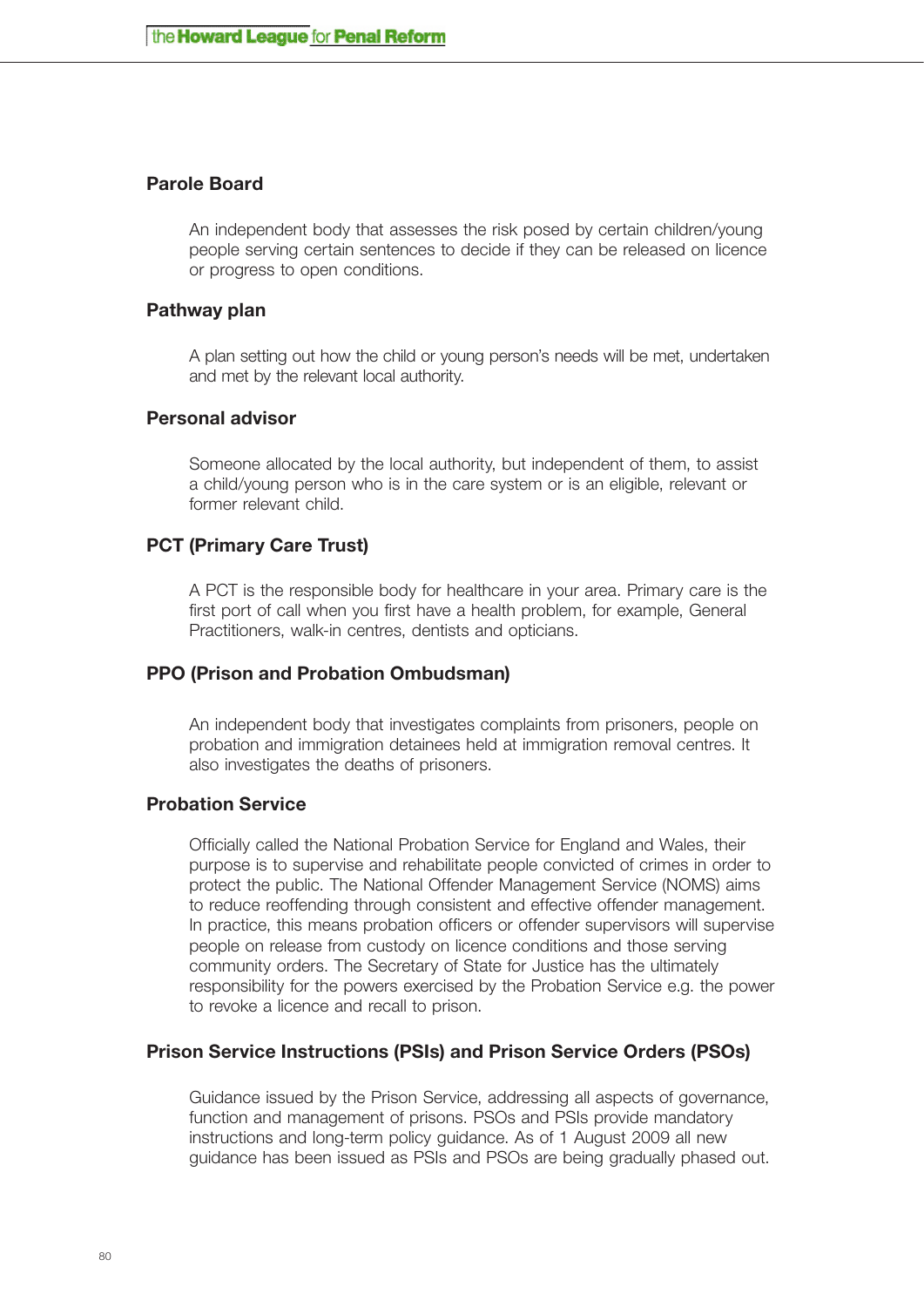#### **Public body/authority**

Carries out functions in the public interest and is funded by public funds (the tax payer) e.g. government departments, local authorities, police and Prison Service. All public bodies must carry out their duties according to the laws made by parliament.

#### **Recall**

The administrative process for returning a child, serving the licence period of a long term sentence, to custody.

#### **Relevant child**

A care leaver entitled to ongoing support from the local authority until at least the age of 21. They have been 'eligible' children but are no longer looked after. See p.56.

#### **Resettlement**

A term used to describe the transition from custody into the community and the support that will be in place for the person leaving custody.

#### **ROTL (Release on Temporary Licence)**

A form of release from custody for a specified time and usually with a licence attached specifying the terms and conditions of release. In all cases, it will be subject to a risk assessment.

Mobilities are the equivalent of a ROTL for children based in SCHs and STCs.

#### **Safeguarding**

The responsibility upon individuals and agencies to protect children from maltreatment and to promote their welfare.

#### **SCH (Secure Children's Home)**

There are ten SCHs, which are all run by local authorities. The Youth Justice Board purchases places for 166 children in ten institutions. SCHs are small units and have the highest staff to child ratio in the children's secure estate, between one member of staff to two children and six staff to eight children. SCHs hold children aged 10–17.

#### **STC (Secure Training Centre)**

There are four STCs which are run by private companies and the Youth Justice Board purchases places for a total of 301 children. The staff ratio in STCs ranges between two staff to five children and three staff to eight children. STCs hold boys and girls aged 12–17. There is a mother and baby unit at Rainsbrook STC with space for three girls.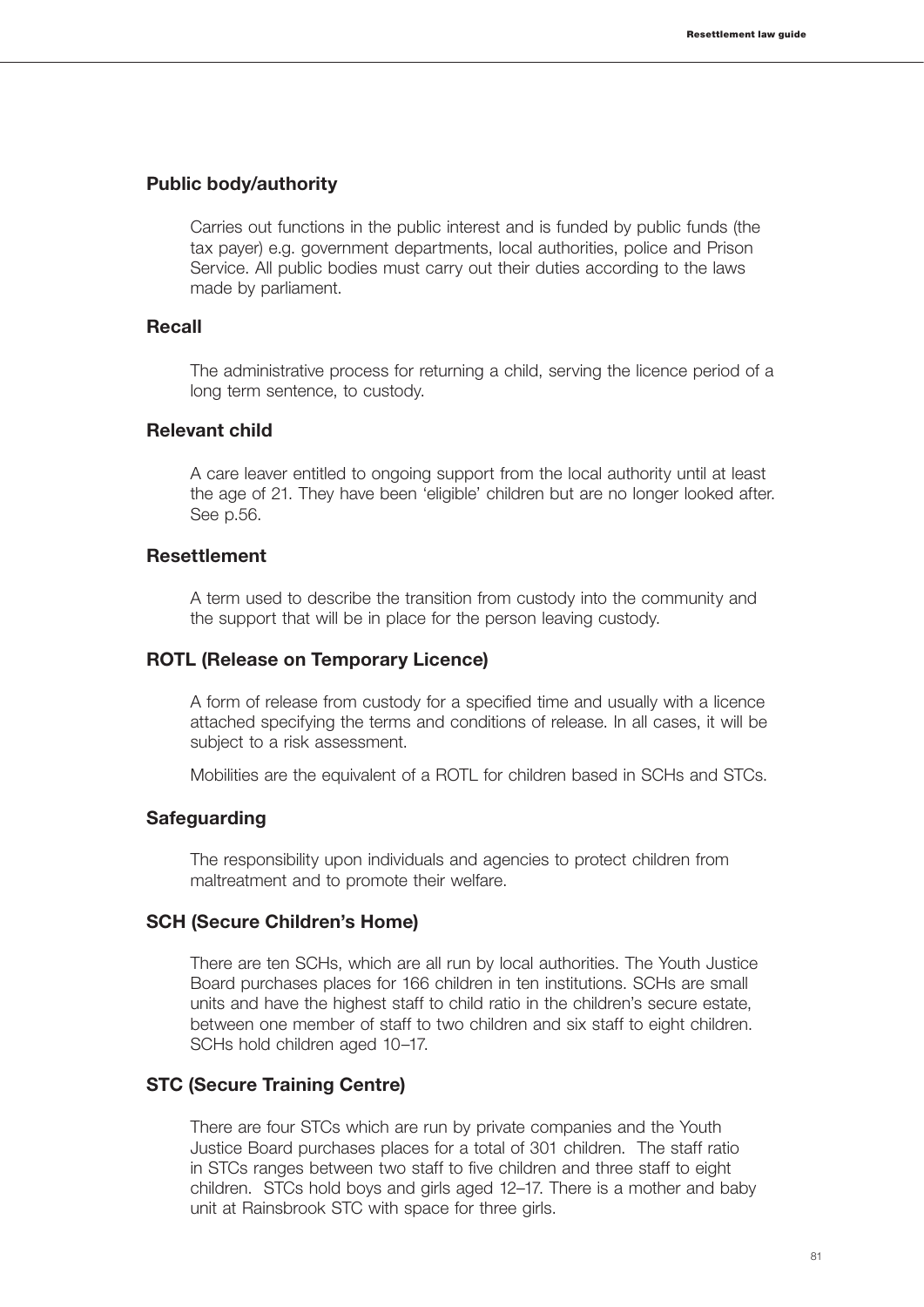#### **Social housing**

An umbrella term for rental housing which may be owned and managed by the government, by not or profit organisations e.g. a housing association, or by a combination of the two. The aim of social housing is to provide affordable housing.

#### **Social services**

The department within every local authority providing support and assistance to vulnerable people, including children's services and adult services.

#### **Supervising officer**

The named lead YOT/YOS worker responsible for overseeing a child/young person's case whilst they are involved in the youth justice system.

#### **Supported accommodation**

Accommodation with access to a team of workers to help with practical tasks and emotional support, either on the same site as the accommodation or support provided alongside the accommodation – 'floating support'.

#### **Vulnerable adults**

The term used for those adults who need help and support in the day to day functioning of their lives. The help provided to people who meet the criteria comes from social services.

#### **Young person**

Someone aged 18 to 21.

#### **YJB (Youth Justice Board)**

A non-departmental public body that was established by the Crime and Disorder Act 1998. Board members – of which there can be between ten and 12 – are appointed by the Secretary of State for Justice and have responsibility for monitoring the youth justice system across England and Wales and for providing advice to government on its operation. The primary aim of the YJB is to prevent offending and reoffending by children and young people.

#### **YOI (Young Offenders Institution)**

There are 12 prisons in England and Wales that hold children. There are eight prisons for boys and three discrete units for girls attached to female prisons. Nine YOIs are run by the Prison Service and two (Ashfield and Parc) are privately run. The Youth Justice Board purchases 2,024 places for children in prisons. Prisons hold boys aged 15–17 and girls aged 17.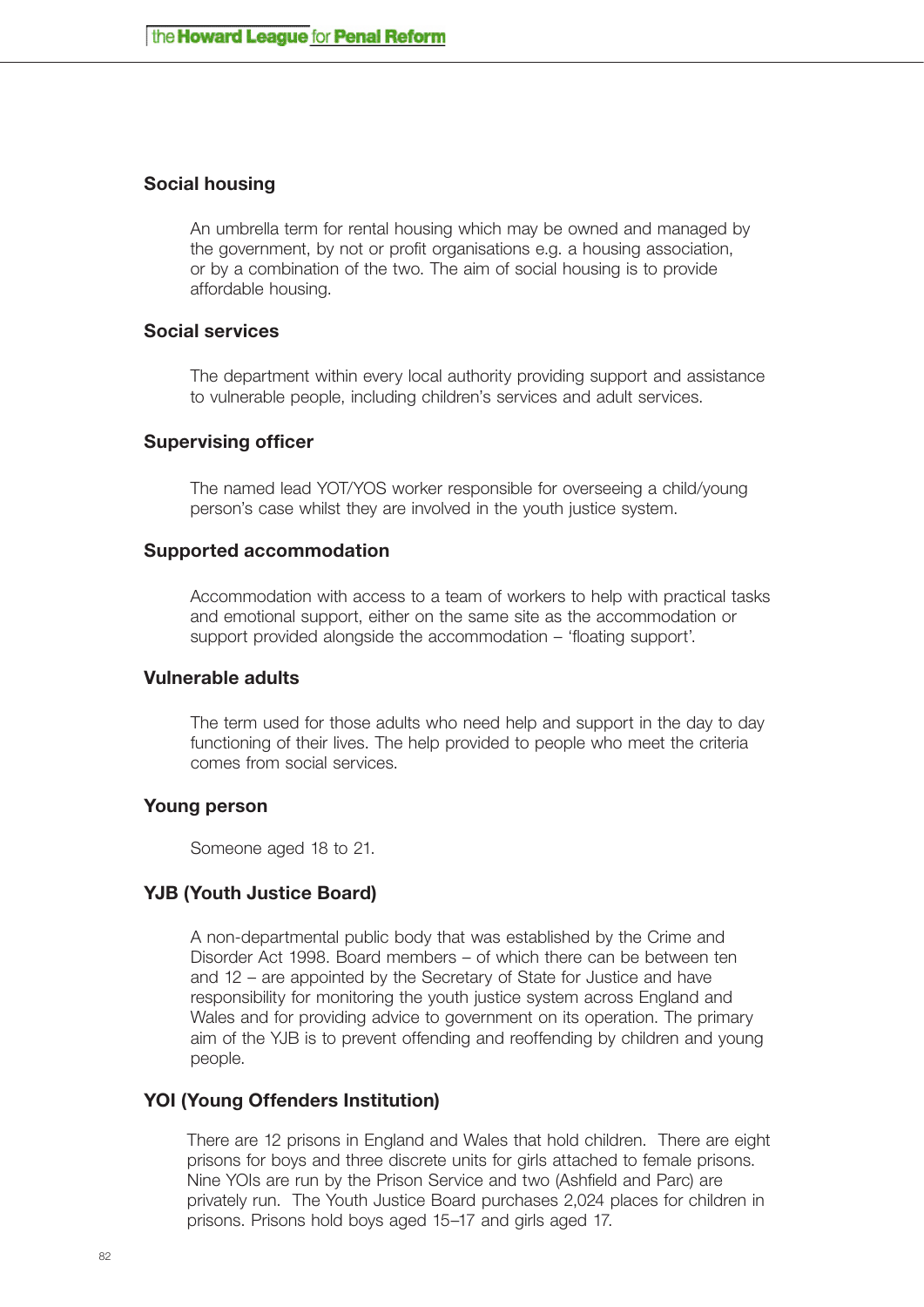Six prisons (Ashfield, Cookham Wood, Hindley, Warren Hill, Werrington and Wetherby) are dedicated children's YOIs and only hold boys aged 15–17. In the remaining prisons (Eastwood Park, Feltham, Foston Hall, New Hall and Parc) children share a site with adult prisoners.

Prisons have the lowest staff to child ratio in the children's secure estate, from just 3 to 6 staff to between 40 and 60 children on the wings.

#### **YOI rules**

All YOIs are regulated to these rules which were introduced in 2000. They are the equivalent of the Prison Rules 1999 that apply to adult prisons in England and Wales.

#### **Youth Offending Team/Service (YOT/YOS)**

Multi-agency teams established by the Crime and Disorder Act 1998 which became operational in local authorities across England and Wales during 2000. They are made up of personnel from health, education, police, probation and social services and have responsibility for the provision of youth justice services within their area.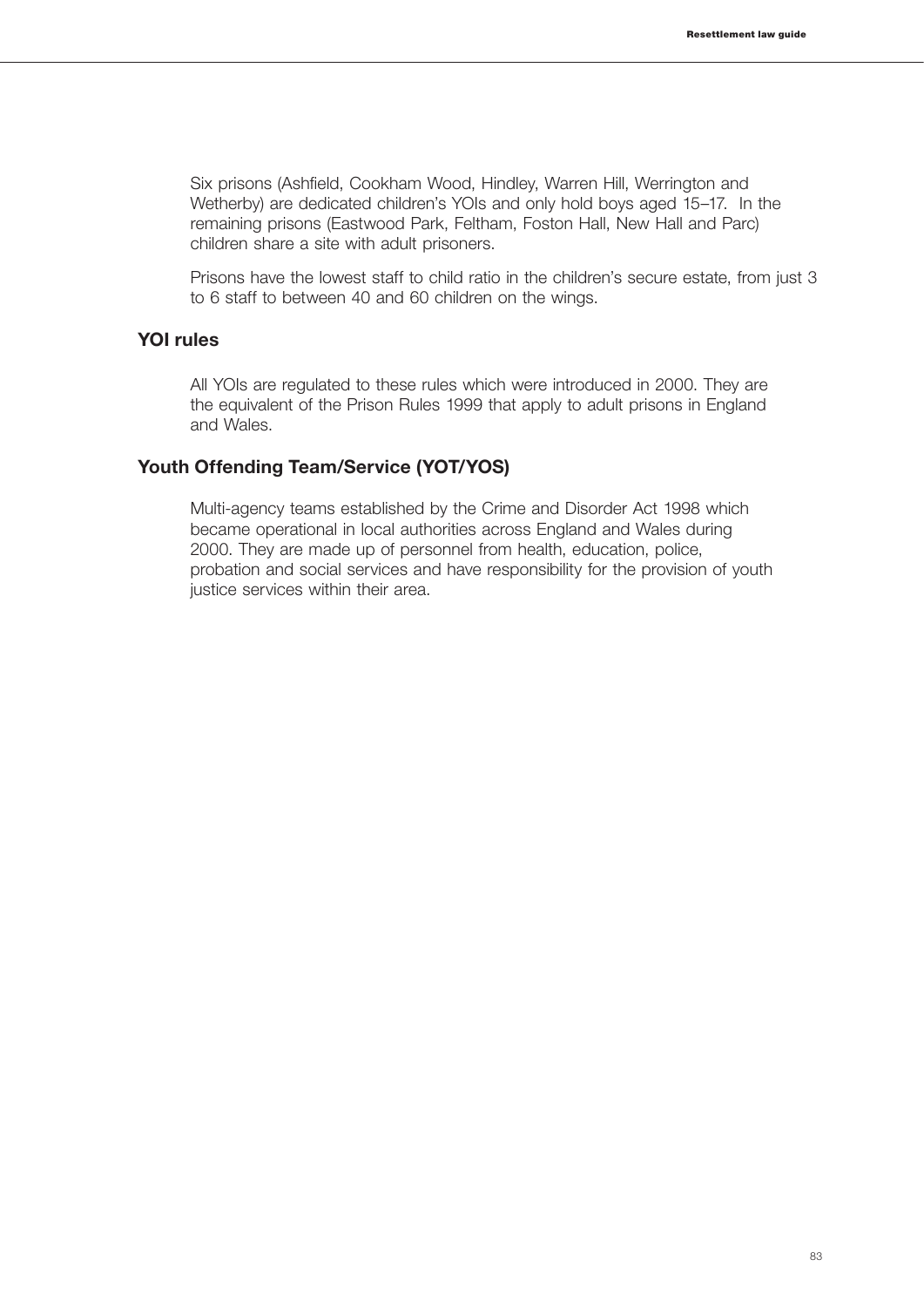# Appendix 3: References

#### **References**

[ACPO and National Policing Improvement Agency \(2012\)](http://www.homeoffice.gov.uk/publications/police/operational-policing/safer-detention-guidance-2012?view=Binary) *Guidance on the Safer [Detention and Handling of Persons in Police Custody.](http://www.homeoffice.gov.uk/publications/police/operational-policing/safer-detention-guidance-2012?view=Binary)* London: ACPO and National [Policing Improvement Agency](http://www.homeoffice.gov.uk/publications/police/operational-policing/safer-detention-guidance-2012?view=Binary)

[ACPO, MAPPA, HMPS \(2008\)](http://www.gwentmappa.org.uk/fileadmin/PDFs/downloads/Information_for_offenders_-_English.pdf) *Information for Offenders*. London: ACPO, MAPPA, **[HMPS](http://www.gwentmappa.org.uk/fileadmin/PDFs/downloads/Information_for_offenders_-_English.pdf)** 

Council of Europe (2010) *[Guidelines of the Committee of Ministers of the Council of](http://www.coe.int/t/dghl/standardsetting/childjustice/Guidelines%20on%20child-friendly%20justice%20and%20their%20explanatory%20memorandum%20_4_.pdf)  [Europe on Child-Friendly Justice](http://www.coe.int/t/dghl/standardsetting/childjustice/Guidelines%20on%20child-friendly%20justice%20and%20their%20explanatory%20memorandum%20_4_.pdf)*. Strasbourg: Council of Europe

Cripps, H. and Summerfield, A. (2012) *[Resettlement provision for children and young](http://www.scie-socialcareonline.org.uk/profile.asp?guid=883f84be-70f1-4caf-8c49-a3385891d4c1)  people*[. Prison Service Journal No. 201, 31-38.](http://www.scie-socialcareonline.org.uk/profile.asp?guid=883f84be-70f1-4caf-8c49-a3385891d4c1)

[Department for Children, Schools and Families and Department for Communities](http://www.communities.gov.uk/documents/housing/pdf/jointworkinghomelessness)  and Local Government (2008) *[Joint working between Housing and Children's](http://www.communities.gov.uk/documents/housing/pdf/jointworkinghomelessness)  [Services: preventing homelessness and tackling its effects on children and young](http://www.communities.gov.uk/documents/housing/pdf/jointworkinghomelessness)  people*[. London: Department for Children, Schools and Families and Department for](http://www.communities.gov.uk/documents/housing/pdf/jointworkinghomelessness)  [Communities and Local Government](http://www.communities.gov.uk/documents/housing/pdf/jointworkinghomelessness)

[Department for Children, Schools and Families and Department for Communities](https://www.education.gov.uk/publications/eOrderingDownload/Provision%20of%20accommodation.pdf)  and Local Government (2010) *[Provision of Accommodation for 16 and 17 year](https://www.education.gov.uk/publications/eOrderingDownload/Provision%20of%20accommodation.pdf)  [old children who may be homeless and/ or require accommodation.](https://www.education.gov.uk/publications/eOrderingDownload/Provision%20of%20accommodation.pdf)* London: [Department for Children, Schools and Families and Department for Communities](https://www.education.gov.uk/publications/eOrderingDownload/Provision%20of%20accommodation.pdf)  [and Local Government](https://www.education.gov.uk/publications/eOrderingDownload/Provision%20of%20accommodation.pdf) 

[Department for Children, Schools and Families \(2010\)](https://www.education.gov.uk/publications/eOrderingDownload/DCSF-00186-2010.pdf) *Sufficiency: Statutory [guidance on securing sufficient accommodation for looked after children](https://www.education.gov.uk/publications/eOrderingDownload/DCSF-00186-2010.pdf)*. London: [Department for Children, Schools and Families](https://www.education.gov.uk/publications/eOrderingDownload/DCSF-00186-2010.pdf)

[Department for Children, Schools and Families \(2010\)](http://www.workingtogetheronline.co.uk/wt_2010.PDF) *Working together to safeguard [children: A guide to inter-agency working to safeguard and promote the welfare of](http://www.workingtogetheronline.co.uk/wt_2010.PDF)  children*[. London, Department for Children, Schools and Families.](http://www.workingtogetheronline.co.uk/wt_2010.PDF)

[Department for Communities and Local Governance \(2006\)](http://www.communities.gov.uk/publications/housing/homelessnesscode ) *Homelessness Code of Guidance for Local Authorities.* [London, Department for Communities and Local](http://www.communities.gov.uk/publications/housing/homelessnesscode )  [Governance](http://www.communities.gov.uk/publications/housing/homelessnesscode )

Department for Education (2010) *[Children Act 1989 Guidance and Regulations.](http://media.education.gov.uk/assets/files/pdf/p/volume%203%20planning%20transition%20to%20adulthood%20for%20care%20leavers.pdf)* [London: Department for Education](http://media.education.gov.uk/assets/files/pdf/p/volume%203%20planning%20transition%20to%20adulthood%20for%20care%20leavers.pdf) 

Department of Health (2010) *[Prioritising need in the context of putting people](http://www.dh.gov.uk/prod_consum_dh/groups/dh_digitalassets/@dh/@en/@ps/documents/digitalasset/dh_113155.pdf)  [first: a whole system approach to eligibility criteria for adult social care.](http://www.dh.gov.uk/prod_consum_dh/groups/dh_digitalassets/@dh/@en/@ps/documents/digitalasset/dh_113155.pdf)* England: [Department of Health](http://www.dh.gov.uk/prod_consum_dh/groups/dh_digitalassets/@dh/@en/@ps/documents/digitalasset/dh_113155.pdf) 

[Department of Health and Department for Communities and Local Government](http://www.communities.gov.uk/documents/housing/pdf/152056.pdf)  (2006) *[Homelessness Code of Guidance for Local Authorities](http://www.communities.gov.uk/documents/housing/pdf/152056.pdf)*. London: Department [of Health and Department for Communities and Local Government](http://www.communities.gov.uk/documents/housing/pdf/152056.pdf)

[Her Majesty's Inspectorate of Prisons' \(HMIP\) \(2011\)](http://www.justice.gov.uk/downloads/publications/inspectorate-reports/hmipris/thematic-reports-and-research-publications/looked-after-children-2011.pdf) *The care of looked after children in custody.* [London: HMIP](http://www.justice.gov.uk/downloads/publications/inspectorate-reports/hmipris/thematic-reports-and-research-publications/looked-after-children-2011.pdf)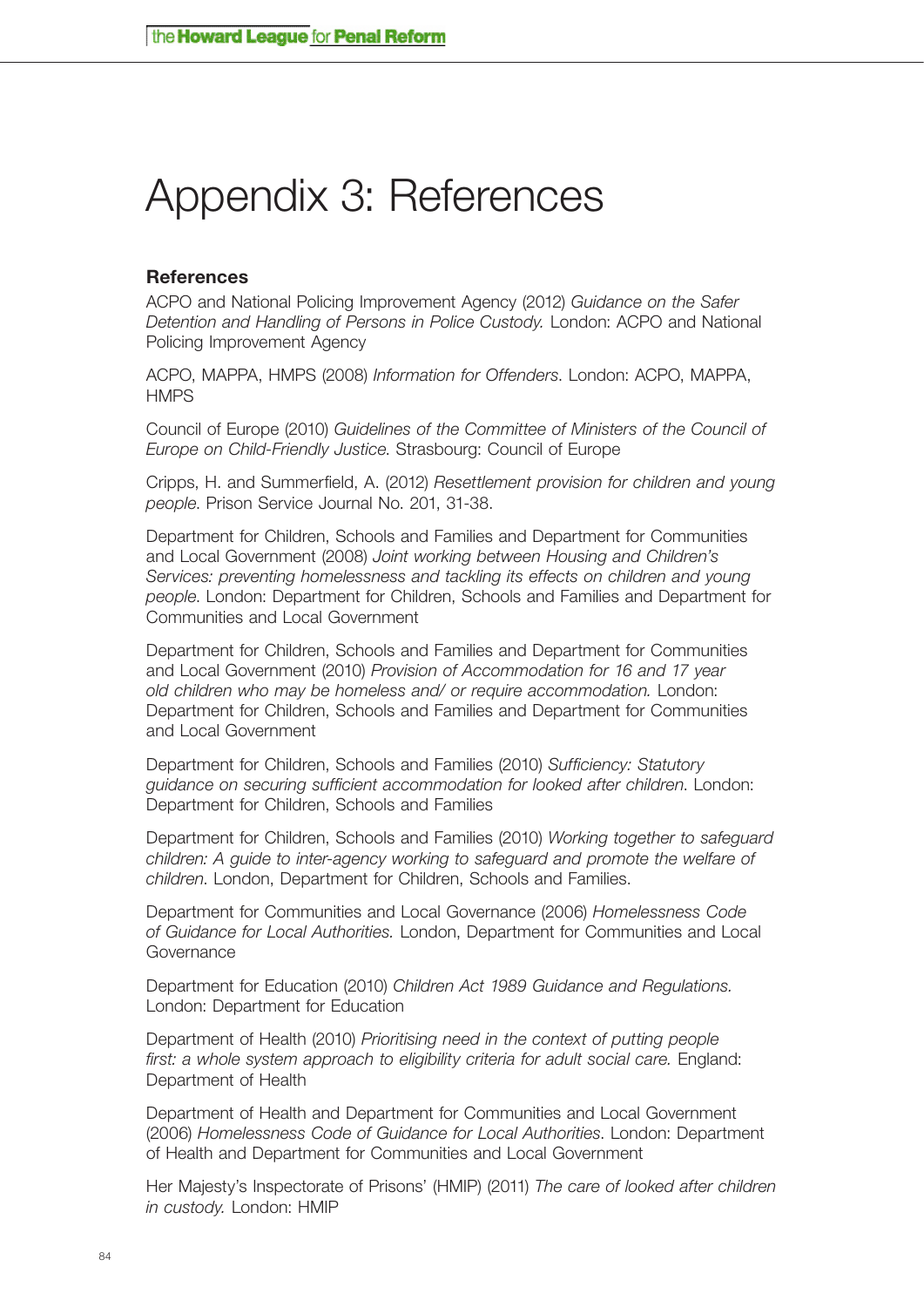Home Office and the Youth Justice Board (2002) *The Detention and Training Order: Joint Home Office / Lord Chancellors Department / Youth Justice Board Circular.* London: Home Office and the Youth Justice Board

[Home Office and Youth Justice Board \(2000\)](http://www.proceduresonline.com/bradford/yos/client%20supplied/dto_revised_guidance_elec_early_release.pdf) *The detention and training order: [Revised guidance on electronically monitored early release](http://www.proceduresonline.com/bradford/yos/client%20supplied/dto_revised_guidance_elec_early_release.pdf)*. London: Home Office [and Youth Justice Board](http://www.proceduresonline.com/bradford/yos/client%20supplied/dto_revised_guidance_elec_early_release.pdf)

[Howard League for Penal Reform \(2008\)](http://d19ylpo4aovc7m.cloudfront.net/fileadmin/howard_league/user/pdf/Parole_4_Kids_Report_WEB.pdf) *Parole 4 Kids: A Review of the Parole [Process for Children in England and Wales](http://d19ylpo4aovc7m.cloudfront.net/fileadmin/howard_league/user/pdf/Parole_4_Kids_Report_WEB.pdf)*. London: Howard League for Penal [Reform](http://d19ylpo4aovc7m.cloudfront.net/fileadmin/howard_league/user/pdf/Parole_4_Kids_Report_WEB.pdf)

[Howard League for Penal Reform \(2010\)](http://www.t2a.org.uk/wp-content/uploads/2011/09/Howard-League-Access_to_Justice_Denied.pdf ) *Access to Justice Denied.* London: Howard [League for Penal Reform](http://www.t2a.org.uk/wp-content/uploads/2011/09/Howard-League-Access_to_Justice_Denied.pdf )

Howard League for Penal Reform (2010*[\) Young, Adult, No Support: The entitlements](http://www.howardleague.org/1017/)  of young adults to care in the community.* [London: Howard League for Penal Reform](http://www.howardleague.org/1017/)

[Howard League for Penal Reform \(2011\)](http://www.howardleague.org/fileadmin/howard_league/user/pdf/Publications/Restraint.pdf) *Twisted*. London: Howard League for Penal [Reform](http://www.howardleague.org/fileadmin/howard_league/user/pdf/Publications/Restraint.pdf)

Howard League for Penal Reform (2011) *[The overnight detention of children in police](http://d19ylpo4aovc7m.cloudfront.net/fileadmin/howard_league/user/pdf/Research/Overnight_in_police_cells_final_01.pdf)  cells.* [London: Howard League for Penal Reform](http://d19ylpo4aovc7m.cloudfront.net/fileadmin/howard_league/user/pdf/Research/Overnight_in_police_cells_final_01.pdf)

[Ministry of Justice and Department for Children, Schools, and Families \(2010\)](http://www.justice.gov.uk/downloads/youth-justice/yjb-toolkits/victims/national-standards-youth-justice-services.pdf)  *[National standards for youth justice services.](http://www.justice.gov.uk/downloads/youth-justice/yjb-toolkits/victims/national-standards-youth-justice-services.pdf)* London: Ministry of Justice and [Department for Children, Schools, and Families](http://www.justice.gov.uk/downloads/youth-justice/yjb-toolkits/victims/national-standards-youth-justice-services.pdf)

Ministry of Justice (2011) *[Policy on Juvenile Oral Hearings](http://www.justice.gov.uk/offenders/parole-board/juvenile-oral-hearings)*. London, The Ministry of **[Justice](http://www.justice.gov.uk/offenders/parole-board/juvenile-oral-hearings)** 

[National MAPPA Team National Offender Management Service Offender](http://www.justice.gov.uk/downloads/offenders/mappa/mappa-guidance-2012-part1.pdf)  [Management and Public Protection Group \(2012\)](http://www.justice.gov.uk/downloads/offenders/mappa/mappa-guidance-2012-part1.pdf) *MAPPA guidance 2012 version 4.* [London: ACPO, HMPS, MAPPA Team National Offender Management Service,](http://www.justice.gov.uk/downloads/offenders/mappa/mappa-guidance-2012-part1.pdf)  [Ministry of Justice, National Probation Service](http://www.justice.gov.uk/downloads/offenders/mappa/mappa-guidance-2012-part1.pdf)

National Probation Service (2007) *Parole assessment reports*. London: National Probation Service

[Prison and Probation Ombudsman \(2009\)](http://www.ppo.gov.uk/docs/tor_june_2009.pdf) *Terms of Reference.* London, Prison and [Probation Ombudsman](http://www.ppo.gov.uk/docs/tor_june_2009.pdf)

[Sentencing Guideline Council's \(SGC\) \(2009\)](http://sentencingcouncil.judiciary.gov.uk/docs/web_overarching_principles_sentencing_youths.pdf) *Overarching Principles – Sentencing Youths.* [London: SGC](http://sentencingcouncil.judiciary.gov.uk/docs/web_overarching_principles_sentencing_youths.pdf)

Social Exclusion Unit (2002) *[Reducing re-offending by ex-prisoners](http://www.thelearningjourney.co.uk/file.2007-10-01.1714894439/file_view)*. London: Social [Exclusion Unit.](http://www.thelearningjourney.co.uk/file.2007-10-01.1714894439/file_view) 

Summerfield, A. (2011) *[Children and Young People in Custody 2010-2011.](http://www.justice.gov.uk/downloads/publications/inspectorate-reports/hmipris/thematic-reports-and-research-publications/children-young-people-2010-11.pdf)* London: [Her Majesty's Inspectorate of Prisons and the Youth Justice Board](http://www.justice.gov.uk/downloads/publications/inspectorate-reports/hmipris/thematic-reports-and-research-publications/children-young-people-2010-11.pdf)

United Kingdom Border Agency (2012) *[Enforcement Instructions and Guidance,](http://www.ukba.homeoffice.gov.uk/sitecontent/documents/policyandlaw/enforcement/detentionandremovals/ )  [chapter 55 – detention and temporary release](http://www.ukba.homeoffice.gov.uk/sitecontent/documents/policyandlaw/enforcement/detentionandremovals/ )*. London: United Kingdom Border [Agency](http://www.ukba.homeoffice.gov.uk/sitecontent/documents/policyandlaw/enforcement/detentionandremovals/ )

Youth Justice Board (2006) *[Youth Resettlement: a framework for action](http://www.yjb.gov.uk/Publications/Resources/Downloads/Youth%20Resettlement%20Framework%20for%20Action.pdf)*. London, [Youth Justice Board.](http://www.yjb.gov.uk/Publications/Resources/Downloads/Youth%20Resettlement%20Framework%20for%20Action.pdf)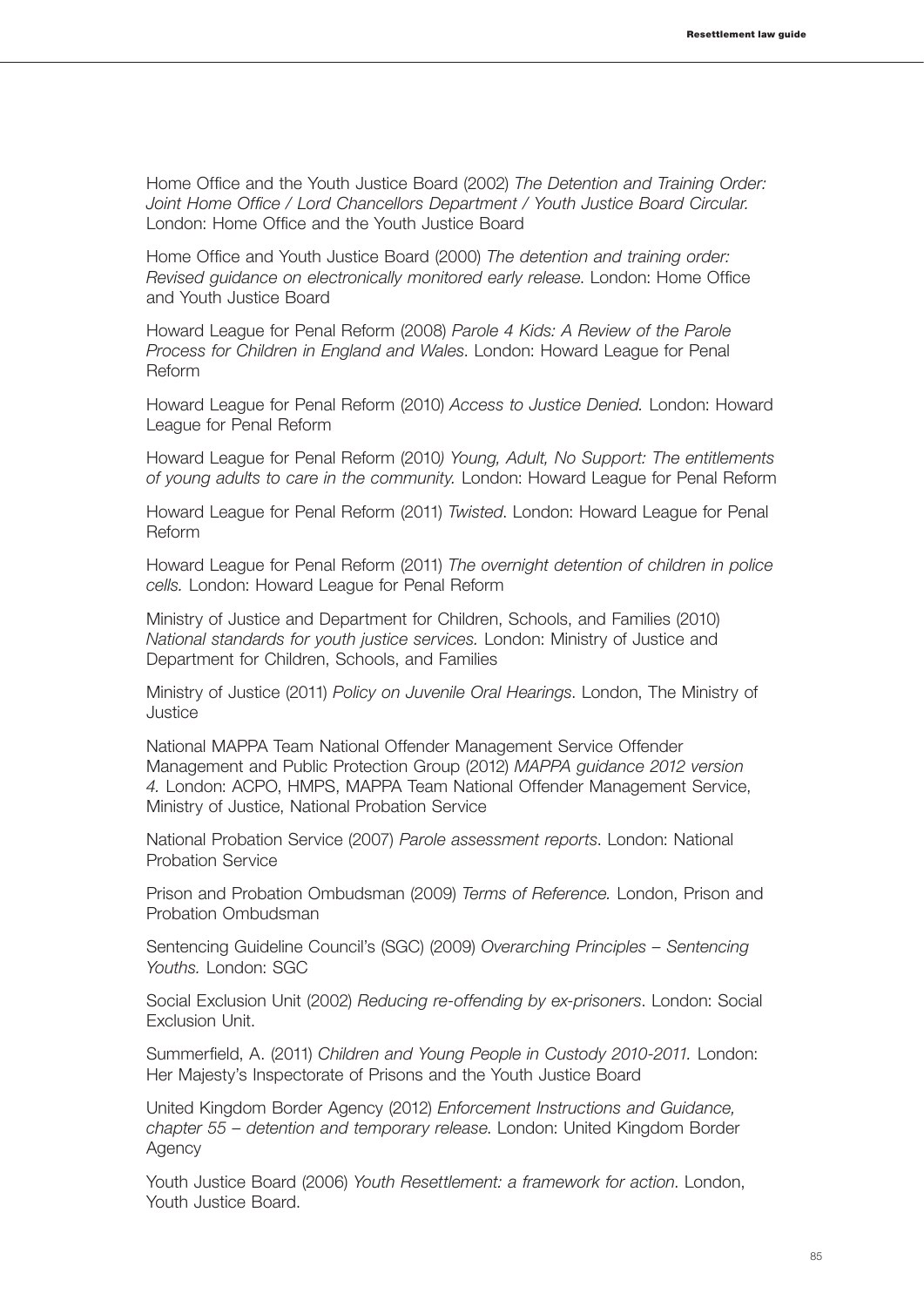Youth Justice Board (2007) *[Housing needs and experiences.](http://www.yjb.gov.uk/publications/Resources/Downloads/Accommodation%20Needs%20and%20Experiences%20-%20Full%20Report.pdf)* London: Youth Justice Board

Youth Justice Board (2010) *[Custodial interventions and community resettlement.](http://www.justice.gov.uk/downloads/youth-justice/improving-practice/CaseManagementGuidanceSection7Custodialinterventionsandcommunityresettlement.pdf/)* London: [Youth Justice Board](http://www.justice.gov.uk/downloads/youth-justice/improving-practice/CaseManagementGuidanceSection7Custodialinterventionsandcommunityresettlement.pdf/) 

Youth Justice Board (2011) *[Release and recall, guidance for youth offending teams.](http://www.justice.gov.uk/youth-justice/courts-and-orders/release-and-recall)* [London: Youth Justice Board](http://www.justice.gov.uk/youth-justice/courts-and-orders/release-and-recall)

Youth Justice Board (2011) *[Review of the Complaints System in the Secure Estate for](http://dera.ioe.ac.uk/2651/1/Review%20of%20the%20Complaints%20System%20-%20Summary%20and%20Action%20Plan.pdf)  Children and Young People*[. London: Youth Justice Board](http://dera.ioe.ac.uk/2651/1/Review%20of%20the%20Complaints%20System%20-%20Summary%20and%20Action%20Plan.pdf)

#### **Statutes and regulations**

Care Planning, Placement and Case Review (England) Regulations 2010

Care Leavers (England) Regulations 2010

• regulation 3

Children Act 1989

- $\bullet$  s 17
- $\bullet$  s 20
- $\bullet$  s 22
- • s 23
- • s 24
- • s 25
- • s 31
- • s 47
- schedule 2, s 7

Children Act 2004

 $\bullet$  s 11

Crime and Disorder Act 1998

 $\bullet$  s 37

Criminal Justice Act 1991

 $\bullet$  s 65

Criminal Justice Act 2003

- $\bullet$  s 35
- $\bullet$  s 156
- • s 226
- • s 228
- • s 235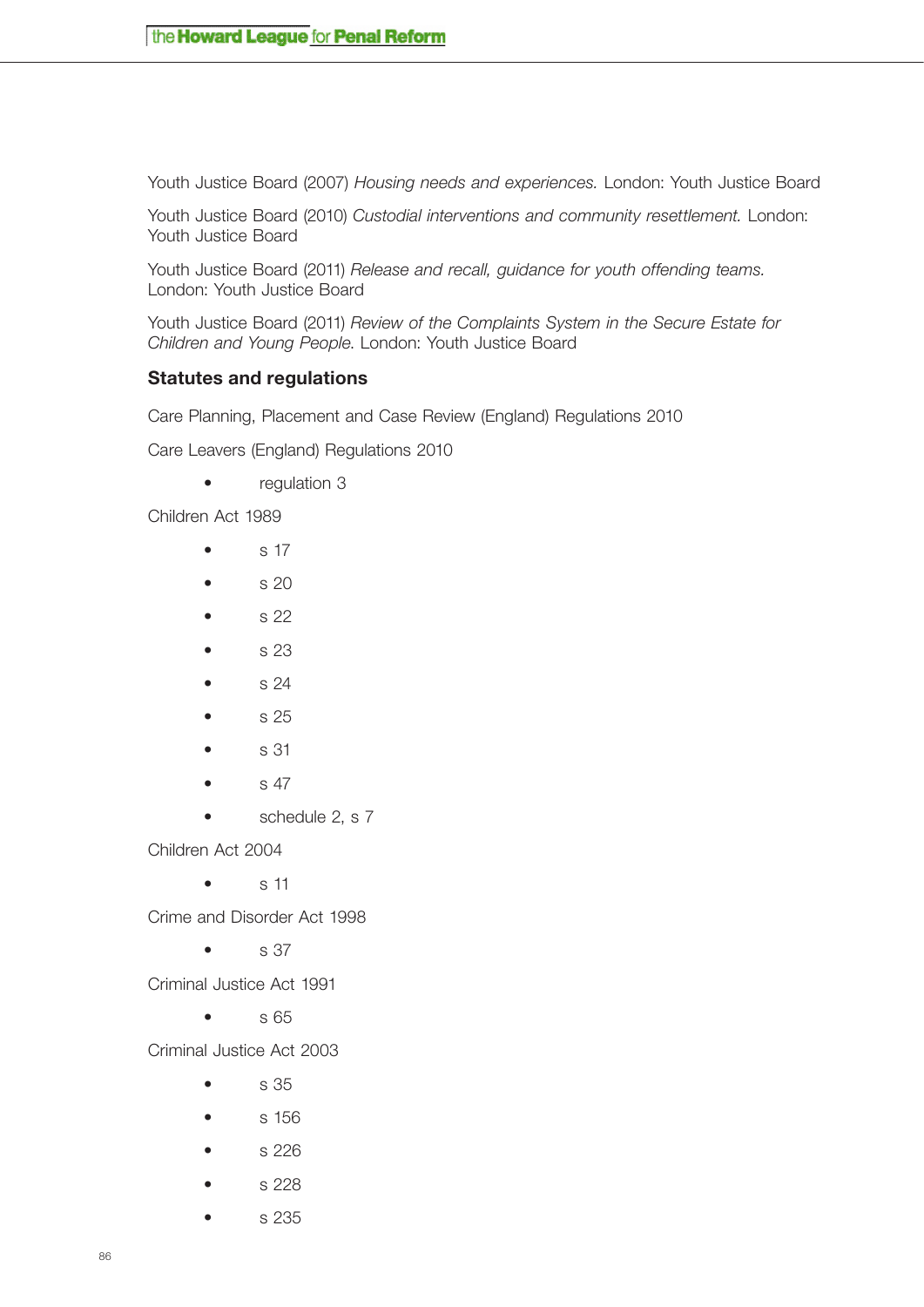- $\bullet$  s 244
- $\bullet$  s 250
- $\bullet$  s 325
- • s 326
- $\bullet$  s 327

Criminal Justice and Courts Services Act 2000

• s 69

Criminal Justice and Immigration Act 2008

Data Protection Act 1998

Domestic Violence, Crime and Victims Act 2004

 • s 35

European Convention on Human Rights

- Article 5
- Article 8

European Rules for Juvenile Offenders

Freedom of Information Act 2000

Homelessness (Priority Need for Accommodation) (England) Order 2002

Housing Act 1996

- $\bullet$  s 175
- • s 188
- • s 184
- • s 189
- s 195
- s 206

Legal Aid and Sentencing and Punishment of Offenders Act 2012

National Assistance Act 1948

 $\bullet$  s 21

National Health Service and Community Care Act 1990

 $\bullet$  s 47

Police and Criminal Evidence Act 1984 (PACE)

- section 38 (6)
- part IV, clause 37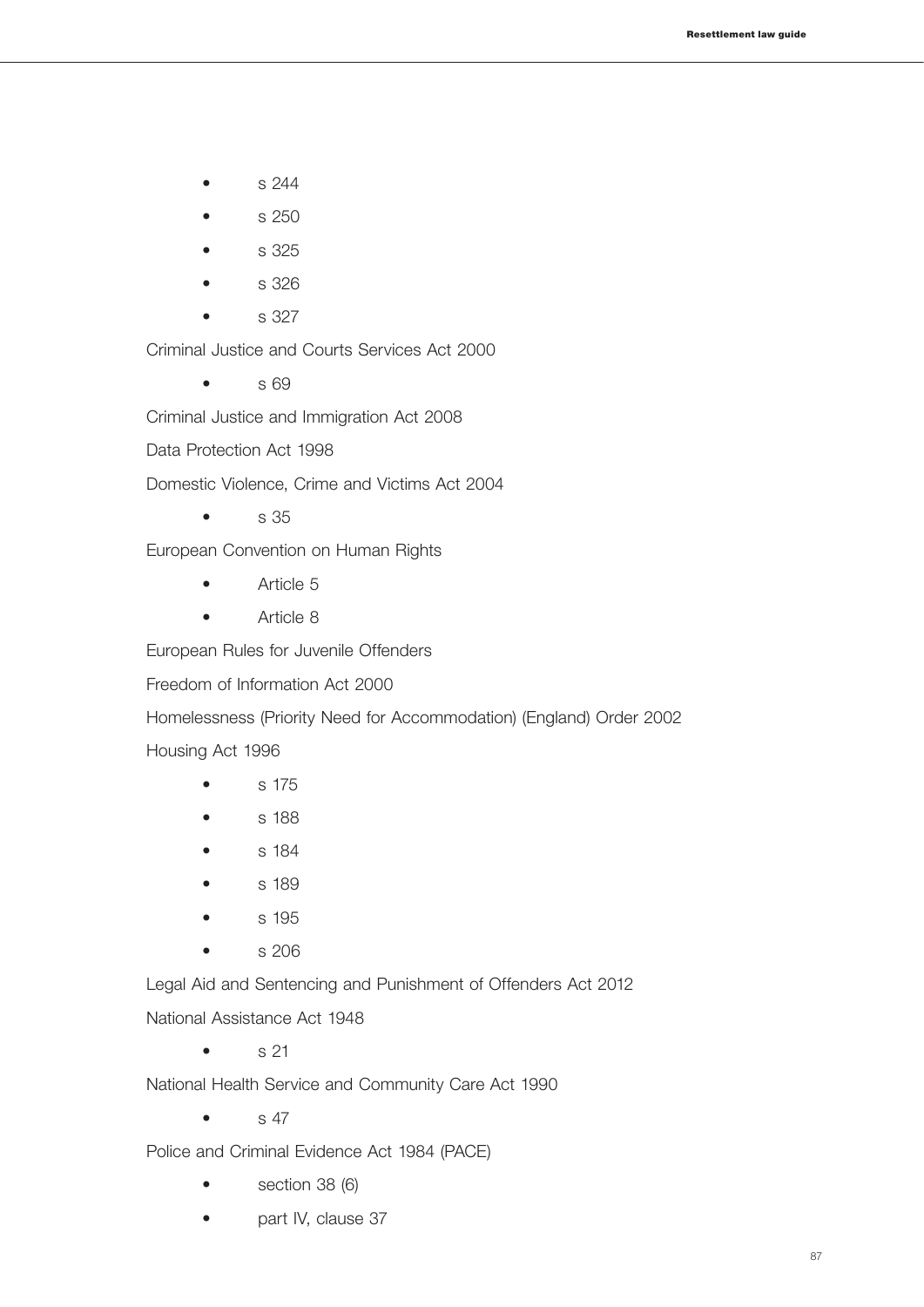Police and Criminal Evidence Act Code of Practice Power of Criminal Courts (Sentencing) Act 2000

- $\bullet$  s 90
- $\bullet$  s 91
- $\bullet$  s 92
- s 102(5)
- • s 103

Probation Circular 4/2007 - Parole assessment reports

Probation instruction 07/2011

Prison Service instruction 47/2002

Prison Service instruction 31/2003

Prison Service instruction 36/2010

Prison Service instruction 07/2011

Prison Service instruction 08/2012

Prison Service instruction 21/2012

Prison Service Order 4700 - Lifer Manual

Prison Service Order 6000 - Parole Release and Recall

Prison Service Order 6300 – Release on temporary licence

Prison Service Order 6650 - Sentence Calculation

Prison Service Order 6700 – Home Detention Curfew

United Nations Convention on the Rights of the Child (UNCRC) (1990)

- Article 3
- Article 12
- Article 37
- Article 40

Young Offender Institution Rules 2000

Rule 5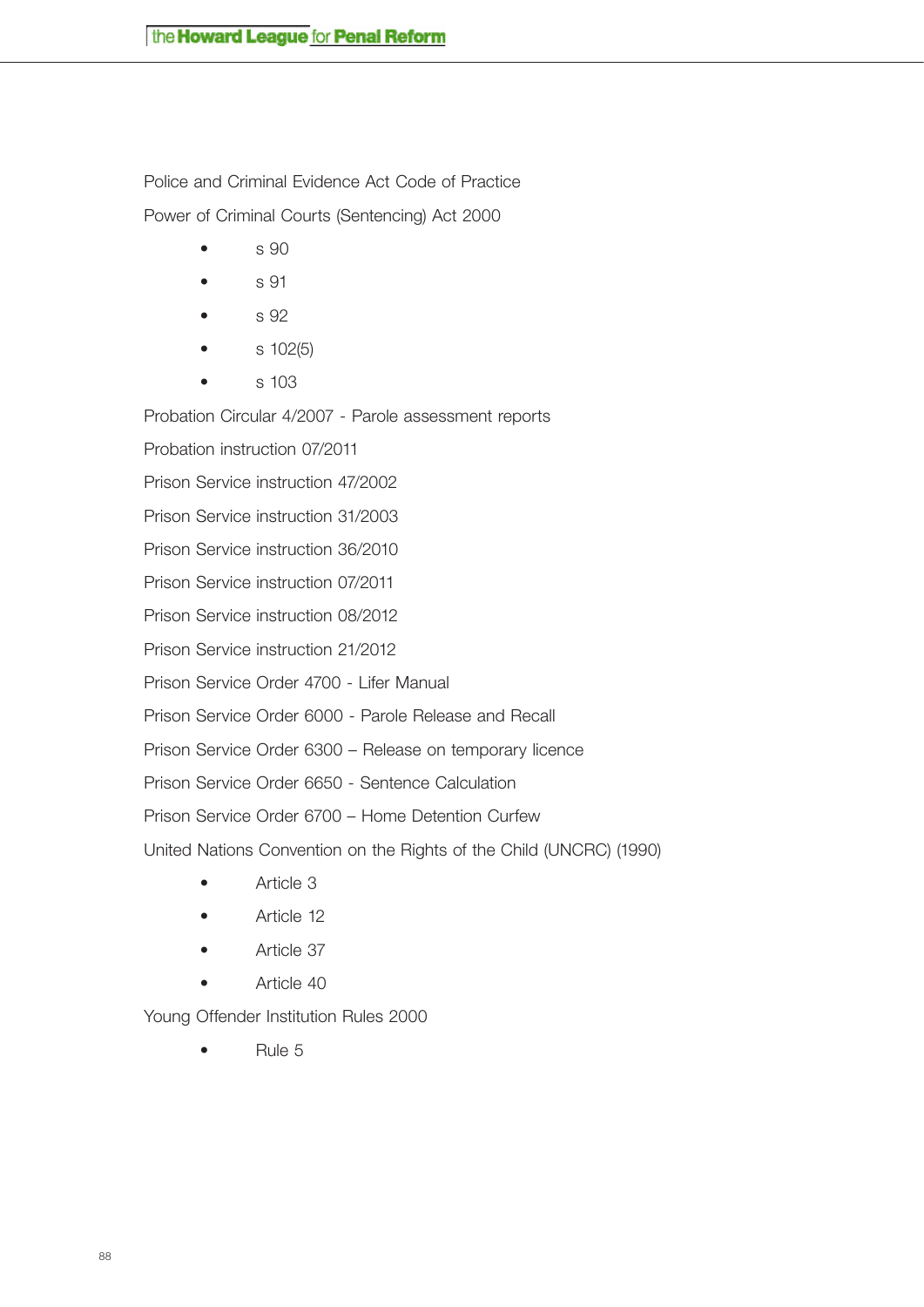# Appendix 4: The check list for children requiring accommodation

The Southwark judgment in the House of Lords (*R (G) v London Borough of Southwark*  $[2009]$  UKHL 26, resulted in a check list<sup>37</sup> of questions designed to determine whether a child who does not already have a care status is entitled to section 20 accommodation.

The check-list below has been adapted to apply to all children with nowhere suitable to live:

- (1) Is the applicant a child? A child is anyone under the age of 18.
- (2) Is the child a relevant child? A relevant child is aged 16 or 17 and has been looked after for 13 weeks or more, after the age of 14 and including one day on or after his 16th birthday. If this does not apply, consider whether Regulation 3 of the Leaving Care Regulations 2010 applies (see page 56). It may be necessary for a child to get legal advice to answer this question.

If the child is a relevant child, the local authority must provide accommodation.

If the child is not a relevant child, go to question 3.

(3) Is the applicant a child in need? This will depend on whether or not the child meets the criteria set out in section 17(10) of the Children Act (see page 48). The needs relate not just to present needs but needs on release from custody in the future.

If the child is a child in need, go to question 4.

If the child is over 16 and not 'in need'. go to question 10. Remember that it will be rare for any child under 18 in need of accommodation not to be a child in need.

- (4) Is he within the local authority's area? Applied to the prison context, this will usually be the child's home local authority. If this is not clear, the child may approach the local authority where the establishment is based. However, local authorities should not 'pass' the child from 'pillar to post' (see page 50).
- (5) Does he appear to the local authority to require accommodation? There is a distinction between needing 'help with accommodation' and needing 'accommodation' (see pages 52-53). Remember that a child who is in unsuitable accommodation may still be deemed to require accommodation. This may include instances where a child is living at home but the placement is at risk of breakdown.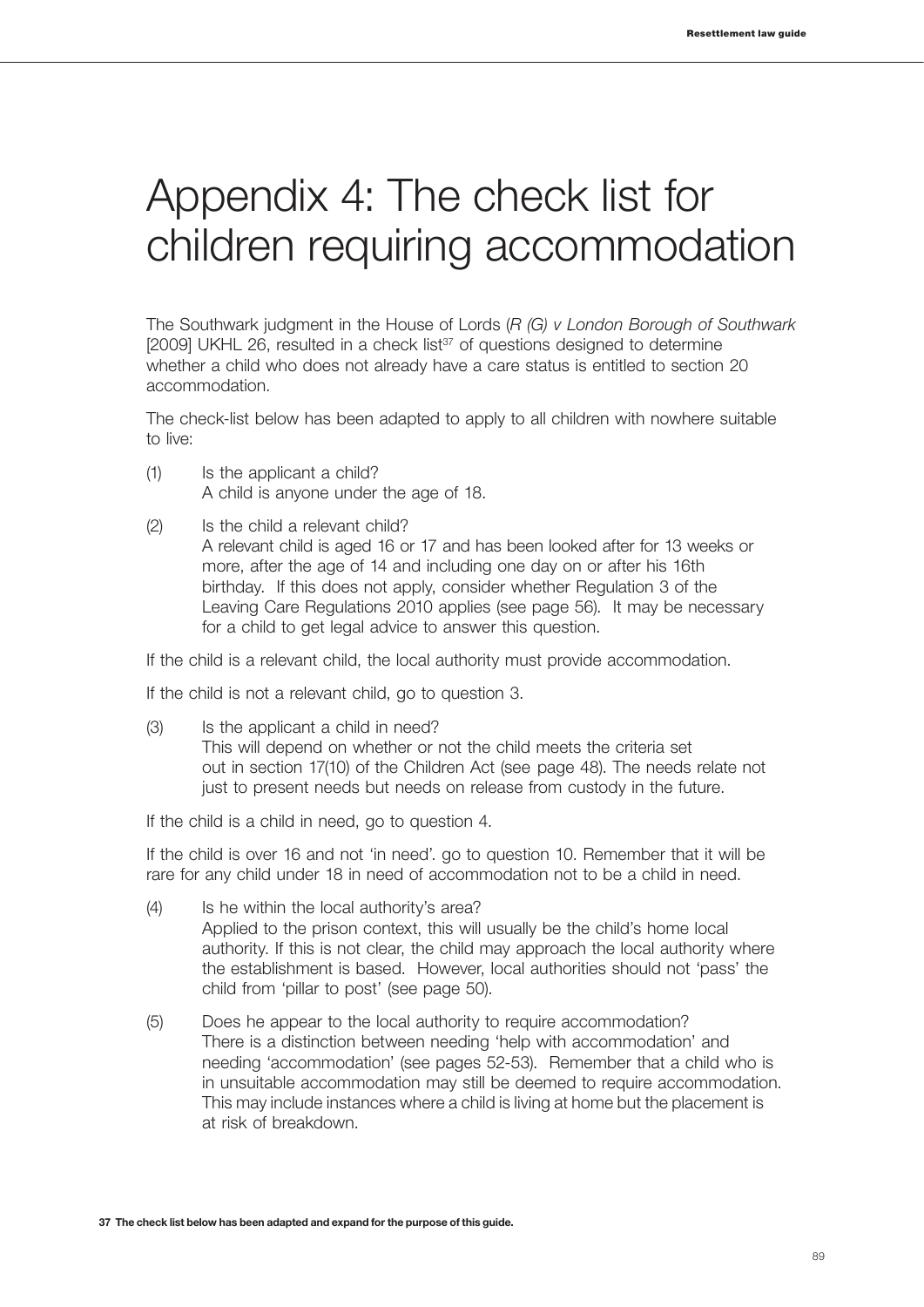- (6) Is that need the result of:
	- (a) there being no person who has parental responsibility for him; or
	- (b) his being lost or having been abandoned; or
	- (c) the person who has been caring for him being prevented from providing him with suitable accommodation or care.

This should be interpreted generously: it is a low threshold. Remember that children can be accommodated as looked after children with their parents, family or friends (see page 47).

- (7) What are the child's wishes and feelings regarding the provision of accommodation for him (including whether a child over 16 consents to becoming looked after)? The child must be consulted. A child over 16 can only become looked after if that child agrees. The child must be provided with accurate information about what being looked after really means (see page 44).
- (8) What consideration (having regard to his age and understanding) is duly to be given to those wishes and feelings?

The implication here is that the child's wishes and feelings should be balanced with what is considered to be in his or her best interests.

- (9) If the child is under 16, do his parents' consent to him being accommodated?
- (10) If the child is aged 16 or 17 AND is either not entitled to accommodation from social services OR does not consent to it, is he entitled to accommodation from the housing authority? This will depend on whether he appears to be homeless, eligible and a priority need (see page 63).